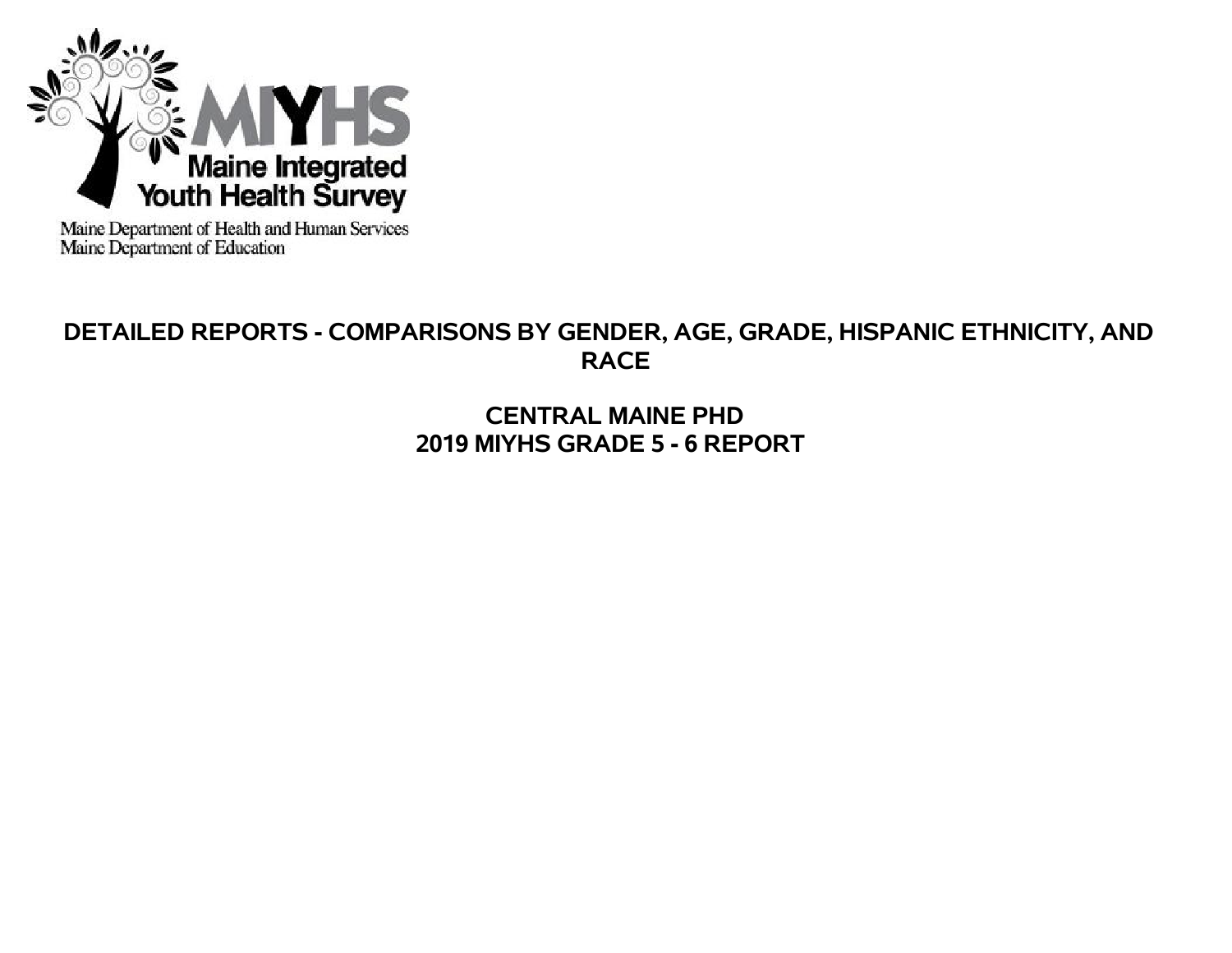|                                           | %     | CI                  | N     | n     |
|-------------------------------------------|-------|---------------------|-------|-------|
|                                           |       |                     |       |       |
| Total                                     | 13.3% |                     | 3,598 | 1,108 |
| ----Sex----                               |       |                     |       |       |
| Female                                    | 48.0% | $(45.1\% - 51.0\%)$ | 1,729 | 521   |
| Male                                      | 50.2% | $(47.5\% - 53.0\%)$ | 1,807 | 565   |
| Missing                                   | 1.7%  | $(1.1\% - 2.4\%)$   | 62    | 22    |
| ----Grade----                             |       |                     |       |       |
| Grade 5                                   | 50.5% | $(37.3\% - 63.8\%)$ | 1,818 | 466   |
| Grade 6                                   | 48.9% | $(35.5\% - 62.4\%)$ | 1,760 | 634   |
| Missing                                   | 0.5%  | $(0.1\% - 0.9\%)$   | 19    | 8     |
| ----Age----                               |       |                     |       |       |
| 10 or Younger                             | 27.6% | $(20.1\% - 35.2\%)$ | 994   | 247   |
| 11                                        | 47.1% | $(45.0\% - 49.2\%)$ | 1,694 | 524   |
| 12 or Older                               | 25.2% | $(18.5\% - 31.8\%)$ | 906   | 335   |
| Missing                                   | 0.1%  | $(0.0\% - 0.3\%)$   | 4     | 2     |
| ----Hispanic Ethnicity----                |       |                     |       |       |
| Hispanic                                  | 1.7%  | $(0.9\% - 2.5\%)$   | 62    | 47    |
| Non-Hispanic                              | 79.1% | $(73.9\% - 84.3\%)$ | 2,845 | 844   |
| Missing                                   | 19.2% | $(13.8\% - 24.6\%)$ | 691   | 217   |
| ----Race----                              |       |                     |       |       |
| American Indian or Alaskan Native         | 2.2%  | $(1.0\% - 3.4\%)$   | 79    | 51    |
| Asian                                     | 0.3%  | $(0.1\% - 0.5\%)$   | 11    | 8     |
| <b>Black or African American</b>          | 1.0%  | $(0.5\% - 1.6\%)$   | 37    | 24    |
| Native Hawaiian or Other Pacific Islander | 0.2%  | $(0.1\% - 0.4\%)$   | 8     | 7     |
| White                                     | 87.7% | $(84.2\% - 91.1\%)$ | 3,154 | 882   |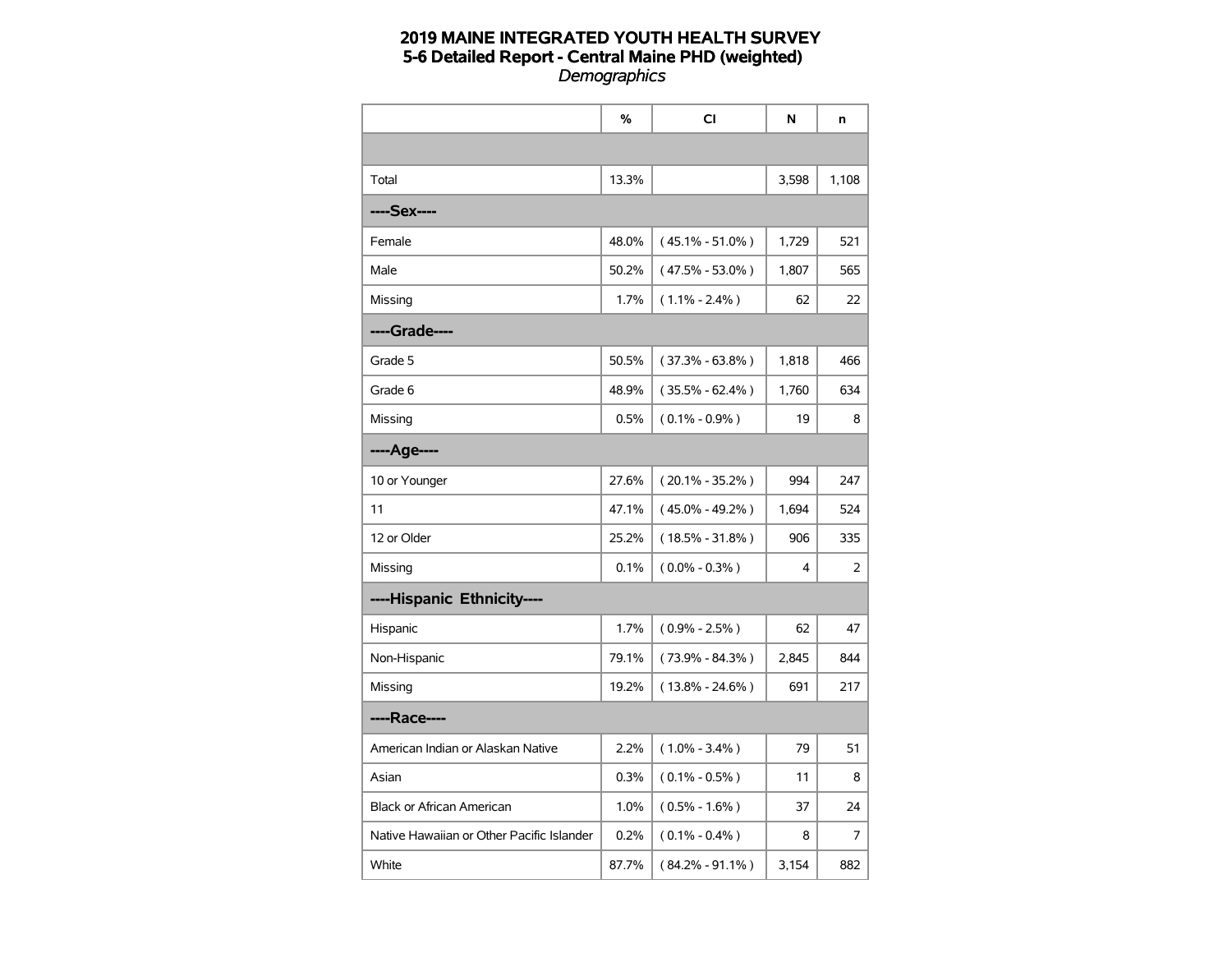|                       | %    |                   | N   | n  |
|-----------------------|------|-------------------|-----|----|
| <b>Multiple Races</b> | 2.6% | $(1.9\% - 3.3\%)$ | 93  | 62 |
| Missing               | 6.0% | $(3.4\% - 8.5\%)$ | 215 | 74 |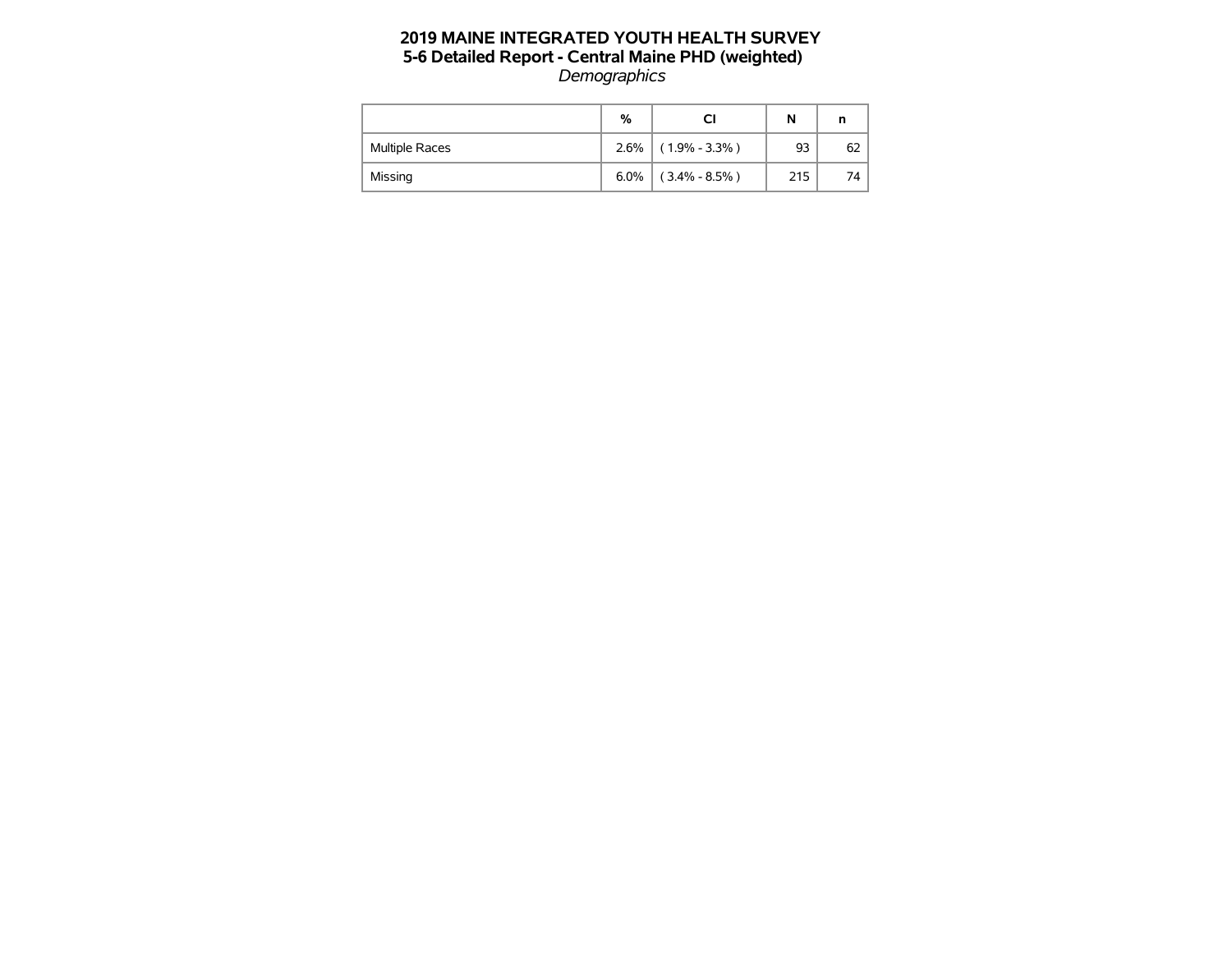|                 | %     | <b>CI</b>                | N     | n   |
|-----------------|-------|--------------------------|-------|-----|
| ----County----  |       |                          |       |     |
| Kennebec County |       | $76.4\%$ (56.0% - 96.8%) | 2,749 | 811 |
| Somerset County | 23.6% | $(3.2\% - 44.0\%)$       | 849   | 297 |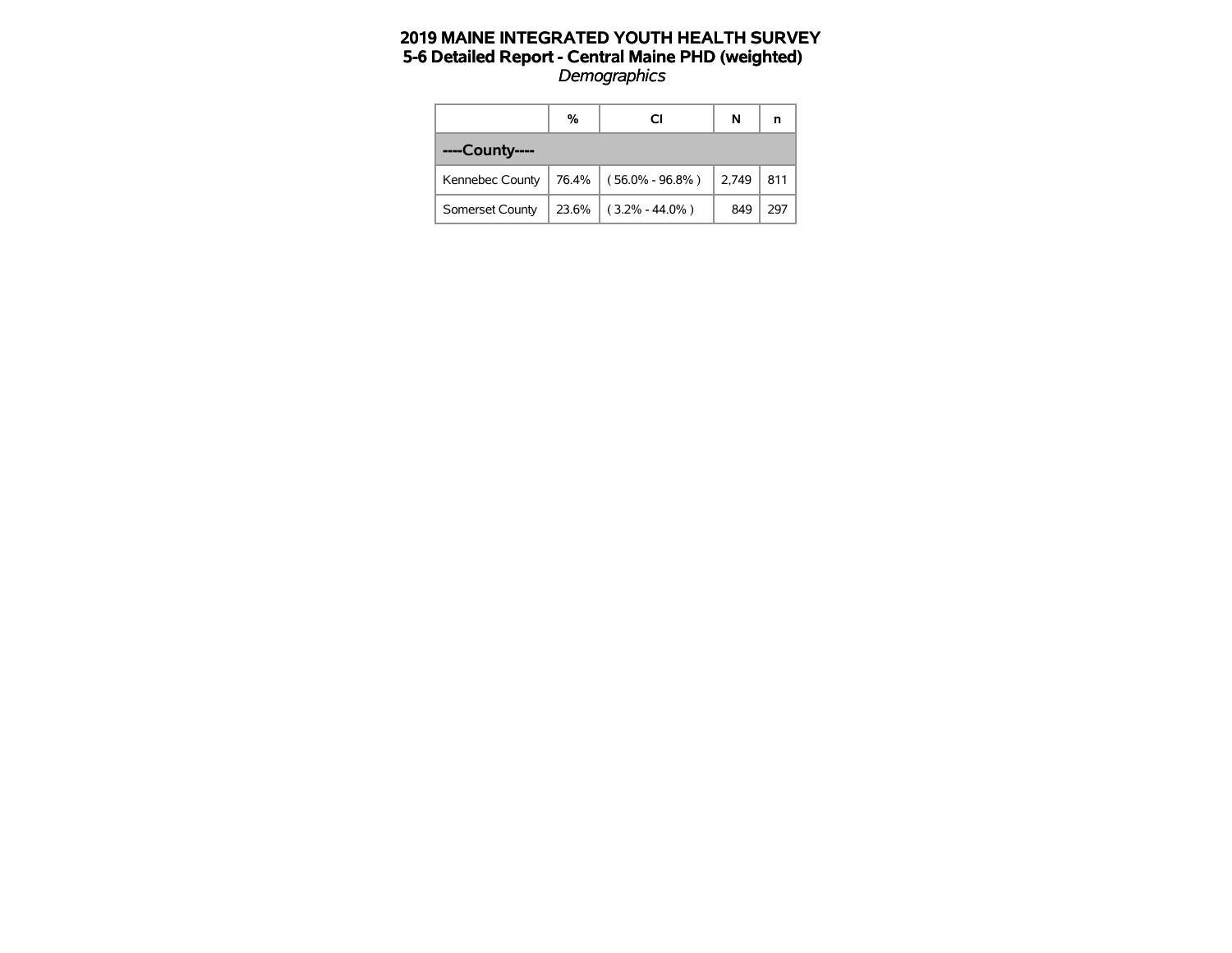*Percentage of students who were overweight (i.e., at or above the 85th percentile but below the 95th percentile for body mass index, by age and sex) -- MEASURED HEIGHT/WEIGHT (enowt2)*

|                                           |        | <b>Total</b>        |                |               | <b>Female</b>           |        |        | <b>Male</b>             |                |
|-------------------------------------------|--------|---------------------|----------------|---------------|-------------------------|--------|--------|-------------------------|----------------|
|                                           | %      | <b>CI</b>           | N              | $\frac{0}{0}$ | <b>CI</b>               | N      | %      | <b>CI</b>               | N.             |
|                                           |        |                     |                |               |                         |        |        |                         |                |
| Total                                     |        | 19.8% (15.7%-24.0%) |                |               | 300 17.4% (12.3%-22.4%) |        |        | 129 22.2% (15.9%-28.5%) | 172            |
| ----Age----                               |        |                     |                |               |                         |        |        |                         |                |
| 10 or younger                             |        | 18.3% (12.5%-24.0%) |                | 156 13.5%     | $(7.7\% - 19.4\%)$      | 61     | 23.5%  | $(14.7\% - 32.3\%)$     | 95             |
| 11                                        |        | 22.7% (17.1%-28.3%) |                |               | 144 24.0% (13.7%-34.4%) | 68     |        | 21.7% (14.2%-29.1%)     | 76             |
| 12 or older                               | $\ast$ | $\ast$              | $\ast$         | $\ast$        | $\ast$                  | $\ast$ | $\ast$ | $\ast$                  | $\ast$         |
| ----Grade----                             |        |                     |                |               |                         |        |        |                         |                |
| Grade 5                                   | 19.8%  | $(15.7\% - 24.0\%)$ | 300            | 17.4%         | $(12.3\% - 22.4\%)$     | 129    | 22.2%  | $(15.9\% - 28.5\%)$     | 172            |
| Grade 6                                   | N/A    | N/A                 | N/A            | N/A           | N/A                     | N/A    | N/A    | N/A                     | N/A            |
| ----Hispanic Ethnicity----                |        |                     |                |               |                         |        |        |                         |                |
| Hispanic                                  | 30.7%  | $(15.0\% - 46.4\%)$ | 8              | $\ast$        | $\ast$                  | $\ast$ | $\ast$ | $\ast$                  | $\ast$         |
| Non-Hispanic                              |        | 18.1% (13.9%-22.2%) |                |               | 202 15.8% (11.3%-20.4%) | 84     |        | 20.1% (14.0%-26.2%)     | 118            |
| ----Race----                              |        |                     |                |               |                         |        |        |                         |                |
| American Indian or Alaskan Native         | 38.9%  | $(11.8\% - 65.9\%)$ | 12             | 33.3%         | $(0.0\% - 82.3\%)$      | 6      | 45.2%  | $(0.3\% - 90.2\%)$      | $\overline{7}$ |
| Asian                                     | $\ast$ | $\ast$              | $\ast$         | $\ast$        | $\ast$                  | $\ast$ | $\ast$ | $\ast$                  | $\ast$         |
| <b>Black or African American</b>          | 42.4%  | $(4.7\% - 80.0\%)$  | 9              | $\ast$        | $\ast$                  | $\ast$ | $\ast$ | $\ast$                  | $\ast$         |
| Native Hawaiian or Other Pacific Islander | $\ast$ | $\ast$              | $\ast$         | $\ast$        | $\ast$                  | $\ast$ | $\ast$ | $\ast$                  | $\ast$         |
| White                                     | 19.1%  | $(15.2\% - 23.1\%)$ | 247            | 17.1%         | $(10.9\% - 23.3\%)$     | 111    | 21.2%  | $(14.8\% - 27.5\%)$     | 135            |
| <b>Multiple Races</b>                     | 16.0%  | $(1.8\% - 30.2\%)$  | $\overline{7}$ | $\ast$        | *                       | $\ast$ | $\ast$ | $\ast$                  | $\ast$         |

*\*Estimate suppressed due to small cell sizes. ^Data by sex, hispanic ethnicity, and race are not shown due to small cell sizes in several categories.*

*CI = 95% Confidence Interval*

*N = Number of students who were overweight (i.e., at or above the 85th percentile but below the 95th percentile for body mass index, by age and sex) -- MEASURED HEIGHT/WEIGHT (weighted). Note: Due to missing data, the sum of demographic categories may not equal the overall total.*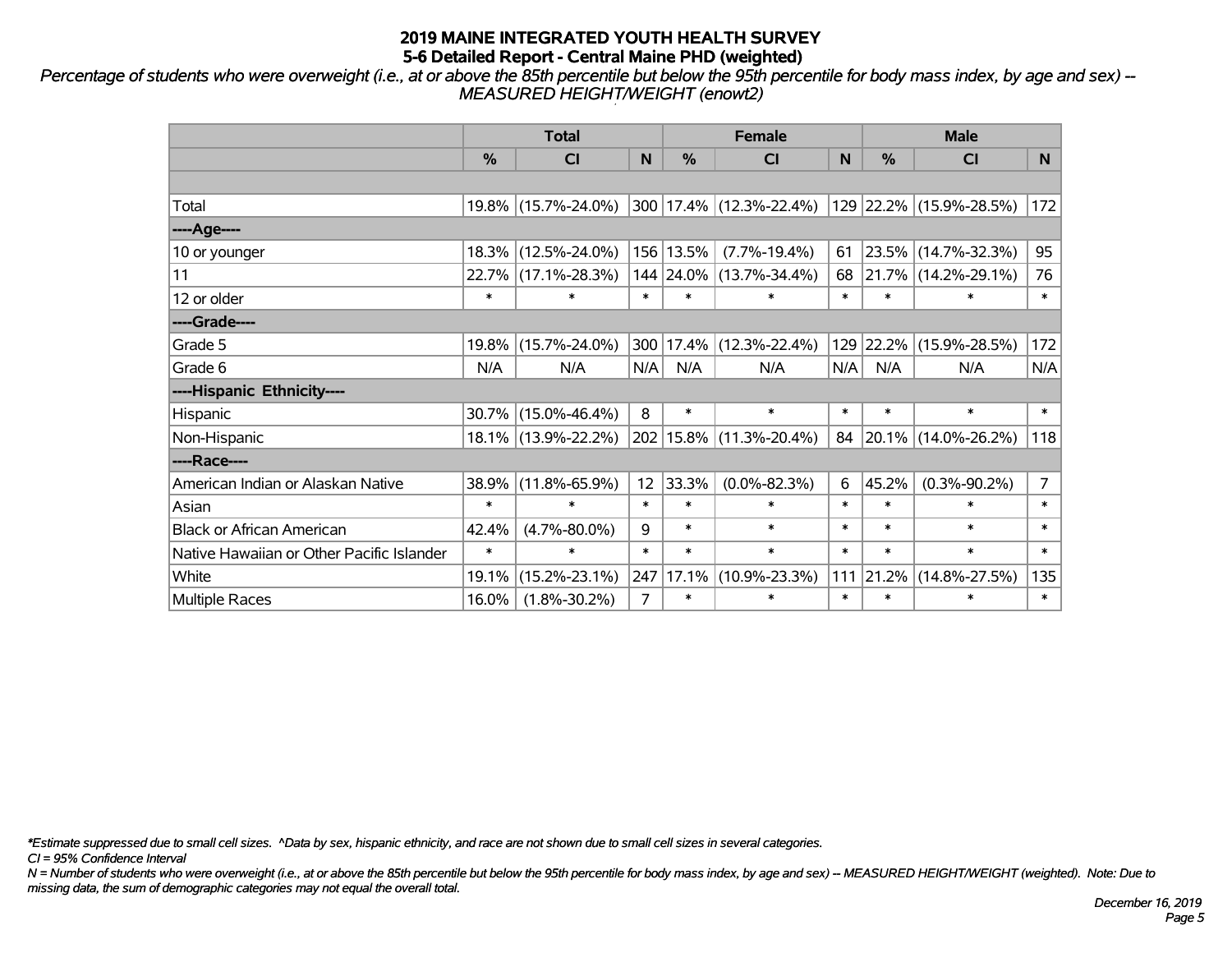*Percentage of students who were obese (i.e., at or above the 95th percentile for body mass index, by age and sex) -- MEASURED HEIGHT/WEIGHT (enobese2)*

|                                           |        | <b>Total</b>        |                |            | <b>Female</b>           |        | <b>Male</b>   |                         |        |  |
|-------------------------------------------|--------|---------------------|----------------|------------|-------------------------|--------|---------------|-------------------------|--------|--|
|                                           | %      | C <sub>l</sub>      | N              | %          | <b>CI</b>               | N      | $\frac{0}{0}$ | <b>CI</b>               | N.     |  |
|                                           |        |                     |                |            |                         |        |               |                         |        |  |
| Total                                     |        | 25.0% (19.1%-30.9%) |                |            | 379 25.6% (16.4%-34.8%) |        |               | 190 24.4% (17.7%-31.1%) | 189    |  |
| ----Age----                               |        |                     |                |            |                         |        |               |                         |        |  |
| 10 or younger                             | 24.6%  | $(14.1\% - 35.1\%)$ | 211            | $ 23.5\% $ | $(11.7\% - 35.2\%)$     |        | 105 25.9%     | $(14.3\% - 37.6\%)$     | 105    |  |
| 11                                        | 25.0%  | $(17.0\% - 33.0\%)$ |                | 158 28.2%  | $(12.7\% - 43.8\%)$     | 80     | 22.4%         | $(13.0\% - 31.8\%)$     | 79     |  |
| 12 or older                               | 36.8%  | $(0.0\% - 80.8\%)$  | 9              | $\ast$     | $\ast$                  | $\ast$ | $\ast$        | $\ast$                  | $\ast$ |  |
| ----Grade----                             |        |                     |                |            |                         |        |               |                         |        |  |
| Grade 5                                   | 25.0%  | $(19.1\% - 30.9\%)$ |                | 379 25.6%  | $(16.4\% - 34.8\%)$     |        | 190 24.4%     | $(17.7\% - 31.1\%)$     | 189    |  |
| Grade 6                                   | N/A    | N/A                 | N/A            | N/A        | N/A                     | N/A    | N/A           | N/A                     | N/A    |  |
| ----Hispanic Ethnicity----                |        |                     |                |            |                         |        |               |                         |        |  |
| Hispanic                                  | 25.7%  | $(3.3\% - 48.1\%)$  | $\overline{7}$ | $\ast$     | $\ast$                  | $\ast$ | $\ast$        | $\ast$                  | $\ast$ |  |
| Non-Hispanic                              |        | 28.4% (21.1%-35.8%) |                |            | 318 29.0% (18.3%-39.7%) |        | 154 27.9%     | $(18.8\% - 36.9\%)$     | 163    |  |
| ----Race----                              |        |                     |                |            |                         |        |               |                         |        |  |
| American Indian or Alaskan Native         | 38.9%  | $(22.8\% - 55.0\%)$ | 12             | $\ast$     | $\ast$                  | $\ast$ | $\ast$        | $\ast$                  | $\ast$ |  |
| Asian                                     | $\ast$ | $\ast$              | $\ast$         | $\ast$     | $\ast$                  | $\ast$ | $\ast$        | $\ast$                  | $\ast$ |  |
| <b>Black or African American</b>          | 30.0%  | $(0.0\% - 65.9\%)$  | $\overline{7}$ | $\ast$     | $\ast$                  | $\ast$ | $\ast$        | $\ast$                  | $\ast$ |  |
| Native Hawaiian or Other Pacific Islander | $\ast$ | $\ast$              | $\ast$         | $\ast$     | $\ast$                  | $\ast$ | $\ast$        | $\ast$                  | $\ast$ |  |
| White                                     | 26.0%  | $(19.4\% - 32.5\%)$ | 335            | 26.4%      | $(16.8\% - 36.0\%)$     | 172    | 25.6%         | $(17.5\% - 33.7\%)$     | 164    |  |
| <b>Multiple Races</b>                     | 27.1%  | $(6.7\% - 47.5\%)$  | 11             | $\ast$     | $\ast$                  | $\ast$ | $\ast$        | $\ast$                  | $\ast$ |  |

*\*Estimate suppressed due to small cell sizes. ^Data by sex, hispanic ethnicity, and race are not shown due to small cell sizes in several categories.*

*CI = 95% Confidence Interval*

*N = Number of students who were obese (i.e., at or above the 95th percentile for body mass index, by age and sex) -- MEASURED HEIGHT/WEIGHT (weighted). Note: Due to missing data, the sum of demographic categories may not equal the overall total.*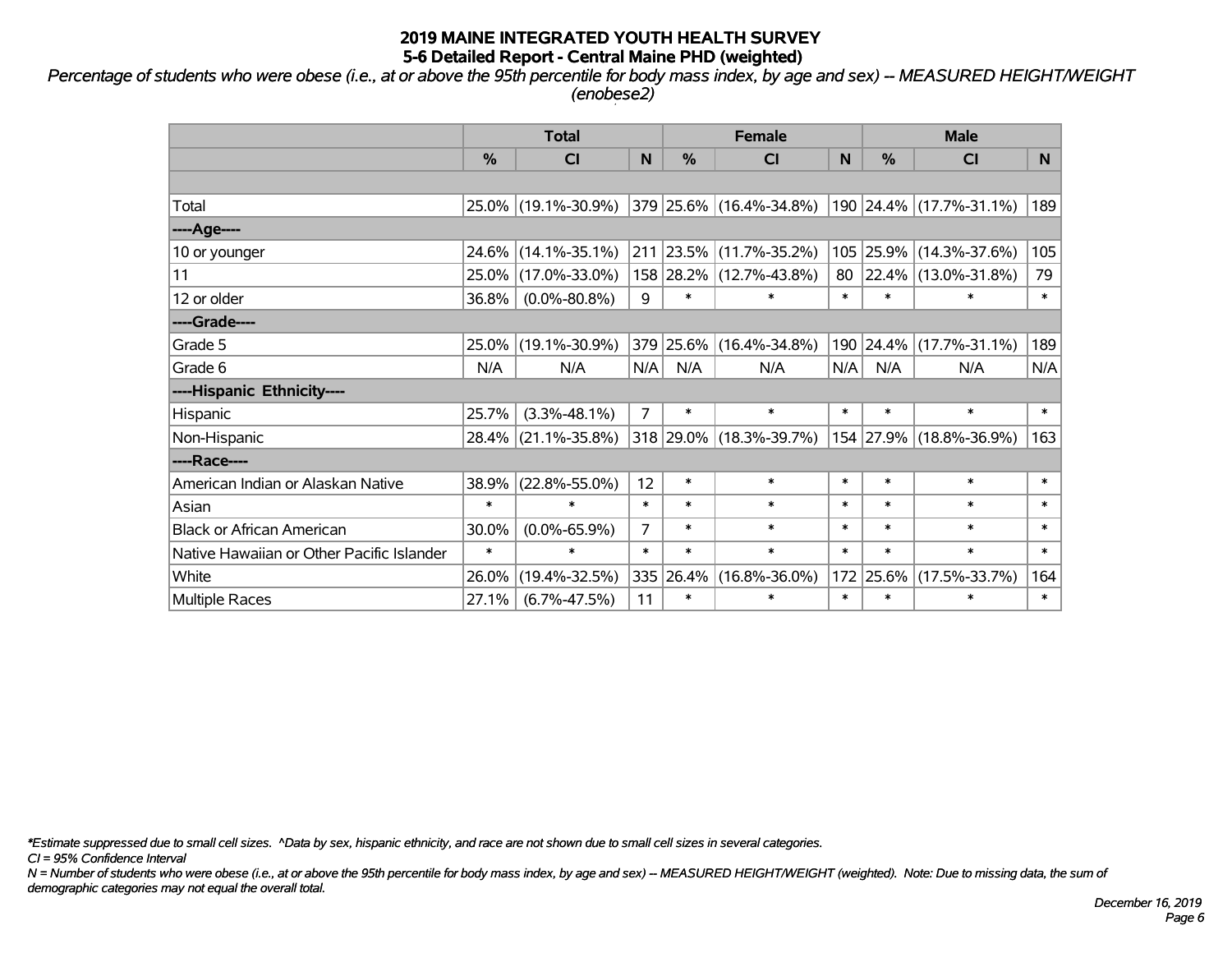*Percentage of students who were either overweight or obese (i.e. at or above the 85th percentile for body mass index, by age and sex) -- MEASURED HEIGHT/WEIGHT (enowtob)*

|                                           |               | <b>Total</b>         |        |           | <b>Female</b>           |        | <b>Male</b> |                         |                 |  |
|-------------------------------------------|---------------|----------------------|--------|-----------|-------------------------|--------|-------------|-------------------------|-----------------|--|
|                                           | $\frac{9}{6}$ | C <sub>l</sub>       | N      | %         | CI                      | N      | %           | <b>CI</b>               | N.              |  |
|                                           |               |                      |        |           |                         |        |             |                         |                 |  |
| Total                                     | 44.8%         | $(36.4\% - 53.2\%)$  |        |           | 679 43.0% (32.8%-53.2%) |        | 318 46.6%   | $(37.7\% - 55.4\%)$     | 361             |  |
| ----Age----                               |               |                      |        |           |                         |        |             |                         |                 |  |
| 10 or younger                             | 42.9%         | $(30.3\% - 55.5\%)$  | 367    | 37.0%     | $(23.2\% - 50.8\%)$     |        | 166 49.4%   | $(37.7\% - 61.2\%)$     | 201             |  |
| 11                                        | 47.7%         | $(38.8\% - 56.6\%)$  |        | 302 52.3% | $(36.5\% - 68.0\%)$     |        |             | 147 44.1% (32.7%-55.4%) | 155             |  |
| 12 or older                               | 36.8%         | $(0.0\% - 80.8\%)$   | 9      | $\ast$    | $\ast$                  | $\ast$ | $\ast$      | *                       | $\ast$          |  |
| ----Grade----                             |               |                      |        |           |                         |        |             |                         |                 |  |
| Grade 5                                   | 44.8%         | $(36.4\% - 53.2\%)$  | 679    | 43.0%     | $(32.8\% - 53.2\%)$     |        | 318 46.6%   | $(37.7\% - 55.4\%)$     | 361             |  |
| Grade 6                                   | N/A           | N/A                  | N/A    | N/A       | N/A                     | N/A    | N/A         | N/A                     | N/A             |  |
| ----Hispanic Ethnicity----                |               |                      |        |           |                         |        |             |                         |                 |  |
| Hispanic                                  | 56.4%         | $(43.1\% - 69.8\%)$  | 15     | $\ast$    | $\ast$                  | $\ast$ | $\ast$      | $\ast$                  | $\ast$          |  |
| Non-Hispanic                              | 46.5%         | $(37.6\% - 55.3\%)$  |        | 520 44.9% | $(32.8\% - 56.9\%)$     |        | 239 48.0%   | $(37.8\% - 58.2\%)$     | 281             |  |
| ----Race----                              |               |                      |        |           |                         |        |             |                         |                 |  |
| American Indian or Alaskan Native         | 77.8%         | $(57.0\% - 98.5\%)$  | 25     | $\ast$    | $\ast$                  | $\ast$ | $\ast$      | $\ast$                  | $\ast$          |  |
| Asian                                     | $\ast$        | $\ast$               | $\ast$ | $\ast$    | $\ast$                  | $\ast$ | $\ast$      | $\ast$                  | $\ast$          |  |
| <b>Black or African American</b>          | 72.4%         | $(40.8\% - 100.0\%)$ | 16     | $\ast$    | $\ast$                  | $\ast$ | $\ast$      | $\ast$                  | $\ast$          |  |
| Native Hawaiian or Other Pacific Islander | $\ast$        | $\ast$               | $\ast$ | $\ast$    | $\ast$                  | $\ast$ | $\ast$      | $\ast$                  | $\ast$          |  |
| White                                     | 45.1%         | $(36.8\% - 53.5\%)$  | 582    | 43.5%     | $(32.6\% - 54.5\%)$     |        | 283 46.7%   | $(37.3\% - 56.1\%)$     | 299             |  |
| <b>Multiple Races</b>                     | 43.1%         | $(25.4\% - 60.8\%)$  | 18     | 30.6%     | $(6.8\% - 54.4\%)$      | 8      | 62.5%       | $(32.0\% - 93.0\%)$     | 10 <sup>°</sup> |  |

*\*Estimate suppressed due to small cell sizes. ^Data by sex, hispanic ethnicity, and race are not shown due to small cell sizes in several categories.*

*CI = 95% Confidence Interval*

*N = Number of students who were either overweight or obese (i.e. at or above the 85th percentile for body mass index, by age and sex) -- MEASURED HEIGHT/WEIGHT (weighted). Note: Due to missing data, the sum of demographic categories may not equal the overall total.*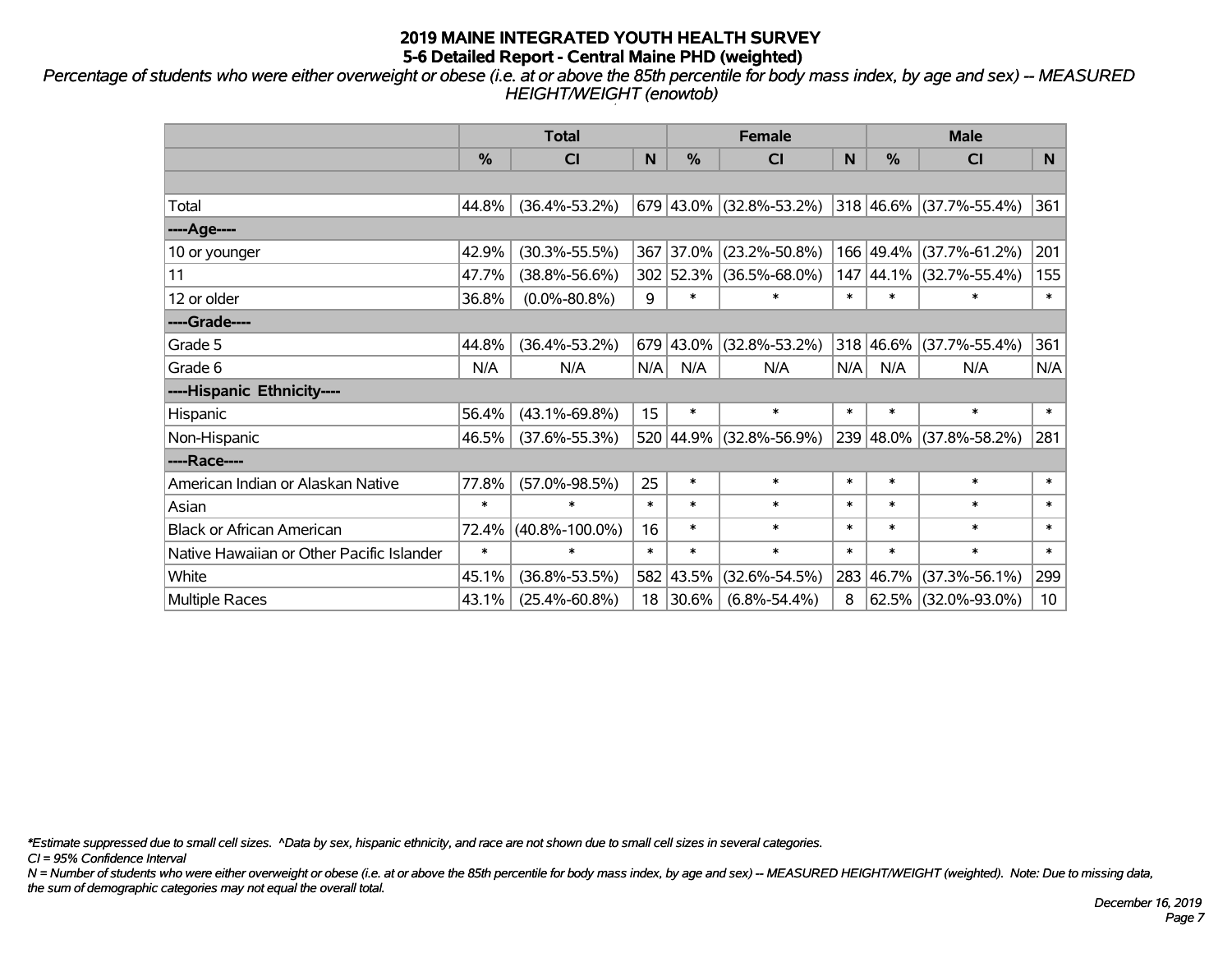*Percentage of students who were at a healthy weight (i.e., at or above the 5th percentile but below the 85th percentile for body mass index, by age and sex) -- MEASURED HEIGHT/WEIGHT (enhlthwt2)*

|                                           |               | <b>Total</b>         |                |           | <b>Female</b>           |              | <b>Male</b> |                         |        |  |
|-------------------------------------------|---------------|----------------------|----------------|-----------|-------------------------|--------------|-------------|-------------------------|--------|--|
|                                           | $\frac{0}{2}$ | C <sub>l</sub>       | N              | %         | <b>CI</b>               | <sub>N</sub> | %           | <b>CI</b>               | N.     |  |
|                                           |               |                      |                |           |                         |              |             |                         |        |  |
| Total                                     | 49.9%         | $(44.5\% - 55.3\%)$  |                |           | 756 53.3% (45.0%-61.6%) |              |             | 395 46.6% (41.1%-52.2%) | 361    |  |
| ----Age----                               |               |                      |                |           |                         |              |             |                         |        |  |
| 10 or younger                             | 52.2%         | $(41.5\% - 62.9\%)$  | 447            | 58.9%     | $(47.2\% - 70.6\%)$     |              | 265 44.8%   | $(35.3\% - 54.3\%)$     | 182    |  |
| 11                                        | 46.2%         | $(37.6\% - 54.8\%)$  | 293            | 44.4%     | $(28.0\% - 60.8\%)$     |              | 125 47.6%   | $(37.1\% - 58.2\%)$     | 168    |  |
| 12 or older                               |               | 63.2% (19.2%-100.0%) | 16             | $\ast$    | $\ast$                  | $\ast$       | $\ast$      | $\ast$                  | $\ast$ |  |
| ----Grade----                             |               |                      |                |           |                         |              |             |                         |        |  |
| Grade 5                                   | 49.9%         | $(44.5\% - 55.3\%)$  | 756            | 53.3%     | $(45.0\% - 61.6\%)$     | 395          | 46.6%       | $(41.1\% - 52.2\%)$     | 361    |  |
| Grade 6                                   | N/A           | N/A                  | N/A            | N/A       | N/A                     | N/A          | N/A         | N/A                     | N/A    |  |
| ----Hispanic Ethnicity----                |               |                      |                |           |                         |              |             |                         |        |  |
| Hispanic                                  | 43.6%         | $(30.2\% - 56.9\%)$  | 11             | $\ast$    | $\ast$                  | $\ast$       | $\ast$      | $\ast$                  | $\ast$ |  |
| Non-Hispanic                              | 47.4%         | $(41.8\% - 53.0\%)$  |                | 530 50.4% | $(40.4\% - 60.5\%)$     |              | 268 44.6%   | $(37.7\% - 51.6\%)$     | 262    |  |
| ----Race----                              |               |                      |                |           |                         |              |             |                         |        |  |
| American Indian or Alaskan Native         | 22.2%         | $(1.5\% - 43.0\%)$   | $\overline{7}$ | $\ast$    | $\ast$                  | $\ast$       | $\ast$      | $\ast$                  | $\ast$ |  |
| Asian                                     | $\ast$        | $\ast$               | $\ast$         | $\ast$    | $\ast$                  | $\ast$       | $\ast$      | $\ast$                  | $\ast$ |  |
| <b>Black or African American</b>          | $\ast$        | $\ast$               | $\ast$         | $\ast$    | $\ast$                  | $\ast$       | $\ast$      | $\ast$                  | $\ast$ |  |
| Native Hawaiian or Other Pacific Islander | $\ast$        | $\ast$               | $\ast$         | $\ast$    | $\ast$                  | $\ast$       | $\ast$      | $\ast$                  | $\ast$ |  |
| White                                     | 49.5%         | $(44.1\% - 54.9\%)$  | 639            | 52.6%     | $(43.8\% - 61.5\%)$     |              | 342 46.4%   | $(40.0\% - 52.8\%)$     | 297    |  |
| Multiple Races                            | 52.0%         | $(34.1\% - 69.9\%)$  | 22             | $\ast$    | $\ast$                  | $\ast$       | $\ast$      | $\ast$                  | $\ast$ |  |

*\*Estimate suppressed due to small cell sizes. ^Data by sex, hispanic ethnicity, and race are not shown due to small cell sizes in several categories.*

*CI = 95% Confidence Interval*

*N = Number of students who were at a healthy weight (i.e., at or above the 5th percentile but below the 85th percentile for body mass index, by age and sex) -- MEASURED HEIGHT/WEIGHT (weighted). Note: Due to missing data, the sum of demographic categories may not equal the overall total.*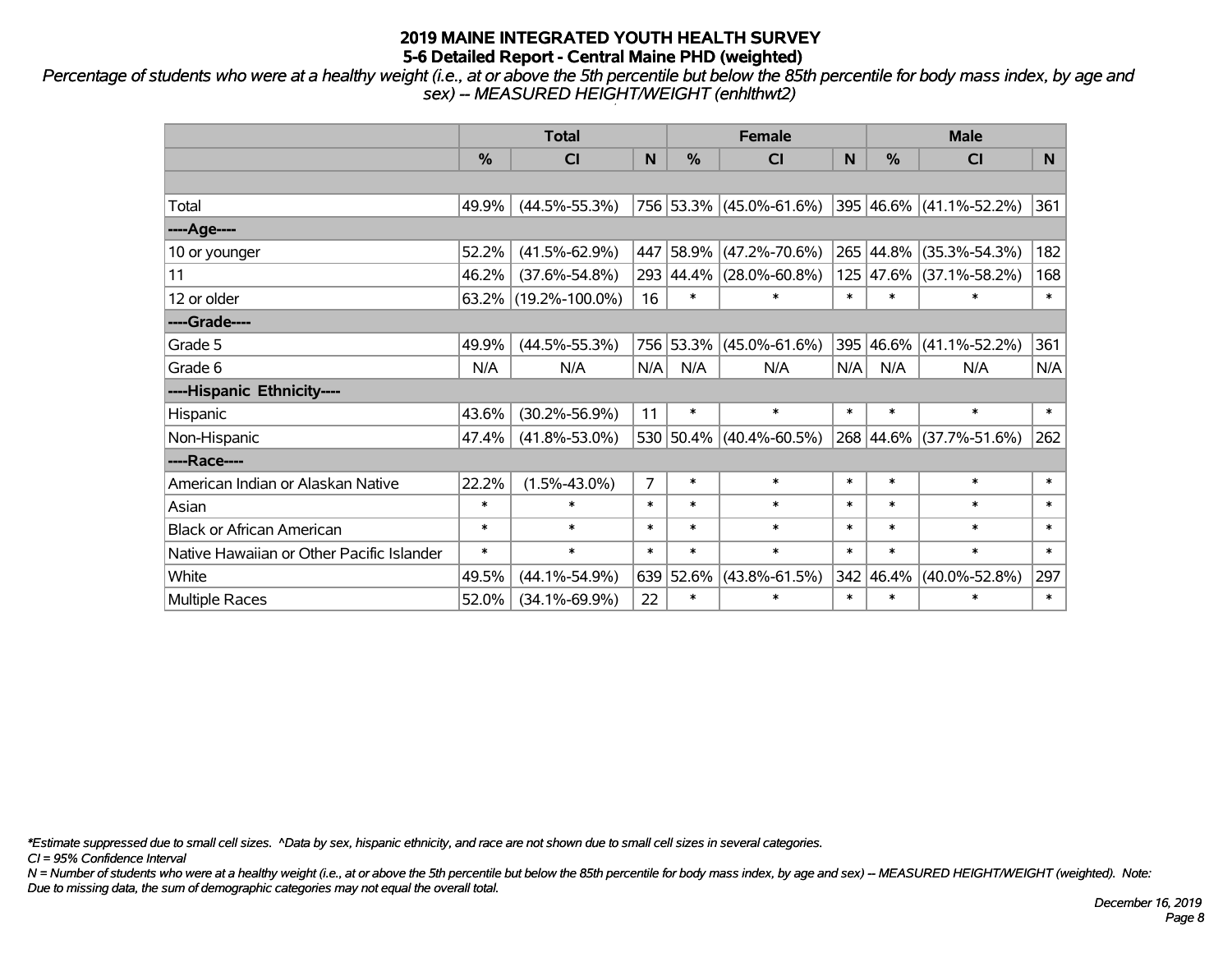*What language is spoken most often at home? (Select only one response) (en6b) Percentage of students who answered something other than 'English'*

|                                           |        | <b>Total</b>       |        |        | <b>Female</b>           | <b>Male</b> |             |                         |        |
|-------------------------------------------|--------|--------------------|--------|--------|-------------------------|-------------|-------------|-------------------------|--------|
|                                           | %      | <b>CI</b>          | N      | %      | <b>CI</b>               | N           | %           | <b>CI</b>               | N      |
|                                           |        |                    |        |        |                         |             |             |                         |        |
| Total                                     | 1.4%   | $(0.4\% - 2.3\%)$  |        |        | $50 0.7\% $ (0.0%-1.6%) |             |             | $13 1.8\% $ (0.6%-3.0%) | 32     |
| ----Age----                               |        |                    |        |        |                         |             |             |                         |        |
| 10 or younger                             | 1.4%   | $(0.3\% - 2.6\%)$  | 14     | $\ast$ | $\ast$                  | $\ast$      | $\ast$      | $\ast$                  | $\ast$ |
| 11                                        | 1.3%   | $(0.0\% - 2.6\%)$  | 22     | $\ast$ | $\ast$                  | $\ast$      | $\ast$      | $\ast$                  | $\ast$ |
| 12 or older                               | 1.6%   | $(0.0\% - 3.2\%)$  |        |        | $14 1.6\% $ (0.0%-3.9%) | 6           | $1.6\%$     | $(0.0\% - 3.7\%)$       | 8      |
| ----Grade----                             |        |                    |        |        |                         |             |             |                         |        |
| Grade 5                                   | 1.5%   | $(0.6\% - 2.4\%)$  | 27     | $\ast$ | $\ast$                  | $\ast$      | $\ast$      | $\ast$                  | $\ast$ |
| Grade 6                                   | 1.3%   | $(0.0\% - 2.8\%)$  |        |        | $23 0.9\% $ (0.0%-2.4%) | 8           | 1.7%        | $(0.0\% - 3.5\%)$       | 15     |
| ----Hispanic Ethnicity----                |        |                    |        |        |                         |             |             |                         |        |
| Hispanic                                  | 12.6%  | $(0.0\% - 27.1\%)$ | 8      | $\ast$ | $\ast$                  | $\ast$      | $\ast$      | $\ast$                  | $\ast$ |
| Non-Hispanic                              | 1.3%   | $(0.3\% - 2.3\%)$  |        |        | $36 0.7\% $ (0.0%-1.7%) |             | $10 1.5\% $ | $(0.1\% - 2.9\%)$       | 21     |
| ----Race----                              |        |                    |        |        |                         |             |             |                         |        |
| American Indian or Alaskan Native         | $\ast$ | $\ast$             | $\ast$ | $\ast$ | $\ast$                  | $\ast$      | $\ast$      | $\ast$                  | $\ast$ |
| Asian                                     | $\ast$ | $\ast$             | $\ast$ | $\ast$ | $\ast$                  | $\ast$      | $\ast$      | $\ast$                  | $\ast$ |
| <b>Black or African American</b>          | 18.3%  | $(0.0\% - 38.3\%)$ | 7      | $\ast$ | $\ast$                  | $\ast$      | $\ast$      | $\ast$                  | $\ast$ |
| Native Hawaiian or Other Pacific Islander | $\ast$ | $\ast$             | $\ast$ | $\ast$ | $\ast$                  | $\ast$      | $\ast$      | $\ast$                  | $\ast$ |
| White                                     | 0.7%   | $(0.0\% - 1.4\%)$  | 22     | 0.6%   | $(0.0\% - 1.5\%)$       |             | 10 0.5%     | $(0.0\% - 1.2\%)$       | 8      |
| Multiple Races                            | $\ast$ | $\ast$             | $\ast$ | $\ast$ | $\ast$                  | $\ast$      | $\ast$      | $\ast$                  | $\ast$ |

*\*Estimate suppressed due to small cell sizes. ^Data by sex, hispanic ethnicity, and race are not shown due to small cell sizes in several categories.*

*CI = 95% Confidence Interval*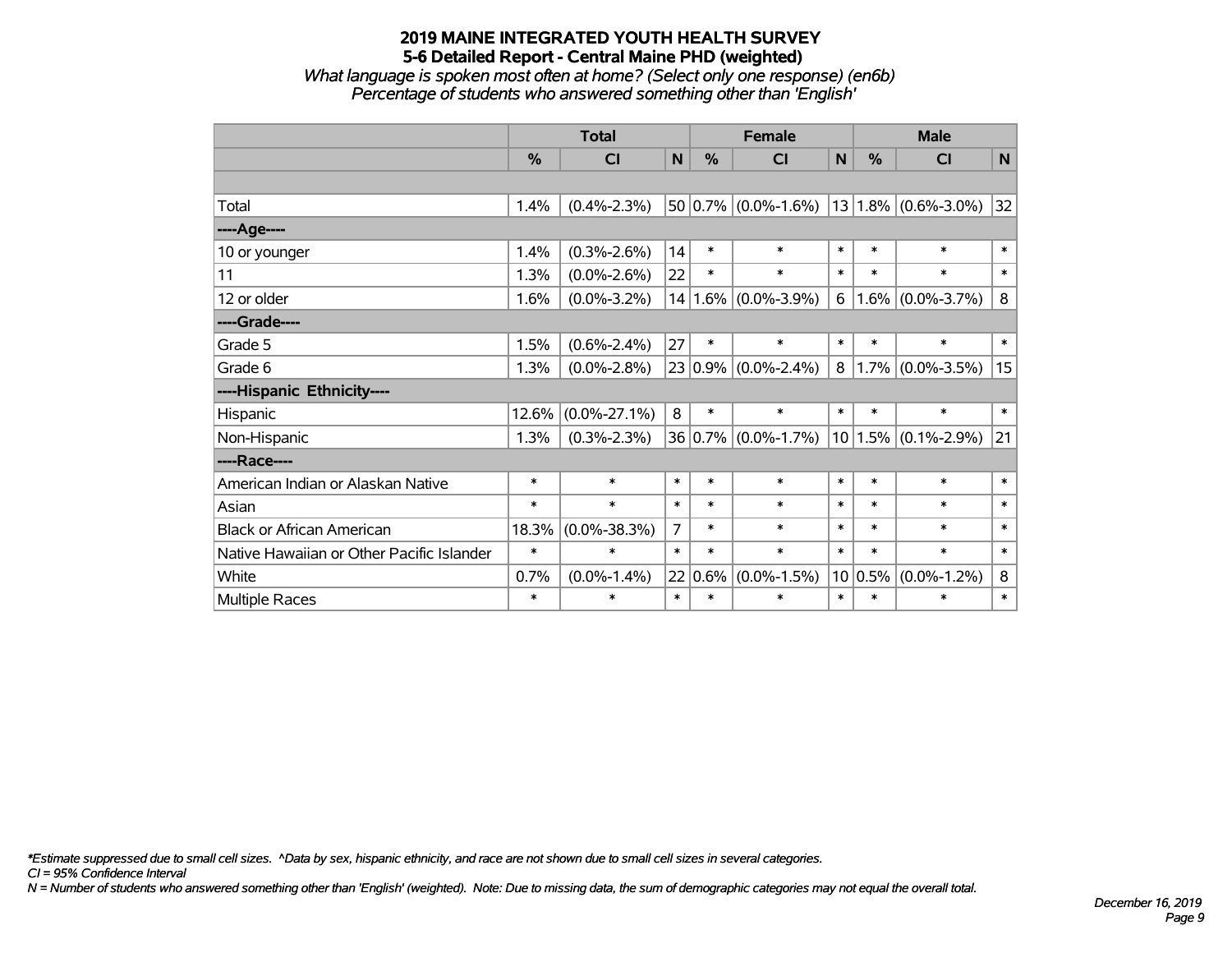*How often do you wear a seat belt when riding in a car? (en7a) Percentage of students who answered 'Never' or 'Rarely'*

|                                           |               | <b>Total</b>        |        |        | <b>Female</b> |        | <b>Male</b> |        |        |
|-------------------------------------------|---------------|---------------------|--------|--------|---------------|--------|-------------|--------|--------|
|                                           | $\frac{9}{6}$ | <b>CI</b>           | N.     | $\%$   | <b>CI</b>     | N      | %           | CI N   |        |
|                                           |               |                     |        |        |               |        |             |        |        |
| Total                                     | 0.7%          | $(0.1\% - 1.3\%)$   | 24     | $\ast$ | $\ast$        | $\ast$ | $\ast$      | $\ast$ | $\ast$ |
| ----Age----                               |               |                     |        |        |               |        |             |        |        |
| 10 or younger                             | $\ast$        | $\ast$              | $\ast$ | $\ast$ | $\ast$        | $\ast$ | $\ast$      | $\ast$ | $\ast$ |
| 11                                        | *             | $\ast$              | $\ast$ | $\ast$ | *             | $\ast$ | $\ast$      | $\ast$ | $\ast$ |
| 12 or older                               | 1.9%          | $(0.0\% - 4.2\%)$   | 17     | $\ast$ | $\ast$        | $\ast$ | $\ast$      | $\ast$ | $\ast$ |
| ----Grade----                             |               |                     |        |        |               |        |             |        |        |
| Grade 5                                   | 0.7%          | $(0.0\% - 1.4\%)$   | 12     | $\ast$ | $\ast$        | $\ast$ | $\ast$      | $\ast$ | $\ast$ |
| Grade 6                                   |               | $0.7\%$ (0.0%-1.5%) | 12     | $\ast$ | *             | $\ast$ | $\ast$      | $\ast$ | $\ast$ |
| ----Hispanic Ethnicity----                |               |                     |        |        |               |        |             |        |        |
| Hispanic                                  | $\ast$        | $\ast$              | $\ast$ | $\ast$ | *             | $\ast$ | $\ast$      | *      | $\ast$ |
| Non-Hispanic                              |               | $0.9\%$ (0.1%-1.6%) | 24     | $\ast$ | *             | $\ast$ | $\ast$      | $\ast$ | $\ast$ |
| ----Race----                              |               |                     |        |        |               |        |             |        |        |
| American Indian or Alaskan Native         | $\ast$        | $\ast$              | $\ast$ | $\ast$ | $\ast$        | $\ast$ | $\ast$      | $\ast$ | $\ast$ |
| Asian                                     | *             | $\ast$              | $\ast$ | $\ast$ | *             | $\ast$ | $\ast$      | $\ast$ | $\ast$ |
| <b>Black or African American</b>          | *             | $\ast$              | $\ast$ | $\ast$ | $\ast$        | $\ast$ | $\ast$      | $\ast$ | $\ast$ |
| Native Hawaiian or Other Pacific Islander | *             | $\ast$              | $\ast$ | $\ast$ | $\ast$        | $\ast$ | $\ast$      | $\ast$ | $\ast$ |
| White                                     | 0.7%          | $(0.0\% - 1.4\%)$   | 22     | $\ast$ | $\ast$        | $\ast$ | $\ast$      | $\ast$ | $\ast$ |
| <b>Multiple Races</b>                     | $\ast$        | $\ast$              | $\ast$ | $\ast$ | $\ast$        | $\ast$ | $\ast$      | $\ast$ | $\ast$ |

*\*Estimate suppressed due to small cell sizes. ^Data by sex, hispanic ethnicity, and race are not shown due to small cell sizes in several categories.*

*CI = 95% Confidence Interval*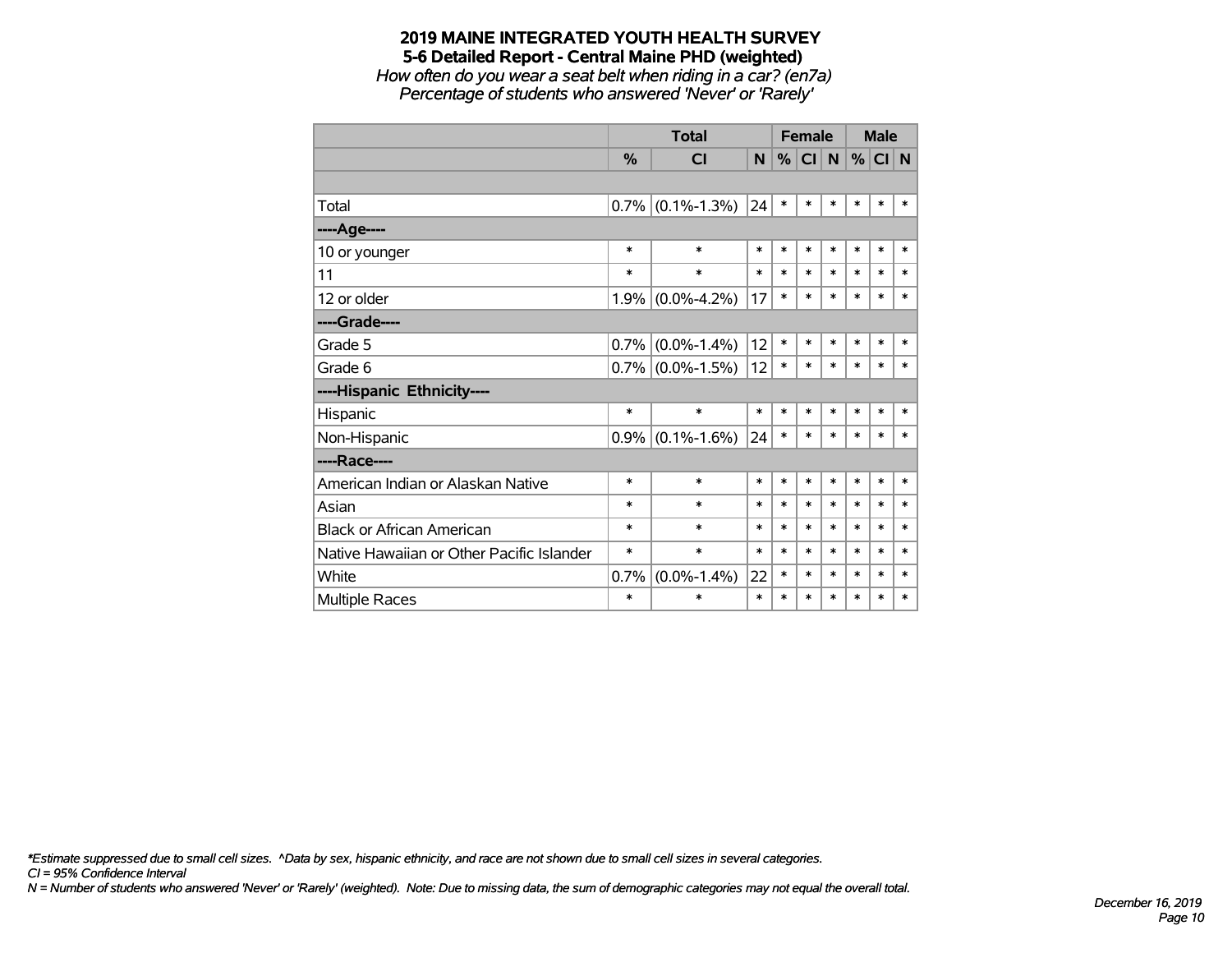### **2019 MAINE INTEGRATED YOUTH HEALTH SURVEY 5-6 Detailed Report - Central Maine PHD (weighted)** *How often do you wear a seat belt when riding in a car? (en7a\_2) Percentage of students who answered 'Always'*

|                                           |               | <b>Total</b>        |        |               | <b>Female</b>        |        | <b>Male</b>   |                           |        |  |
|-------------------------------------------|---------------|---------------------|--------|---------------|----------------------|--------|---------------|---------------------------|--------|--|
|                                           | $\frac{9}{6}$ | CI                  | N      | $\frac{0}{0}$ | CI                   | N      | $\frac{0}{0}$ | CI                        | N      |  |
|                                           |               |                     |        |               |                      |        |               |                           |        |  |
| Total                                     |               | 84.6% (80.6%-88.5%) |        | 3,026 88.2%   | $(83.8\% - 92.6\%)$  |        |               | 1,516 80.7% (76.3%-85.1%) | 1,453  |  |
| ----Age----                               |               |                     |        |               |                      |        |               |                           |        |  |
| 10 or younger                             | 88.0%         | $(83.5\% - 92.5\%)$ | 865    | 90.6%         | $(86.0\% - 95.2\%)$  | 471    |               | 84.9% (79.5%-90.3%)       | 388    |  |
| 11                                        |               | 83.4% (79.3%-87.4%) |        | 1,412 88.2%   | $(81.7\% - 94.7\%)$  | 711    |               | 77.9% (73.6%-82.2%)       | 659    |  |
| 12 or older                               |               | 83.1% (76.7%-89.5%) | 749    | 85.0%         | $(78.5\% - 91.5\%)$  | 335    |               | $ 81.7\% $ (74.3%-89.0%)  | 406    |  |
| ----Grade----                             |               |                     |        |               |                      |        |               |                           |        |  |
| Grade 5                                   | 83.2%         | $(77.9\% - 88.5\%)$ |        | 1,504 88.7%   | $(82.6\% - 94.9\%)$  | 759    |               | 77.2% (71.6%-82.7%)       | 701    |  |
| Grade 6                                   |               | 85.8% (81.8%-89.9%) |        | $1,507$ 87.5% | $(82.8\% - 92.3\%)$  | 751    |               | 84.2% (79.4%-88.9%)       | 743    |  |
| ----Hispanic Ethnicity----                |               |                     |        |               |                      |        |               |                           |        |  |
| Hispanic                                  | 84.2%         | $(75.4\% - 93.1\%)$ | 52     | $\ast$        | $\ast$               | $\ast$ | $\ast$        | $\ast$                    | $\ast$ |  |
| Non-Hispanic                              |               | 84.1% (79.6%-88.6%) |        | 2,380 87.7%   | $(83.1\% - 92.3\%)$  |        |               | 1,186 80.3% (74.6%-86.0%) | 1,156  |  |
| ----Race----                              |               |                     |        |               |                      |        |               |                           |        |  |
| American Indian or Alaskan Native         | 77.8%         | $(67.1\% - 88.5\%)$ | 61     | 75.7%         | $(51.4\% - 100.0\%)$ | 29     |               | 79.0% (64.4%-93.6%)       | 30     |  |
| Asian                                     | $\ast$        | $\ast$              | $\ast$ | $\ast$        | $\ast$               | $\ast$ | $\ast$        | $\ast$                    | $\ast$ |  |
| <b>Black or African American</b>          | 82.8%         | $(67.2\% - 98.5\%)$ | 31     | $\ast$        | $\ast$               | $\ast$ | $\ast$        | $\ast$                    | $\ast$ |  |
| Native Hawaiian or Other Pacific Islander | $\ast$        | $\ast$              | $\ast$ | $\ast$        | $\ast$               | $\ast$ | $\ast$        | $\ast$                    | $\ast$ |  |
| White                                     | 85.3%         | $(81.1\% - 89.6\%)$ | 2,682  | 89.1%         | $(84.5\% - 93.6\%)$  | 1,350  |               | 81.4% (76.5%-86.4%)       | 1,297  |  |
| Multiple Races                            |               | 74.5% (60.0%-89.0%) | 70     | 75.5%         | $(58.5\% - 92.6\%)$  | 44     |               | 71.4% (55.0%-87.9%)       | 24     |  |

*\*Estimate suppressed due to small cell sizes. ^Data by sex, hispanic ethnicity, and race are not shown due to small cell sizes in several categories.*

*CI = 95% Confidence Interval*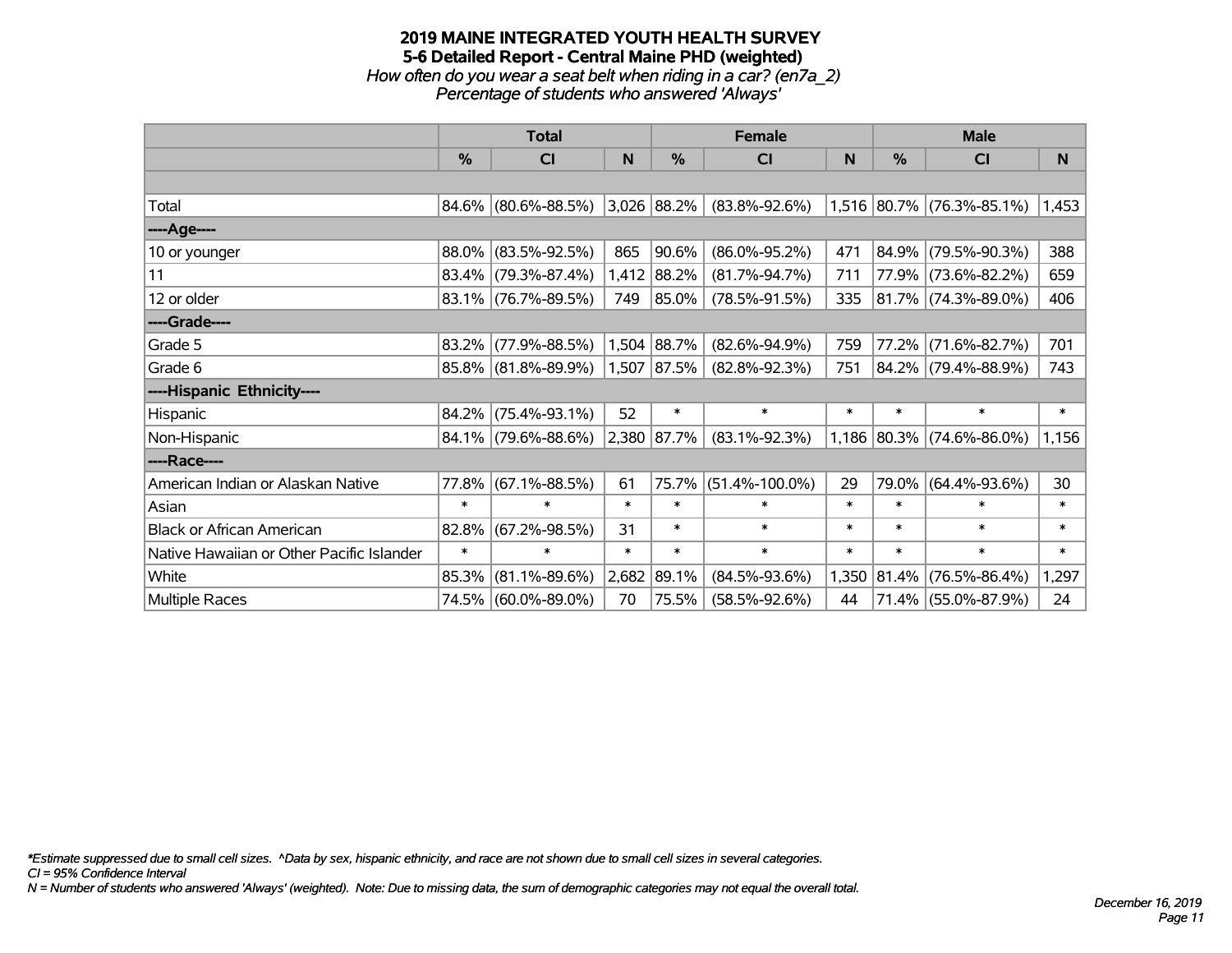*How often do you sit in the back seat when you are riding in a car? (en8a) Percentage of students who answered 'Never' or 'Rarely'*

|                                           |               | <b>Total</b>        |                |             | <b>Female</b>               |              |        | <b>Male</b>             |        |
|-------------------------------------------|---------------|---------------------|----------------|-------------|-----------------------------|--------------|--------|-------------------------|--------|
|                                           | $\frac{0}{0}$ | CI                  | N              | $\%$        | <b>CI</b>                   | <sub>N</sub> | $\%$   | CI                      | N      |
|                                           |               |                     |                |             |                             |              |        |                         |        |
| Total                                     |               | 17.0% (13.8%-20.2%) |                |             | 607 16.7% (12.3%-21.0%)     |              |        | 286 17.8% (13.5%-22.1%) | 319    |
| ----Age----                               |               |                     |                |             |                             |              |        |                         |        |
| 10 or younger                             | 9.1%          | $(3.7\% - 14.4\%)$  | 89             | $ 10.0\% $  | $(1.8\% - 18.2\%)$          | 52           | 8.2%   | $(3.7\% - 12.6\%)$      | 38     |
| 11                                        |               | 17.2% (13.2%-21.2%) |                |             | 288   18.4%   (12.6%-24.2%) | 147          |        | 16.7% (12.2%-21.2%)     | 139    |
| 12 or older                               |               | 25.3% (17.3%-33.4%) |                |             | 229 21.8% (13.4%-30.3%)     | $87 \mid$    |        | 28.6% (19.4%-37.9%)     | 142    |
| ----Grade----                             |               |                     |                |             |                             |              |        |                         |        |
| Grade 5                                   | 12.3%         | $(8.9\% - 15.8\%)$  |                | 221   13.5% | $(6.8\% - 20.3\%)$          | 115          | 11.6%  | $(6.5\% - 16.8\%)$      | 105    |
| Grade 6                                   |               | 21.8% (17.4%-26.3%) |                |             | 383 19.9% (13.7%-26.1%)     |              |        | 171 24.1% (19.0%-29.2%) | 212    |
| ----Hispanic Ethnicity----                |               |                     |                |             |                             |              |        |                         |        |
| Hispanic                                  | 23.9%         | $(9.9\% - 37.8\%)$  | 15             | $\ast$      | $\ast$                      | $\ast$       | $\ast$ | $\ast$                  | $\ast$ |
| Non-Hispanic                              |               | 16.4% (12.4%-20.4%) |                |             | 464   16.5%   (10.2%-22.8%) | 224          |        | $16.7\%$ (11.0%-22.3%)  | 238    |
| ----Race----                              |               |                     |                |             |                             |              |        |                         |        |
| American Indian or Alaskan Native         | 18.3%         | $(5.1\% - 31.5\%)$  | 14             | $\ast$      | $\ast$                      | $\ast$       | $\ast$ | $\ast$                  | $\ast$ |
| Asian                                     | $\ast$        | $\ast$              | $\ast$         | $\ast$      | $\ast$                      | $\ast$       | $\ast$ | $\ast$                  | $\ast$ |
| <b>Black or African American</b>          | 19.5%         | $(0.7\% - 38.4\%)$  | $\overline{7}$ | $\ast$      | $\ast$                      | $\ast$       | $\ast$ | $\ast$                  | $\ast$ |
| Native Hawaiian or Other Pacific Islander | $\ast$        | $\ast$              | $\ast$         | $\ast$      | $\ast$                      | $\ast$       | $\ast$ | $\ast$                  | $\ast$ |
| White                                     | 17.3%         | $(13.8\% - 20.9\%)$ | 541            | 16.9%       | $(12.3\% - 21.6\%)$         | 256          | 18.0%  | $(13.0\% - 23.0\%)$     | 284    |
| <b>Multiple Races</b>                     |               | 19.0% (10.5%-27.4%) |                | 18   15.5%  | $(0.9\% - 30.1\%)$          | 9            | 25.9%  | $(8.8\% - 43.0\%)$      | 9      |

*\*Estimate suppressed due to small cell sizes. ^Data by sex, hispanic ethnicity, and race are not shown due to small cell sizes in several categories.*

*CI = 95% Confidence Interval*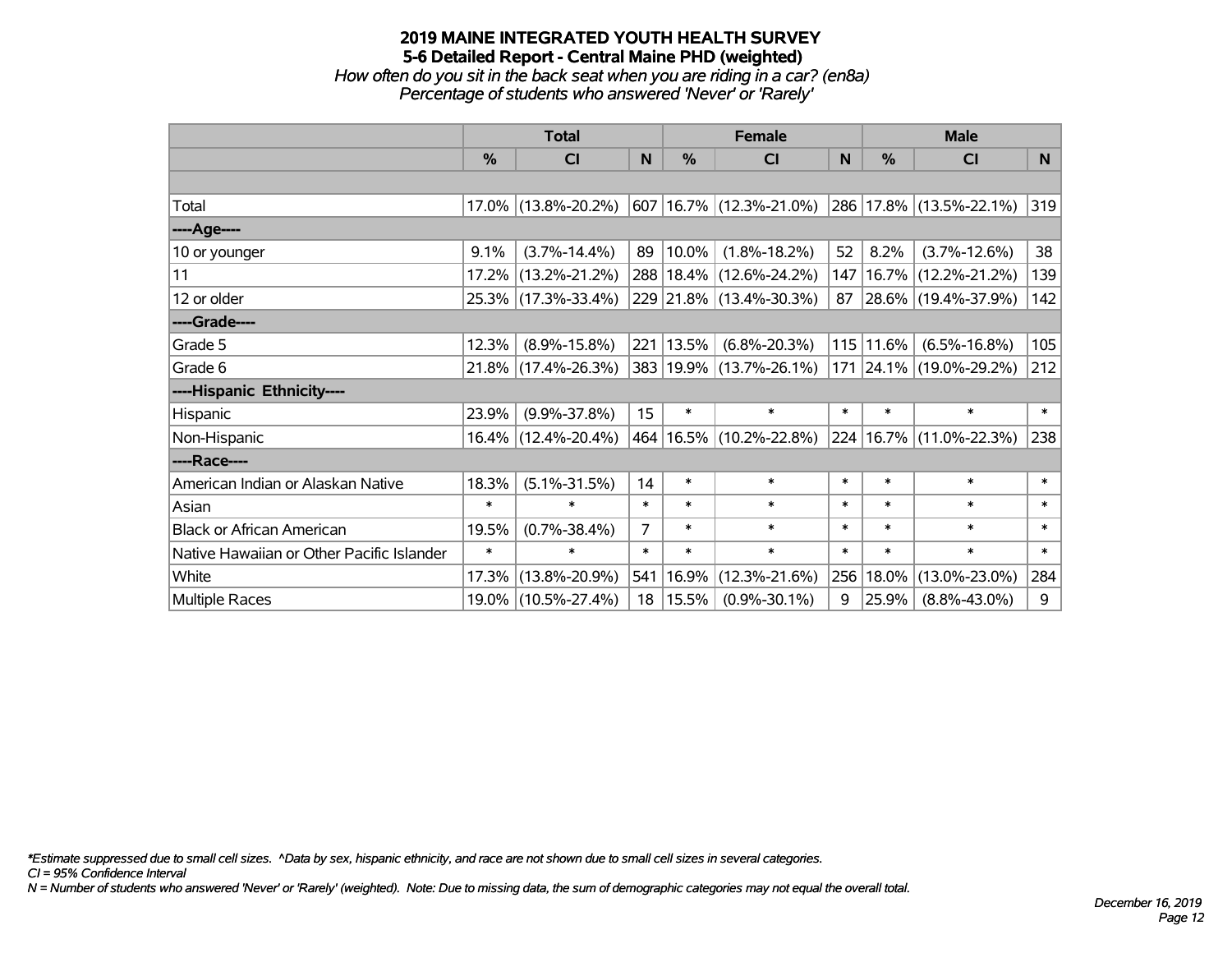# *When you ride a bicycle, how often do you wear a helmet? (en9a)*

*Among students who ride a bicycle, the percentage of students who answered 'Never' or 'Rarely'*

|                                           |               | <b>Total</b>        |        |        | <b>Female</b>               |        |           | <b>Male</b>             |        |
|-------------------------------------------|---------------|---------------------|--------|--------|-----------------------------|--------|-----------|-------------------------|--------|
|                                           | $\frac{0}{0}$ | <b>CI</b>           | N      | %      | <b>CI</b>                   | N      | %         | <b>CI</b>               | N.     |
|                                           |               |                     |        |        |                             |        |           |                         |        |
| Total                                     |               | 35.2% (28.6%-41.7%) |        |        | $1,089$ 32.4% (25.2%-39.7%) |        |           | 492 37.1% (27.9%-46.4%) | 571    |
| ----Age----                               |               |                     |        |        |                             |        |           |                         |        |
| 10 or younger                             | 31.3%         | $(21.8\% - 40.8\%)$ | 263    | 28.0%  | $(17.4\% - 38.5\%)$         |        | 125 35.2% | $(25.6\% - 44.8\%)$     | 136    |
| 11                                        |               | 35.5% (29.6%-41.4%) | 524    |        | $35.3\%$ (28.1%-42.4%)      |        |           | 256 34.6% (24.4%-44.7%) | 250    |
| 12 or older                               |               | 38.7% (28.9%-48.5%) | 301    |        | 32.3% (20.9%-43.8%)         |        |           | 111 43.3% (28.1%-58.4%) | 185    |
| ----Grade----                             |               |                     |        |        |                             |        |           |                         |        |
| Grade 5                                   | 35.1%         | $(25.7\% - 44.4\%)$ | 548    | 32.9%  | $(23.5\% - 42.2\%)$         | 247    | 36.2%     | $(25.6\% - 46.8\%)$     | 282    |
| Grade 6                                   |               | 35.6% (30.2%-41.0%) | 541    |        | 32.3% (24.2%-40.4%)         |        |           | 245 38.6% (27.6%-49.5%) | 289    |
| ----Hispanic Ethnicity----                |               |                     |        |        |                             |        |           |                         |        |
| Hispanic                                  | 44.8%         | $(32.8\% - 56.7\%)$ | 25     | 34.5%  | $(4.5\% - 64.6\%)$          | 10     | 56.5%     | $(32.0\% - 81.0\%)$     | 15     |
| Non-Hispanic                              |               | 35.0% (28.6%-41.3%) | 866    |        | 33.7% (25.9%-41.5%)         |        |           | 406 35.9% (26.8%-45.0%) | 446    |
| ----Race----                              |               |                     |        |        |                             |        |           |                         |        |
| American Indian or Alaskan Native         | 43.9%         | $(15.4\% - 72.3\%)$ | 31     | 37.1%  | $(0.0\% - 87.9\%)$          | 12     | 48.0%     | $(29.0\% - 67.1\%)$     | 18     |
| Asian                                     | $\ast$        | $\ast$              | $\ast$ | $\ast$ | $\ast$                      | $\ast$ | $\ast$    | $\ast$                  | $\ast$ |
| <b>Black or African American</b>          | 26.1%         | $(10.2\% - 42.0\%)$ | 8      | $\ast$ | $\ast$                      | $\ast$ | $\ast$    | $\ast$                  | $\ast$ |
| Native Hawaiian or Other Pacific Islander | $\ast$        | $\ast$              | $\ast$ | $\ast$ | $\ast$                      | $\ast$ | $\ast$    | $\ast$                  | $\ast$ |
| White                                     | 34.6%         | $(27.8\% - 41.3\%)$ | 941    | 32.6%  | $(25.5\% - 39.8\%)$         |        | 440 36.4% | $(26.5\% - 46.3\%)$     | 491    |
| Multiple Races                            |               | 42.9% (28.7%-57.0%) | 35     | 32.6%  | $(13.8\% - 51.3\%)$         | 16     |           | 60.0%   (40.0%-79.9%)   | 19     |

*\*Estimate suppressed due to small cell sizes. ^Data by sex, hispanic ethnicity, and race are not shown due to small cell sizes in several categories.*

*CI = 95% Confidence Interval*

*N = Among students who ride a bicycle, the number of students who answered 'Never' or 'Rarely' (weighted). Note: Due to missing data, the sum of demographic categories may not equal the overall total.*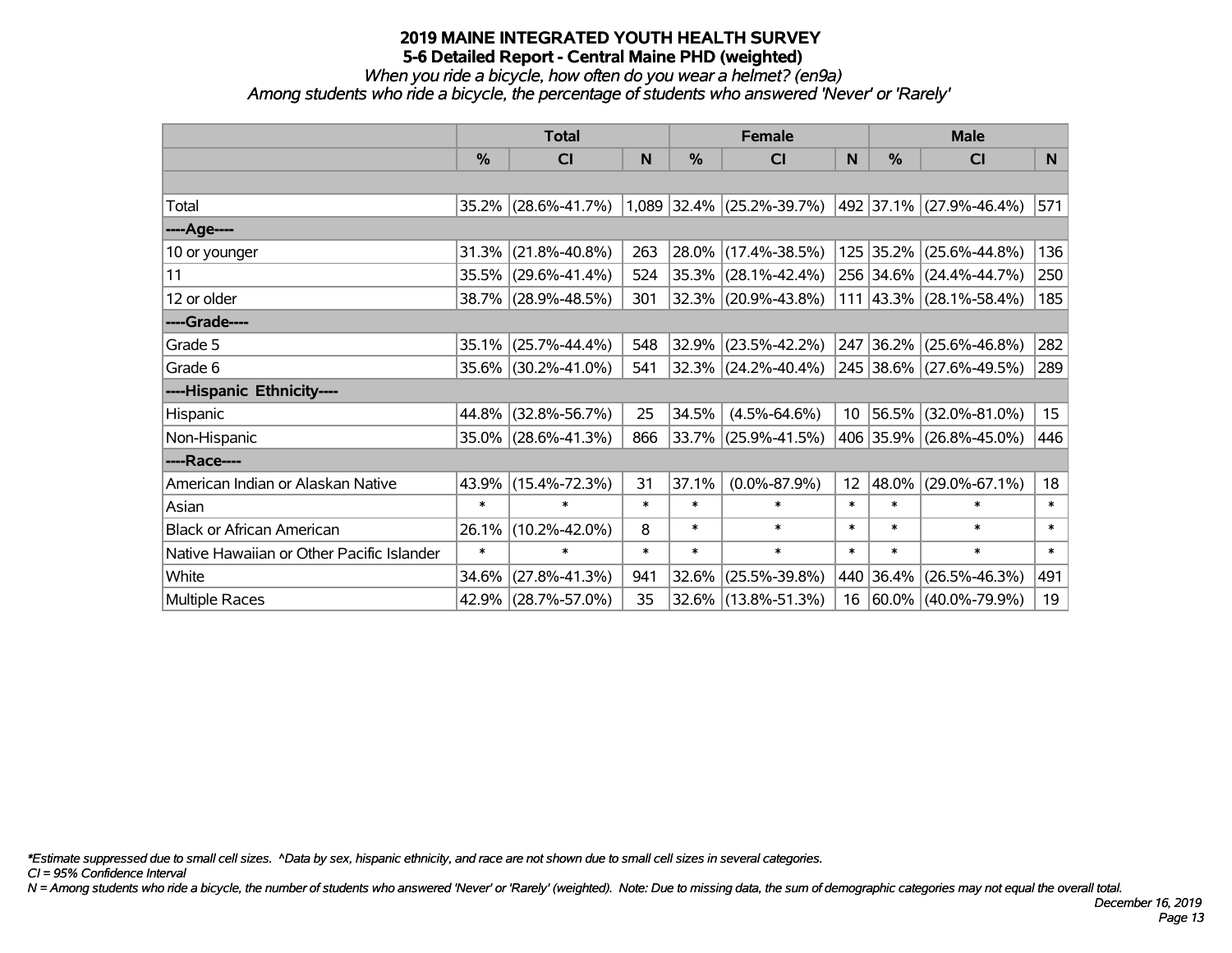### **2019 MAINE INTEGRATED YOUTH HEALTH SURVEY 5-6 Detailed Report - Central Maine PHD (weighted)** *Have you ever been bullied on school property? (en51) Percentage of students who answered 'Yes'*

|                                           | <b>Total</b>  |                     |        |        | <b>Female</b>               |        | <b>Male</b>   |                         |        |  |
|-------------------------------------------|---------------|---------------------|--------|--------|-----------------------------|--------|---------------|-------------------------|--------|--|
|                                           | $\frac{0}{0}$ | CI                  | N      | %      | <b>CI</b>                   | N      | $\frac{0}{0}$ | <b>CI</b>               | N      |  |
|                                           |               |                     |        |        |                             |        |               |                         |        |  |
| Total                                     |               | 46.2% (40.0%-52.4%) |        |        | $1,651$ 47.8% (40.3%-55.3%) |        |               | 823 44.7% (38.5%-50.9%) | 805    |  |
| ----Age----                               |               |                     |        |        |                             |        |               |                         |        |  |
| 10 or younger                             | 47.9%         | $(38.9\% - 56.9\%)$ | 472    | 44.5%  | $(33.3\% - 55.7\%)$         |        | 231 51.4%     | $(37.0\% - 65.8\%)$     | 237    |  |
| 11                                        |               | 46.3% (37.4%-55.1%) | 782    | 50.4%  | $(40.3\% - 60.5\%)$         |        |               | 406 42.6% (33.5%-51.8%) | 359    |  |
| 12 or older                               |               | 44.1% (38.6%-49.6%) | 397    |        | 46.8% (36.8%-56.8%)         |        |               | 186 42.1% (34.4%-49.7%) | 209    |  |
| ----Grade----                             |               |                     |        |        |                             |        |               |                         |        |  |
| Grade 5                                   | 45.8%         | $(37.9\% - 53.7\%)$ | 827    | 44.6%  | $(36.9\% - 52.4\%)$         |        | 381 46.9%     | $(36.0\% - 57.7\%)$     | 427    |  |
| Grade 6                                   |               | 46.4% (39.1%-53.6%) | 812    |        | $ 50.7\% $ (41.0%-60.4%)    |        |               | 437 42.2% (36.3%-48.1%) | 372    |  |
| ----Hispanic Ethnicity----                |               |                     |        |        |                             |        |               |                         |        |  |
| Hispanic                                  | 66.5%         | $(54.7\% - 78.4\%)$ | 41     | 75.0%  | $(61.5\% - 88.6\%)$         | 25     | 57.6%         | $(33.6\% - 81.6\%)$     | 16     |  |
| Non-Hispanic                              |               | 46.2% (40.2%-52.3%) |        |        | $1,314$ 48.4% (41.5%-55.3%) |        |               | 659 44.3% (38.2%-50.3%) | 639    |  |
| ----Race----                              |               |                     |        |        |                             |        |               |                         |        |  |
| American Indian or Alaskan Native         | 58.3%         | $(38.9\% - 77.7\%)$ | 46     | 72.9%  | $(54.1\% - 91.7\%)$         | 28     | 43.3%         | $(19.0\% - 67.5\%)$     | 17     |  |
| Asian                                     | $\ast$        | $\ast$              | $\ast$ | $\ast$ | $\ast$                      | $\ast$ | $\ast$        | $\ast$                  | $\ast$ |  |
| <b>Black or African American</b>          | 50.8%         | $(22.8\% - 78.9\%)$ | 18     | $\ast$ | $\ast$                      | $\ast$ | $\ast$        | $\ast$                  | $\ast$ |  |
| Native Hawaiian or Other Pacific Islander | $\ast$        | $\ast$              | $\ast$ | $\ast$ | $\ast$                      | $\ast$ | $\ast$        | $\ast$                  | $\ast$ |  |
| White                                     | 46.0%         | $(39.7\% - 52.4\%)$ | 1,451  | 47.5%  | $(39.7\% - 55.3\%)$         | 723    | 44.6%         | $(38.2\% - 51.0\%)$     | 712    |  |
| Multiple Races                            |               | 59.5% (43.1%-76.0%) | 56     |        | 65.1% (43.6%-86.6%)         | 38     |               | 49.1% (28.1%-70.2%)     | 16     |  |

*\*Estimate suppressed due to small cell sizes. ^Data by sex, hispanic ethnicity, and race are not shown due to small cell sizes in several categories.*

*CI = 95% Confidence Interval*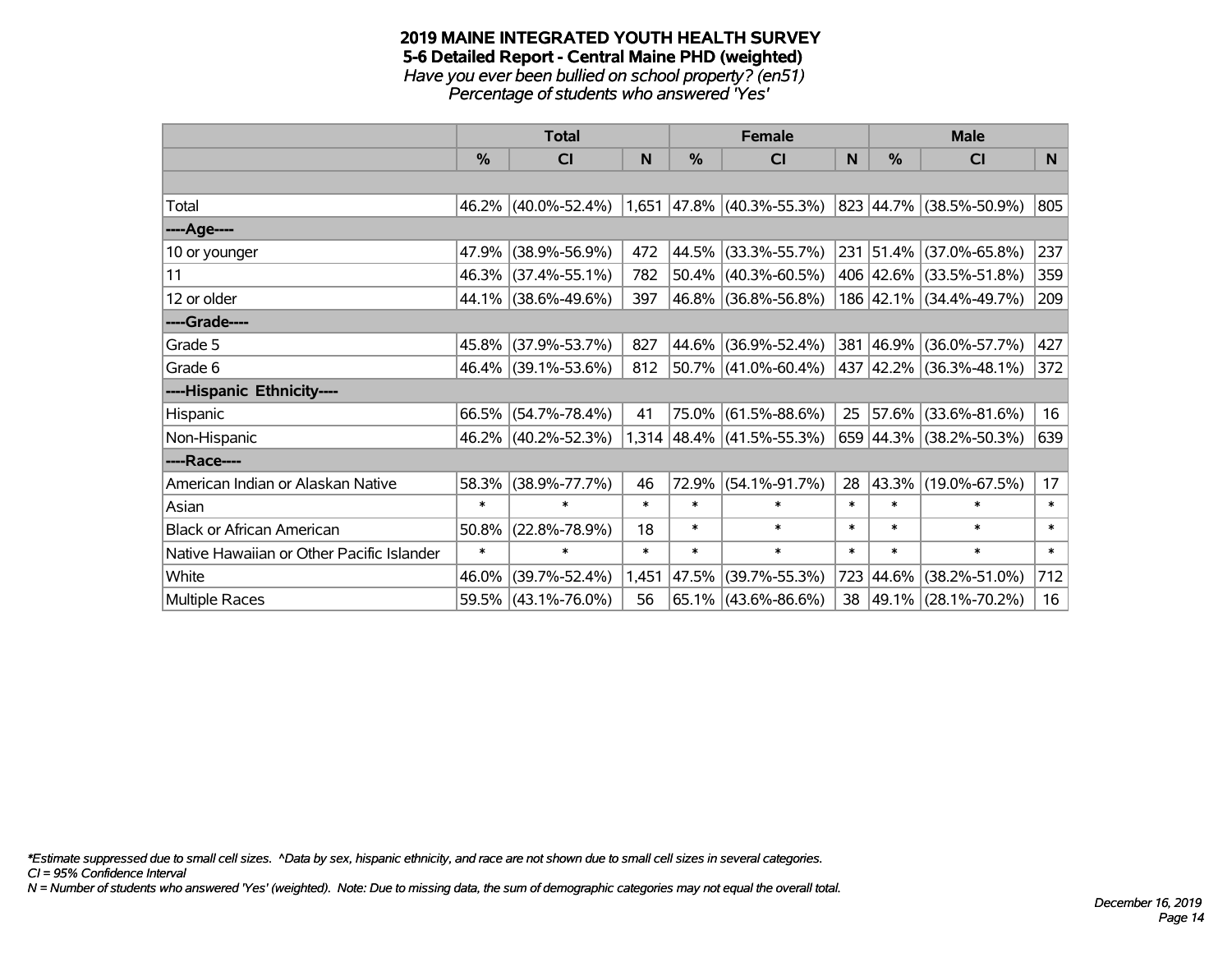### **2019 MAINE INTEGRATED YOUTH HEALTH SURVEY 5-6 Detailed Report - Central Maine PHD (weighted)** *Have you ever been bullied away from school property? (en52a) Percentage of students who answered 'Yes'*

|                                           | <b>Total</b>  |                     |        |        | <b>Female</b>               |        | <b>Male</b>   |                          |        |  |
|-------------------------------------------|---------------|---------------------|--------|--------|-----------------------------|--------|---------------|--------------------------|--------|--|
|                                           | $\frac{0}{0}$ | CI                  | N      | $\%$   | <b>CI</b>                   | N      | $\frac{0}{0}$ | <b>CI</b>                | N      |  |
|                                           |               |                     |        |        |                             |        |               |                          |        |  |
| Total                                     |               | 33.1% (28.3%-37.9%) |        |        | $1,180$ 30.7% (25.0%-36.4%) |        |               | 526 35.3% (29.5%-41.1%)  | 636    |  |
| ----Age----                               |               |                     |        |        |                             |        |               |                          |        |  |
| 10 or younger                             | 33.2%         | $(24.2\% - 42.1\%)$ | 327    |        | $27.0\%$ (17.5%-36.4%)      |        | 140 40.6%     | $(29.0\% - 52.2\%)$      | 187    |  |
| 11                                        |               | 32.8% (24.2%-41.4%) | 553    |        | $33.4\%$ (23.7%-43.1%)      |        |               | 268 32.1% (23.0%-41.1%)  | 271    |  |
| 12 or older                               |               | 33.5% (27.0%-40.0%) | 300    |        | $ 30.1\% $ (18.3%-41.8%)    |        |               | 119 35.9% (27.7%-44.0%)  | 178    |  |
| ----Grade----                             |               |                     |        |        |                             |        |               |                          |        |  |
| Grade 5                                   | 33.7%         | $(26.7\% - 40.7\%)$ | 608    | 27.5%  | $(21.1\% - 33.9\%)$         |        | 233 39.4%     | $(30.2\% - 48.7\%)$      | 360    |  |
| Grade 6                                   |               | 32.3% (24.3%-40.4%) | 565    |        | $34.1\%$ (24.1%-44.1%)      |        |               | 292 30.6% (22.4%-38.8%)  | 270    |  |
| ----Hispanic Ethnicity----                |               |                     |        |        |                             |        |               |                          |        |  |
| Hispanic                                  | 42.5%         | $(31.2\% - 53.8\%)$ | 26     | 37.5%  | $(19.3\% - 55.7\%)$         | 12     | 49.0%         | $(28.7\% - 69.4\%)$      | 14     |  |
| Non-Hispanic                              |               | 32.4% (27.7%-37.2%) | 923    |        | 29.9% (23.7%-36.2%)         |        |               | 408 35.2% (29.7%-40.6%)  | 508    |  |
| ----Race----                              |               |                     |        |        |                             |        |               |                          |        |  |
| American Indian or Alaskan Native         | 38.5%         | $(26.7\% - 50.4\%)$ | 30     | 33.8%  | $(18.1\% - 49.6\%)$         | 13     | 42.2%         | $(20.8\% - 63.6\%)$      | 16     |  |
| Asian                                     | $\ast$        | $\ast$              | $\ast$ | $\ast$ | $\ast$                      | $\ast$ | $\ast$        | $\ast$                   | $\ast$ |  |
| <b>Black or African American</b>          | 46.1%         | $(17.8\% - 74.5\%)$ | 17     | $\ast$ | $\ast$                      | $\ast$ | $\ast$        | $\ast$                   | $\ast$ |  |
| Native Hawaiian or Other Pacific Islander | $\ast$        | $\ast$              | $\ast$ | $\ast$ | $\ast$                      | $\ast$ | $\ast$        | $\ast$                   | $\ast$ |  |
| White                                     | 32.4%         | $(27.1\% - 37.6\%)$ | 1,019  | 31.5%  | $(25.2\% - 37.7\%)$         | 477    | 33.7%         | $(28.0\% - 39.4\%)$      | 537    |  |
| Multiple Races                            |               | 44.9% (32.2%-57.5%) | 42     |        | 44.3% (24.4%-64.2%)         | 26     |               | $ 44.5\% $ (26.1%-62.9%) | 15     |  |

*\*Estimate suppressed due to small cell sizes. ^Data by sex, hispanic ethnicity, and race are not shown due to small cell sizes in several categories.*

*CI = 95% Confidence Interval*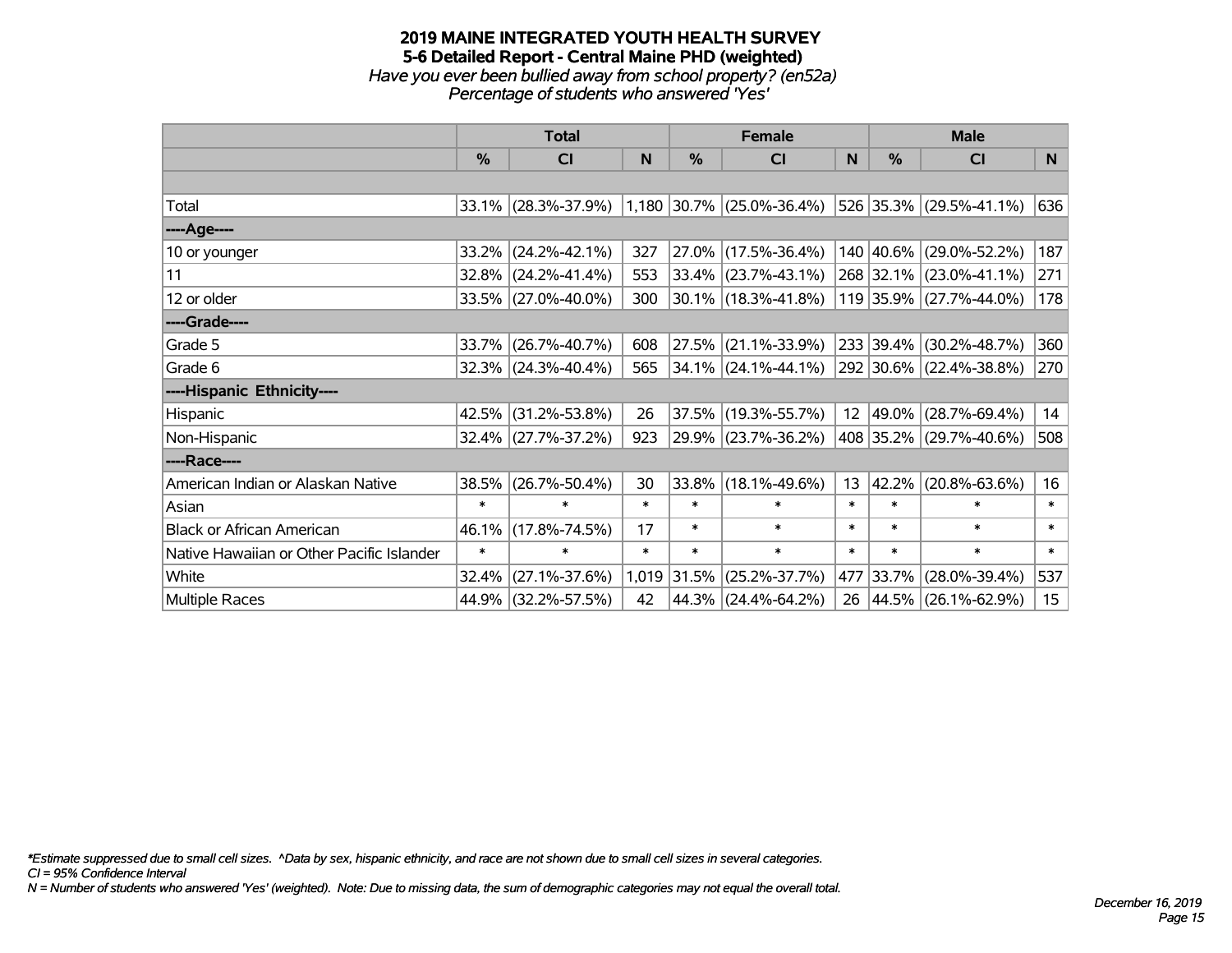*Do you agree or disagree with the following statement? I feel safe at my school. (en12) Percentage of students who answered 'Strongly agree' or 'Agree'*

|                                           | <b>Total</b>  |                      |        | <b>Female</b> |                             | <b>Male</b> |        |                           |        |
|-------------------------------------------|---------------|----------------------|--------|---------------|-----------------------------|-------------|--------|---------------------------|--------|
|                                           | $\frac{9}{6}$ | <b>CI</b>            | N      | %             | <b>CI</b>                   | N           | %      | <b>CI</b>                 | N.     |
|                                           |               |                      |        |               |                             |             |        |                           |        |
| Total                                     | 91.0%         | $(89.1\% - 92.9\%)$  |        |               | $3,248$ 92.4% (89.6%-95.2%) |             |        | 1,590 89.8% (87.3%-92.3%) | 1,604  |
| ----Age----                               |               |                      |        |               |                             |             |        |                           |        |
| 10 or younger                             | 92.4%         | $(89.6\% - 95.3\%)$  | 917    | 93.8%         | $(89.1\% - 98.6\%)$         | 492         | 91.2%  | $(85.3\% - 97.1\%)$       | 421    |
| 11                                        | 91.7%         | $(89.3\% - 94.1\%)$  |        |               | 1,536 92.3% (89.0%-95.6%)   | 739         |        | 91.5% (88.4%-94.6%)       | 761    |
| 12 or older                               | 88.0%         | $(82.2\% - 93.8\%)$  | 791    |               | 90.7% (84.3%-97.1%)         | 359         |        | 85.6% (77.5%-93.8%)       | 423    |
| ----Grade----                             |               |                      |        |               |                             |             |        |                           |        |
| Grade 5                                   | 92.9%         | $(89.8\% - 96.0\%)$  |        | 1,674 93.8%   | $(89.5\% - 98.0\%)$         | 802         |        | 92.5% (87.9%-97.0%)       | 835    |
| Grade 6                                   | 89.3%         | $(87.6\% - 91.1\%)$  |        |               | 1,561 91.5% (88.7%-94.4%)   | 786         |        | 87.2% (83.3%-91.1%)       | 762    |
| ----Hispanic Ethnicity----                |               |                      |        |               |                             |             |        |                           |        |
| Hispanic                                  | 84.7%         | $(71.3\% - 98.2\%)$  | 52     | $\ast$        | $\ast$                      | $\ast$      | $\ast$ | $\ast$                    | $\ast$ |
| Non-Hispanic                              | 90.5%         | $(88.6\% - 92.3\%)$  |        |               | 2,554 91.8% (88.4%-95.3%)   |             |        | 1,247 88.9% (86.3%-91.6%) | 1,270  |
| ----Race----                              |               |                      |        |               |                             |             |        |                           |        |
| American Indian or Alaskan Native         | $\ast$        | $\ast$               | $\ast$ | $\ast$        | $\ast$                      | $\ast$      | $\ast$ | $\ast$                    | $\ast$ |
| Asian                                     | $\ast$        | $\ast$               | $\ast$ | $\ast$        | $\ast$                      | $\ast$      | $\ast$ | $\ast$                    | $\ast$ |
| <b>Black or African American</b>          | 81.4%         | $(62.6\% - 100.0\%)$ | 30     | $\ast$        | $\ast$                      | $\ast$      | $\ast$ | $\ast$                    | $\ast$ |
| Native Hawaiian or Other Pacific Islander | $\ast$        | $\ast$               | $\ast$ | $\ast$        | $\ast$                      | $\ast$      | $\ast$ | $\ast$                    | $\ast$ |
| White                                     | 91.5%         | $(89.7\% - 93.3\%)$  | 2,862  | 93.1%         | $(90.2\% - 95.9\%)$         | 1,407       | 89.9%  | $(87.6\% - 92.1\%)$       | 1,421  |
| Multiple Races                            |               | 88.7% (75.9%-100.0%) | 83     | $\ast$        | $\ast$                      | $\ast$      | $\ast$ | $\ast$                    | $\ast$ |

*\*Estimate suppressed due to small cell sizes. ^Data by sex, hispanic ethnicity, and race are not shown due to small cell sizes in several categories.*

*CI = 95% Confidence Interval*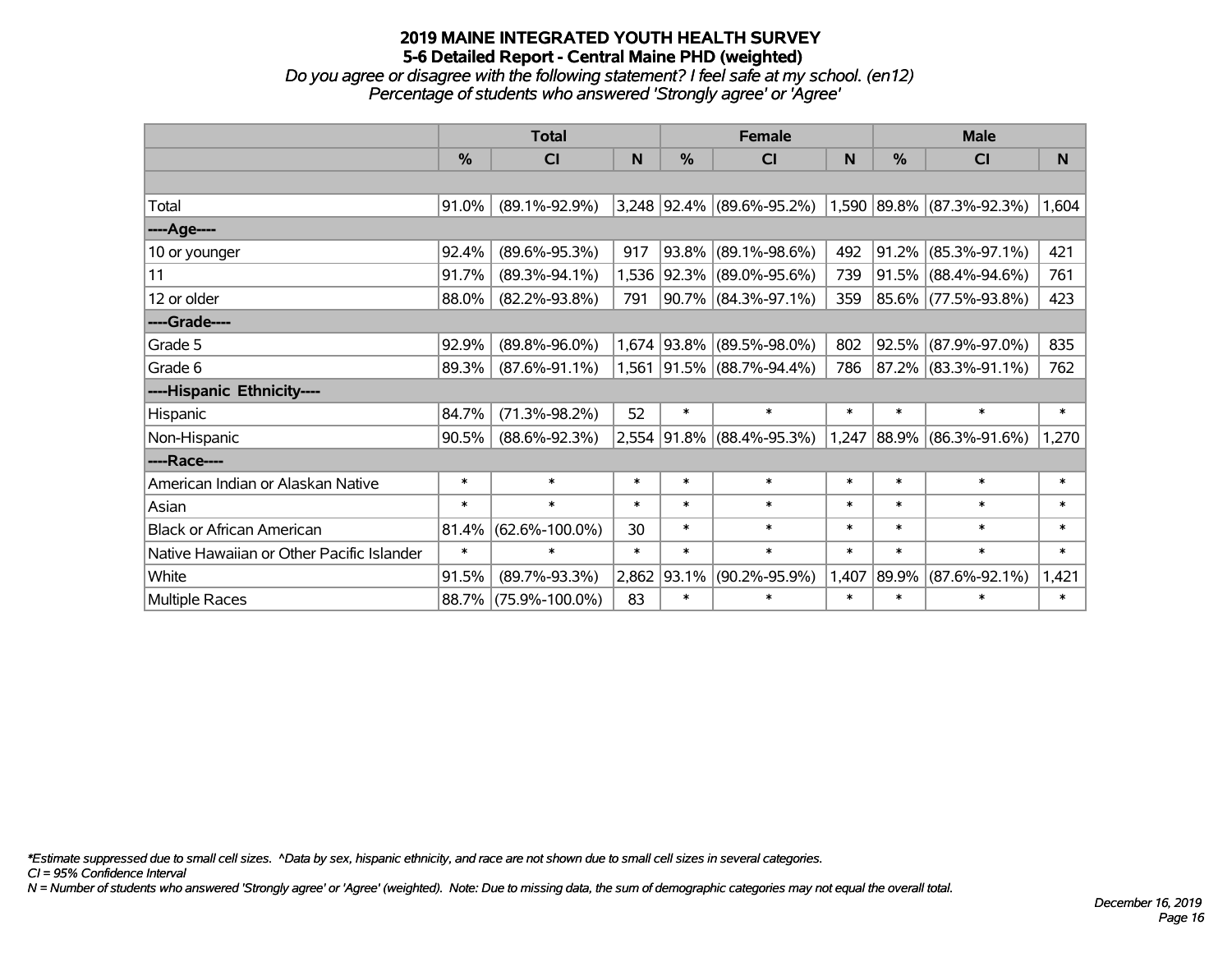### **2019 MAINE INTEGRATED YOUTH HEALTH SURVEY 5-6 Detailed Report - Central Maine PHD (weighted)** *Have you ever tried cigarette smoking, even one or two puffs? (en13) Percentage of students who answered 'Yes'*

|                                           | <b>Total</b> |                    |        | <b>Female</b> |                                                   |              | <b>Male</b> |                          |              |  |
|-------------------------------------------|--------------|--------------------|--------|---------------|---------------------------------------------------|--------------|-------------|--------------------------|--------------|--|
|                                           | %            | <b>CI</b>          | N      | %             | <b>CI</b>                                         | $\mathsf{N}$ | %           | <b>CI</b>                | $\mathsf{N}$ |  |
|                                           |              |                    |        |               |                                                   |              |             |                          |              |  |
| Total                                     | 2.1%         | $(1.3\% - 2.9\%)$  |        |               | $74 1.2\% $ (0.1%-2.3%)                           |              |             | $ 20 2.9\% $ (1.3%-4.5%) | 52           |  |
| ----Age----                               |              |                    |        |               |                                                   |              |             |                          |              |  |
| 10 or younger                             | 2.4%         | $(0.2\% - 4.5\%)$  | 23     | 1.8%          | $(0.0\% - 3.8\%)$                                 | 9            | 3.1%        | $(0.0\% - 7.5\%)$        | 14           |  |
| 11                                        | 1.1%         | $(0.1\% - 2.1\%)$  | 18     | $\ast$        | $\ast$                                            | $\ast$       | $\ast$      | $\ast$                   | $\ast$       |  |
| 12 or older                               | 3.4%         | $(0.8\% - 6.1\%)$  |        |               | 31 2.3% $(0.0\% - 5.1\%)$                         | 9            |             | $4.4\%$ (0.0%-9.2%)      | 22           |  |
| ----Grade----                             |              |                    |        |               |                                                   |              |             |                          |              |  |
| Grade 5                                   | 1.9%         | $(0.6\% - 3.2\%)$  |        |               | $35 1.1\% $ (0.0%-2.4%)                           | 9            | $ 2.8\% $   | $(0.5\% - 5.1\%)$        | 25           |  |
| Grade 6                                   | $2.2\%$      | $(0.8\% - 3.5\%)$  |        |               | $38 1.3\% $ (0.1%-2.5%)   11   3.1%   (0.4%-5.7%) |              |             |                          | 27           |  |
| ----Hispanic Ethnicity----                |              |                    |        |               |                                                   |              |             |                          |              |  |
| Hispanic                                  | $\ast$       | $\ast$             | $\ast$ | $\ast$        | $\ast$                                            | $\ast$       | $\ast$      | $\ast$                   | $\ast$       |  |
| Non-Hispanic                              | 2.2%         | $(1.3\% - 3.1\%)$  |        |               | $61 1.0\% $ (0.1%-1.9%)                           |              |             | $14 3.3\% $ (1.6%-5.0%)  | 47           |  |
| ----Race----                              |              |                    |        |               |                                                   |              |             |                          |              |  |
| American Indian or Alaskan Native         | $\ast$       | $\ast$             | $\ast$ | $\ast$        | $\ast$                                            | $\ast$       | $\ast$      | $\ast$                   | $\ast$       |  |
| Asian                                     | $\ast$       | $\ast$             | $\ast$ | $\ast$        | $\ast$                                            | $\ast$       | $\ast$      | $\ast$                   | $\ast$       |  |
| <b>Black or African American</b>          | $\ast$       | $\ast$             | $\ast$ | $\ast$        | $\ast$                                            | $\ast$       | $\ast$      | $\ast$                   | $\ast$       |  |
| Native Hawaiian or Other Pacific Islander | $\ast$       | $\ast$             | $\ast$ | $\ast$        | $\ast$                                            | $\ast$       | $\ast$      | $\ast$                   | $\ast$       |  |
| White                                     | 2.0%         | $(1.1\% - 2.8\%)$  |        | 61 0.9%       | $(0.0\% - 1.7\%)$                                 | 13           | 3.0%        | $(1.3\% - 4.8\%)$        | 48           |  |
| Multiple Races                            | $9.4\%$      | $(0.0\% - 19.5\%)$ | 9      | $\ast$        | $\ast$                                            | $\ast$       | $\ast$      | $\ast$                   | $\ast$       |  |

*\*Estimate suppressed due to small cell sizes. ^Data by sex, hispanic ethnicity, and race are not shown due to small cell sizes in several categories.*

*CI = 95% Confidence Interval*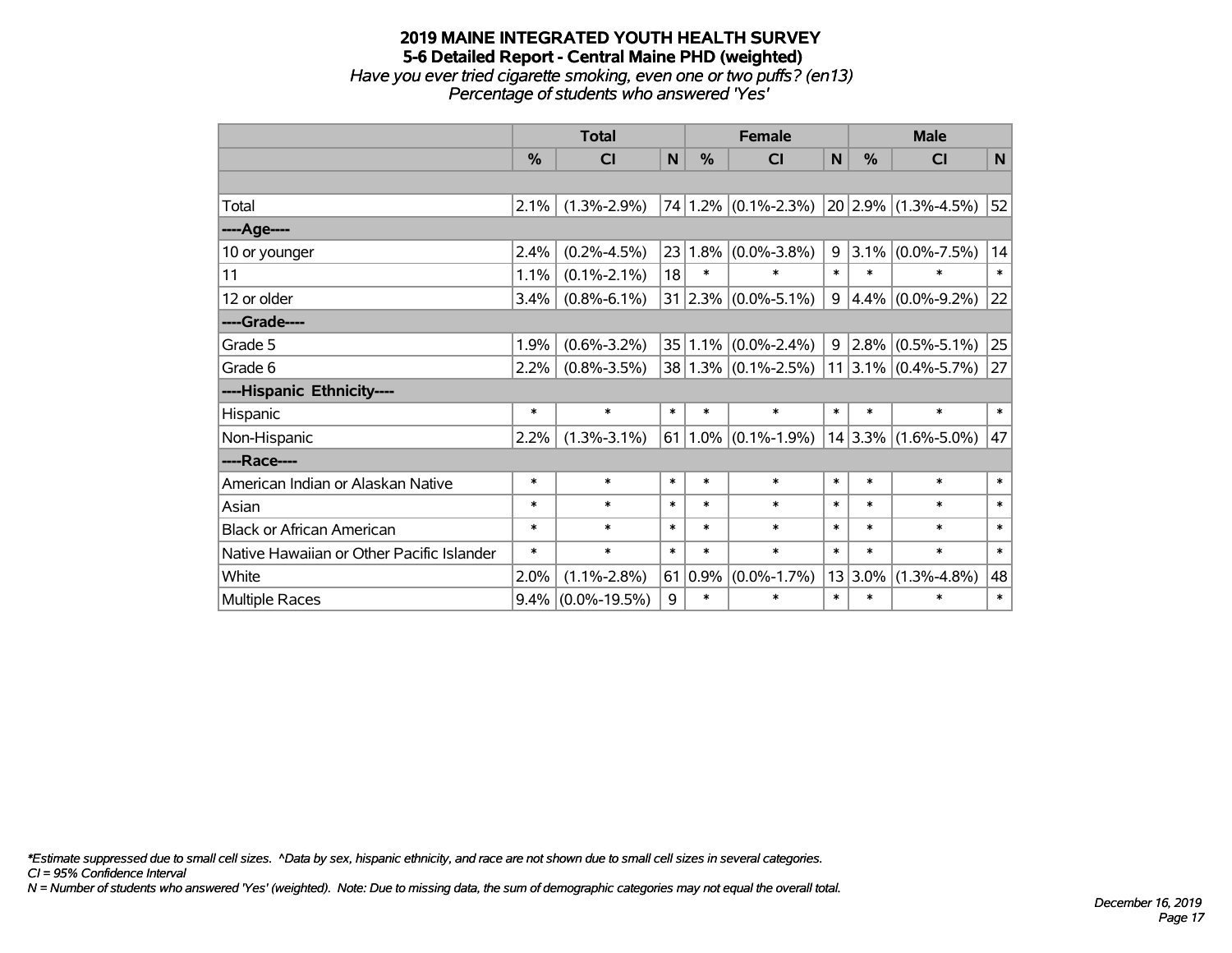*During the past 30 days, on how many days did you smoke cigarettes? (en14) Percentage of students who answered at least 1 day*

|                                           |        | <b>Total</b>      | <b>Female</b> |        |           |        | <b>Male</b> |          |        |
|-------------------------------------------|--------|-------------------|---------------|--------|-----------|--------|-------------|----------|--------|
|                                           | $\%$   | <b>CI</b>         | N.            | %      | <b>CI</b> | N      |             | $%$ CI N |        |
|                                           |        |                   |               |        |           |        |             |          |        |
| Total                                     | 0.5%   | $(0.1\% - 0.9\%)$ | 17            | $\ast$ | $\ast$    | $\ast$ | *           | *        | *      |
| ----Age----                               |        |                   |               |        |           |        |             |          |        |
| 10 or younger                             | *      | $\ast$            | $\ast$        | $\ast$ | $\ast$    | $\ast$ | $\ast$      | $\ast$   | $\ast$ |
| 11                                        | 0.6%   | $(0.0\% - 1.3\%)$ | 9             | $\ast$ | $\ast$    | $\ast$ | $\ast$      | *        | $\ast$ |
| 12 or older                               | $\ast$ | $\ast$            | $\ast$        | $\ast$ | $\ast$    | $\ast$ | $\ast$      | $\ast$   | *      |
| ----Grade----                             |        |                   |               |        |           |        |             |          |        |
| Grade 5                                   | 0.8%   | $(0.0\% - 1.5\%)$ | 14            | $\ast$ | $\ast$    | $\ast$ | $\ast$      | $\ast$   | $\ast$ |
| Grade 6                                   | *      | $\ast$            | *             | $\ast$ | $\ast$    | $\ast$ | $\ast$      | $\ast$   | $\ast$ |
| ----Hispanic Ethnicity----                |        |                   |               |        |           |        |             |          |        |
| Hispanic                                  | $\ast$ | $\ast$            | *             | $\ast$ | $\ast$    | $\ast$ | *           | *        | $\ast$ |
| Non-Hispanic                              | 0.4%   | $(0.0\% - 0.9\%)$ | 12            | $\ast$ | $\ast$    | $\ast$ | $\ast$      | $\ast$   | $\ast$ |
| ----Race----                              |        |                   |               |        |           |        |             |          |        |
| American Indian or Alaskan Native         | $\ast$ | $\ast$            | *             | $\ast$ | $\ast$    | $\ast$ | $\ast$      | $\ast$   | $\ast$ |
| Asian                                     | $\ast$ | $\ast$            | $\ast$        | *      | $\ast$    | $\ast$ | $\ast$      | $\ast$   | $\ast$ |
| <b>Black or African American</b>          | *      | $\ast$            | $\ast$        | $\ast$ | $\ast$    | $\ast$ | $\ast$      | *        | $\ast$ |
| Native Hawaiian or Other Pacific Islander | *      | $\ast$            | $\ast$        | $\ast$ | $\ast$    | $\ast$ | $\ast$      | $\ast$   | $\ast$ |
| White                                     | 0.5%   | $(0.0\% - 1.0\%)$ | 16            | $\ast$ | $\ast$    | $\ast$ | $\ast$      | *        | $\ast$ |
| Multiple Races                            | *      | $\ast$            | $\ast$        | $\ast$ | $\ast$    | *      | $\ast$      | *        | *      |

*\*Estimate suppressed due to small cell sizes. ^Data by sex, hispanic ethnicity, and race are not shown due to small cell sizes in several categories.*

*CI = 95% Confidence Interval*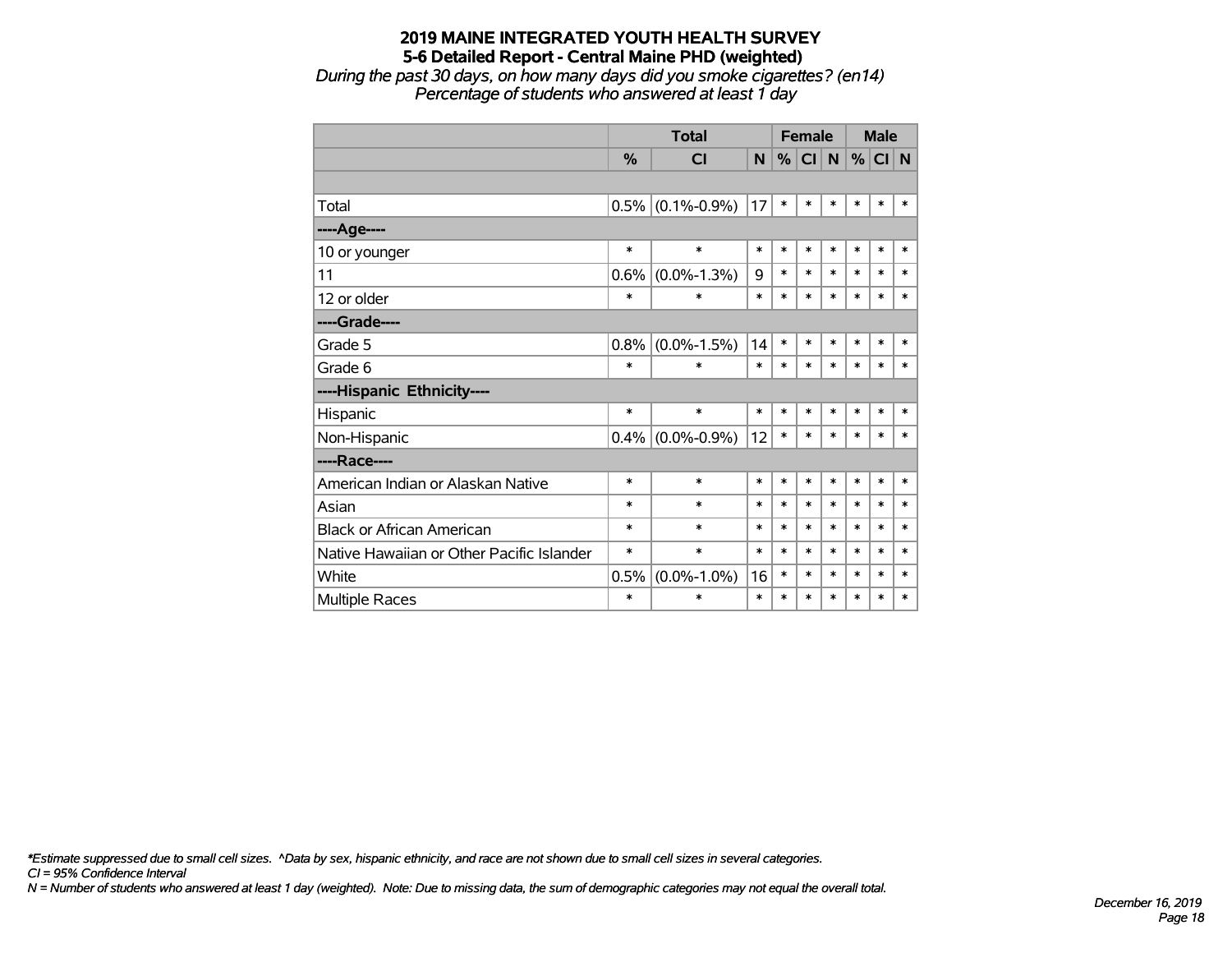*Do you think you will try a cigarette soon? (en15) Percentage of students who answered 'I definitely will', 'I probably will' or 'I probably will not'*

|                                           | <b>Total</b>  |                    |        | <b>Female</b> |                    |        | <b>Male</b> |                            |                |  |
|-------------------------------------------|---------------|--------------------|--------|---------------|--------------------|--------|-------------|----------------------------|----------------|--|
|                                           | $\frac{0}{0}$ | C <sub>l</sub>     | N      | $\frac{0}{0}$ | <b>CI</b>          | N      | %           | <b>CI</b>                  | N              |  |
|                                           |               |                    |        |               |                    |        |             |                            |                |  |
| Total                                     | 8.6%          | $(6.3\% - 10.9\%)$ | 306    | 6.7%          | $(4.1\% - 9.4\%)$  |        |             | 115   10.5%   (7.6%-13.3%) | 187            |  |
| ----Age----                               |               |                    |        |               |                    |        |             |                            |                |  |
| 10 or younger                             | 7.3%          | $(3.5\% - 11.1\%)$ | 73     | 5.3%          | $(1.3\% - 9.3\%)$  | 28     | 9.7%        | $(4.0\% - 15.4\%)$         | 45             |  |
| 11                                        | 8.6%          | $(5.7\% - 11.6\%)$ | 144    | 7.0%          | $(2.9\% - 11.2\%)$ | 55     |             | $10.6\%$ (6.9%-14.3%)      | 89             |  |
| 12 or older                               | 9.8%          | $(7.0\% - 12.5\%)$ | 87     | $8.0\%$       | $(4.5\% - 11.5\%)$ | 32     |             | $ 11.0\% $ (6.6%-15.4%)    | 54             |  |
| ----Grade----                             |               |                    |        |               |                    |        |             |                            |                |  |
| Grade 5                                   | 8.5%          | $(5.3\% - 11.8\%)$ | 154    | 6.0%          | $(2.6\% - 9.5\%)$  | 51     | 11.3%       | $(6.9\% - 15.6\%)$         | 102            |  |
| Grade 6                                   | $8.4\%$       | $(5.8\% - 10.9\%)$ | 146    | 7.5%          | $(4.4\% - 10.5\%)$ | 64     | $9.2\%$     | $(5.7\% - 12.6\%)$         | 80             |  |
| ----Hispanic Ethnicity----                |               |                    |        |               |                    |        |             |                            |                |  |
| Hispanic                                  | 17.6%         | $(1.2\% - 34.0\%)$ | 11     | $\ast$        | $\ast$             | $\ast$ | $\ast$      | $\ast$                     | $\ast$         |  |
| Non-Hispanic                              | $8.1\%$       | $(5.6\% - 10.5\%)$ | 227    | 6.0%          | $(3.4\% - 8.6\%)$  | 81     |             | $10.3\%$ (6.8%-13.7%)      | 147            |  |
| ----Race----                              |               |                    |        |               |                    |        |             |                            |                |  |
| American Indian or Alaskan Native         | $\ast$        | $\ast$             | $\ast$ | $\ast$        | $\ast$             | $\ast$ | $\ast$      | $\ast$                     | $\ast$         |  |
| Asian                                     | $\ast$        | $\ast$             | $\ast$ | $\ast$        | $\ast$             | $\ast$ | $\ast$      | $\ast$                     | $\ast$         |  |
| <b>Black or African American</b>          | $\ast$        | $\ast$             | $\ast$ | $\ast$        | $\ast$             | $\ast$ | $\ast$      | $\ast$                     | $\ast$         |  |
| Native Hawaiian or Other Pacific Islander | $\ast$        | $\ast$             | $\ast$ | $\ast$        | $\ast$             | $\ast$ | $\ast$      | $\ast$                     | $\ast$         |  |
| White                                     | 8.4%          | $(6.0\% - 10.7\%)$ | 262    | 6.6%          | $(4.0\% - 9.1\%)$  | 99     | 10.3%       | $(7.1\% - 13.4\%)$         | 163            |  |
| <b>Multiple Races</b>                     |               | 15.4% (4.5%-26.3%) | 14     | 12.6%         | $(0.0\% - 28.4\%)$ | 7      |             | 20.9% (2.7%-39.0%)         | $\overline{7}$ |  |

*\*Estimate suppressed due to small cell sizes. ^Data by sex, hispanic ethnicity, and race are not shown due to small cell sizes in several categories.*

*CI = 95% Confidence Interval*

*N = Number of students who answered 'I definitely will', 'I probably will' or 'I probably will not' (weighted). Note: Due to missing data, the sum of demographic categories may not equal the overall total.*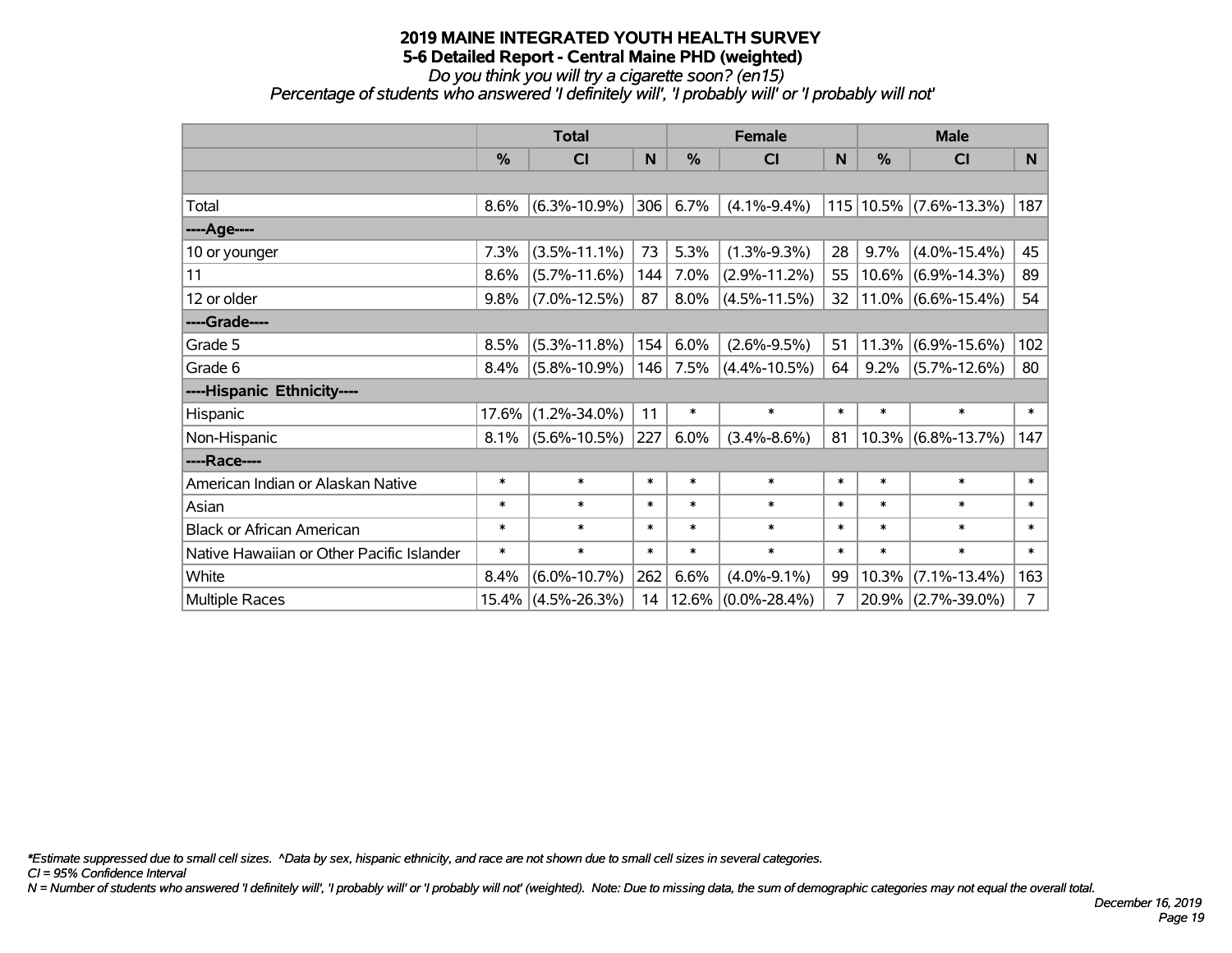*Do you think you will smoke a cigarette at anytime during the next year? (en16) Percentage of students who answered 'I definitely will', 'I probably will' or 'I probably will not'*

|                                           | <b>Total</b> |                      |        |          | <b>Female</b>           |        | <b>Male</b>  |                                 |        |  |
|-------------------------------------------|--------------|----------------------|--------|----------|-------------------------|--------|--------------|---------------------------------|--------|--|
|                                           | %            | <b>CI</b>            | N      | %        | <b>CI</b>               | N      | %            | <b>CI</b>                       | N      |  |
|                                           |              |                      |        |          |                         |        |              |                                 |        |  |
| Total                                     | 4.8%         | $(2.9\% - 6.8\%)$    |        | 172 4.7% | $(2.4\% - 6.9\%)$       |        | $80 5.0\% $  | $(2.4\% - 7.5\%)$               | 89     |  |
| ----Age----                               |              |                      |        |          |                         |        |              |                                 |        |  |
| 10 or younger                             | 3.7%         | $(1.0\% - 6.3\%)$    | 36     | 2.7%     | $(0.0\% - 6.1\%)$       |        |              | $14 4.8\% $ (0.0%-10.6%)        | 22     |  |
| 11                                        | 4.0%         | $(2.0\% - 6.0\%)$    | 68     | 4.9%     | $(1.8\% - 7.9\%)$       |        | $39 3.4\% $  | $(1.3\% - 5.6\%)$               | 29     |  |
| 12 or older                               |              | $7.5\%$ (4.7%-10.3%) | 68     |          | $6.7\%$ (3.1%-10.3%)    |        |              | $27   7.7\%   (3.6\% - 11.8\%)$ | 38     |  |
| ----Grade----                             |              |                      |        |          |                         |        |              |                                 |        |  |
| Grade 5                                   | 3.3%         | $(1.1\% - 5.5\%)$    | 60     | 2.2%     | $(0.0\% - 5.1\%)$       |        | 19 4.5%      | $(1.3\% - 7.7\%)$               | 41     |  |
| Grade 6                                   | 6.4%         | $(3.9\% - 8.8\%)$    |        |          | $112$ 7.1% (3.7%-10.5%) |        | $ 61 5.4\% $ | $(2.7\% - 8.2\%)$               | 48     |  |
| ----Hispanic Ethnicity----                |              |                      |        |          |                         |        |              |                                 |        |  |
| Hispanic                                  | $\ast$       | $\ast$               | $\ast$ | $\ast$   | $\ast$                  | $\ast$ | $\ast$       | $\ast$                          | $\ast$ |  |
| Non-Hispanic                              | 5.4%         | $(3.0\% - 7.7\%)$    | 151    | 5.0%     | $(2.5\% - 7.4\%)$       |        | 67 5.7%      | $(2.6\% - 8.8\%)$               | 82     |  |
| ----Race----                              |              |                      |        |          |                         |        |              |                                 |        |  |
| American Indian or Alaskan Native         | $\ast$       | $\ast$               | $\ast$ | $\ast$   | $\ast$                  | $\ast$ | $\ast$       | $\ast$                          | $\ast$ |  |
| Asian                                     | $\ast$       | $\ast$               | $\ast$ | $\ast$   | $\ast$                  | $\ast$ | $\ast$       | $\ast$                          | $\ast$ |  |
| <b>Black or African American</b>          | $\ast$       | $\ast$               | $\ast$ | $\ast$   | $\ast$                  | $\ast$ | *            | $\ast$                          | $\ast$ |  |
| Native Hawaiian or Other Pacific Islander | $\ast$       | $\ast$               | $\ast$ | $\ast$   | $\ast$                  | $\ast$ | $\ast$       | $\ast$                          | $\ast$ |  |
| White                                     | 4.9%         | $(2.8\% - 7.0\%)$    | 154    | 4.6%     | $(2.3\% - 6.8\%)$       |        | 69 5.3%      | $(2.6\% - 8.0\%)$               | 84     |  |
| Multiple Races                            | $7.2\%$      | $(0.0\% - 14.3\%)$   | 7      | $\ast$   | $\ast$                  | $\ast$ | $\ast$       | $\ast$                          | $\ast$ |  |

*\*Estimate suppressed due to small cell sizes. ^Data by sex, hispanic ethnicity, and race are not shown due to small cell sizes in several categories.*

*CI = 95% Confidence Interval*

*N = Number of students who answered 'I definitely will', 'I probably will' or 'I probably will not' (weighted). Note: Due to missing data, the sum of demographic categories may not equal the overall total.*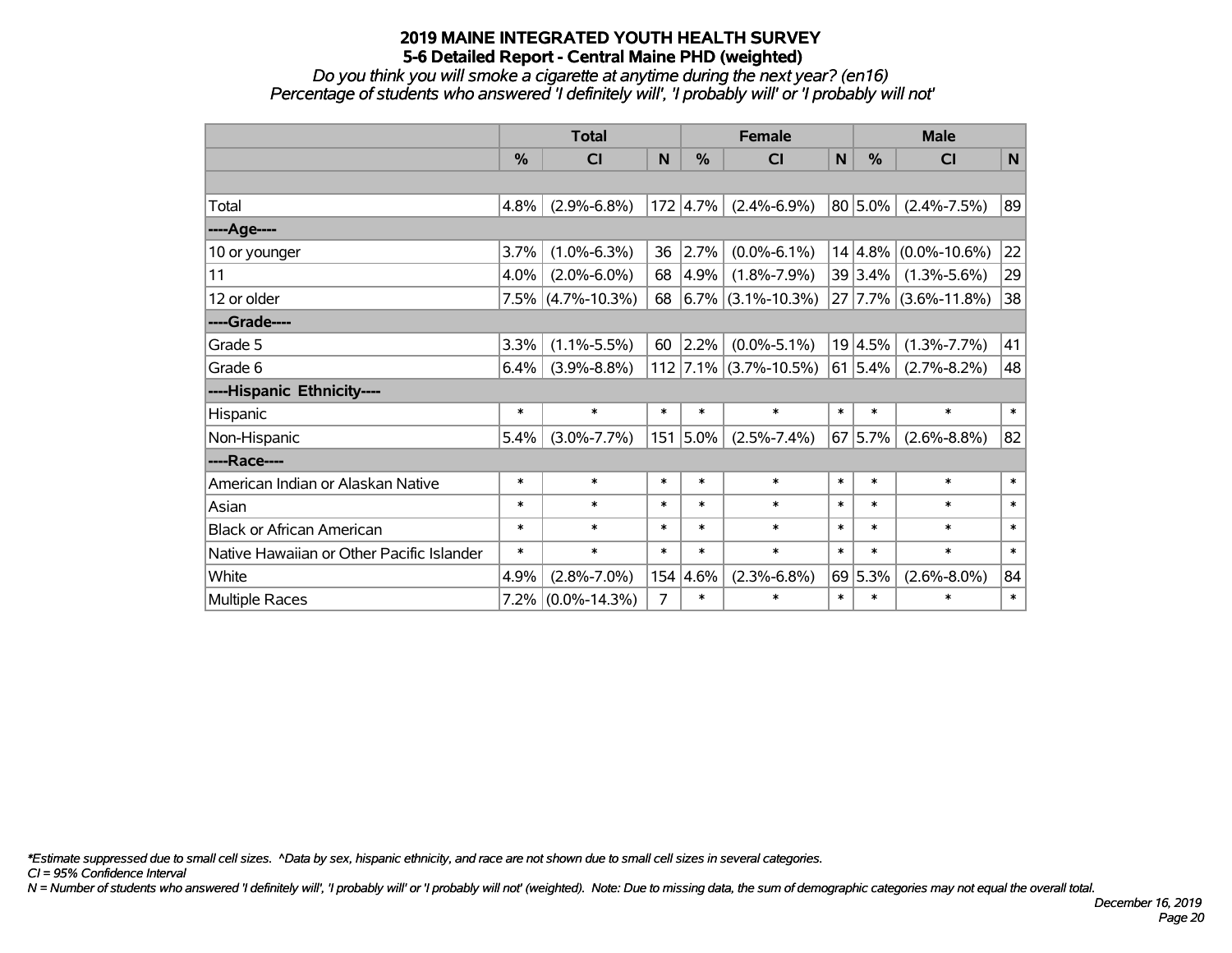# **2019 MAINE INTEGRATED YOUTH HEALTH SURVEY 5-6 Detailed Report - Central Maine PHD (weighted)** *Do you think you will smoke a cigarette at anytime during the next year? (en16\_2)*

*Percentage of students who answered 'I definitely will not'*

|                                           | <b>Total</b> |                      |        |                 | <b>Female</b>        |        | <b>Male</b> |                      |          |  |
|-------------------------------------------|--------------|----------------------|--------|-----------------|----------------------|--------|-------------|----------------------|----------|--|
|                                           | %            | CI                   | N      | $\frac{0}{0}$   | CI                   | N      | %           | <b>CI</b>            | <b>N</b> |  |
|                                           |              |                      |        |                 |                      |        |             |                      |          |  |
| Total                                     | 95.2%        | $(93.2\% - 97.1\%)$  |        | $3,392$ 95.3%   | $(93.1\% - 97.6\%)$  |        | 1,635 95.0% | $(92.5\% - 97.6\%)$  | 1,703    |  |
| ----Age----                               |              |                      |        |                 |                      |        |             |                      |          |  |
| 10 or younger                             | 96.3%        | $(93.7\% - 99.0\%)$  | 949    | 97.3%           | $(93.9\% - 100.0\%)$ | 501    | 95.2%       | $(89.4\% - 100.0\%)$ | 441      |  |
| 11                                        | 96.0%        | $(94.0\% - 98.0\%)$  | 1,606  | 95.1%           | $(92.1\% - 98.2\%)$  | 762    | 96.6%       | $(94.4\% - 98.7\%)$  | 806      |  |
| 12 or older                               | 92.5%        | $(89.7\% - 95.3\%)$  | 834    | 93.3%           | $(89.7\% - 96.9\%)$  | 372    | 92.3%       | $(88.2\% - 96.4\%)$  | 455      |  |
| ----Grade----                             |              |                      |        |                 |                      |        |             |                      |          |  |
| Grade 5                                   | 96.7%        | $(94.5\% - 98.9\%)$  | 1,729  | 97.8%           | $(94.9\% - 100.0\%)$ | 827    | 95.5%       | $(92.3\% - 98.7\%)$  | 862      |  |
| Grade 6                                   | 93.6%        | $(91.2\% - 96.1\%)$  |        | $1,644$   92.9% | $(89.5\% - 96.3\%)$  | 802    | 94.6%       | $(91.8\% - 97.3\%)$  | 831      |  |
| ----Hispanic Ethnicity----                |              |                      |        |                 |                      |        |             |                      |          |  |
| Hispanic                                  | $\ast$       | $\ast$               | $\ast$ | $\ast$          | $\ast$               | $\ast$ | $\ast$      | $\ast$               | $\ast$   |  |
| Non-Hispanic                              | 94.6%        | $(92.3\% - 97.0\%)$  |        | 2,666 95.0%     | $(92.6\% - 97.5\%)$  | 1,281  | 94.3%       | $(91.2\% - 97.4\%)$  | 1,353    |  |
| ----Race----                              |              |                      |        |                 |                      |        |             |                      |          |  |
| American Indian or Alaskan Native         | $\ast$       | $\ast$               | $\ast$ | $\ast$          | $\ast$               | $\ast$ | $\ast$      | $\ast$               | $\ast$   |  |
| Asian                                     | $\ast$       | $\ast$               | $\ast$ | $\ast$          | $\ast$               | $\ast$ | $\ast$      | $\ast$               | $\ast$   |  |
| <b>Black or African American</b>          | $\ast$       | $\ast$               | $\ast$ | $\ast$          | $\ast$               | $\ast$ | $\ast$      | $\ast$               | $\ast$   |  |
| Native Hawaiian or Other Pacific Islander | $\ast$       | $\ast$               | $\ast$ | $\ast$          | $\ast$               | $\ast$ | $\ast$      | $\ast$               | $\ast$   |  |
| White                                     | 95.1%        | $(93.0\% - 97.2\%)$  | 2,970  | 95.4%           | $(93.2\% - 97.7\%)$  | 1,437  | 94.7%       | $(92.0\% - 97.4\%)$  | 1,502    |  |
| <b>Multiple Races</b>                     | 92.8%        | $(85.7\% - 100.0\%)$ | 87     | $\ast$          | $\ast$               | $\ast$ | $\ast$      | $\ast$               | $\ast$   |  |

*\*Estimate suppressed due to small cell sizes. ^Data by sex, hispanic ethnicity, and race are not shown due to small cell sizes in several categories.*

*CI = 95% Confidence Interval*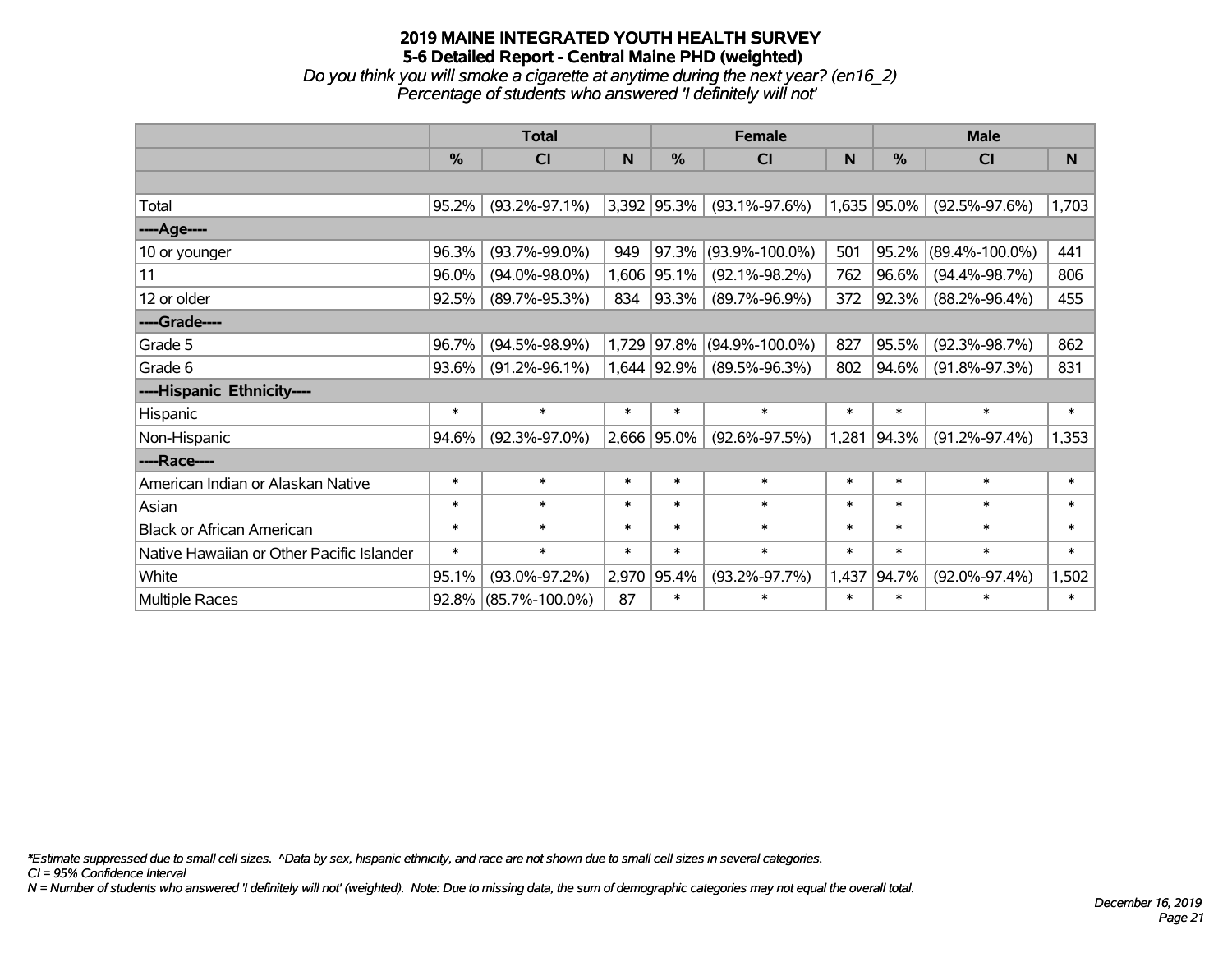*If one of your best friends offered you a cigarette, would you smoke it? (en17) Percentage of students who answered 'Definitely yes', 'Probably yes' or 'Probably not'*

|                                           | <b>Total</b>  |                     |        |               | <b>Female</b>          |        | <b>Male</b>   |                     |        |  |
|-------------------------------------------|---------------|---------------------|--------|---------------|------------------------|--------|---------------|---------------------|--------|--|
|                                           | $\frac{0}{0}$ | <b>CI</b>           | N      | $\frac{9}{6}$ | <b>CI</b>              | N      | $\frac{0}{0}$ | <b>CI</b>           | N      |  |
|                                           |               |                     |        |               |                        |        |               |                     |        |  |
| Total                                     | 9.9%          | $(7.0\% - 12.7\%)$  | 353    | 8.0%          | $(4.5\% - 11.4\%)$     |        | 138 11.5%     | $(7.7\% - 15.2\%)$  | 206    |  |
| ----Age----                               |               |                     |        |               |                        |        |               |                     |        |  |
| 10 or younger                             | 8.9%          | $(5.3\% - 12.5\%)$  | 88     | 4.9%          | $(2.0\% - 7.9\%)$      | 26     | 13.6%         | $(7.7\% - 19.4\%)$  | 63     |  |
| 11                                        | 9.9%          | $(7.1\% - 12.6\%)$  | 166    | 7.3%          | $(3.0\% - 11.6\%)$     | 58     | 12.2%         | $(8.4\% - 16.0\%)$  | 103    |  |
| 12 or older                               | 10.8%         | $(6.7\% - 14.8\%)$  | 97     |               | $13.4\%$ (7.3%-19.5%)  | 53     | 8.2%          | $(4.2\% - 12.2\%)$  | 40     |  |
| ----Grade----                             |               |                     |        |               |                        |        |               |                     |        |  |
| Grade 5                                   | 9.4%          | $(5.8\% - 13.1\%)$  | 170    | 4.7%          | $(2.3\% - 7.0\%)$      | 40     | 13.8%         | $(8.7\% - 18.9\%)$  | 126    |  |
| Grade 6                                   | 10.3%         | $(7.3\% - 13.2\%)$  |        |               | 180 11.3% (5.8%-16.8%) | 98     | 9.0%          | $(4.6\% - 13.4\%)$  | 79     |  |
| ----Hispanic Ethnicity----                |               |                     |        |               |                        |        |               |                     |        |  |
| Hispanic                                  | 16.8%         | $(5.0\% - 28.5\%)$  | 10     | $\ast$        | $\ast$                 | $\ast$ | $\ast$        | $\ast$              | $\ast$ |  |
| Non-Hispanic                              | 9.9%          | $(7.2\% - 12.7\%)$  | 281    | 8.4%          | $(4.4\% - 12.4\%)$     |        | $114$   11.1% | $(6.9\% - 15.4\%)$  | 160    |  |
| ----Race----                              |               |                     |        |               |                        |        |               |                     |        |  |
| American Indian or Alaskan Native         | $\ast$        | $\ast$              | $\ast$ | $\ast$        | $\ast$                 | $\ast$ | $\ast$        | $\ast$              | $\ast$ |  |
| Asian                                     | $\ast$        | $\ast$              | $\ast$ | $\ast$        | $\ast$                 | $\ast$ | $\ast$        | $\ast$              | $\ast$ |  |
| <b>Black or African American</b>          | 19.5%         | $(0.0\% - 42.5\%)$  | 7      | $\ast$        | $\ast$                 | $\ast$ | $\ast$        | $\ast$              | $\ast$ |  |
| Native Hawaiian or Other Pacific Islander | $\ast$        | $\ast$              | $\ast$ | $\ast$        | $\ast$                 | $\ast$ | $\ast$        | $\ast$              | $\ast$ |  |
| White                                     | 9.0%          | $(6.1\% - 11.9\%)$  | 283    | 7.1%          | $(3.6\% - 10.6\%)$     | 108    | 10.7%         | $(6.5\% - 14.9\%)$  | 171    |  |
| <b>Multiple Races</b>                     | 27.8%         | $(10.8\% - 44.8\%)$ | 26     | 26.2%         | $(4.4\% - 48.0\%)$     | 15     | $ 28.3\% $    | $(10.6\% - 46.0\%)$ | 9      |  |

*\*Estimate suppressed due to small cell sizes. ^Data by sex, hispanic ethnicity, and race are not shown due to small cell sizes in several categories.*

*CI = 95% Confidence Interval*

*N = Number of students who answered 'Definitely yes', 'Probably yes' or 'Probably not' (weighted). Note: Due to missing data, the sum of demographic categories may not equal the overall total.*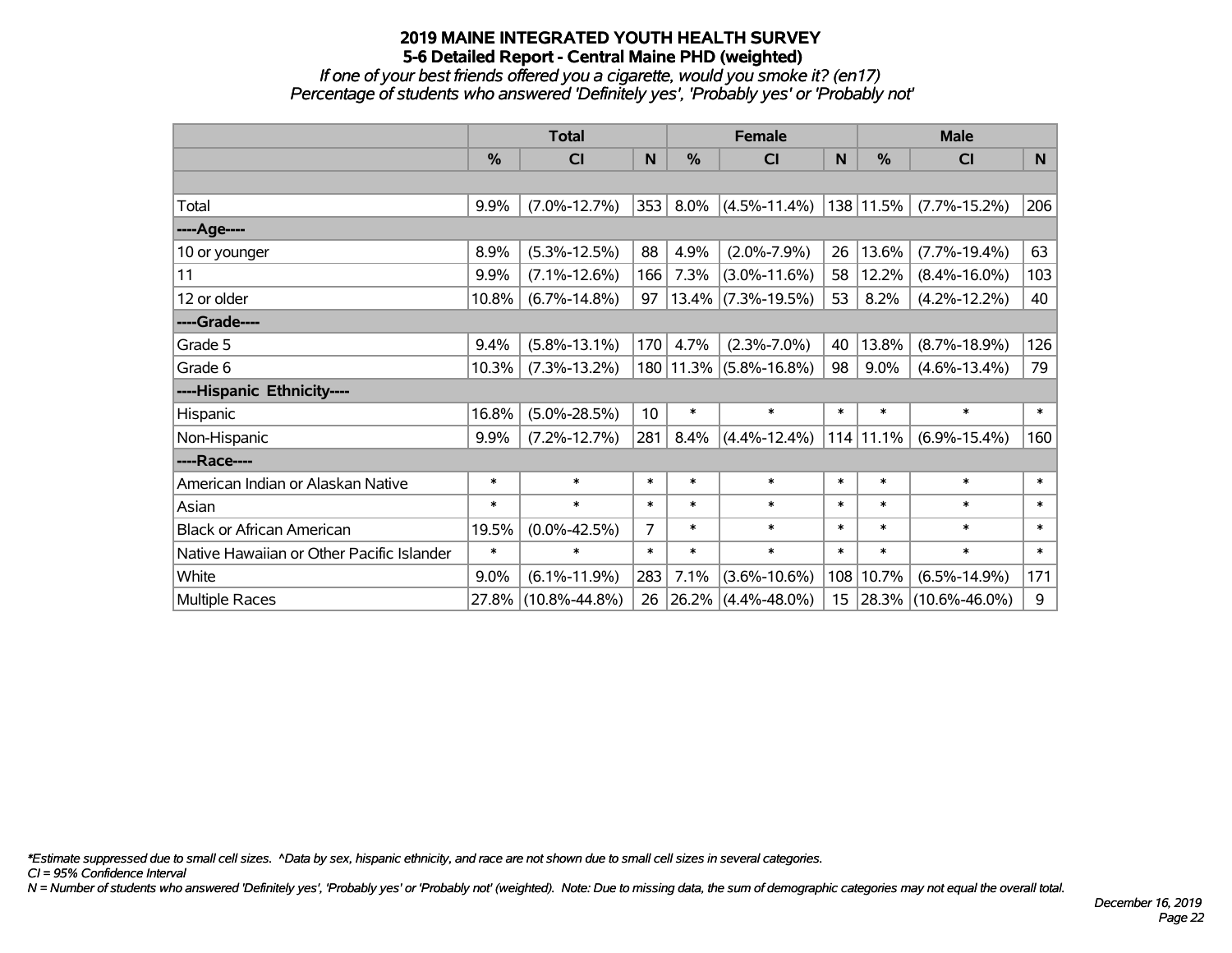*Percentage of students who are susceptible to cigarette use (among all students including those who have tried or are current cigarette users) (entobsus)*

|                                           | <b>Total</b>  |                        |        |             | <b>Female</b>            | <b>Male</b> |               |                             |        |
|-------------------------------------------|---------------|------------------------|--------|-------------|--------------------------|-------------|---------------|-----------------------------|--------|
|                                           | $\frac{0}{0}$ | <b>CI</b>              | N      | %           | <b>CI</b>                | N           | %             | <b>CI</b>                   | N      |
|                                           |               |                        |        |             |                          |             |               |                             |        |
| Total                                     |               | 13.7% (10.9%-16.5%)    |        | 482 11.6%   | $(7.9\% - 15.2\%)$       |             |               | 197   15.6%   (12.3%-18.8%) | 276    |
| ----Age----                               |               |                        |        |             |                          |             |               |                             |        |
| 10 or younger                             | 12.5%         | $(8.4\% - 16.6\%)$     | 123    | 8.7%        | $(4.2\% - 13.1\%)$       | 45          | $17.0\%$      | $(10.7\% - 23.2\%)$         | 78     |
| 11                                        |               | $13.8\%$ (10.8%-16.8%) |        | 228 11.7%   | $(6.4\% - 17.1\%)$       | 93          | $15.8\%$      | $(11.8\% - 19.8\%)$         | 131    |
| 12 or older                               |               | 14.6% (10.6%-18.6%)    |        | 129 15.1%   | $(7.9\% - 22.3\%)$       | 60          | $13.8\%$      | $(9.2\% - 18.5\%)$          | 67     |
| ----Grade----                             |               |                        |        |             |                          |             |               |                             |        |
| Grade 5                                   | 13.3%         | $(9.8\% - 16.7\%)$     | 235    | 8.6%        | $(5.5\% - 11.7\%)$       | 73          | 17.7%         | $(13.0\% - 22.3\%)$         | 158    |
| Grade 6                                   |               | 13.8% (10.6%-17.1%)    |        | 240   14.6% | $(8.4\% - 20.8\%)$       |             | $124 13.0\% $ | $(8.9\% - 17.1\%)$          | 112    |
| ----Hispanic Ethnicity----                |               |                        |        |             |                          |             |               |                             |        |
| Hispanic                                  | 23.9%         | $(8.7\% - 39.1\%)$     | 15     | 20.6%       | $(0.0\% - 43.4\%)$       | 7           |               | 28.3% (13.6%-42.9%)         | 8      |
| Non-Hispanic                              |               | 13.2% (10.4%-16.0%)    |        | 369 11.1%   | $(7.1\% - 15.1\%)$       |             |               | 148   15.2%   (11.2%-19.1%) | 215    |
| ----Race----                              |               |                        |        |             |                          |             |               |                             |        |
| American Indian or Alaskan Native         | $\ast$        | $\ast$                 | $\ast$ | $\ast$      | $\ast$                   | $\ast$      | $\ast$        | $\ast$                      | $\ast$ |
| Asian                                     | $\ast$        | $\ast$                 | $\ast$ | $\ast$      | $\ast$                   | $\ast$      | $\ast$        | $\ast$                      | $\ast$ |
| <b>Black or African American</b>          | 22.2%         | $(0.0\% - 46.9\%)$     | 8      | $\ast$      | $\ast$                   | $\ast$      | $\ast$        | $\ast$                      | $\ast$ |
| Native Hawaiian or Other Pacific Islander | $\ast$        | $\ast$                 | $\ast$ | $\ast$      | $\ast$                   | $\ast$      | $\ast$        | $\ast$                      | $\ast$ |
| White                                     | 13.0%         | $(10.3\% - 15.7\%)$    | 401    | 10.7%       | $(7.1\% - 14.4\%)$       | 160         | 15.1%         | $(11.3\% - 18.8\%)$         | 236    |
| <b>Multiple Races</b>                     |               | $31.5\%$ (16.2%-46.8%) | 29     |             | $ 32.2\% $ (12.9%-51.4%) |             |               | 18 28.3% (10.6%-46.0%)      | 9      |

*\*Estimate suppressed due to small cell sizes. ^Data by sex, hispanic ethnicity, and race are not shown due to small cell sizes in several categories.*

*CI = 95% Confidence Interval*

*N = Number of students who are susceptible to cigarette use (among all students including those who have tried or are current cigarette users) (weighted). Note: Due to missing data, the sum of demographic categories may not equal the overall total.*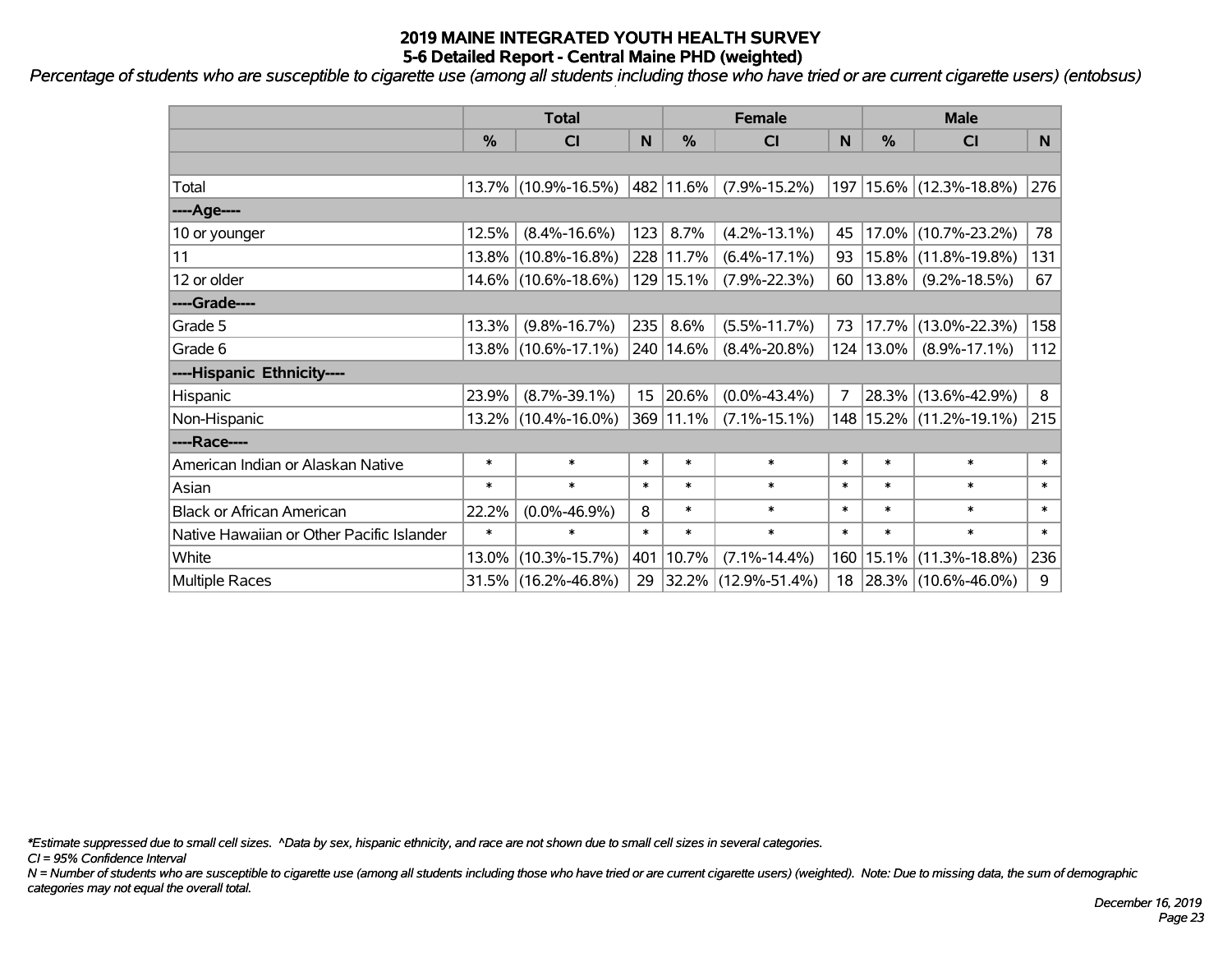*Percentage of students who are susceptible to cigarette use (among students who have never tried cigarettes) (entobsus\_2)*

|                                           | <b>Total</b> |                     |        |           | <b>Female</b>              |                | <b>Male</b> |                         |                |  |
|-------------------------------------------|--------------|---------------------|--------|-----------|----------------------------|----------------|-------------|-------------------------|----------------|--|
|                                           | %            | <b>CI</b>           | N      | %         | <b>CI</b>                  | N              | %           | <b>CI</b>               | N              |  |
|                                           |              |                     |        |           |                            |                |             |                         |                |  |
| Total                                     |              | 12.6% (10.2%-15.0%) |        |           | 433 10.6% (6.8%-14.4%)     |                |             | 178 14.5% (11.3%-17.7%) | 247            |  |
| ----Age----                               |              |                     |        |           |                            |                |             |                         |                |  |
| 10 or younger                             | 11.4%        | $(7.7\% - 15.2\%)$  | 109    | 7.0%      | $(3.8\% - 10.1\%)$         | 35             | 16.6%       | $(10.2\% - 23.1\%)$     | 74             |  |
| 11                                        | 12.9%        | $(10.2\% - 15.5\%)$ |        | 210 11.6% | $(6.3\% - 16.8\%)$         | 91             | 14.1%       | $(10.0\% - 18.1\%)$     | 114            |  |
| 12 or older                               | 13.5%        | $(9.5\% - 17.4\%)$  |        |           | 115   13.5%   (5.8%-21.3%) | 52             | $13.0\%$    | $(8.0\% - 18.0\%)$      | 59             |  |
| ----Grade----                             |              |                     |        |           |                            |                |             |                         |                |  |
| Grade 5                                   | 12.1%        | $(9.2\% - 15.1\%)$  | 210    | 7.6%      | $(4.9\% - 10.3\%)$         | 63             | 16.4%       | $(12.1\% - 20.8\%)$     | 142            |  |
| Grade 6                                   | 12.9%        | $(9.9\% - 15.9\%)$  |        |           | 218 13.7% (7.2%-20.2%)     |                | 115 11.9%   | $(8.1\% - 15.8\%)$      | 100            |  |
| ----Hispanic Ethnicity----                |              |                     |        |           |                            |                |             |                         |                |  |
| Hispanic                                  | 22.4%        | $(5.7\% - 39.0\%)$  | 13     | 20.6%     | $(0.0\% - 43.4\%)$         | $\overline{7}$ | 25.0%       | $(5.5\% - 44.4\%)$      | $\overline{7}$ |  |
| Non-Hispanic                              | 12.2%        | $(9.8\% - 14.6\%)$  |        |           | 332 10.2% (6.0%-14.3%)     |                | 134 14.1%   | $(10.3\% - 17.9\%)$     | 192            |  |
| ----Race----                              |              |                     |        |           |                            |                |             |                         |                |  |
| American Indian or Alaskan Native         | $\ast$       | $\ast$              | $\ast$ | $\ast$    | $\ast$                     | $\ast$         | $\ast$      | $\ast$                  | $\ast$         |  |
| Asian                                     | $\ast$       | $\ast$              | $\ast$ | $\ast$    | $\ast$                     | $\ast$         | $\ast$      | $\ast$                  | $\ast$         |  |
| <b>Black or African American</b>          | 21.1%        | $(0.0\% - 45.9\%)$  | 7      | $\ast$    | $\ast$                     | $\ast$         | $\ast$      | $\ast$                  | $\ast$         |  |
| Native Hawaiian or Other Pacific Islander | $\ast$       | $\ast$              | $\ast$ | $\ast$    | $\ast$                     | $\ast$         | $\ast$      | $\ast$                  | $\ast$         |  |
| White                                     | 12.0%        | $(9.6\% - 14.4\%)$  | 364    | 10.0%     | $(6.2\% - 13.9\%)$         | 149            | 13.9%       | $(10.1\% - 17.7\%)$     | 210            |  |
| Multiple Races                            | 24.8%        | $(11.0\% - 38.6\%)$ | 20     |           | $ 22.4\% $ (6.6%-38.1%)    | 11             | 25.9%       | $(9.7\% - 42.1\%)$      | 8              |  |

*\*Estimate suppressed due to small cell sizes. ^Data by sex, hispanic ethnicity, and race are not shown due to small cell sizes in several categories.*

*CI = 95% Confidence Interval*

*N = Number of students who are susceptible to cigarette use (among students who have never tried cigarettes) (weighted). Note: Due to missing data, the sum of demographic categories may not equal the overall total.*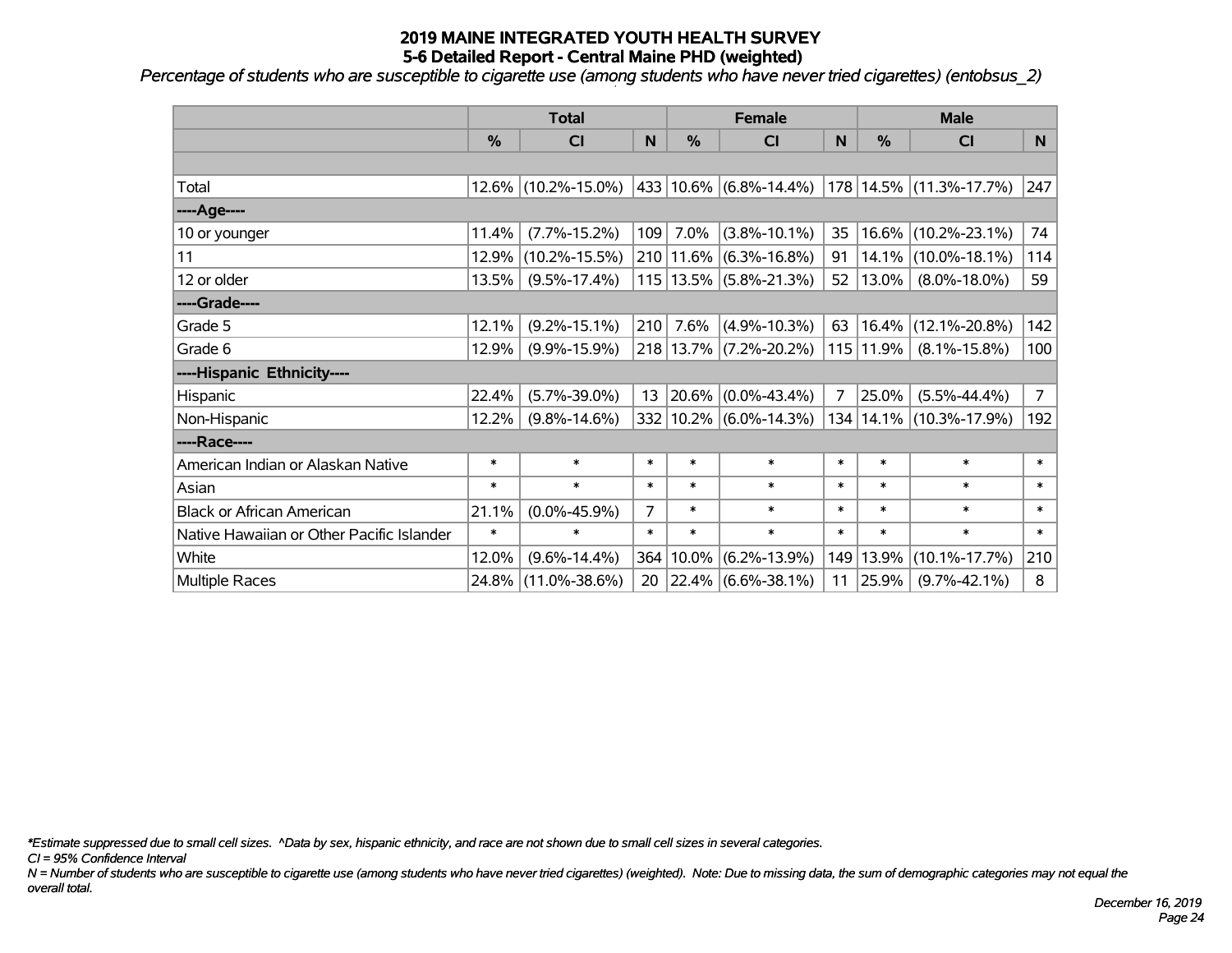### **2019 MAINE INTEGRATED YOUTH HEALTH SURVEY 5-6 Detailed Report - Central Maine PHD (weighted)** *Have you ever had a drink of alcohol, other than a few sips? (en18a) Percentage of students who answered 'Yes'*

|                                           | <b>Total</b> |                    |        | <b>Female</b> |                        |        | <b>Male</b> |                    |        |  |
|-------------------------------------------|--------------|--------------------|--------|---------------|------------------------|--------|-------------|--------------------|--------|--|
|                                           | %            | <b>CI</b>          | N      | $\frac{0}{0}$ | <b>CI</b>              | N      | %           | <b>CI</b>          | N      |  |
|                                           |              |                    |        |               |                        |        |             |                    |        |  |
| Total                                     | 5.9%         | $(4.2\% - 7.6\%)$  |        | 209 3.2%      | $(1.1\% - 5.2\%)$      | 55     | 8.6%        | $(5.5\% - 11.6\%)$ | 152    |  |
| ----Age----                               |              |                    |        |               |                        |        |             |                    |        |  |
| 10 or younger                             | 6.5%         | $(3.2\% - 9.7\%)$  | 64     | 1.8%          | $(0.0\% - 4.2\%)$      | 9      | 11.9%       | $(5.2\% - 18.7\%)$ | 54     |  |
| 11                                        | 5.1%         | $(3.3\% - 6.8\%)$  | 85     | $2.2\%$       | $(0.3\% - 4.1\%)$      | 18     | 8.0%        | $(4.0\% - 12.1\%)$ | 67     |  |
| 12 or older                               | 6.5%         | $(3.1\% - 10.0\%)$ | 58     |               | $ 6.9\% $ (2.1%-11.7%) | 27     | 6.3%        | $(2.0\% - 10.7\%)$ | 31     |  |
| ----Grade----                             |              |                    |        |               |                        |        |             |                    |        |  |
| Grade 5                                   | 6.3%         | $(3.8\% - 8.9\%)$  | 113    | 2.2%          | $(0.2\% - 4.2\%)$      |        | 19 10.5%    | $(5.7\% - 15.3\%)$ | 95     |  |
| Grade 6                                   | 5.4%         | $(3.1\% - 7.6\%)$  | 93     | 4.2%          | $(1.3\% - 7.0\%)$      |        | 36 6.6%     | $(3.1\% - 10.1\%)$ | 58     |  |
| ----Hispanic Ethnicity----                |              |                    |        |               |                        |        |             |                    |        |  |
| Hispanic                                  | 15.0%        | $(0.0\% - 30.5\%)$ | 9      | $\ast$        | $\ast$                 | $\ast$ | $\ast$      | $\ast$             | $\ast$ |  |
| Non-Hispanic                              | 5.5%         | $(3.4\% - 7.7\%)$  |        | $156$ 3.1%    | $(0.7\% - 5.4\%)$      | 42     | 8.0%        | $(4.6\% - 11.4\%)$ | 114    |  |
| ----Race----                              |              |                    |        |               |                        |        |             |                    |        |  |
| American Indian or Alaskan Native         | $\ast$       | $\ast$             | $\ast$ | $\ast$        | $\ast$                 | $\ast$ | $\ast$      | $\ast$             | $\ast$ |  |
| Asian                                     | $\ast$       | $\ast$             | $\ast$ | $\ast$        | $\ast$                 | $\ast$ | $\ast$      | $\ast$             | $\ast$ |  |
| <b>Black or African American</b>          | $\ast$       | $\ast$             | $\ast$ | $\ast$        | $\ast$                 | $\ast$ | $\ast$      | $\ast$             | $\ast$ |  |
| Native Hawaiian or Other Pacific Islander | $\ast$       | $\ast$             | $\ast$ | $\ast$        | $\ast$                 | $\ast$ | $\ast$      | $\ast$             | $\ast$ |  |
| White                                     | 5.6%         | $(3.8\% - 7.4\%)$  | 174    | 2.8%          | $(0.6\% - 5.0\%)$      | 43     | 8.3%        | $(5.4\% - 11.2\%)$ | 131    |  |
| <b>Multiple Races</b>                     | 12.1%        | $(1.4\% - 22.7\%)$ | 11     | $\ast$        | $\ast$                 | $\ast$ | $\ast$      | $\ast$             | $\ast$ |  |

*\*Estimate suppressed due to small cell sizes. ^Data by sex, hispanic ethnicity, and race are not shown due to small cell sizes in several categories.*

*CI = 95% Confidence Interval*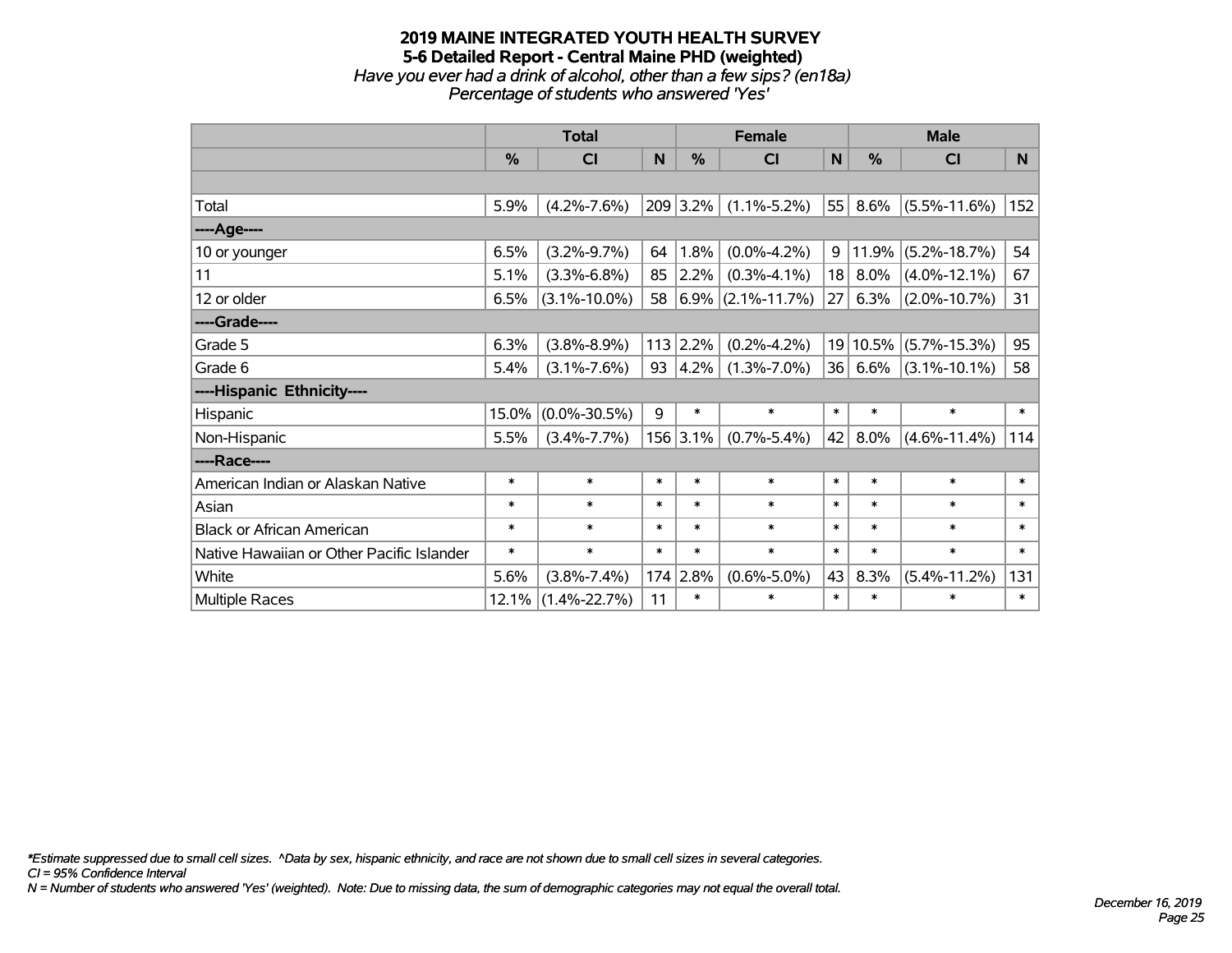*During the past 30 days, on how many days did you have at least one drink of alcohol? (en19) Percentage of students who answered at least 1 day*

|                                           |               | <b>Total</b>        |        |        |           | <b>Female</b> |        | <b>Male</b> |        |
|-------------------------------------------|---------------|---------------------|--------|--------|-----------|---------------|--------|-------------|--------|
|                                           | $\frac{9}{6}$ | <b>CI</b>           | N      | %      | <b>CI</b> | N             | $\%$   | CI N        |        |
|                                           |               |                     |        |        |           |               |        |             |        |
| Total                                     | $1.0\%$       | $(0.4\% - 1.6\%)$   | 36     | $\ast$ | $\ast$    | $\ast$        | $\ast$ | $\ast$      | $\ast$ |
| ----Age----                               |               |                     |        |        |           |               |        |             |        |
| 10 or younger                             | 1.1%          | $(0.0\% - 2.5\%)$   | 11     | $\ast$ | $\ast$    | $\ast$        | $\ast$ | $\ast$      | $\ast$ |
| 11                                        | 1.0%          | $(0.1\% - 1.8\%)$   | 16     | $\ast$ | $\ast$    | $\ast$        | $\ast$ | $\ast$      | $\ast$ |
| 12 or older                               | $1.1\%$       | $(0.0\% - 2.2\%)$   | 9      | $\ast$ | $\ast$    | $\ast$        | $\ast$ | $\ast$      | $\ast$ |
| ----Grade----                             |               |                     |        |        |           |               |        |             |        |
| Grade 5                                   | 1.5%          | $(0.2\% - 2.8\%)$   | 27     | $\ast$ | $\ast$    | $\ast$        | $\ast$ | $\ast$      | $\ast$ |
| Grade 6                                   |               | $0.5\%$ (0.0%-1.1%) | 9      | $\ast$ | $\ast$    | $\ast$        | $\ast$ | $\ast$      | $\ast$ |
| ----Hispanic Ethnicity----                |               |                     |        |        |           |               |        |             |        |
| Hispanic                                  | $\ast$        | $\ast$              | $\ast$ | $\ast$ | $\ast$    | $\ast$        | $\ast$ | $\ast$      | *      |
| Non-Hispanic                              |               | $0.9\%$ (0.3%-1.4%) | 25     | $\ast$ | $\ast$    | $\ast$        | $\ast$ | $\ast$      | $\ast$ |
| ----Race----                              |               |                     |        |        |           |               |        |             |        |
| American Indian or Alaskan Native         | $\ast$        | $\ast$              | $\ast$ | $\ast$ | $\ast$    | $\ast$        | $\ast$ | $\ast$      | $\ast$ |
| Asian                                     | $\ast$        | $\ast$              | $\ast$ | $\ast$ | $\ast$    | $\ast$        | $\ast$ | $\ast$      | $\ast$ |
| <b>Black or African American</b>          | $\ast$        | $\ast$              | $\ast$ | $\ast$ | $\ast$    | $\ast$        | $\ast$ | $\ast$      | $\ast$ |
| Native Hawaiian or Other Pacific Islander | $\ast$        | $\ast$              | $\ast$ | $\ast$ | $\ast$    | $\ast$        | $\ast$ | $\ast$      | $\ast$ |
| White                                     | 1.0%          | $(0.3\% - 1.6\%)$   | 30     | $\ast$ | $\ast$    | $\ast$        | $\ast$ | $\ast$      | $\ast$ |
| <b>Multiple Races</b>                     | $\ast$        | $\ast$              | $\ast$ | $\ast$ | $\ast$    | $\ast$        | $\ast$ | $\ast$      | $\ast$ |

*\*Estimate suppressed due to small cell sizes. ^Data by sex, hispanic ethnicity, and race are not shown due to small cell sizes in several categories.*

*CI = 95% Confidence Interval*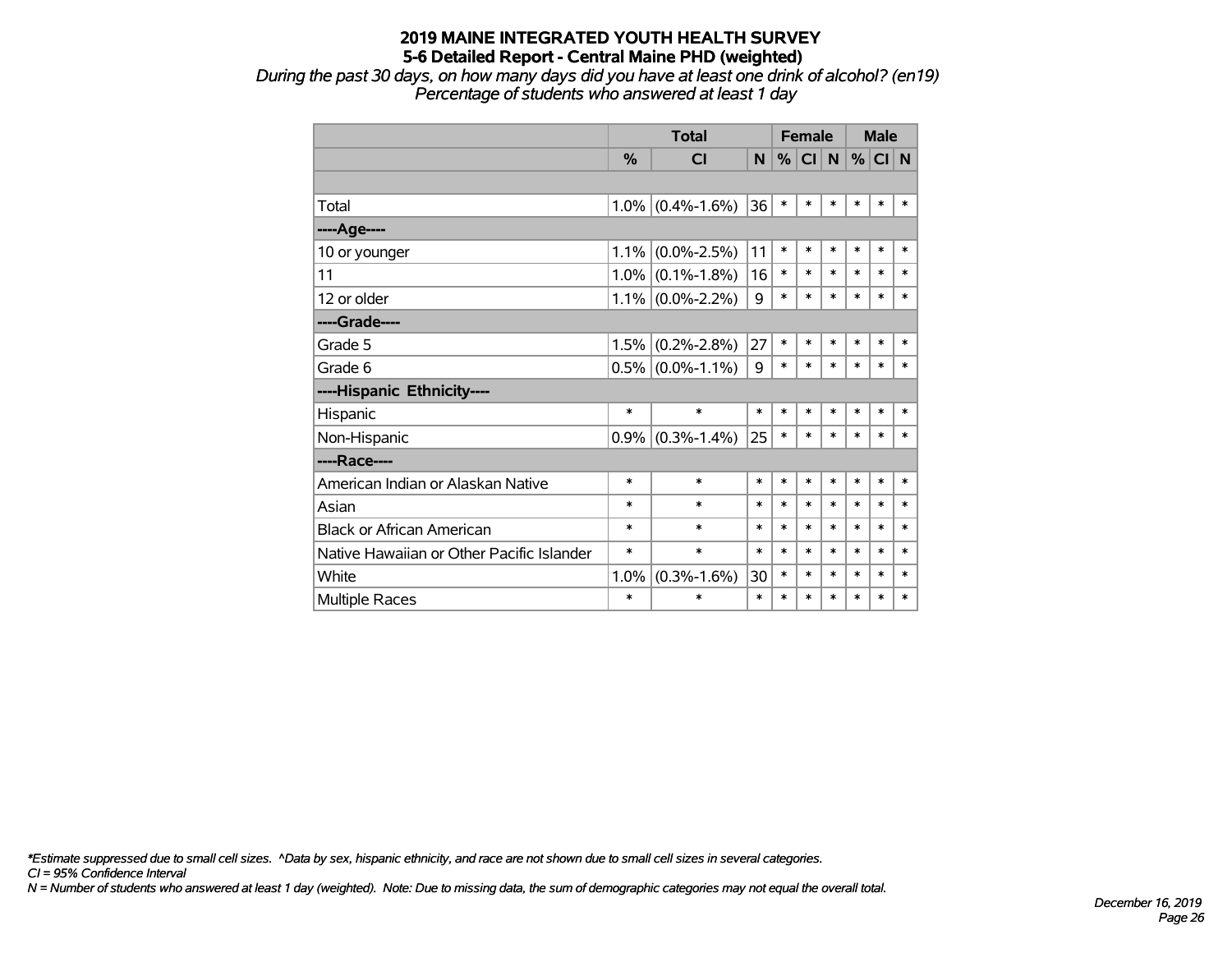*If you wanted to get some alcohol, how easy would it be for you to get some? (en20) Percentage of students who answered 'Sort of easy' or 'Very easy'*

|                                           | <b>Total</b> |                        |        | <b>Female</b> |                             | <b>Male</b> |               |                             |                |
|-------------------------------------------|--------------|------------------------|--------|---------------|-----------------------------|-------------|---------------|-----------------------------|----------------|
|                                           | %            | <b>CI</b>              | N      | $\frac{0}{0}$ | <b>CI</b>                   | N           | $\frac{0}{0}$ | <b>CI</b>                   | N              |
|                                           |              |                        |        |               |                             |             |               |                             |                |
| Total                                     |              | $13.3\%$ (10.3%-16.2%) |        |               | $ 459 11.3\% $ (8.2%-14.3%) |             |               | 186   15.2%   (10.0%-20.4%) | 265            |
| ----Age----                               |              |                        |        |               |                             |             |               |                             |                |
| 10 or younger                             | 10.8%        | $(5.7\% - 15.8\%)$     |        | 102 10.2%     | $(2.4\% - 17.9\%)$          | 49          | 11.6%         | $(6.5\% - 16.7\%)$          | 52             |
| 11                                        | 13.3%        | $(8.9\% - 17.6\%)$     |        | 217 10.4%     | $(6.9\% - 14.0\%)$          | 81          | 16.1%         | $(7.6\% - 24.6\%)$          | 131            |
| 12 or older                               |              | 15.9% (10.4%-21.5%)    |        |               | 140   14.3%   (7.8%-20.8%)  | 56          |               | $ 17.0\% $ (10.7%-23.3%)    | 82             |
| ----Grade----                             |              |                        |        |               |                             |             |               |                             |                |
| Grade 5                                   | 12.2%        | $(8.3\% - 16.1\%)$     |        | 212 10.6%     | $(3.9\% - 17.2\%)$          | 85          | 13.8%         | $(9.5\% - 18.0\%)$          | 122            |
| Grade 6                                   | 14.5%        | $(9.5\% - 19.5\%)$     |        |               | 247 12.0% (8.6%-15.4%)      |             | 101   16.8%   | $(8.6\% - 25.0\%)$          | 144            |
| ----Hispanic Ethnicity----                |              |                        |        |               |                             |             |               |                             |                |
| Hispanic                                  | 25.6%        | $(9.1\% - 42.1\%)$     | 15     | 23.9%         | $(2.6\% - 45.1\%)$          | 7           | 26.2%         | $(8.6\% - 43.9\%)$          | $\overline{7}$ |
| Non-Hispanic                              | 13.2%        | $(9.8\% - 16.7\%)$     |        |               | 367 11.5% (8.4%-14.6%)      | 152         | 14.8%         | $(8.8\% - 20.8\%)$          | 209            |
| ----Race----                              |              |                        |        |               |                             |             |               |                             |                |
| American Indian or Alaskan Native         | 10.3%        | $(4.7\% - 16.0\%)$     | 8      | $\ast$        | $\ast$                      | $\ast$      | $\ast$        | $\ast$                      | $\ast$         |
| Asian                                     | $\ast$       | $\ast$                 | $\ast$ | $\ast$        | $\ast$                      | $\ast$      | $\ast$        | $\ast$                      | $\ast$         |
| <b>Black or African American</b>          | 20.8%        | $(0.0\% - 42.1\%)$     | 8      | $\ast$        | $\ast$                      | $\ast$      | $\ast$        | $\ast$                      | $\ast$         |
| Native Hawaiian or Other Pacific Islander | $\ast$       | $\ast$                 | $\ast$ | $\ast$        | $\ast$                      | $\ast$      | $\ast$        | $\ast$                      | $\ast$         |
| White                                     | 13.9%        | $(11.0\% - 16.9\%)$    |        | 424 11.7%     | $(8.4\% - 15.0\%)$          | 171         | 16.0%         | $(10.5\% - 21.6\%)$         | 249            |
| Multiple Races                            | 13.6%        | $(4.5\% - 22.7\%)$     | 12     | $\ast$        | $\ast$                      | $\ast$      | $\ast$        | $\ast$                      | $\ast$         |

*\*Estimate suppressed due to small cell sizes. ^Data by sex, hispanic ethnicity, and race are not shown due to small cell sizes in several categories.*

*CI = 95% Confidence Interval*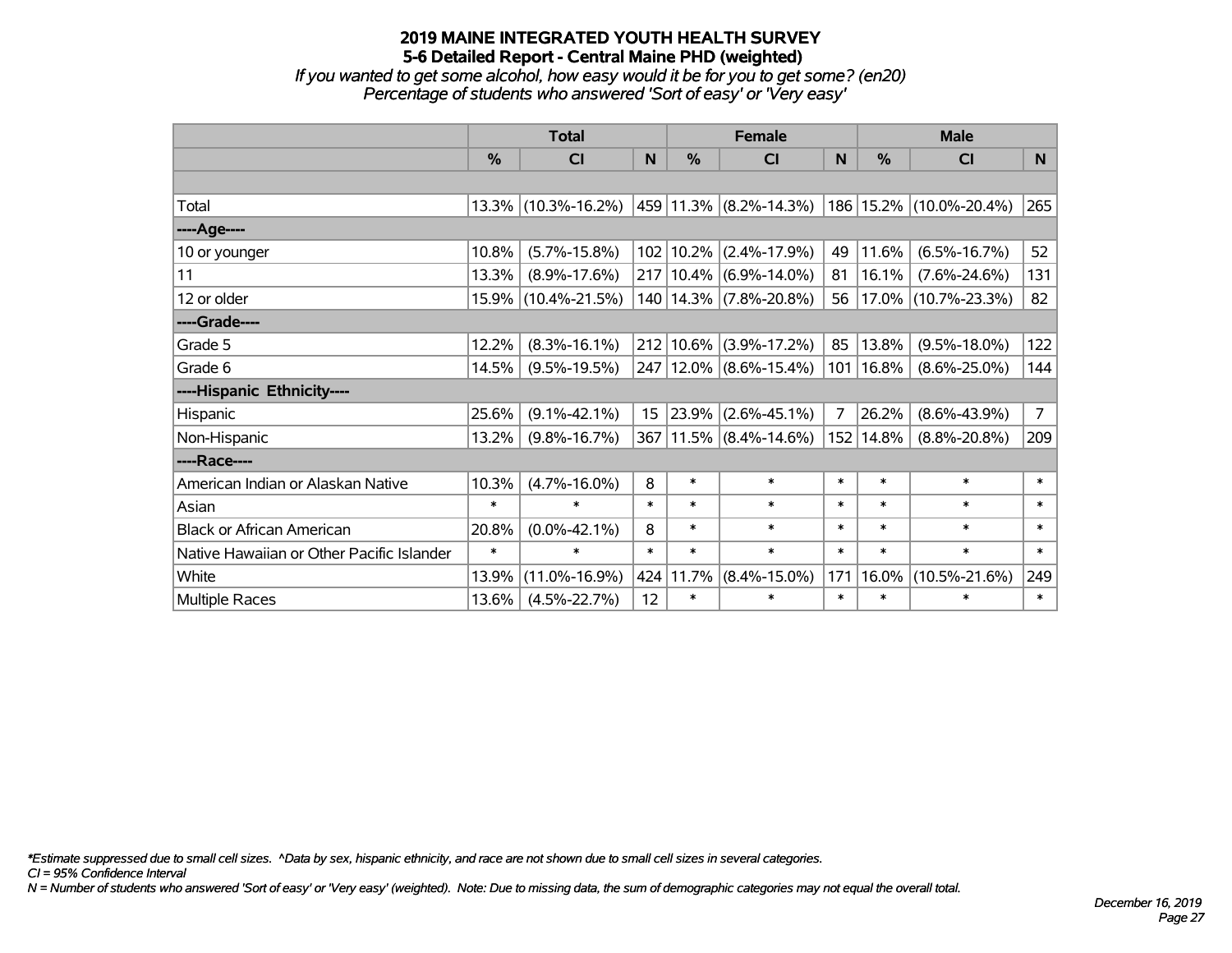*How wrong do your parents feel it would be for you to drink alcohol regularly? (en21) Percentage of students who answered 'A little bit wrong' or 'Not wrong at all'*

|                                           | <b>Total</b> |                   |        |          | <b>Female</b>                     |        | <b>Male</b>  |                          |        |  |
|-------------------------------------------|--------------|-------------------|--------|----------|-----------------------------------|--------|--------------|--------------------------|--------|--|
|                                           | %            | <b>CI</b>         | N      | $\%$     | <b>CI</b>                         | N      | %            | <b>CI</b>                | N      |  |
|                                           |              |                   |        |          |                                   |        |              |                          |        |  |
| Total                                     | 3.6%         | $(2.5\% - 4.7\%)$ |        |          | $127$ 2.0% (0.6%-3.4%)            |        | $ 34 5.3\% $ | $(3.5\% - 7.1\%)$        | 93     |  |
| ---- Age----                              |              |                   |        |          |                                   |        |              |                          |        |  |
| 10 or younger                             | 3.9%         | $(1.7\% - 6.1\%)$ | 37     |          | $2.3\%$ (0.0%-4.6%)               |        |              | $12 5.7\% $ (1.4%-10.0%) | 25     |  |
| 11                                        | 2.6%         | $(1.6\% - 3.5\%)$ | 42     |          | $1.1\%$ (0.0%-2.4%)               |        | 8 4.1%       | $(2.0\% - 6.2\%)$        | 34     |  |
| 12 or older                               | 5.3%         | $(3.0\% - 7.5\%)$ | 47     |          | $3.4\%$ (0.0%-8.3%)               |        |              | $13 6.9\% $ (3.3%-10.4%) | 34     |  |
| ----Grade----                             |              |                   |        |          |                                   |        |              |                          |        |  |
| Grade 5                                   | 3.9%         | $(2.1\% - 5.8\%)$ | 68     |          | $1.4\%$ (0.0%-2.8%)               |        | 12 6.5%      | $(2.9\% - 10.0\%)$       | 56     |  |
| Grade 6                                   | 3.4%         | $(2.0\% - 4.8\%)$ | 58     |          | $\vert 2.6\% \vert (0.4\%$ -4.8%) |        | 22 4.2%      | $(1.7\% - 6.7\%)$        | 36     |  |
| ----Hispanic Ethnicity----                |              |                   |        |          |                                   |        |              |                          |        |  |
| Hispanic                                  | $\ast$       | $\ast$            | $\ast$ | $\ast$   | $\ast$                            | $\ast$ | $\ast$       | $\ast$                   | $\ast$ |  |
| Non-Hispanic                              | 3.7%         | $(2.6\% - 4.9\%)$ |        |          | $104$ 2.4% (0.7%-4.1%)            |        | $32 5.0\% $  | $(3.0\% - 7.1\%)$        | 72     |  |
| ----Race----                              |              |                   |        |          |                                   |        |              |                          |        |  |
| American Indian or Alaskan Native         | $\ast$       | $\ast$            | $\ast$ | $\ast$   | $\ast$                            | $\ast$ | $\ast$       | $\ast$                   | $\ast$ |  |
| Asian                                     | $\ast$       | $\ast$            | $\ast$ | $\ast$   | $\ast$                            | $\ast$ | $\ast$       | $\ast$                   | $\ast$ |  |
| <b>Black or African American</b>          | $\ast$       | $\ast$            | $\ast$ | $\ast$   | $\ast$                            | $\ast$ | $\ast$       | $\ast$                   | $\ast$ |  |
| Native Hawaiian or Other Pacific Islander | $\ast$       | $\ast$            | $\ast$ | $\ast$   | $\ast$                            | $\ast$ | $\ast$       | $\ast$                   | $\ast$ |  |
| White                                     | 3.5%         | $(2.2\% - 4.7\%)$ |        | 108 2.0% | $(0.4\% - 3.5\%)$                 |        | 29 5.0%      | $(3.1\% - 6.9\%)$        | 78     |  |
| Multiple Races                            |              | 7.8% (1.0%-14.7%) | 7      | $\ast$   | *                                 | $\ast$ | $\ast$       | $\ast$                   | $\ast$ |  |

*\*Estimate suppressed due to small cell sizes. ^Data by sex, hispanic ethnicity, and race are not shown due to small cell sizes in several categories.*

*CI = 95% Confidence Interval*

*N = Number of students who answered 'A little bit wrong' or 'Not wrong at all' (weighted). Note: Due to missing data, the sum of demographic categories may not equal the overall total.*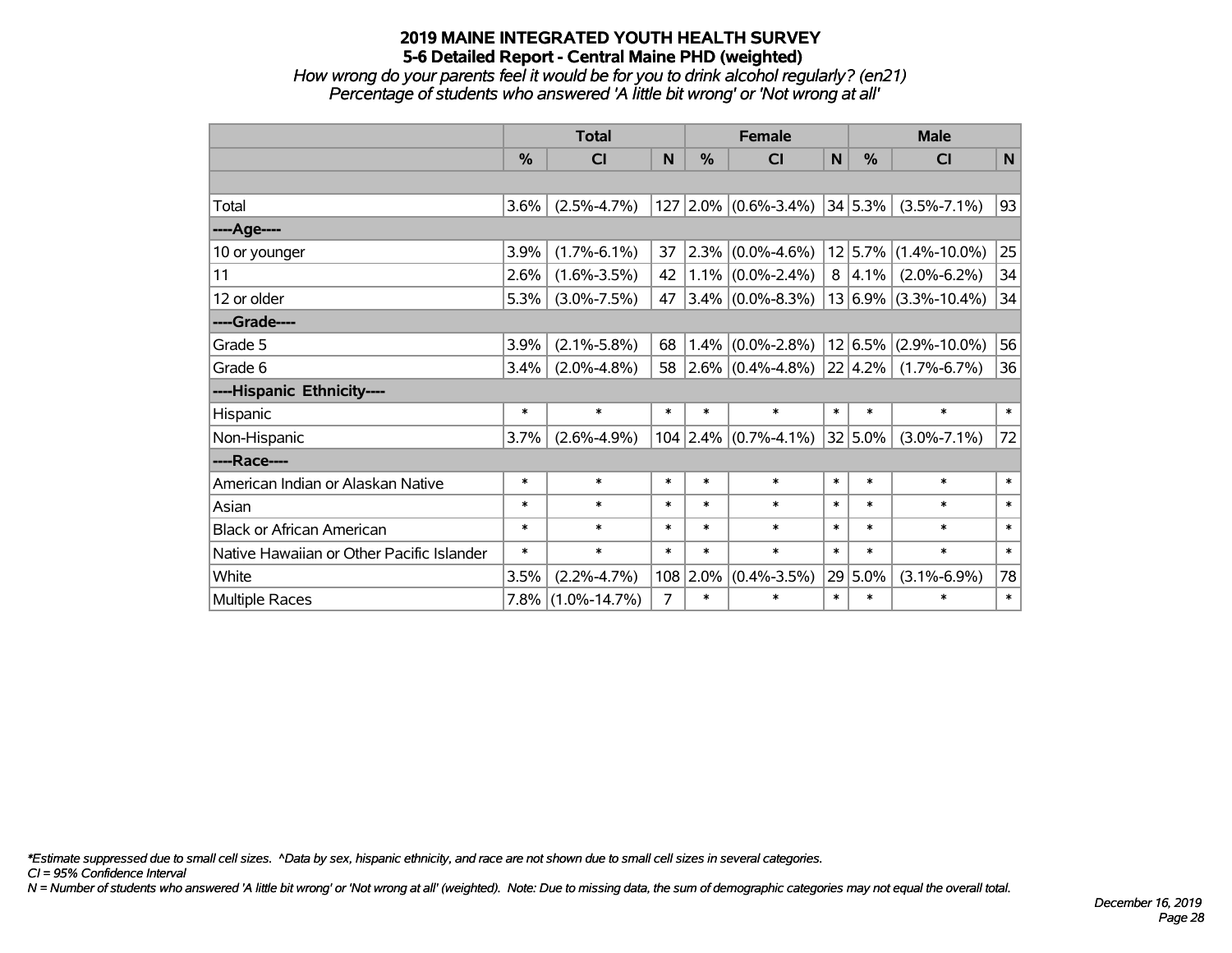#### **2019 MAINE INTEGRATED YOUTH HEALTH SURVEY 5-6 Detailed Report - Central Maine PHD (weighted)** *Have you ever used marijuana? (en53) Percentage of students who answered 'Yes'*

|                                           | <b>Total</b> |                    |        | <b>Female</b> | <b>Male</b>          |              |             |                    |              |
|-------------------------------------------|--------------|--------------------|--------|---------------|----------------------|--------------|-------------|--------------------|--------------|
|                                           | %            | <b>CI</b>          | N      | $\%$          | <b>CI</b>            | $\mathsf{N}$ | %           | <b>CI</b>          | N            |
|                                           |              |                    |        |               |                      |              |             |                    |              |
| Total                                     | 2.4%         | $(0.9\% - 3.9\%)$  |        | 86 2.3%       | $(0.0\% - 4.5\%)$    |              | $39 2.6\% $ | $(0.7\% - 4.6\%)$  | 47           |
| ---- Age----                              |              |                    |        |               |                      |              |             |                    |              |
| 10 or younger                             | 3.4%         | $(0.1\% - 6.7\%)$  |        | 33 1.8%       | $(0.0\% - 4.3\%)$    | 9            | $ 5.2\% $   | $(0.3\% - 10.1\%)$ | 23           |
| 11                                        | 1.0%         | $(0.0\% - 2.0\%)$  |        | 17 0.9%       | $(0.0\% - 2.2\%)$    | 7            | $1.1\%$     | $(0.0\% - 2.6\%)$  | 9            |
| 12 or older                               | 4.0%         | $(1.3\% - 6.7\%)$  |        |               | 36 5.5% (0.5%-10.6%) |              | 22 2.8%     | $(0.0\% - 5.9\%)$  | 14           |
| ----Grade----                             |              |                    |        |               |                      |              |             |                    |              |
| Grade 5                                   | 2.5%         | $(0.6\% - 4.4\%)$  |        | 45 1.4%       | $(0.0\% - 3.0\%)$    |              | 12 3.6%     | $(1.0\% - 6.3\%)$  | 33           |
| Grade 6                                   | 2.3%         | $(0.7\% - 4.0\%)$  |        | 41 3.1%       | $(0.0\% - 6.3\%)$    |              | $27 1.6\% $ | $(0.0\% - 3.4\%)$  | 14           |
| ----Hispanic Ethnicity----                |              |                    |        |               |                      |              |             |                    |              |
| Hispanic                                  | $\ast$       | $\ast$             | $\ast$ | $\ast$        | $\ast$               | $\ast$       | $\ast$      | $\ast$             | $\ast$       |
| Non-Hispanic                              | 2.3%         | $(1.0\% - 3.6\%)$  |        | 65 2.0%       | $(0.0\% - 4.1\%)$    |              | $28 2.6\% $ | $(0.7\% - 4.5\%)$  | 37           |
| ----Race----                              |              |                    |        |               |                      |              |             |                    |              |
| American Indian or Alaskan Native         | 9.9%         | $(0.0\% - 25.7\%)$ | 8      | $\ast$        | $\ast$               | $\ast$       | $\ast$      | $\ast$             | $\ast$       |
| Asian                                     | $\ast$       | $\ast$             | $\ast$ | $\ast$        | $\ast$               | $\ast$       | $\ast$      | $\ast$             | $\ast$       |
| <b>Black or African American</b>          | $\ast$       | $\ast$             | $\ast$ | $\ast$        | $\ast$               | $\ast$       | $\ast$      | $\ast$             | $\ast$       |
| Native Hawaiian or Other Pacific Islander | $\ast$       | $\ast$             | $\ast$ | $\ast$        | $\ast$               | $\ast$       | $\ast$      | $\ast$             | $\ast$       |
| White                                     | 2.4%         | $(0.8\% - 3.9\%)$  |        | 74 2.4%       | $(0.0\% - 4.9\%)$    |              | 36 2.4%     | $(0.6\% - 4.3\%)$  | 39           |
| <b>Multiple Races</b>                     | $\ast$       | $\ast$             | $\ast$ | $\ast$        | $\ast$               | $\ast$       | $\ast$      | $\ast$             | $\pmb{\ast}$ |

*\*Estimate suppressed due to small cell sizes. ^Data by sex, hispanic ethnicity, and race are not shown due to small cell sizes in several categories.*

*CI = 95% Confidence Interval*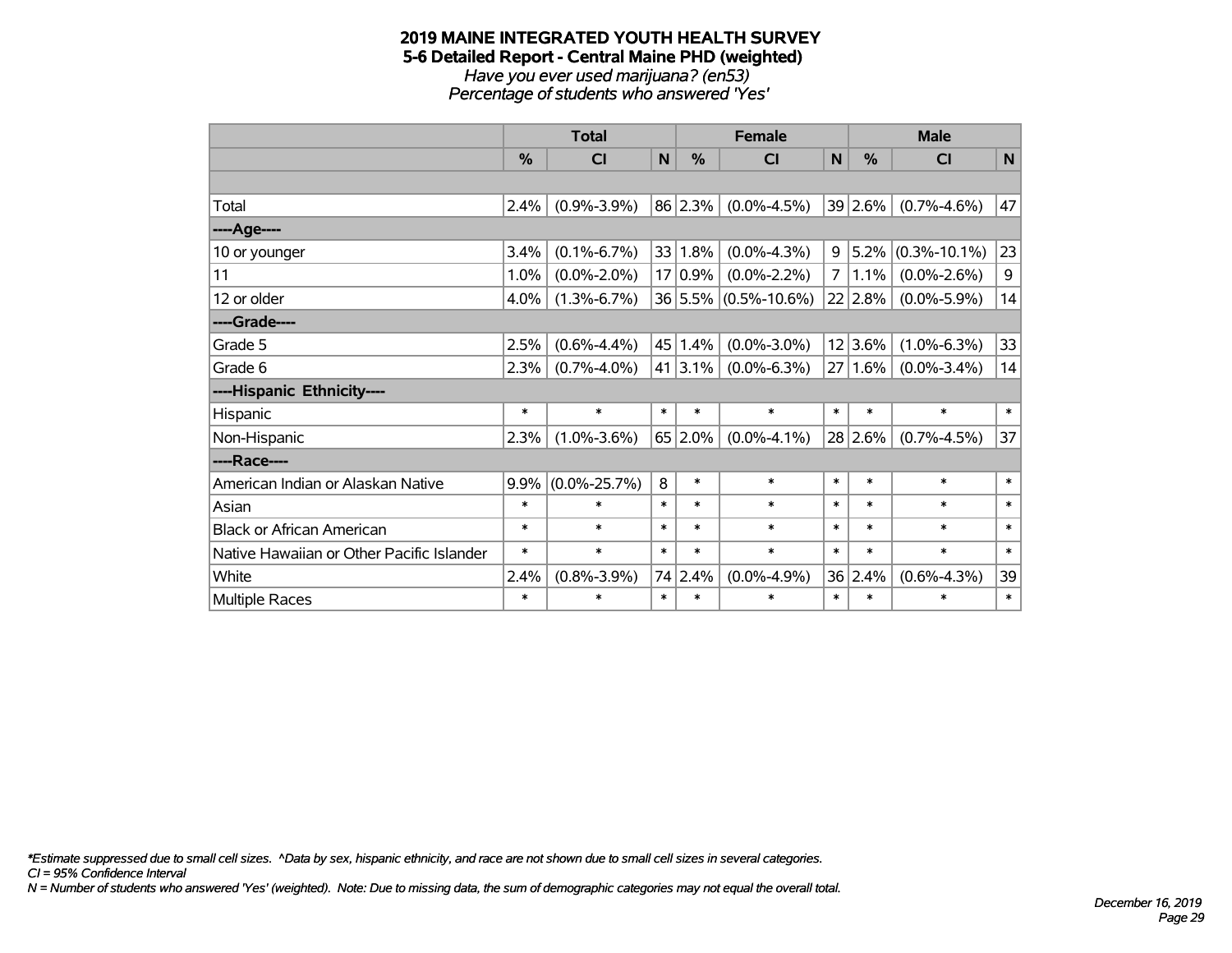*Have you ever sniffed glue, breathed the contents of spray cans, or inhaled any paints or sprays to get high? (en22a) Percentage of students who answered 'Yes'*

|                                           | <b>Total</b>  |                    |        | <b>Female</b> |                    | <b>Male</b> |                 |                                      |        |
|-------------------------------------------|---------------|--------------------|--------|---------------|--------------------|-------------|-----------------|--------------------------------------|--------|
|                                           | $\frac{0}{2}$ | <b>CI</b>          | N      | $\%$          | <b>CI</b>          | N           | $\frac{0}{0}$   | <b>CI</b>                            | N      |
|                                           |               |                    |        |               |                    |             |                 |                                      |        |
| Total                                     | 3.2%          | $(1.9\% - 4.6\%)$  |        | $114$ 3.1%    | $(1.3\% - 4.9\%)$  |             |                 | 53 3.4% $(1.7\% - 5.2\%)$            | 61     |
| ----Age----                               |               |                    |        |               |                    |             |                 |                                      |        |
| 10 or younger                             | 5.4%          | $(1.6\% - 9.2\%)$  | 52     | 5.9%          | $(0.7\% - 11.2\%)$ |             | 31 4.8%         | $(0.1\% - 9.5\%)$                    | 22     |
| 11                                        | 1.9%          | $(0.7\% - 3.0\%)$  | 31     | 1.5%          | $(0.0\% - 3.1\%)$  |             |                 | $12 2.3\% $ (0.5%-4.0%)              | 19     |
| 12 or older                               | 3.4%          | $(1.3\% - 5.5\%)$  | 31     | 2.7%          | $(0.0\% - 6.5\%)$  |             |                 | $11 \mid 4.1\% \mid (1.1\% - 7.1\%)$ | 20     |
| ----Grade----                             |               |                    |        |               |                    |             |                 |                                      |        |
| Grade 5                                   | 4.5%          | $(2.0\% - 6.9\%)$  | 79     | 4.9%          | $(1.7\% - 8.0\%)$  |             | $41 \mid 4.3\%$ | $(1.4\% - 7.2\%)$                    | 38     |
| Grade 6                                   | 1.9%          | $(0.7\% - 3.0\%)$  | 33     | 1.5%          | $(0.0\% - 3.6\%)$  |             |                 | $13 2.3\% $ (0.6%-4.0%)              | 20     |
| ----Hispanic Ethnicity----                |               |                    |        |               |                    |             |                 |                                      |        |
| Hispanic                                  | 11.4%         | $(0.0\% - 23.6\%)$ | 7      | $\ast$        | $\ast$             | $\ast$      | $\ast$          | $\ast$                               | $\ast$ |
| Non-Hispanic                              | 3.0%          | $(1.6\% - 4.3\%)$  | 83     | 2.9%          | $(1.1\% - 4.6\%)$  |             |                 | $39 3.1\% $ (1.1%-5.2%)              | 45     |
| ----Race----                              |               |                    |        |               |                    |             |                 |                                      |        |
| American Indian or Alaskan Native         | $\ast$        | $\ast$             | $\ast$ | $\ast$        | $\ast$             | $\ast$      | $\ast$          | $\ast$                               | $\ast$ |
| Asian                                     | $\ast$        | $\ast$             | $\ast$ | $\ast$        | $\ast$             | $\ast$      | $\ast$          | $\ast$                               | $\ast$ |
| <b>Black or African American</b>          | $\ast$        | $\ast$             | $\ast$ | $\ast$        | $\ast$             | $\ast$      | $\ast$          | $\ast$                               | $\ast$ |
| Native Hawaiian or Other Pacific Islander | $\ast$        | $\ast$             | $\ast$ | $\ast$        | $\ast$             | $\ast$      | $\ast$          | $\ast$                               | $\ast$ |
| White                                     | 3.5%          | $(2.0\% - 5.1\%)$  | 110    | 3.5%          | $(1.5\% - 5.5\%)$  |             | 53 3.6%         | $(1.7\% - 5.6\%)$                    | 57     |
| Multiple Races                            | $\ast$        | $\ast$             | $\ast$ | $\ast$        | $\ast$             | $\ast$      | $\ast$          | $\ast$                               | $\ast$ |

*\*Estimate suppressed due to small cell sizes. ^Data by sex, hispanic ethnicity, and race are not shown due to small cell sizes in several categories.*

*CI = 95% Confidence Interval*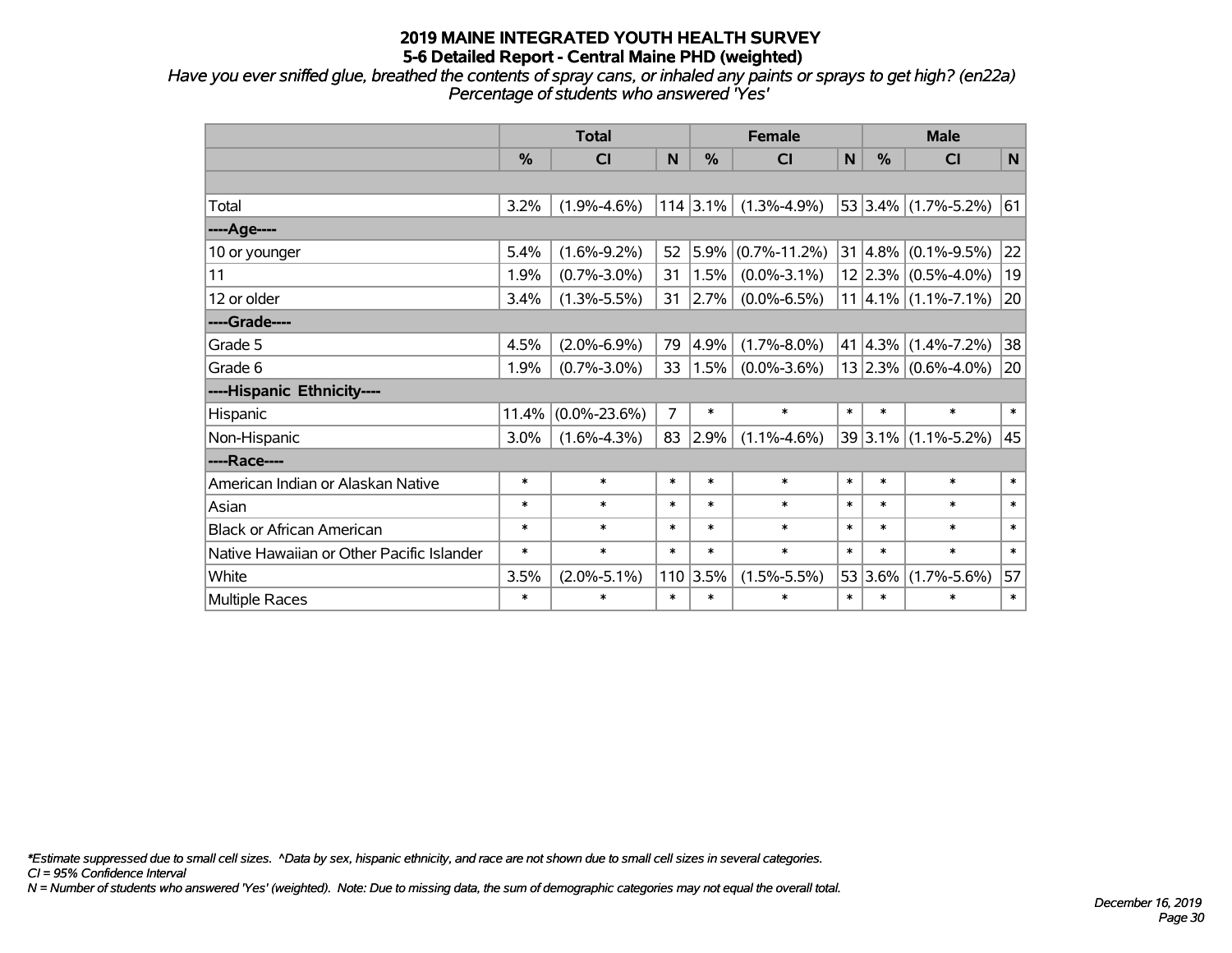*During the past 12 months, have you talked with at least one of your parents about the dangers of tobacco, alcohol, or drug use? (en23) Percentage of students who answered 'Yes'*

|                                           | <b>Total</b>  |                        |        | <b>Female</b> |                             | <b>Male</b> |               |                          |                |
|-------------------------------------------|---------------|------------------------|--------|---------------|-----------------------------|-------------|---------------|--------------------------|----------------|
|                                           | $\frac{0}{0}$ | <b>CI</b>              | N      | %             | <b>CI</b>                   | N           | $\frac{0}{0}$ | <b>CI</b>                | N.             |
|                                           |               |                        |        |               |                             |             |               |                          |                |
| Total                                     |               | 34.5% (29.9%-39.1%)    |        |               | $1,229$ 34.4% (27.9%-40.9%) |             |               | 591 35.5% (31.1%-39.9%)  | 631            |
| ----Age----                               |               |                        |        |               |                             |             |               |                          |                |
| 10 or younger                             | 30.3%         | $(23.2\% - 37.3\%)$    | 296    | 27.8%         | $(17.4\% - 38.1\%)$         |             |               | 145 33.5% (25.3%-41.7%)  | 151            |
| 11                                        | 34.9%         | $(28.9\% - 40.8\%)$    | 586    | 36.9%         | $(29.0\% - 44.8\%)$         |             |               | 295 34.0% (26.4%-41.5%)  | 284            |
| 12 or older                               |               | 38.7% (32.5%-44.9%)    | 347    |               | $37.9\%$ (27.2%-48.5%)      |             |               | 150 40.0% (31.7%-48.4%)  | 197            |
| ----Grade----                             |               |                        |        |               |                             |             |               |                          |                |
| Grade 5                                   |               | $31.4\%$ (25.6%-37.1%) | 562    | 31.0%         | $(23.6\% - 38.4\%)$         |             |               | 265 32.5% (24.9%-40.0%)  | 291            |
| Grade 6                                   |               | 37.8% (32.5%-43.2%)    | 661    |               | $37.8\%$ (29.7%-45.8%)      |             |               | 325 38.5% (33.7%-43.4%)  | 336            |
| ----Hispanic Ethnicity----                |               |                        |        |               |                             |             |               |                          |                |
| Hispanic                                  | 41.7%         | $(13.5\% - 69.9\%)$    | 26     | 56.6%         | $(20.1\% - 93.1\%)$         | 19          | 25.0%         | $(6.0\% - 43.9\%)$       | 7 <sup>1</sup> |
| Non-Hispanic                              |               | 34.1% (28.6%-39.5%)    | 963    |               | 34.1% (26.5%-41.7%)         |             |               | 462 34.5% (29.8%-39.3%)  | 494            |
| ----Race----                              |               |                        |        |               |                             |             |               |                          |                |
| American Indian or Alaskan Native         | 39.8%         | $(26.5\% - 53.2\%)$    | 31     | 40.4%         | $(10.2\% - 70.6\%)$         | 16          | 40.7%         | $(16.2\% - 65.2\%)$      | 16             |
| Asian                                     | 49.2%         | $(9.7\% - 88.6\%)$     | 6      | $\ast$        | $\ast$                      | $\ast$      | $\ast$        | $\ast$                   | $\ast$         |
| <b>Black or African American</b>          | 51.2%         | $(24.9\% - 77.5\%)$    | 19     | $\ast$        | $\ast$                      | $\ast$      | $\ast$        | $\ast$                   | $\ast$         |
| Native Hawaiian or Other Pacific Islander | $\ast$        | $\ast$                 | $\ast$ | $\ast$        | $\ast$                      | $\ast$      | $\ast$        | $\ast$                   | $\ast$         |
| White                                     | 34.5%         | $(29.6\% - 39.5\%)$    | 1,079  | 34.5%         | $(27.8\% - 41.2\%)$         |             | 522 34.9%     | $(29.8\% - 40.1\%)$      | 550            |
| Multiple Races                            |               | 45.4% (34.2%-56.5%)    | 42     |               | 45.2% (25.4%-65.1%)         | 26          |               | $ 47.9\% $ (31.2%-64.6%) | 16             |

*\*Estimate suppressed due to small cell sizes. ^Data by sex, hispanic ethnicity, and race are not shown due to small cell sizes in several categories.*

*CI = 95% Confidence Interval*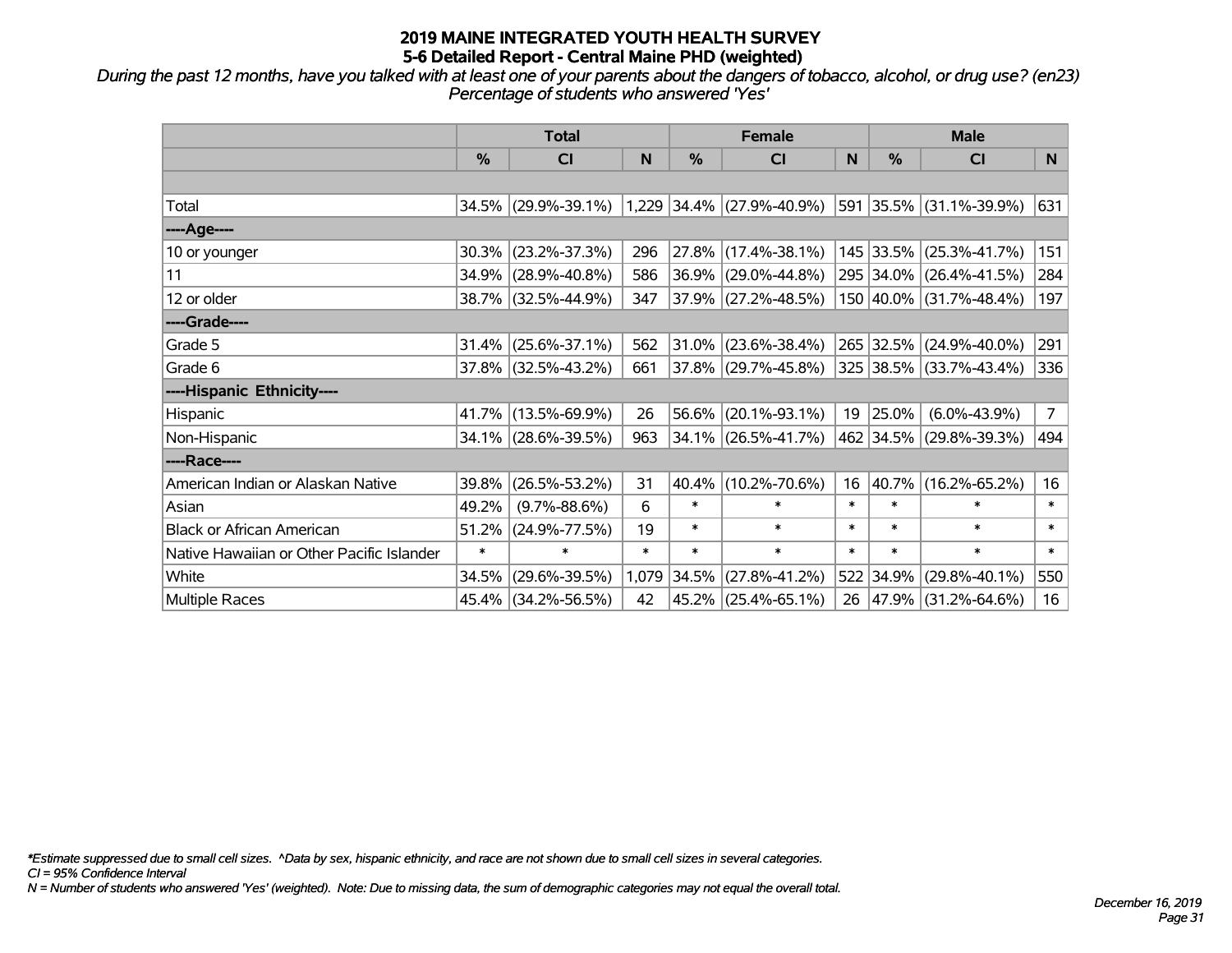*Do you agree or disagree with the following statement? My family has clear rules about alcohol and drug use. (en24) Percentage of students who answered 'Strongly agree' or 'Agree'*

|                                           | <b>Total</b> |                        |        |            | <b>Female</b>                                            |        | <b>Male</b>      |                     |        |  |
|-------------------------------------------|--------------|------------------------|--------|------------|----------------------------------------------------------|--------|------------------|---------------------|--------|--|
|                                           | $\%$         | <b>CI</b>              | N      | %          | <b>CI</b>                                                | N      | %                | <b>CI</b>           | N      |  |
|                                           |              |                        |        |            |                                                          |        |                  |                     |        |  |
| Total                                     |              | $91.4\%$ (89.8%-93.1%) |        |            | $ 3,146 91.9\% $ (89.4%-94.5%) 1,525 91.4% (88.6%-94.2%) |        |                  |                     | 1,574  |  |
| ----Age----                               |              |                        |        |            |                                                          |        |                  |                     |        |  |
| 10 or younger                             | 91.3%        | $(88.2\% - 94.5\%)$    | 858    | 92.8%      | $(89.4\% - 96.2\%)$                                      | 457    | $ 89.5\% $       | $(85.3\% - 93.8\%)$ | 396    |  |
| 11                                        | 91.4%        | $(88.5\% - 94.3\%)$    | 1,483  |            | $ 91.6\% $ (86.7%-96.5%)                                 | 717    |                  | 92.4% (88.9%-96.0%) | 737    |  |
| 12 or older                               |              | $91.6\%$ (88.0%-95.2%) | 800    |            | 91.4% (86.4%-96.5%)                                      | 351    |                  | 91.5% (85.4%-97.7%) | 441    |  |
| ----Grade----                             |              |                        |        |            |                                                          |        |                  |                     |        |  |
| Grade 5                                   | 90.6%        | $(88.2\% - 93.0\%)$    | 1,569  | $ 92.9\% $ | $(90.7\% - 95.1\%)$                                      | 763    | $ 89.6\% $       | $(85.7\% - 93.5\%)$ | 778    |  |
| Grade 6                                   |              | $92.3\%$ (89.7%-94.9%) |        |            | 1,562 91.0% (86.5%-95.4%)                                | 758    |                  | 93.5% (89.8%-97.2%) | 789    |  |
| ----Hispanic Ethnicity----                |              |                        |        |            |                                                          |        |                  |                     |        |  |
| Hispanic                                  | 87.3%        | $(76.7\% - 97.9\%)$    | 50     | $\ast$     | $\ast$                                                   | $\ast$ | $\ast$           | $\ast$              | $\ast$ |  |
| Non-Hispanic                              |              | $92.0\%$ (90.2%-93.9%) |        |            | 2,535 92.4% (89.8%-95.0%)                                |        | $ 1,225 92.2\% $ | $(89.1\% - 95.3\%)$ | 1,281  |  |
| ----Race----                              |              |                        |        |            |                                                          |        |                  |                     |        |  |
| American Indian or Alaskan Native         | $\ast$       | $\ast$                 | $\ast$ | $\ast$     | $\ast$                                                   | $\ast$ | $\ast$           | $\ast$              | $\ast$ |  |
| Asian                                     | $\ast$       | $\ast$                 | $\ast$ | $\ast$     | $\ast$                                                   | $\ast$ | $\ast$           | $\ast$              | $\ast$ |  |
| <b>Black or African American</b>          | $\ast$       | $\ast$                 | $\ast$ | $\ast$     | $\ast$                                                   | $\ast$ | $\ast$           | $\ast$              | $\ast$ |  |
| Native Hawaiian or Other Pacific Islander | $\ast$       | $\ast$                 | $\ast$ | $\ast$     | $\ast$                                                   | $\ast$ | $\ast$           | $\ast$              | $\ast$ |  |
| White                                     | 91.7%        | $(89.8\% - 93.6\%)$    | 2,779  | 92.3%      | $(90.0\% - 94.5\%)$                                      | 1,353  | $ 91.6\% $       | $(88.4\% - 94.7\%)$ | 1,400  |  |
| Multiple Races                            | 87.8%        | $(76.3\% - 99.4\%)$    | 80     | $\ast$     | $\ast$                                                   | $\ast$ | $\ast$           | $\ast$              | $\ast$ |  |

*\*Estimate suppressed due to small cell sizes. ^Data by sex, hispanic ethnicity, and race are not shown due to small cell sizes in several categories.*

*CI = 95% Confidence Interval*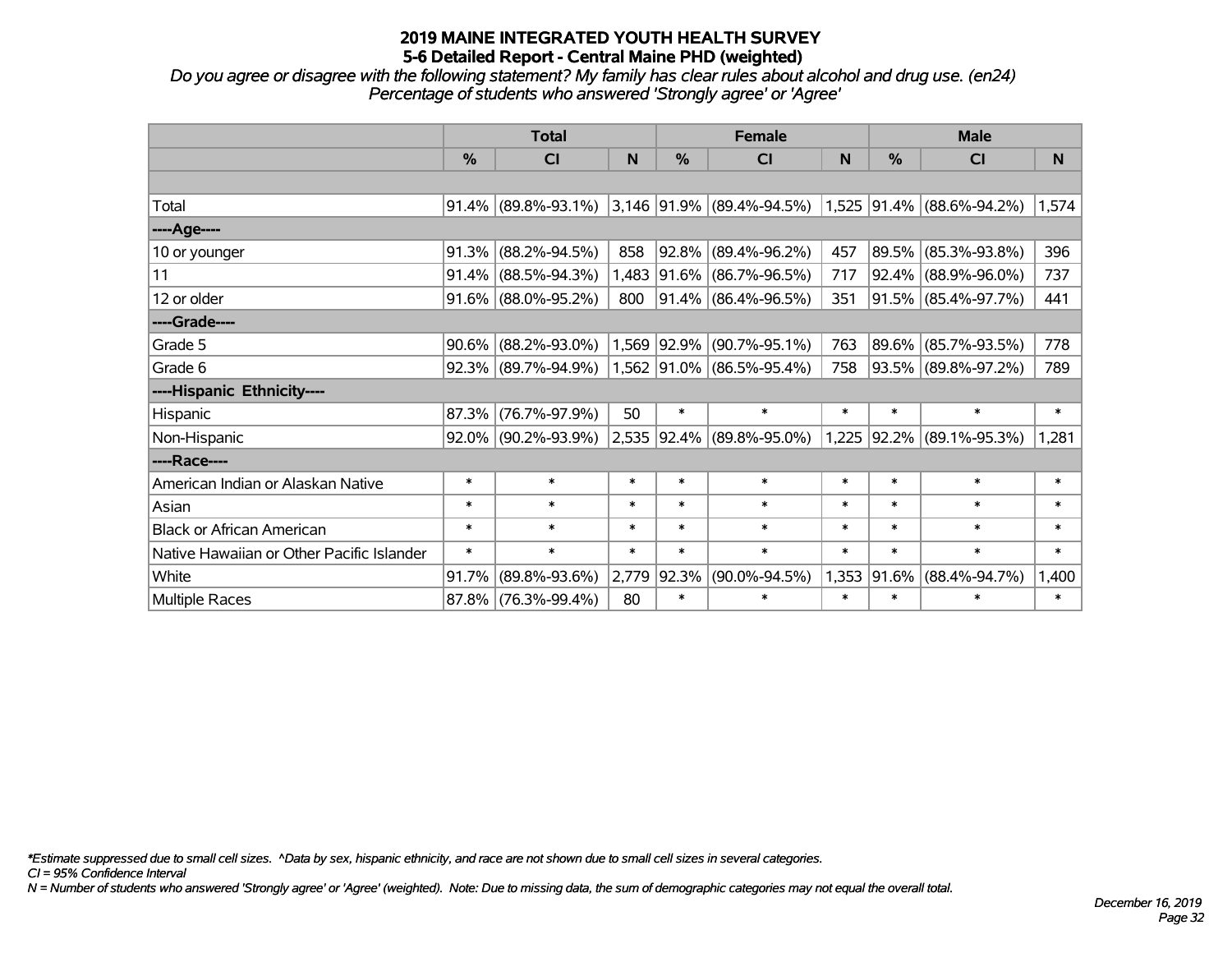*On an average school day, how long after school are you alone without a parent or trusted adult? (en62) Percentage of students who answered '2 hours or more'*

|                                           | <b>Total</b> |                                                      |        | <b>Female</b> | <b>Male</b>             |        |                  |                         |                |
|-------------------------------------------|--------------|------------------------------------------------------|--------|---------------|-------------------------|--------|------------------|-------------------------|----------------|
|                                           | $\%$         | <b>CI</b>                                            | N      | $\%$          | <b>CI</b>               | N      | $\%$             | <b>CI</b>               | N.             |
|                                           |              |                                                      |        |               |                         |        |                  |                         |                |
| Total                                     |              | $22.0\%$ (18.6%-25.3%)   773   19.2%   (14.3%-24.1%) |        |               |                         |        |                  | 322 24.3% (20.7%-27.9%) | 432            |
| ----Age----                               |              |                                                      |        |               |                         |        |                  |                         |                |
| 10 or younger                             |              | 18.5% (11.0%-26.0%)                                  |        | 179 16.8%     | $(7.0\% - 26.6\%)$      | 85     | 19.2%            | $(9.7\% - 28.6\%)$      | 87             |
| 11                                        |              | 21.3% (18.1%-24.5%)                                  |        |               | 353 20.7% (15.3%-26.1%) |        |                  | 162 21.9% (16.2%-27.5%) | 181            |
| 12 or older                               |              | 26.9% (19.1%-34.8%)                                  |        |               | 239 19.4% (10.9%-27.9%) |        |                  | 75 33.1% (23.6%-42.5%)  | 163            |
| ----Grade----                             |              |                                                      |        |               |                         |        |                  |                         |                |
| Grade 5                                   |              | 19.4% (16.0%-22.7%)                                  |        |               | 344 19.7% (13.0%-26.3%) | 164    |                  | $18.3\%$ (13.0%-23.5%)  | 164            |
| Grade 6                                   |              | 24.5% (19.0%-30.1%) 422 18.9% (12.8%-25.0%)          |        |               |                         |        |                  | 158 30.2% (23.3%-37.1%) | 263            |
| ----Hispanic Ethnicity----                |              |                                                      |        |               |                         |        |                  |                         |                |
| Hispanic                                  | 22.5%        | $(5.0\% - 40.0\%)$                                   | 13     | $\ast$        | $\ast$                  | $\ast$ | $\ast$           | $\ast$                  | $\ast$         |
| Non-Hispanic                              |              | 22.4% (18.2%-26.6%)                                  |        |               | 625 20.9% (14.5%-27.2%) |        |                  | 276 23.3% (19.6%-27.1%) | 333            |
| ----Race----                              |              |                                                      |        |               |                         |        |                  |                         |                |
| American Indian or Alaskan Native         | 22.6%        | $(8.6\% - 36.5\%)$                                   | 17     | 25.9%         | $(0.4\% - 51.5\%)$      | 9      | 20.2%            | $(6.9\% - 33.6\%)$      | 8              |
| Asian                                     | $\ast$       | $\ast$                                               | $\ast$ | $\ast$        | $\ast$                  | $\ast$ | $\ast$           | $\ast$                  | $\ast$         |
| <b>Black or African American</b>          | 39.3%        | $(14.7\% - 63.9\%)$                                  | 14     | $\ast$        | $\ast$                  | $\ast$ | $\ast$           | $\ast$                  | $\ast$         |
| Native Hawaiian or Other Pacific Islander | $\ast$       | $\ast$                                               | $\ast$ | $\ast$        | $\ast$                  | $\ast$ | $\ast$           | $\ast$                  | $\ast$         |
| White                                     | 21.8%        | $(18.2\% - 25.4\%)$                                  | 673    | 18.9%         | $(14.0\% - 23.8\%)$     |        | 278 24.1%        | $(20.1\% - 28.1\%)$     | 381            |
| <b>Multiple Races</b>                     |              | 25.6% (10.9%-40.4%)                                  | 23     | $ 26.8\% $    | $(5.3\% - 48.2\%)$      |        | $15 \mid 21.1\%$ | $(3.5\% - 38.6\%)$      | 7 <sup>1</sup> |

*\*Estimate suppressed due to small cell sizes. ^Data by sex, hispanic ethnicity, and race are not shown due to small cell sizes in several categories.*

*CI = 95% Confidence Interval*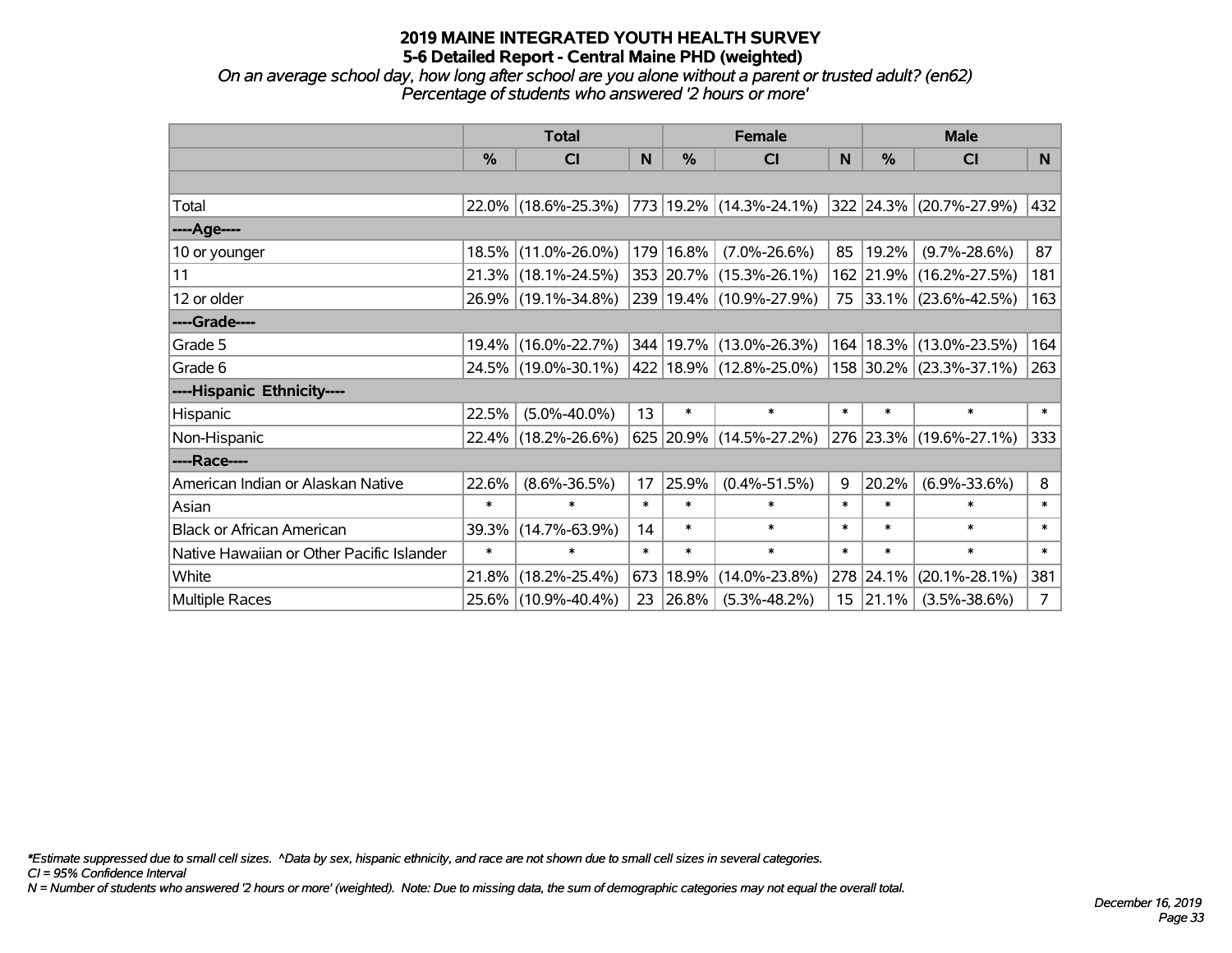*Percentage of students who drank 100% fruit juice and/or ate fruit two or more times yesterday (enfruit\_2)*

|                                           | <b>Total</b>  |                     |        |                  | <b>Female</b>        |        | <b>Male</b>   |                             |        |  |
|-------------------------------------------|---------------|---------------------|--------|------------------|----------------------|--------|---------------|-----------------------------|--------|--|
|                                           | $\frac{0}{0}$ | <b>CI</b>           | N      | %                | <b>CI</b>            | N      | $\frac{0}{0}$ | <b>CI</b>                   | N      |  |
|                                           |               |                     |        |                  |                      |        |               |                             |        |  |
| Total                                     |               | 73.1% (68.8%-77.5%) |        | $ 2,519 73.7\% $ | $(68.2\% - 79.1\%)$  |        |               | $1,218$ 73.1% (67.7%-78.6%) | 1,270  |  |
| ----Age----                               |               |                     |        |                  |                      |        |               |                             |        |  |
| 10 or younger                             | 77.3%         | $(70.9\% - 83.7\%)$ | 734    | 79.7%            | $(72.2\% - 87.1\%)$  | 395    | 75.4%         | $(67.2\% - 83.7\%)$         | 337    |  |
| 11                                        | 71.4%         | $(66.1\% - 76.7\%)$ | 1,149  | 69.4%            | $(61.6\% - 77.2\%)$  | 534    | 73.8%         | $(67.7\% - 79.9\%)$         | 589    |  |
| 12 or older                               |               | 72.0% (65.7%-78.3%) | 636    | 74.4%            | $(64.8\% - 84.0\%)$  | 289    | 70.0%         | $(59.9\% - 80.0\%)$         | 344    |  |
| ----Grade----                             |               |                     |        |                  |                      |        |               |                             |        |  |
| Grade 5                                   | 74.7%         | $(68.9\% - 80.4\%)$ |        | 1,294 75.6%      | $(67.8\% - 83.4\%)$  | 615    | 74.9%         | $(68.4\% - 81.3\%)$         | 657    |  |
| Grade 6                                   |               | 71.6% (67.6%-75.7%) |        | $ 1,216 71.7\% $ | $(65.5\% - 77.9\%)$  | 601    | 71.3%         | $(64.6\% - 78.0\%)$         | 606    |  |
| ----Hispanic Ethnicity----                |               |                     |        |                  |                      |        |               |                             |        |  |
| Hispanic                                  | 68.8%         | $(41.8\% - 95.7\%)$ | 43     | 77.6%            | $(44.1\% - 100.0\%)$ | 26     | 57.9%         | $(13.5\% - 100.0\%)$        | 16     |  |
| Non-Hispanic                              |               | 73.0% (68.6%-77.4%) | 2,001  | 73.0%            | $(67.4\% - 78.6\%)$  | 953    | 73.4%         | $(67.6\% - 79.2\%)$         | 1,028  |  |
| ----Race----                              |               |                     |        |                  |                      |        |               |                             |        |  |
| American Indian or Alaskan Native         | 79.1%         | $(67.1\% - 91.1\%)$ | 61     |                  | 79.5% (58.9%-100.0%) | 31     | 78.5%         | $(63.6\% - 93.4\%)$         | 30     |  |
| Asian                                     | $\ast$        | $\ast$              | $\ast$ | $\ast$           | $\ast$               | $\ast$ | $\ast$        | $\ast$                      | $\ast$ |  |
| <b>Black or African American</b>          | 84.1%         | $(69.1\% - 99.1\%)$ | 31     | $\ast$           | $\ast$               | $\ast$ | $\ast$        | $\ast$                      | $\ast$ |  |
| Native Hawaiian or Other Pacific Islander | $\ast$        | $\ast$              | $\ast$ | $\ast$           | $\ast$               | $\ast$ | $\ast$        | $\ast$                      | $\ast$ |  |
| White                                     | 73.5%         | $(69.1\% - 77.8\%)$ | 2,225  | 73.5%            | $(68.0\% - 78.9\%)$  | 1,069  | 73.9%         | $(68.4\% - 79.3\%)$         | 1,136  |  |
| Multiple Races                            |               | 86.2% (76.8%-95.6%) | 79     |                  | 89.8% (78.5%-100.0%) | 52     | 80.3%         | $(62.8\% - 97.8\%)$         | 25     |  |

*\*Estimate suppressed due to small cell sizes. ^Data by sex, hispanic ethnicity, and race are not shown due to small cell sizes in several categories.*

*CI = 95% Confidence Interval*

*N = Number of students who drank 100% fruit juice and/or ate fruit two or more times yesterday (weighted). Note: Due to missing data, the sum of demographic categories may not equal the overall total.*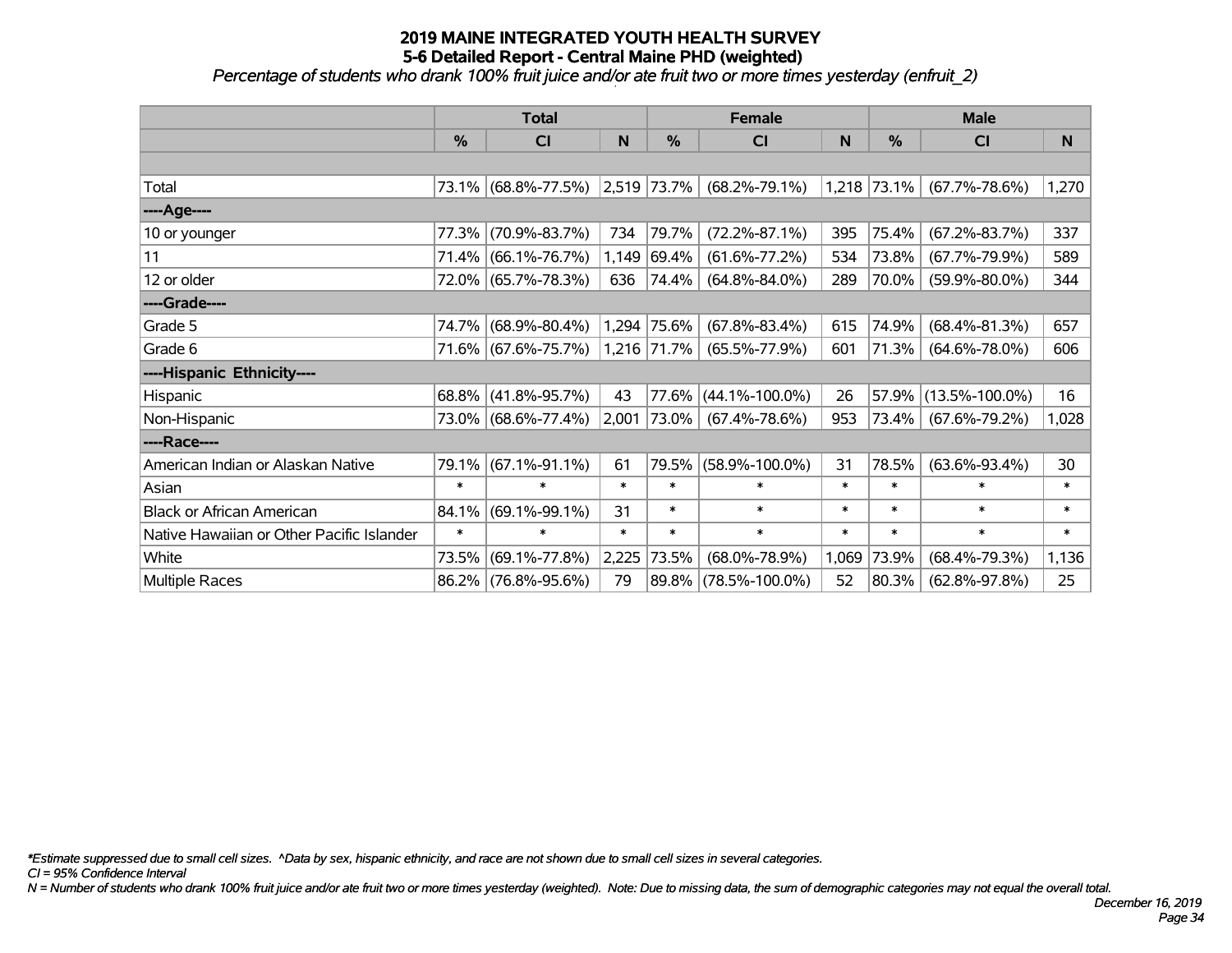*Percentage of students who consumed less than 1 fruit or 100% fruit juice yesterday (enonefrt)*

|                                           | <b>Total</b> |                       |                 | <b>Female</b> |                            | <b>Male</b> |             |                     |        |
|-------------------------------------------|--------------|-----------------------|-----------------|---------------|----------------------------|-------------|-------------|---------------------|--------|
|                                           | %            | <b>CI</b>             | N               | %             | <b>CI</b>                  | N           | %           | <b>CI</b>           | N.     |
|                                           |              |                       |                 |               |                            |             |             |                     |        |
| Total                                     |              | $10.9\%$ (8.4%-13.4%) | 376             | 8.5%          | $(5.8\% - 11.3\%)$         |             | 141 13.2%   | $(9.8\% - 16.5\%)$  | 228    |
| ----Age----                               |              |                       |                 |               |                            |             |             |                     |        |
| 10 or younger                             | 9.7%         | $(4.9\% - 14.4\%)$    | 92              | 4.3%          | $(0.7\% - 7.9\%)$          | 21          | 15.8%       | $(8.6\% - 22.9\%)$  | 70     |
| 11                                        | 10.5%        | $(7.2\% - 13.8\%)$    |                 |               | 169 10.4% (6.3%-14.5%)     | 80          | 10.5%       | $(5.9\% - 15.1\%)$  | 84     |
| 12 or older                               |              | $12.9\%$ (9.1%-16.7%) |                 |               | $114 10.2\% $ (4.4%-16.0%) | 40          | $ 15.1\% $  | $(10.4\% - 19.7\%)$ | 74     |
| ----Grade----                             |              |                       |                 |               |                            |             |             |                     |        |
| Grade 5                                   | 11.2%        | $(7.0\% - 15.3\%)$    | 193             | 8.3%          | $(4.1\% - 12.5\%)$         | 68          | 13.8%       | $(8.0\% - 19.6\%)$  | 121    |
| Grade 6                                   |              | $10.5\%$ (8.7%-12.4%) | 179             | 8.8%          | $(5.7\% - 11.8\%)$         | 73          | 12.4%       | $(9.5\% - 15.3\%)$  | 105    |
| ----Hispanic Ethnicity----                |              |                       |                 |               |                            |             |             |                     |        |
| Hispanic                                  | $\ast$       | $\ast$                | $\ast$          | $\ast$        | $\ast$                     | $\ast$      | $\ast$      | $\ast$              | $\ast$ |
| Non-Hispanic                              |              | $10.7\%$ (8.4%-13.0%) | 293             | $9.0\%$       | $(5.6\% - 12.3\%)$         |             | $117$ 12.2% | $(9.3\% - 15.2\%)$  | 171    |
| ----Race----                              |              |                       |                 |               |                            |             |             |                     |        |
| American Indian or Alaskan Native         | 12.6%        | $(4.0\% - 21.2\%)$    | 10 <sup>1</sup> | $\ast$        | $\ast$                     | $\ast$      | $\ast$      | $\ast$              | $\ast$ |
| Asian                                     | $\ast$       | $\ast$                | $\ast$          | $\ast$        | $\ast$                     | $\ast$      | $\ast$      | $\ast$              | $\ast$ |
| <b>Black or African American</b>          | $\ast$       | $\ast$                | $\ast$          | $\ast$        | $\ast$                     | $\ast$      | $\ast$      | $\ast$              | $\ast$ |
| Native Hawaiian or Other Pacific Islander | $\ast$       | $\ast$                | $\ast$          | $\ast$        | $\ast$                     | $\ast$      | $\ast$      | $\ast$              | $\ast$ |
| White                                     | 10.2%        | $(8.0\% - 12.4\%)$    | 310             | 7.8%          | $(5.1\% - 10.4\%)$         | 113         | 12.5%       | $(9.1\% - 15.9\%)$  | 192    |
| Multiple Races                            | 9.4%         | $(0.8\% - 18.0\%)$    | 9               | $\ast$        | $\ast$                     | $\ast$      | $\ast$      | $\ast$              | $\ast$ |

*\*Estimate suppressed due to small cell sizes. ^Data by sex, hispanic ethnicity, and race are not shown due to small cell sizes in several categories.*

*CI = 95% Confidence Interval*

*N = Number of students who consumed less than 1 fruit or 100% fruit juice yesterday (weighted). Note: Due to missing data, the sum of demographic categories may not equal the overall total.*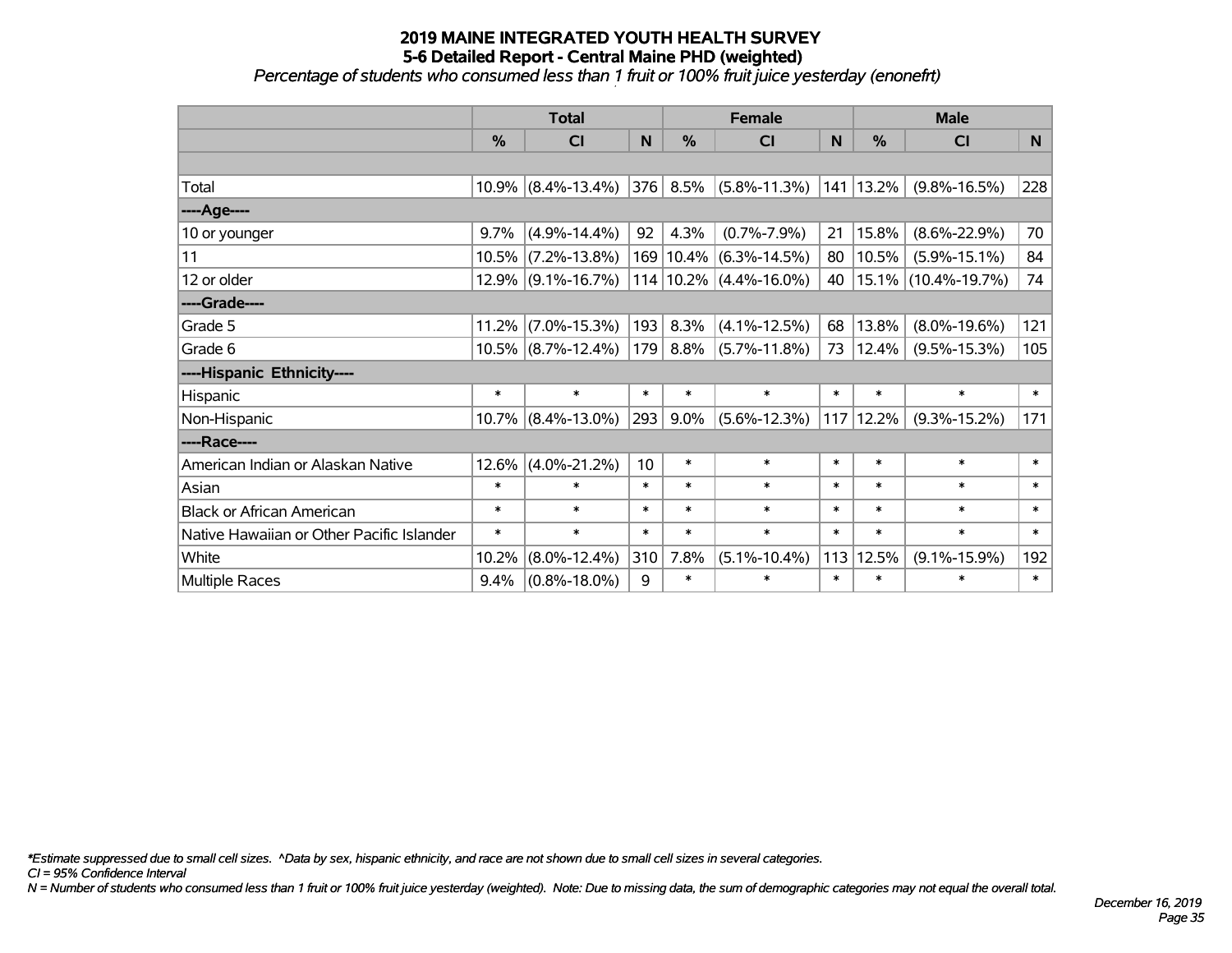*Yesterday, how many times did you eat vegetables, such as carrots, green salad, corn, or green beans? (Do not count french fries or other fried potatoes.) (enoneveg)*

*Percentage of students who ate vegetables less than 1 time yesterday*

|                                           | <b>Total</b> |                     |                | <b>Female</b> | <b>Male</b>                 |        |           |                         |              |
|-------------------------------------------|--------------|---------------------|----------------|---------------|-----------------------------|--------|-----------|-------------------------|--------------|
|                                           | $\%$         | <b>CI</b>           | N              | $\frac{9}{6}$ | <b>CI</b>                   | N      | $\%$      | <b>CI</b>               | N.           |
|                                           |              |                     |                |               |                             |        |           |                         |              |
| Total                                     |              | 23.9% (19.4%-28.4%) |                |               | 850 20.4% (15.8%-25.0%)     |        |           | 350 26.6% (21.0%-32.2%) | 475          |
| ----Age----                               |              |                     |                |               |                             |        |           |                         |              |
| 10 or younger                             | $22.2\%$     | $(15.4\% - 28.9\%)$ |                | 219 14.7%     | $(6.8\% - 22.5\%)$          | 77     | 31.1%     | $(22.7\% - 39.4\%)$     | 142          |
| 11                                        |              | 24.8% (18.8%-30.7%) |                |               | 413 24.3% (17.9%-30.8%)     |        |           | 192 24.1% (17.0%-31.2%) | 201          |
| 12 or older                               |              | 23.9% (16.5%-31.2%) |                |               | 214 20.1% (13.9%-26.3%)     |        |           | 80 26.7% (15.5%-37.9%)  | 131          |
| ----Grade----                             |              |                     |                |               |                             |        |           |                         |              |
| Grade 5                                   |              | 24.5% (19.5%-29.6%) |                |               | 442 21.0% (14.2%-27.7%)     |        | 178 26.9% | $(21.9\% - 31.8\%)$     | 245          |
| Grade 6                                   |              | 23.3% (17.8%-28.8%) |                |               | 404   20.0%   (15.4%-24.5%) |        |           | 171 26.6% (17.9%-35.3%) | 230          |
| ----Hispanic Ethnicity----                |              |                     |                |               |                             |        |           |                         |              |
| Hispanic                                  | 23.3%        | $(9.0\% - 37.5\%)$  | 14             | $\ast$        | $\ast$                      | $\ast$ | $\ast$    | $\ast$                  | $\ast$       |
| Non-Hispanic                              |              | 23.8% (19.2%-28.4%) |                |               | 674 21.3% (17.2%-25.4%)     |        |           | 289 25.8% (19.0%-32.6%) | 370          |
| ----Race----                              |              |                     |                |               |                             |        |           |                         |              |
| American Indian or Alaskan Native         | 10.5%        | $(0.9\% - 20.1\%)$  | 8              | $\ast$        | $\ast$                      | $\ast$ | $\ast$    | $\ast$                  | $\ast$       |
| Asian                                     | $\ast$       | $\ast$              | $\ast$         | $\ast$        | $\ast$                      | $\ast$ | $\ast$    | $\ast$                  | $\ast$       |
| <b>Black or African American</b>          | 18.1%        | $(0.0\% - 37.9\%)$  | $\overline{7}$ | $\ast$        | $\ast$                      | $\ast$ | $\ast$    | $\ast$                  | $\ast$       |
| Native Hawaiian or Other Pacific Islander | $\ast$       | $\ast$              | $\ast$         | $\ast$        | $\ast$                      | $\ast$ | $\ast$    | $\ast$                  | $\pmb{\ast}$ |
| White                                     | 23.6%        | $(18.5\% - 28.7\%)$ | 738            | 20.7%         | $(15.6\% - 25.8\%)$         |        | 312 26.0% | $(19.1\% - 32.9\%)$     | 412          |
| <b>Multiple Races</b>                     |              | 26.4% (15.4%-37.4%) | 25             |               | $ 26.7\% $ (12.6%-40.7%)    |        | 16 27.3%  | $(9.3\% - 45.3\%)$      | 9            |

*\*Estimate suppressed due to small cell sizes. ^Data by sex, hispanic ethnicity, and race are not shown due to small cell sizes in several categories.*

*CI = 95% Confidence Interval*

*N = Number of students who ate vegetables less than 1 time yesterday (weighted). Note: Due to missing data, the sum of demographic categories may not equal the overall total.*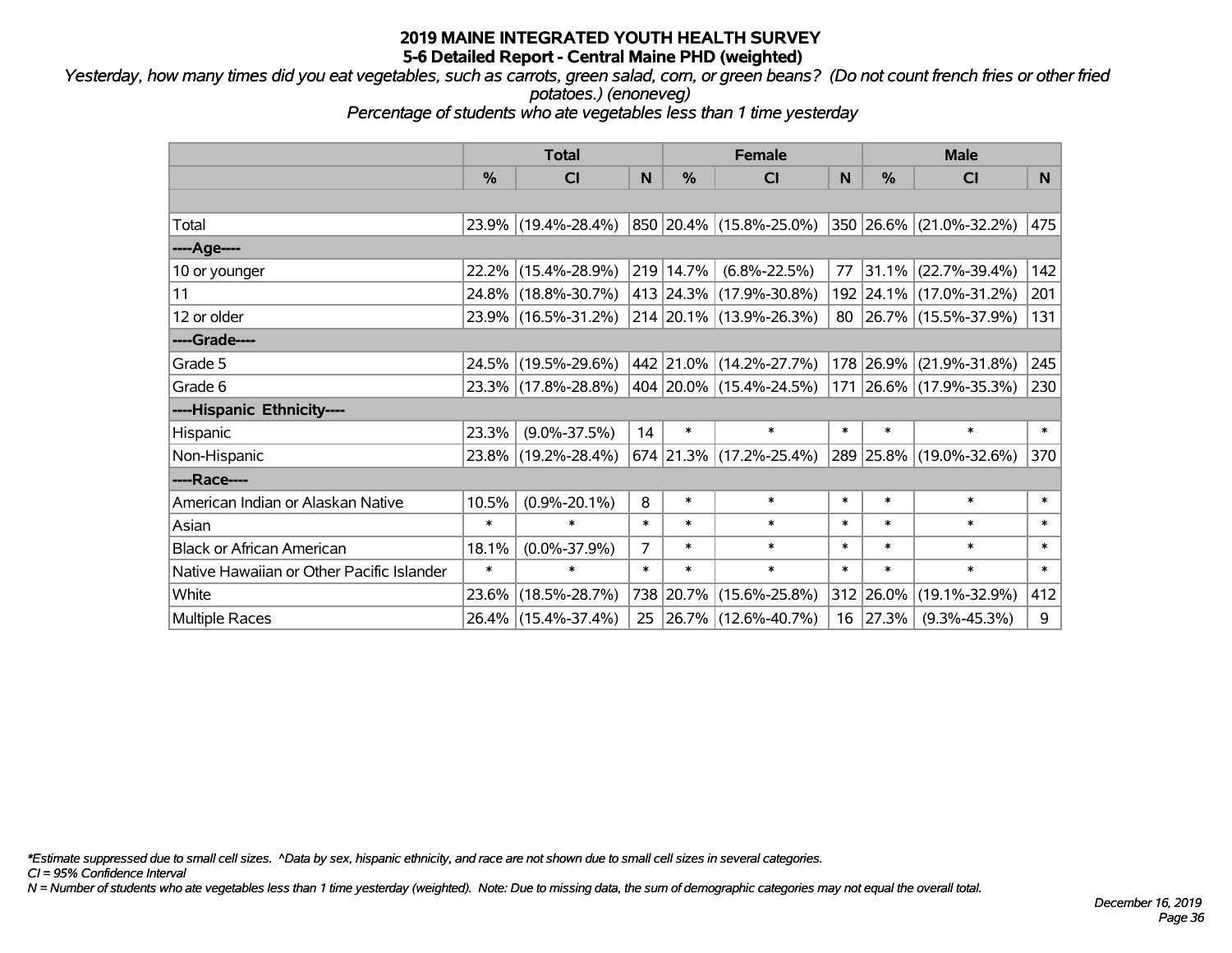*Percentage of students who ate vegetables three or more times yesterday (enveg\_2)*

|                                           | <b>Total</b>  |                     |        | <b>Female</b> |                             | <b>Male</b> |               |                          |        |
|-------------------------------------------|---------------|---------------------|--------|---------------|-----------------------------|-------------|---------------|--------------------------|--------|
|                                           | $\frac{0}{0}$ | <b>CI</b>           | N      | %             | <b>CI</b>                   | N           | $\frac{0}{0}$ | <b>CI</b>                | N      |
|                                           |               |                     |        |               |                             |             |               |                          |        |
| Total                                     |               | 28.5% (25.2%-31.9%) |        |               | $1,015$ 29.9% (25.4%-34.5%) |             |               | 513 27.5% (23.8%-31.2%)  | 491    |
| ----Age----                               |               |                     |        |               |                             |             |               |                          |        |
| 10 or younger                             |               | 31.7% (23.8%-39.5%) | 313    | 32.7%         | $(23.3\% - 42.1\%)$         |             | 171 30.5%     | $(20.5\% - 40.4\%)$      | 140    |
| 11                                        |               | 27.4% (23.0%-31.8%) | 457    | 27.3%         | $(22.3\% - 32.3\%)$         |             |               | 216 27.9% (21.9%-33.8%)  | 233    |
| 12 or older                               |               | 27.3% (22.9%-31.7%) | 244    |               | $31.6\%$ (26.8%-36.3%)      |             |               | 126 24.0% (18.3%-29.8%)  | 118    |
| ----Grade----                             |               |                     |        |               |                             |             |               |                          |        |
| Grade 5                                   |               | 29.6% (23.8%-35.4%) | 534    | 29.4%         | $(22.5\% - 36.2\%)$         |             |               | 250 30.5% (24.0%-37.1%)  | 278    |
| Grade 6                                   |               | 27.6% (24.7%-30.5%) | 479    |               | $30.5\%$ (25.0%-36.0%)      |             |               | 262 24.6% (21.0%-28.1%)  | 213    |
| ----Hispanic Ethnicity----                |               |                     |        |               |                             |             |               |                          |        |
| Hispanic                                  |               | 18.5% (11.8%-25.2%) | 11     | 17.2%         | $(0.0\% - 35.1\%)$          | 6           | 20.3%         | $(0.0\% - 43.4\%)$       | 6      |
| Non-Hispanic                              |               | 28.6% (25.4%-31.8%) | 809    | 29.3%         | $(25.0\% - 33.7\%)$         |             |               | 398 28.2% (23.7%-32.7%)  | 405    |
| ----Race----                              |               |                     |        |               |                             |             |               |                          |        |
| American Indian or Alaskan Native         |               | 18.1% (10.5%-25.8%) | 14     | 21.7%         | $(9.6\% - 33.8\%)$          | 8           | 15.2%         | $(4.6\% - 25.9\%)$       | 6      |
| Asian                                     | $\ast$        | $\ast$              | $\ast$ | $\ast$        | $\ast$                      | $\ast$      | $\ast$        | $\ast$                   | $\ast$ |
| <b>Black or African American</b>          | 43.8%         | $(19.1\% - 68.4\%)$ | 16     | $\ast$        | $\ast$                      | $\ast$      | $\ast$        | $\ast$                   | $\ast$ |
| Native Hawaiian or Other Pacific Islander | $\ast$        | $\ast$              | $\ast$ | $\ast$        | $\ast$                      | $\ast$      | $\ast$        | $\ast$                   | $\ast$ |
| White                                     | 28.4%         | $(24.7\% - 32.2\%)$ | 889    | 29.9%         | $(25.2\% - 34.5\%)$         |             | 450 27.2%     | $(23.0\% - 31.4\%)$      | 430    |
| Multiple Races                            |               | 28.5% (13.0%-44.0%) | 27     | 28.6%         | $(10.3\% - 47.0\%)$         | 17          |               | $ 29.6\% $ (11.2%-48.0%) | 10     |

*\*Estimate suppressed due to small cell sizes. ^Data by sex, hispanic ethnicity, and race are not shown due to small cell sizes in several categories.*

*CI = 95% Confidence Interval*

*N = Number of students who ate vegetables three or more times yesterday (weighted). Note: Due to missing data, the sum of demographic categories may not equal the overall total.*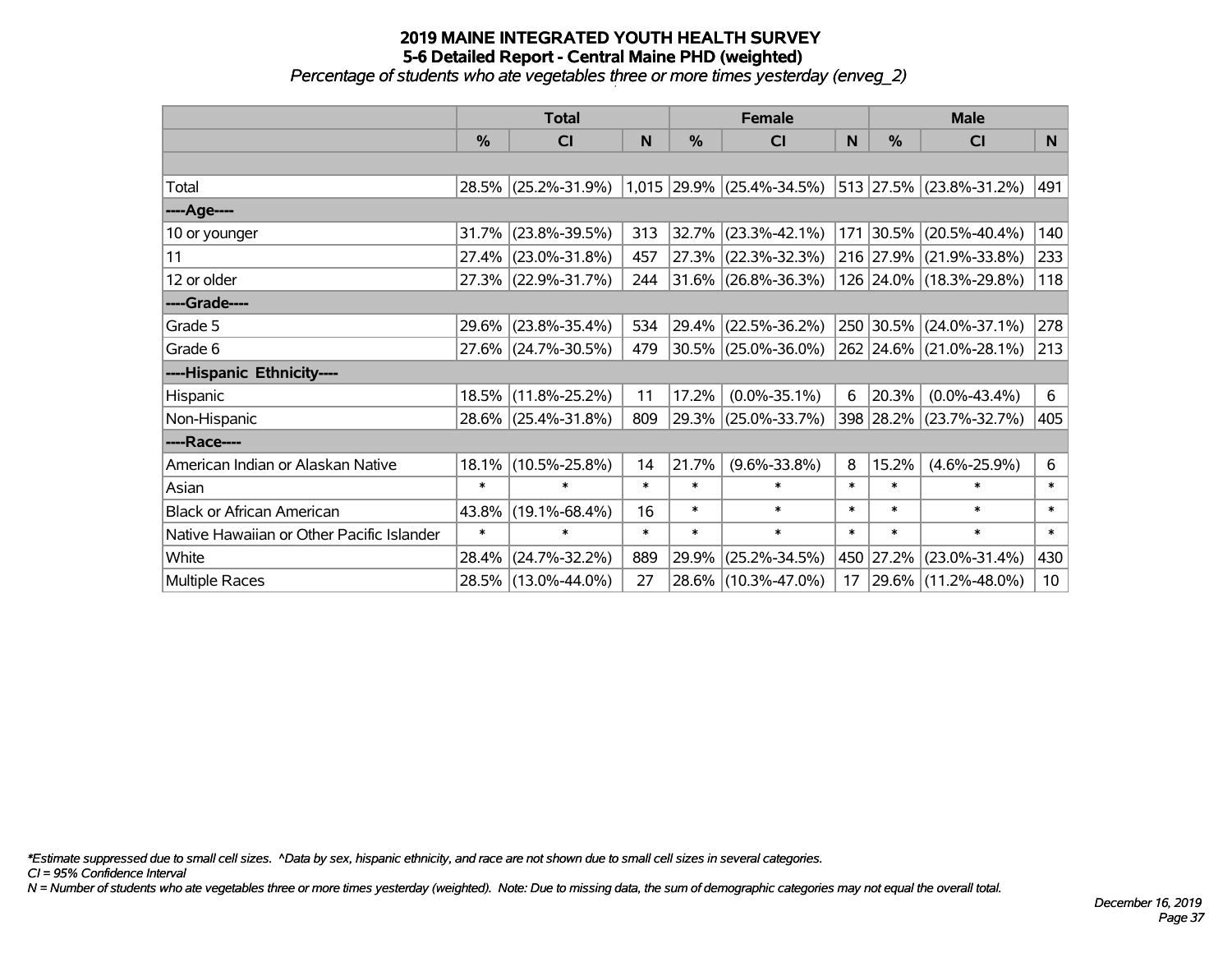*Percentage of students who drank 100% fruit juice, ate fruit and/or ate vegetables five or more times yesterday (enfrvg\_2)*

|                                           | <b>Total</b> |                     | <b>Female</b> |        |                             | <b>Male</b> |        |                          |        |
|-------------------------------------------|--------------|---------------------|---------------|--------|-----------------------------|-------------|--------|--------------------------|--------|
|                                           | %            | CI                  | N             | %      | <b>CI</b>                   | N           | %      | <b>CI</b>                | N      |
|                                           |              |                     |               |        |                             |             |        |                          |        |
| Total                                     |              | 47.5% (43.9%-51.0%) |               |        | $1,625$ 47.6% (43.4%-51.8%) |             |        | 782 47.5% (42.5%-52.4%)  | 819    |
| ----Age----                               |              |                     |               |        |                             |             |        |                          |        |
| 10 or younger                             | $53.4\%$     | $(47.2\% - 59.6\%)$ | 507           | 57.9%  | $(51.5\% - 64.2\%)$         |             |        | 287 48.7% (38.1%-59.3%)  | 217    |
| 11                                        |              | 45.1% (41.1%-49.0%) | 718           |        | 42.2% (37.3%-47.0%)         |             |        | 320 47.5% (41.7%-53.4%)  | 377    |
| 12 or older                               |              | 45.6% (38.0%-53.2%) | 400           |        | 45.0% (37.4%-52.7%)         |             |        | 175 46.1% (35.3%-57.0%)  | 224    |
| ----Grade----                             |              |                     |               |        |                             |             |        |                          |        |
| Grade 5                                   | 49.8%        | $(45.1\% - 54.6\%)$ | 861           | 50.4%  | $(45.3\% - 55.4\%)$         | 407         |        | $ 49.7\% $ (43.1%-56.4%) | 436    |
| Grade 6                                   |              | 45.1% (40.3%-49.8%) | 758           |        | 44.8% (38.7%-50.9%)         |             |        | 373 45.0% (38.4%-51.7%)  | 378    |
| ----Hispanic Ethnicity----                |              |                     |               |        |                             |             |        |                          |        |
| Hispanic                                  | 48.6%        | $(28.0\% - 69.1\%)$ | 30            | 57.1%  | $(26.1\% - 88.1\%)$         | 19          | 39.3%  | $(4.5\% - 74.2\%)$       | 11     |
| Non-Hispanic                              |              | 47.0% (43.3%-50.8%) |               |        | 1,285 46.3% (41.6%-51.0%)   |             |        | 604 47.8% (42.2%-53.4%)  | 664    |
| ----Race----                              |              |                     |               |        |                             |             |        |                          |        |
| American Indian or Alaskan Native         | 46.8%        | $(31.1\% - 62.5\%)$ | 36            | 44.1%  | $(18.1\% - 70.0\%)$         | 17          | 50.2%  | $(31.2\% - 69.1\%)$      | 19     |
| Asian                                     | $\ast$       | $\ast$              | $\ast$        | $\ast$ | $\ast$                      | $\ast$      | $\ast$ | $\ast$                   | $\ast$ |
| <b>Black or African American</b>          | 77.4%        | $(62.2\% - 92.6\%)$ | 29            | $\ast$ | $\ast$                      | $\ast$      | $\ast$ | $\ast$                   | $\ast$ |
| Native Hawaiian or Other Pacific Islander | $\ast$       | $\ast$              | $\ast$        | $\ast$ | $\ast$                      | $\ast$      | $\ast$ | $\ast$                   | $\ast$ |
| White                                     | 47.1%        | $(43.5\% - 50.7\%)$ | 1,417         | 46.6%  | $(42.8\% - 50.5\%)$         |             |        | 675 47.6% (42.4%-52.9%)  | 728    |
| Multiple Races                            |              | 66.3% (54.4%-78.2%) | 61            |        | 71.4% (57.8%-85.0%)         | 42          |        | $ 56.5\% $ (36.5%-76.6%) | 18     |

*\*Estimate suppressed due to small cell sizes. ^Data by sex, hispanic ethnicity, and race are not shown due to small cell sizes in several categories.*

*CI = 95% Confidence Interval*

*N = Number of students who drank 100% fruit juice, ate fruit and/or ate vegetables five or more times yesterday (weighted). Note: Due to missing data, the sum of demographic categories may not equal the overall total.*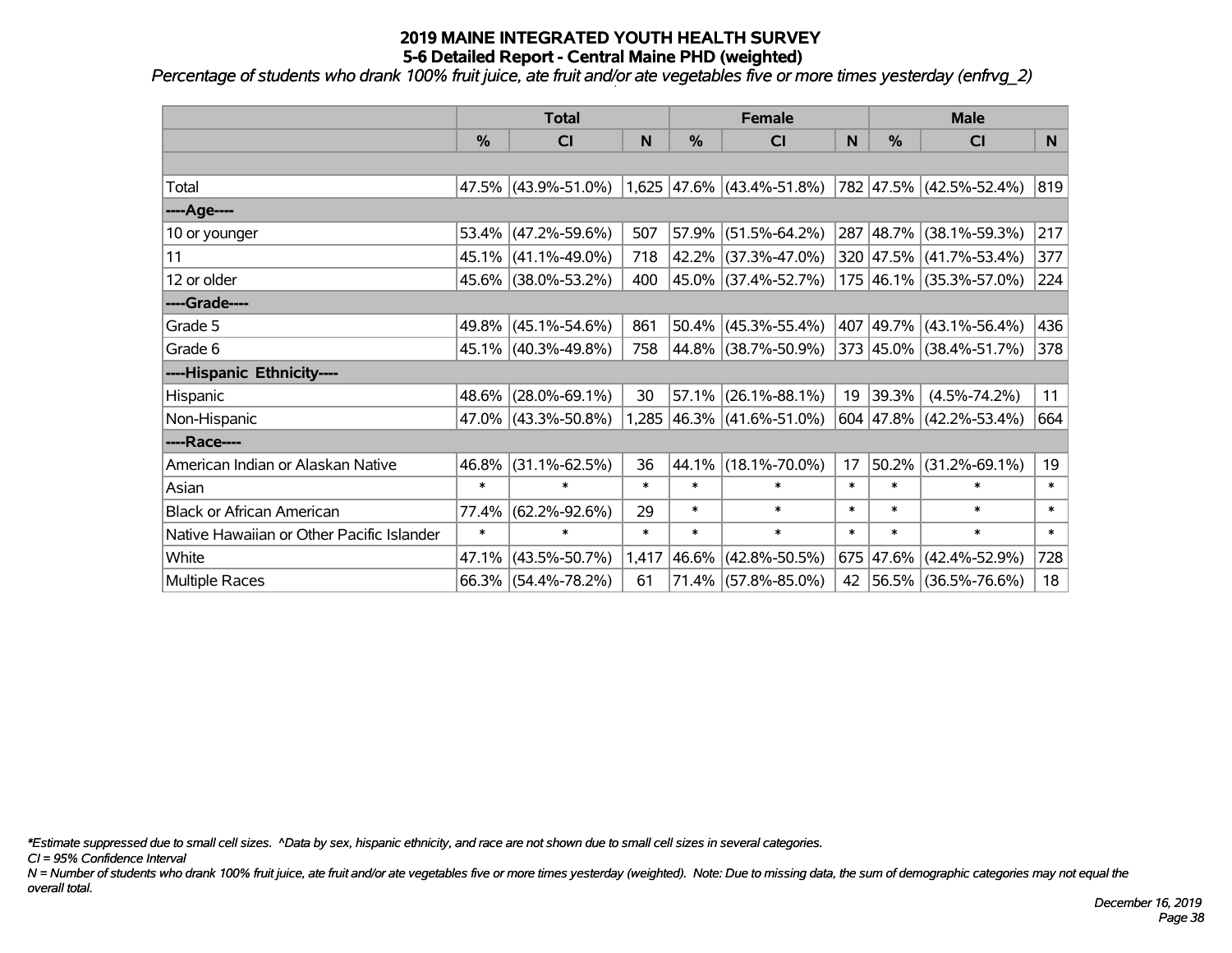*Yesterday, how many times did you drink a can, bottle, or glass of soda, sports drink, energy drink, or other sugar-sweetened beverage such as Gatorade, Red Bull, lemonade, sweetened tea or coffee drinks, flavored milk, Snapple, or Sunny D? (Do not count diet soda, other diet drinks, or 100% fruit juice.) (en66)*

*Percentage of students who answered at least one time yesterday*

|                                           | <b>Total</b> |                        |        | <b>Female</b> |                                    | <b>Male</b> |        |                           |        |
|-------------------------------------------|--------------|------------------------|--------|---------------|------------------------------------|-------------|--------|---------------------------|--------|
|                                           | %            | CI                     | N      | $\frac{0}{0}$ | <b>CI</b>                          | N           | %      | <b>CI</b>                 | N      |
|                                           |              |                        |        |               |                                    |             |        |                           |        |
| Total                                     | $62.1\%$     | $(59.2\% - 65.0\%)$    |        |               | $ 2,213 60.4\%  (55.3\% - 65.6\%)$ |             |        | 1,035 63.4% (59.6%-67.2%) | 1,132  |
| ----Age----                               |              |                        |        |               |                                    |             |        |                           |        |
| 10 or younger                             | 62.5%        | $(55.7\% - 69.2\%)$    | 607    | $ 61.1\% $    | $(51.9\% - 70.2\%)$                | 314         | 65.0%  | $(54.2\% - 75.7\%)$       | 294    |
| 11                                        | 62.3%        | $(58.8\% - 65.8\%)$    | 1,047  | 59.7%         | $(53.2\% - 66.2\%)$                | 478         |        | 64.1% (58.3%-70.0%)       | 536    |
| 12 or older                               |              | $61.2\%$ (54.4%-68.0%) | 555    |               | 61.0% (52.2%-69.9%)                | 244         |        | $ 60.8\% $ (53.5%-68.1%)  | 302    |
| ----Grade----                             |              |                        |        |               |                                    |             |        |                           |        |
| Grade 5                                   | $63.6\%$     | $(59.2\% - 68.0\%)$    | 1,141  | $ 60.5\% $    | $(53.5\% - 67.5\%)$                | 511         | 66.7%  | $(60.9\% - 72.5\%)$       | 603    |
| Grade 6                                   |              | $60.6\%$ (56.5%-64.8%) | 1,061  |               | $ 60.6\% $ (54.3%-66.9%)           | 523         |        | 60.0% (55.4%-64.7%)       | 524    |
| ----Hispanic Ethnicity----                |              |                        |        |               |                                    |             |        |                           |        |
| Hispanic                                  | 70.6%        | $(61.7\% - 79.6\%)$    | 44     | $73.6\%$      | $(64.9\% - 82.3\%)$                | 24          | 66.6%  | $(51.3\% - 81.9\%)$       | 19     |
| Non-Hispanic                              |              | $63.0\%$ (59.6%-66.5%) |        |               | $1,784$ 62.2% (56.4%-68.1%)        | 842         |        | 63.6% (59.5%-67.7%)       | 915    |
| ----Race----                              |              |                        |        |               |                                    |             |        |                           |        |
| American Indian or Alaskan Native         | $45.4\%$     | $(29.4\% - 61.3\%)$    | 36     | 29.9%         | $(16.8\% - 43.0\%)$                | 12          | 61.4%  | $(34.4\% - 88.3\%)$       | 24     |
| Asian                                     | $\ast$       | $\ast$                 | $\ast$ | $\ast$        | $\ast$                             | $\ast$      | $\ast$ | $\ast$                    | $\ast$ |
| <b>Black or African American</b>          | 46.0%        | $(26.2\% - 65.8\%)$    | 17     | $\ast$        | $\ast$                             | $\ast$      | $\ast$ | $\ast$                    | $\ast$ |
| Native Hawaiian or Other Pacific Islander | $\ast$       | $\ast$                 | $\ast$ | $\ast$        | $\pmb{\ast}$                       | $\ast$      | $\ast$ | $\ast$                    | $\ast$ |
| White                                     | 62.2%        | $(58.8\% - 65.5\%)$    | 1,943  | 60.6%         | $(54.9\% - 66.3\%)$                | 913         | 63.4%  | $(59.3\% - 67.4\%)$       | 1,004  |
| <b>Multiple Races</b>                     | 69.1%        | $(55.7\% - 82.4\%)$    | 64     | 74.6%         | $(62.0\% - 87.2\%)$                | 43          | 59.3%  | $(35.5\% - 83.0\%)$       | 20     |

*\*Estimate suppressed due to small cell sizes. ^Data by sex, hispanic ethnicity, and race are not shown due to small cell sizes in several categories.*

*CI = 95% Confidence Interval*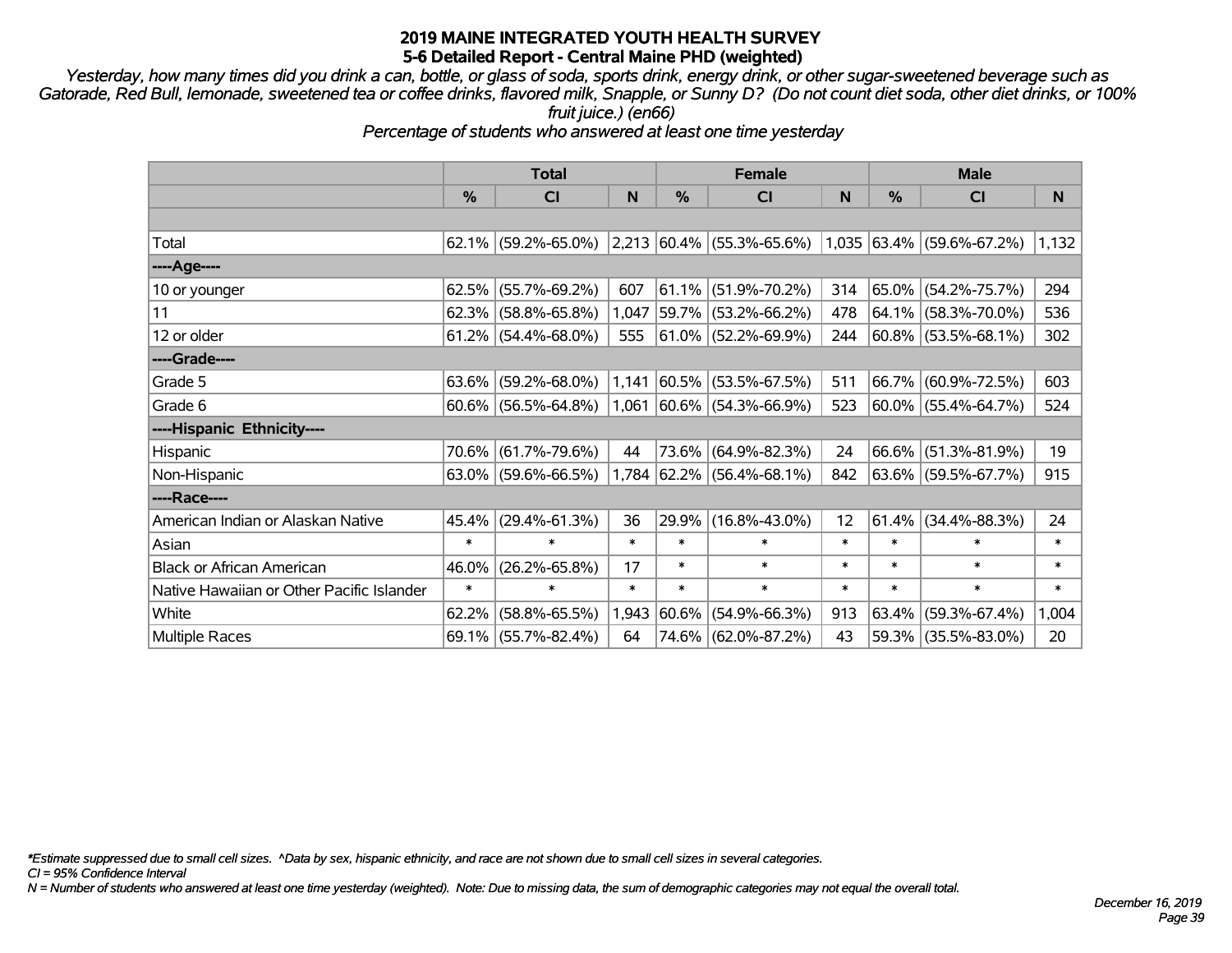*During the past 7 days, on how many days did you eat dinner at home with at least one of your parents or guardians? (en67a) Percentage of students who answered at least 5 days*

|                                           | <b>Total</b> |                        |        | <b>Female</b> |                             | <b>Male</b> |             |                           |        |
|-------------------------------------------|--------------|------------------------|--------|---------------|-----------------------------|-------------|-------------|---------------------------|--------|
|                                           | $\%$         | <b>CI</b>              | N      | $\frac{0}{0}$ | <b>CI</b>                   | N           | %           | <b>CI</b>                 | N      |
|                                           |              |                        |        |               |                             |             |             |                           |        |
| Total                                     |              | $83.2\%$ (81.2%-85.2%) |        |               | 2,957 83.6% (80.6%-86.7%)   |             |             | 1,430 83.1% (79.6%-86.7%) | 1,491  |
| ----Age----                               |              |                        |        |               |                             |             |             |                           |        |
| 10 or younger                             | 85.2%        | $(80.0\% - 90.5\%)$    | 834    | $ 83.3\% $    | $(76.8\% - 89.9\%)$         | 429         | 87.1%       | $(80.0\% - 94.3\%)$       | 398    |
| 11                                        | 83.3%        | $(80.7\% - 85.9\%)$    |        | 1,394 85.9%   | $(80.6\% - 91.2\%)$         | 684         | $ 81.8\% $  | $(77.5\% - 86.1\%)$       | 687    |
| 12 or older                               |              | 80.8% (76.9%-84.7%)    | 727    |               | 79.5% (73.4%-85.7%)         | 317         |             | $ 81.7\% $ (76.1%-87.4%)  | 406    |
| ----Grade----                             |              |                        |        |               |                             |             |             |                           |        |
| Grade 5                                   | 84.6%        | $(80.7\% - 88.5\%)$    |        |               | 1,512 84.1% (78.6%-89.5%)   | 711         | 86.0%       | $(81.7\% - 90.3\%)$       | 776    |
| Grade 6                                   |              | $81.9\%$ (78.4%-85.3%) |        |               | $1,433$ 83.6% (79.9%-87.3%) | 717         |             | 80.0% (74.2%-85.9%)       | 706    |
| ----Hispanic Ethnicity----                |              |                        |        |               |                             |             |             |                           |        |
| Hispanic                                  | 82.5%        | $(68.3\% - 96.6\%)$    | 51     | $\ast$        | $\ast$                      | $\ast$      | $\ast$      | $\ast$                    | $\ast$ |
| Non-Hispanic                              |              | $83.2\%$ (81.3%-85.1%) |        |               | 2,359 83.5% (80.0%-87.0%)   |             | 1,133 83.2% | $(79.6\% - 86.8\%)$       | 1,202  |
| ----Race----                              |              |                        |        |               |                             |             |             |                           |        |
| American Indian or Alaskan Native         | 77.1%        | $(67.4\% - 86.9\%)$    | 59     | 73.7%         | $(62.1\% - 85.4\%)$         | 29          | 81.0%       | $(67.0\% - 95.1\%)$       | 30     |
| Asian                                     | $\ast$       | $\ast$                 | $\ast$ | $\ast$        | $\ast$                      | $\ast$      | $\ast$      | $\ast$                    | $\ast$ |
| <b>Black or African American</b>          | $\ast$       | $\ast$                 | $\ast$ | $\ast$        | $\ast$                      | $\ast$      | $\ast$      | $\ast$                    | $\ast$ |
| Native Hawaiian or Other Pacific Islander | $\ast$       | $\ast$                 | $\ast$ | $\ast$        | $\ast$                      | $\ast$      | $\ast$      | $\ast$                    | $\ast$ |
| White                                     | 83.3%        | $(81.4\% - 85.2\%)$    | 2,610  | 83.5%         | $(80.5\% - 86.5\%)$         | 1,257       | 83.3%       | $(79.9\% - 86.7\%)$       | 1,331  |
| <b>Multiple Races</b>                     |              | 79.4% (69.0%-89.9%)    | 74     | $\ast$        | $\ast$                      | $\ast$      | $\ast$      | $\ast$                    | $\ast$ |

*\*Estimate suppressed due to small cell sizes. ^Data by sex, hispanic ethnicity, and race are not shown due to small cell sizes in several categories.*

*CI = 95% Confidence Interval*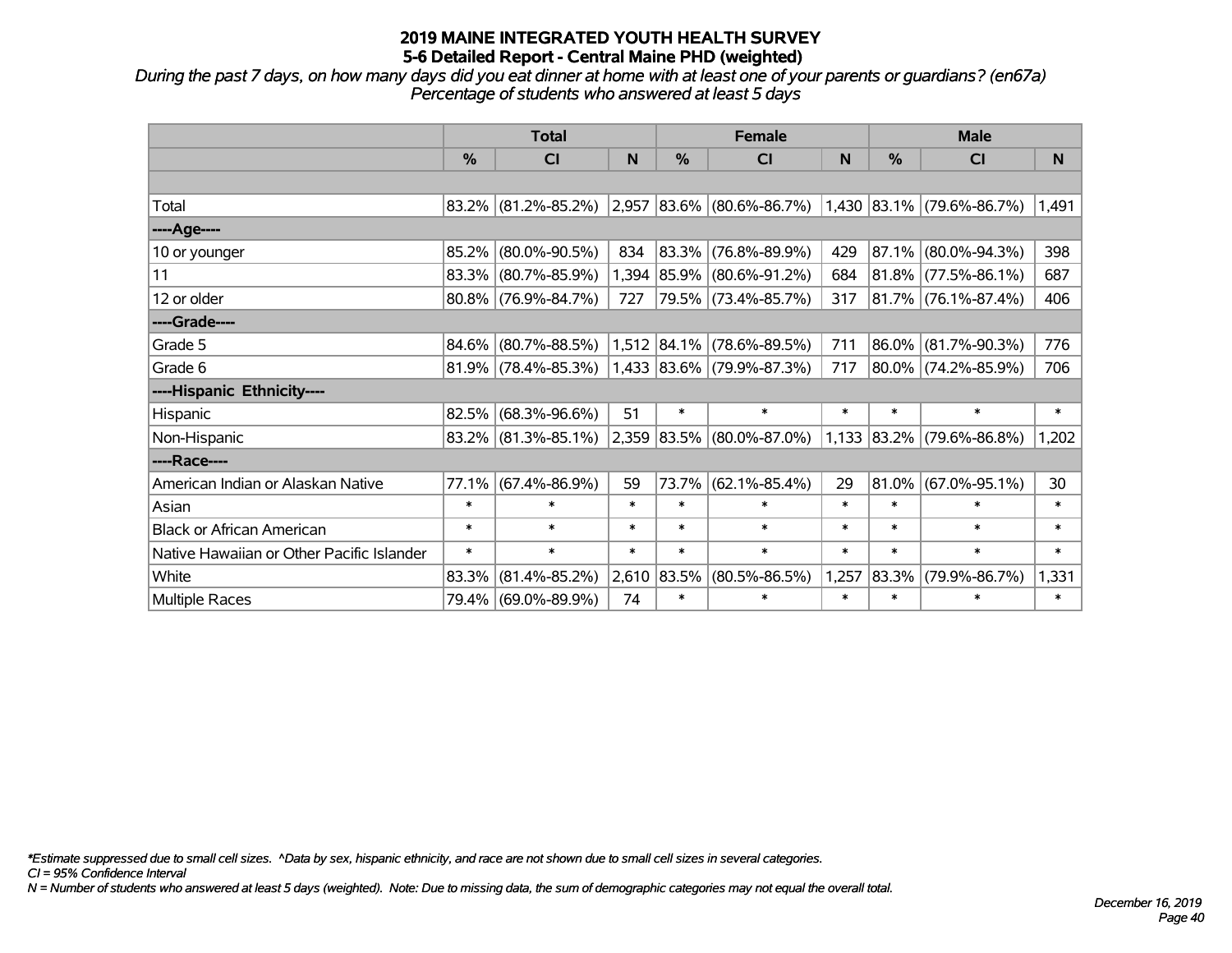*How many days each week do you exercise, dance or play sports for at least an hour? (en68) Percentage of students who answered at least 7 days.*

|                                           | <b>Total</b>  |                     | <b>Female</b> |               |                             | <b>Male</b> |           |                         |                 |
|-------------------------------------------|---------------|---------------------|---------------|---------------|-----------------------------|-------------|-----------|-------------------------|-----------------|
|                                           | $\frac{0}{0}$ | <b>CI</b>           | N             | $\frac{9}{6}$ | <b>CI</b>                   | N           | %         | <b>CI</b>               | N.              |
|                                           |               |                     |               |               |                             |             |           |                         |                 |
| Total                                     |               | 19.3% (17.2%-21.4%) |               |               | 683 16.7% (12.5%-20.8%)     |             |           | 283 22.0% (18.8%-25.3%) | 393             |
| ----Age----                               |               |                     |               |               |                             |             |           |                         |                 |
| 10 or younger                             | $14.7\%$      | $(10.4\% - 19.0\%)$ |               | 143 11.0%     | $(4.5\% - 17.4\%)$          | 56          |           | 19.2% (13.6%-24.7%)     | 87              |
| 11                                        |               | 21.4% (18.2%-24.6%) |               |               | 357   19.4%   (14.5%-24.3%) |             |           | 154 24.0% (18.1%-29.9%) | 200             |
| 12 or older                               |               | 20.0% (14.4%-25.6%) |               | 179 18.5%     | $(8.8\% - 28.2\%)$          |             |           | 73 21.4% (15.3%-27.5%)  | 106             |
| ----Grade----                             |               |                     |               |               |                             |             |           |                         |                 |
| Grade 5                                   | $19.6\%$      | $(16.1\% - 23.1\%)$ |               |               | 352 16.2% (10.5%-21.9%)     |             | 136 23.7% | $(19.0\% - 28.4\%)$     | 214             |
| Grade 6                                   |               | 18.8% (16.1%-21.6%) |               |               | 325 17.3% (12.4%-22.2%)     |             |           | 147 20.4% (16.8%-23.9%) | 177             |
| ----Hispanic Ethnicity----                |               |                     |               |               |                             |             |           |                         |                 |
| Hispanic                                  | 15.9%         | $(6.1\% - 25.7\%)$  | 10            | $\ast$        | $\ast$                      | $\ast$      | $\ast$    | $\ast$                  | $\ast$          |
| Non-Hispanic                              | 19.5%         | $(16.8\% - 22.2\%)$ |               |               | 548 17.3% (12.1%-22.5%)     |             |           | 233 21.8% (17.1%-26.5%) | 312             |
| ----Race----                              |               |                     |               |               |                             |             |           |                         |                 |
| American Indian or Alaskan Native         | 33.1%         | $(11.5\% - 54.7\%)$ | 26            | 32.9%         | $(8.3\% - 57.4\%)$          | 13          | 32.0%     | $(9.2\% - 54.8\%)$      | 12 <sub>2</sub> |
| Asian                                     | $\ast$        | $\ast$              | $\ast$        | $\ast$        | $\ast$                      | $\ast$      | $\ast$    | $\ast$                  | $\ast$          |
| <b>Black or African American</b>          | $\ast$        | $\ast$              | $\ast$        | $\ast$        | $\ast$                      | $\ast$      | $\ast$    | $\ast$                  | $\ast$          |
| Native Hawaiian or Other Pacific Islander | $\ast$        | $\ast$              | $\ast$        | $\ast$        | $\ast$                      | $\ast$      | $\ast$    | $\ast$                  | $\ast$          |
| White                                     | 18.5%         | $(16.3\% - 20.6\%)$ |               |               | 577   15.9%   (11.4%-20.5%) |             | 239 21.2% | $(17.5\% - 24.8\%)$     | 335             |
| Multiple Races                            |               | 28.5% (15.2%-41.8%) | 26            |               | $ 25.2\% $ (11.7%-38.6%)    |             | 14 35.6%  | $(8.7\% - 62.6\%)$      | 12 <sub>2</sub> |

*\*Estimate suppressed due to small cell sizes. ^Data by sex, hispanic ethnicity, and race are not shown due to small cell sizes in several categories.*

*CI = 95% Confidence Interval*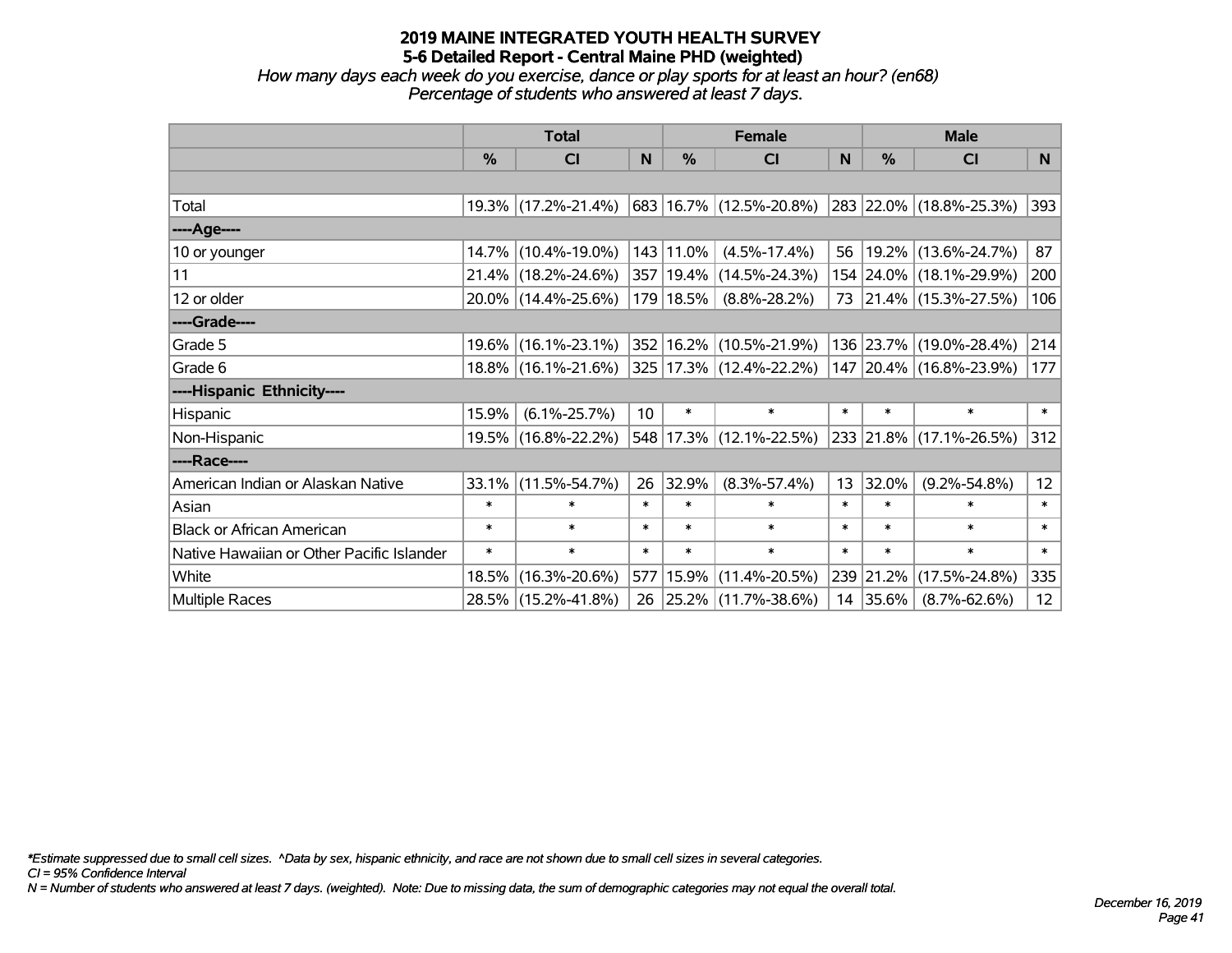*On an average school day, how many hours do you watch TV? (en34) Percentage of students who answered at least 3 hours*

|                                           | <b>Total</b>  |                        | <b>Female</b> |               |                          | <b>Male</b> |        |                         |                  |
|-------------------------------------------|---------------|------------------------|---------------|---------------|--------------------------|-------------|--------|-------------------------|------------------|
|                                           | $\frac{0}{0}$ | CI                     | N             | $\frac{0}{0}$ | CI                       | <b>N</b>    | %      | <b>CI</b>               | N                |
|                                           |               |                        |               |               |                          |             |        |                         |                  |
| Total                                     |               | $27.8\%$ (24.1%-31.4%) |               |               | 965 25.6% (21.9%-29.3%)  |             |        | 428 29.7% (24.0%-35.5%) | 519              |
| ----Age----                               |               |                        |               |               |                          |             |        |                         |                  |
| 10 or younger                             |               | 23.0% (14.7%-31.3%)    |               | 222 17.3%     | $(9.3\% - 25.2\%)$       | 87          | 29.6%  | $(19.7\% - 39.5\%)$     | 135              |
| 11                                        |               | 29.5% (26.9%-32.2%)    |               |               | 479 32.0% (27.7%-36.4%)  |             |        | 248 26.7% (21.0%-32.4%) | 216              |
| 12 or older                               |               | 29.9% (24.1%-35.6%)    |               |               | 264 23.7% (16.7%-30.7%)  |             |        | 93 35.0% (24.4%-45.6%)  | 169              |
| ----Grade----                             |               |                        |               |               |                          |             |        |                         |                  |
| Grade 5                                   | 25.8%         | $(20.3\% - 31.3\%)$    |               |               | 451 24.5% (19.2%-29.9%)  | 201         | 26.4%  | $(19.1\% - 33.7\%)$     | 235              |
| Grade 6                                   |               | 29.9% (25.4%-34.4%)    |               |               | 510 26.8% (21.9%-31.8%)  |             |        | 227 33.1% (25.1%-41.1%) | 281              |
| ----Hispanic Ethnicity----                |               |                        |               |               |                          |             |        |                         |                  |
| Hispanic                                  | 43.7%         | $(29.7\% - 57.6\%)$    | 26            |               | $ 34.4\% $ (19.5%-49.3%) | 11          | 52.9%  | $(28.1\% - 77.8\%)$     | 15 <sub>15</sub> |
| Non-Hispanic                              |               | 29.1% (25.5%-32.6%)    |               |               | 810 27.5% (23.5%-31.5%)  |             |        | 368 30.6% (24.2%-37.0%) | 431              |
| ----Race----                              |               |                        |               |               |                          |             |        |                         |                  |
| American Indian or Alaskan Native         |               | 28.5% (16.3%-40.7%)    | 22            | $\ast$        | $\ast$                   | $\ast$      | $\ast$ | $\ast$                  | $\ast$           |
| Asian                                     | $\ast$        | $\ast$                 | $\ast$        | $\ast$        | $\ast$                   | $\ast$      | $\ast$ | $\ast$                  | $\ast$           |
| <b>Black or African American</b>          | 26.5%         | $(7.5\% - 45.4\%)$     | 9             | $\ast$        | $\ast$                   | $\ast$      | $\ast$ | $\ast$                  | $\ast$           |
| Native Hawaiian or Other Pacific Islander | $\ast$        | $\ast$                 | $\ast$        | $\ast$        | $\ast$                   | $\ast$      | $\ast$ | $\ast$                  | $\ast$           |
| White                                     | 28.0%         | $(24.0\% - 32.0\%)$    |               | 858 26.1%     | $(21.9\% - 30.3\%)$      | 386         | 29.7%  | $(23.7\% - 35.7\%)$     | 461              |
| <b>Multiple Races</b>                     | 21.7%         | $(9.9\% - 33.4\%)$     | 18            | $\ast$        | $\ast$                   | $\ast$      | $\ast$ | $\ast$                  | $\ast$           |

*\*Estimate suppressed due to small cell sizes. ^Data by sex, hispanic ethnicity, and race are not shown due to small cell sizes in several categories.*

*CI = 95% Confidence Interval*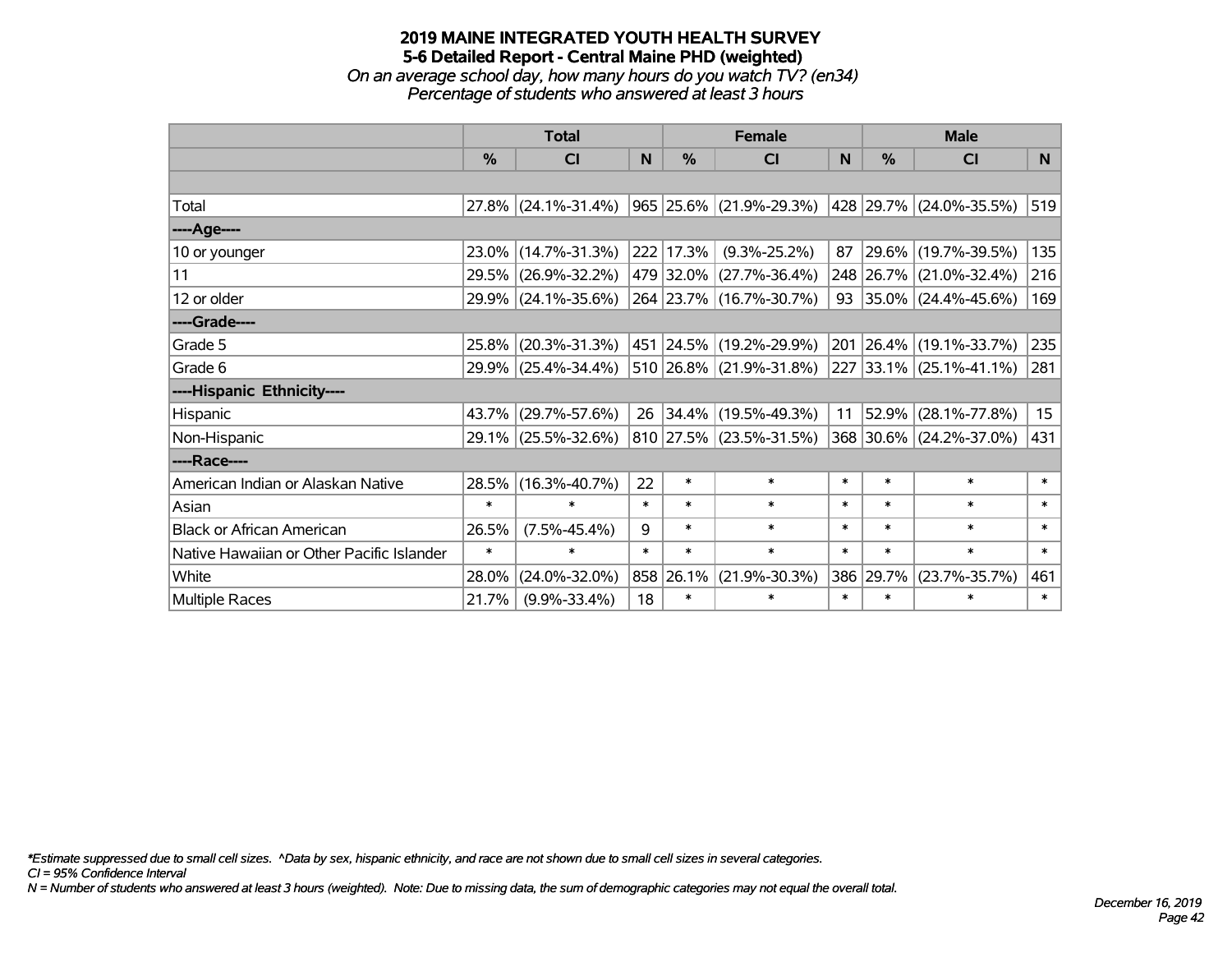*On an average school day, how many hours do you watch TV? (en34\_2) Percentage of students who answered 2 or fewer hours*

|                                           | <b>Total</b> |                     |        | <b>Female</b> |                                               | <b>Male</b> |        |                           |        |
|-------------------------------------------|--------------|---------------------|--------|---------------|-----------------------------------------------|-------------|--------|---------------------------|--------|
|                                           | $\%$         | <b>CI</b>           | N      | $\%$          | <b>CI</b>                                     | N           | $\%$   | <b>CI</b>                 | N      |
|                                           |              |                     |        |               |                                               |             |        |                           |        |
| Total                                     |              |                     |        |               | 72.2% (68.6%-75.9%) 2,511 74.4% (70.7%-78.1%) |             |        | 1,243 70.3% (64.5%-76.0%) | 1,227  |
| ----Age----                               |              |                     |        |               |                                               |             |        |                           |        |
| 10 or younger                             | 77.0%        | $(68.7\% - 85.3\%)$ | 744    |               | 82.7% (74.8%-90.7%)                           | 418         | 70.4%  | $(60.5\% - 80.3\%)$       | 322    |
| 11                                        |              | 70.5% (67.8%-73.1%) |        |               | 1,143 68.0% (63.6%-72.3%)                     | 526         |        | 73.3% (67.6%-79.0%)       | 592    |
| 12 or older                               |              | 70.1% (64.4%-75.9%) | 620    |               | 76.3% (69.3%-83.3%)                           | 300         |        | 65.0% (54.4%-75.6%)       | 313    |
| ----Grade----                             |              |                     |        |               |                                               |             |        |                           |        |
| Grade 5                                   | 74.2%        | $(68.7\% - 79.7\%)$ |        | 1,298 75.5%   | $(70.1\% - 80.8\%)$                           | 617         | 73.6%  | $(66.3\% - 80.9\%)$       | 655    |
| Grade 6                                   |              | 70.1% (65.6%-74.6%) |        |               | 1,197 73.2% (68.2%-78.1%)                     | 620         |        | 66.9% (58.9%-74.9%)       | 566    |
| ----Hispanic Ethnicity----                |              |                     |        |               |                                               |             |        |                           |        |
| Hispanic                                  | 56.3%        | $(42.4\% - 70.3\%)$ | 33     | 65.6%         | $(50.7\% - 80.5\%)$                           | 20          | 47.1%  | $(22.2\% - 71.9\%)$       | 13     |
| Non-Hispanic                              |              | 70.9% (67.4%-74.5%) |        |               | 1,975 72.5% (68.5%-76.5%)                     | 971         |        | 69.4% (63.0%-75.8%)       | 977    |
| ----Race----                              |              |                     |        |               |                                               |             |        |                           |        |
| American Indian or Alaskan Native         | 71.5%        | $(59.3\% - 83.7\%)$ | 56     | $\ast$        | $\ast$                                        | $\ast$      | $\ast$ | $\ast$                    | $\ast$ |
| Asian                                     | $\ast$       | $\ast$              | $\ast$ | $\ast$        | $\ast$                                        | $\ast$      | $\ast$ | $\ast$                    | $\ast$ |
| <b>Black or African American</b>          | 73.5%        | $(54.6\% - 92.5\%)$ | 26     | $\ast$        | $\ast$                                        | $\ast$      | $\ast$ | $\ast$                    | $\ast$ |
| Native Hawaiian or Other Pacific Islander | $\ast$       | $\ast$              | $\ast$ | $\ast$        | $\ast$                                        | $\ast$      | $\ast$ | $\ast$                    | $\ast$ |
| White                                     | 72.0%        | $(68.0\% - 76.0\%)$ | 2,207  | 73.9%         | $(69.7\% - 78.1\%)$                           | 1,093       | 70.3%  | $(64.3\% - 76.3\%)$       | 1,091  |
| Multiple Races                            |              | 78.3% (66.6%-90.1%) | 65     | $\ast$        | $\ast$                                        | $\ast$      | $\ast$ | $\ast$                    | $\ast$ |

*\*Estimate suppressed due to small cell sizes. ^Data by sex, hispanic ethnicity, and race are not shown due to small cell sizes in several categories.*

*CI = 95% Confidence Interval*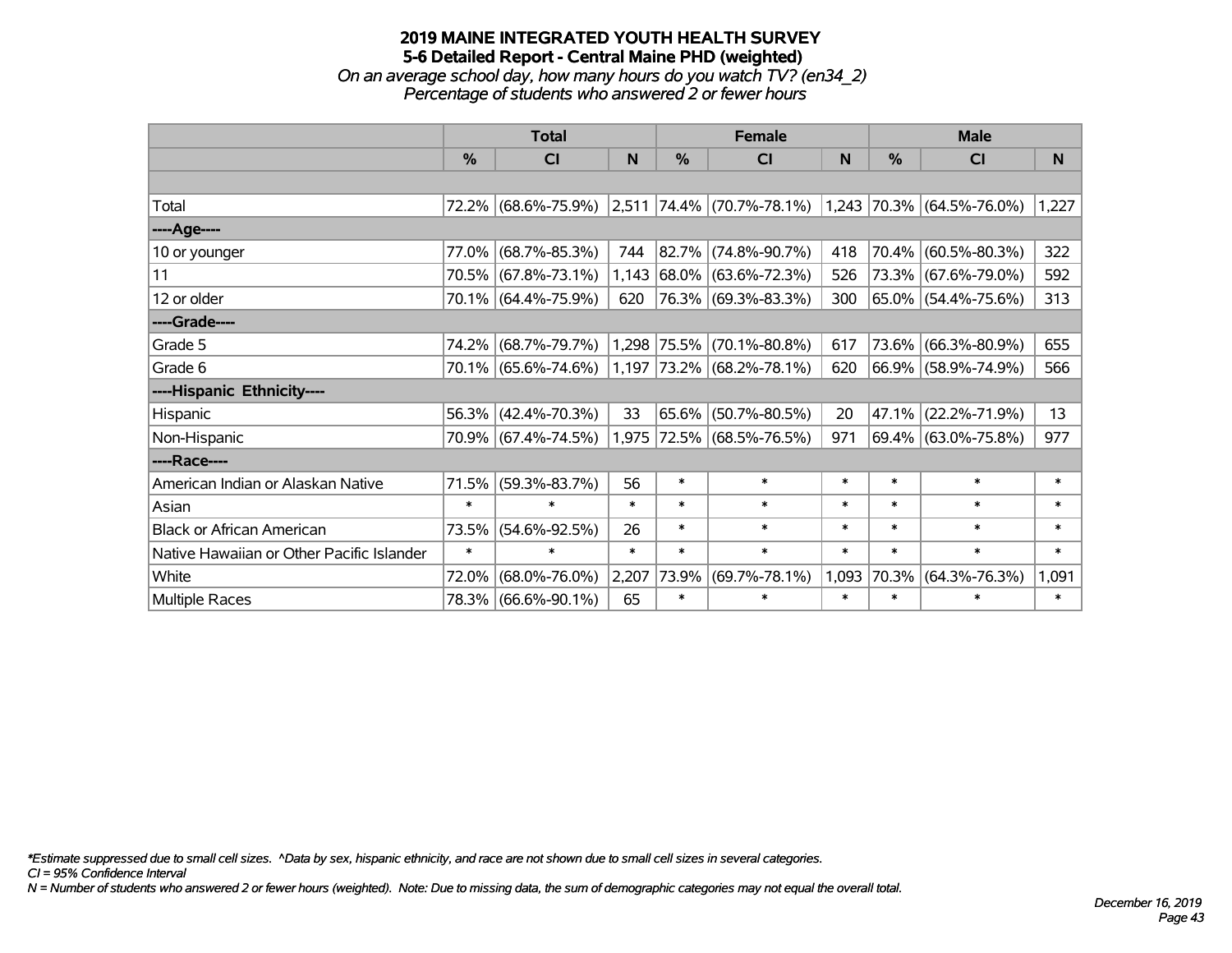*On an average school day, how many hours do you play video or computer games or use a computer for something that is not school work? (Count time spent playing games, watching videos, texting, or using social media on your smartphone, computer, Xbox, PlayStation, iPad, or other tablet.) (en57b) Percentage of students who answered at least 3 hours*

|                                           | <b>Total</b> |                     | <b>Female</b> |        |                           | <b>Male</b>     |               |                          |                  |
|-------------------------------------------|--------------|---------------------|---------------|--------|---------------------------|-----------------|---------------|--------------------------|------------------|
|                                           | %            | <b>CI</b>           | N             | %      | <b>CI</b>                 | N               | $\frac{0}{0}$ | <b>CI</b>                | N                |
|                                           |              |                     |               |        |                           |                 |               |                          |                  |
| Total                                     |              | 38.1% (33.5%-42.7%) |               |        | 1,339 31.6% (26.2%-37.1%) |                 |               | 537 44.3% (38.3%-50.3%)  | 778              |
| ----Age----                               |              |                     |               |        |                           |                 |               |                          |                  |
| 10 or younger                             | 30.8%        | $(22.8\% - 38.8\%)$ | 296           | 21.9%  | $(13.3\% - 30.5\%)$       |                 |               | 112 40.1% (27.1%-53.0%)  | 177              |
| 11                                        |              | 40.2% (35.8%-44.7%) | 666           | 37.6%  | $(31.1\% - 44.0\%)$       |                 |               | 296 43.3% (37.0%-49.6%)  | 357              |
| 12 or older                               |              | 41.8% (34.4%-49.2%) | 375           |        | $32.3\%$ (20.4%-44.3%)    |                 |               | 129 50.0% (41.2%-58.8%)  | 243              |
| ----Grade----                             |              |                     |               |        |                           |                 |               |                          |                  |
| Grade 5                                   | 35.5%        | $(30.4\% - 40.5\%)$ | 627           | 29.8%  | $(23.8\% - 35.9\%)$       |                 |               | 251 40.6% (32.6%-48.5%)  | 358              |
| Grade 6                                   |              | 40.8% (35.8%-45.8%) | 705           |        | $33.6\%$ (26.7%-40.6%)    |                 |               | 286 48.1% (41.3%-54.8%)  | 415              |
| ----Hispanic Ethnicity----                |              |                     |               |        |                           |                 |               |                          |                  |
| Hispanic                                  | 38.5%        | $(20.9\% - 56.1\%)$ | 24            | 34.7%  | $(19.1\% - 50.3\%)$       | 12 <sup>2</sup> | 42.0%         | $(6.0\% - 77.9\%)$       | 12 <sup>2</sup>  |
| Non-Hispanic                              |              | 38.3% (34.1%-42.4%) |               |        | 1,072 33.4% (27.7%-39.1%) |                 |               | 449 42.9% (37.1%-48.7%)  | 608              |
| ----Race----                              |              |                     |               |        |                           |                 |               |                          |                  |
| American Indian or Alaskan Native         | 32.1%        | $(16.5\% - 47.6\%)$ | 24            | 22.0%  | $(5.9\% - 38.1\%)$        | 9               | 43.2%         | $(20.6\% - 65.7\%)$      | 15 <sub>15</sub> |
| Asian                                     | $\ast$       | $\ast$              | $\ast$        | $\ast$ | $\ast$                    | $\ast$          | $\ast$        | $\ast$                   | $\ast$           |
| <b>Black or African American</b>          | 40.7%        | $(13.6\% - 67.8\%)$ | 15            | $\ast$ | $\ast$                    | $\ast$          | $\ast$        | $\ast$                   | $\ast$           |
| Native Hawaiian or Other Pacific Islander | $\ast$       | $\ast$              | $\ast$        | $\ast$ | $\ast$                    | $\ast$          | $\ast$        | $\ast$                   | $\ast$           |
| White                                     | 38.7%        | $(34.5\% - 42.8\%)$ | 1,195         | 32.7%  | $(26.8\% - 38.6\%)$       |                 |               | 489 44.6% (39.4%-49.8%)  | 694              |
| <b>Multiple Races</b>                     |              | 36.4% (19.3%-53.5%) | 33            |        | 34.2% (12.8%-55.5%)       | 19              |               | $ 37.0\% $ (15.6%-58.4%) | 12 <sup>2</sup>  |

*\*Estimate suppressed due to small cell sizes. ^Data by sex, hispanic ethnicity, and race are not shown due to small cell sizes in several categories.*

*CI = 95% Confidence Interval*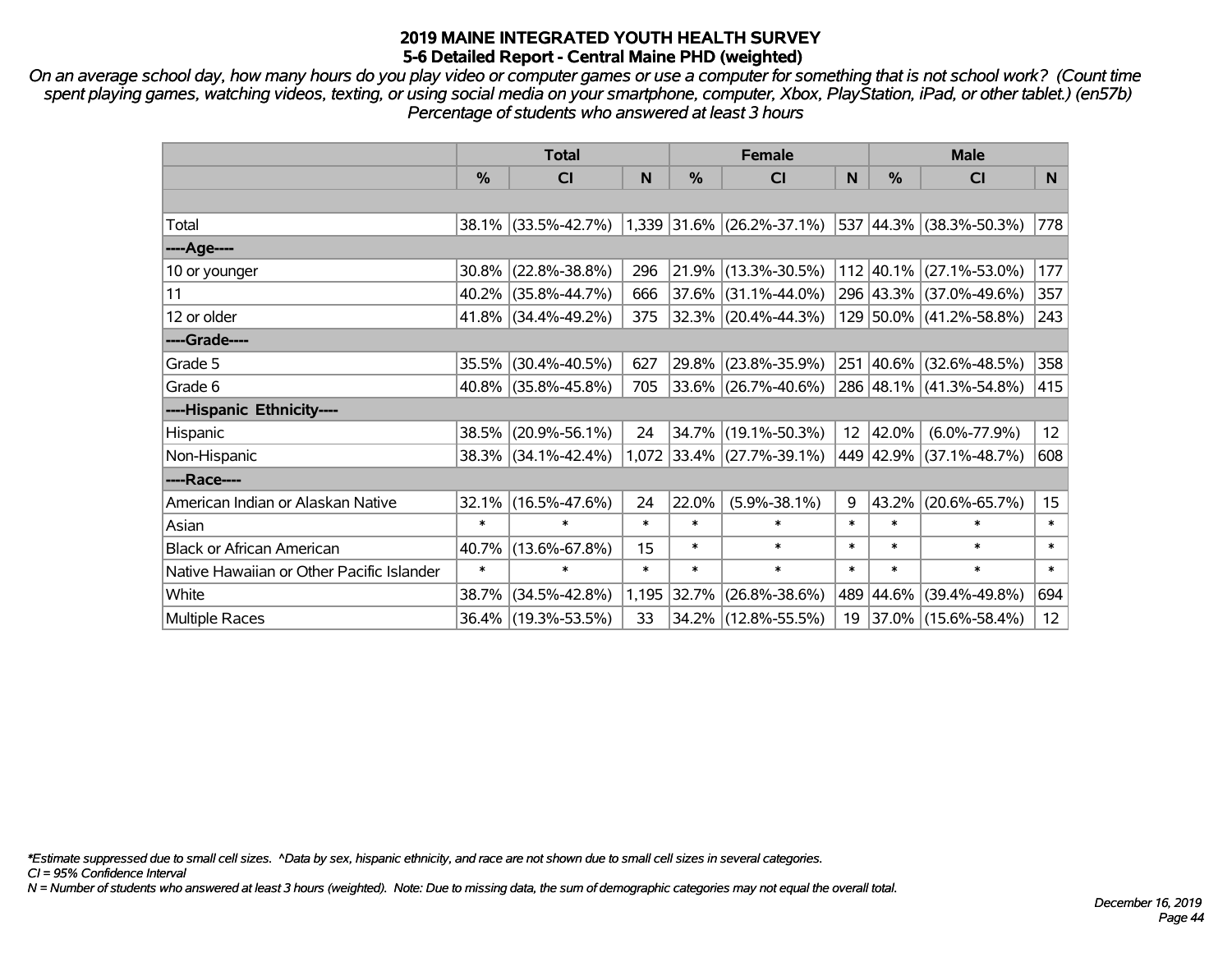*On an average school day, how many hours do you play video or computer games or use a computer for something that is not school work? (Count time spent playing games, watching videos, texting, or using social media on your smartphone, computer, Xbox, PlayStation, iPad, or other tablet.) (en57b\_3) Percentage of students who answered 2 or fewer hours*

|                                           | <b>Total</b> |                        |        | <b>Female</b> | <b>Male</b>                        |        |        |                             |        |
|-------------------------------------------|--------------|------------------------|--------|---------------|------------------------------------|--------|--------|-----------------------------|--------|
|                                           | $\%$         | <b>CI</b>              | N      | %             | <b>CI</b>                          | N      | %      | <b>CI</b>                   | N.     |
|                                           |              |                        |        |               |                                    |        |        |                             |        |
| Total                                     |              | $61.9\%$ (57.3%-66.5%) |        |               | $ 2,177 68.4\% 62.9\% -73.8\% $    |        |        | $1,163$ 55.7% (49.7%-61.7%) | 976    |
| ----Age----                               |              |                        |        |               |                                    |        |        |                             |        |
| 10 or younger                             | 69.2%        | $(61.2\% - 77.2\%)$    | 665    | 78.1%         | $(69.5\% - 86.7\%)$                | 400    |        | 59.9% (47.0%-72.9%)         | 265    |
| 11                                        |              | 59.8% (55.3%-64.2%)    | 990    | 62.4%         | $(56.0\% - 68.9\%)$                | 492    |        | 56.7% (50.4%-63.0%)         | 468    |
| 12 or older                               |              | 58.2% (50.8%-65.6%)    | 521    |               | 67.7% (55.7%-79.6%)                | 270    |        | 50.0% (41.2%-58.8%)         | 244    |
| ----Grade----                             |              |                        |        |               |                                    |        |        |                             |        |
| Grade 5                                   | $64.5\%$     | $(59.5\% - 69.6\%)$    |        | 1,142 70.2%   | $(64.1\% - 76.2\%)$                | 591    |        | 59.4% (51.5%-67.4%)         | 525    |
| Grade 6                                   |              | 59.2% (54.2%-64.2%)    |        |               | $ 1,023 66.4\%  (59.4\% - 73.3\%)$ | 565    |        | 51.9% (45.2%-58.7%)         | 448    |
| ----Hispanic Ethnicity----                |              |                        |        |               |                                    |        |        |                             |        |
| <b>Hispanic</b>                           | 61.5%        | $(43.9\% - 79.1\%)$    | 38     | 65.3%         | $(49.7\% - 80.9\%)$                | 22     | 58.0%  | $(22.1\% - 94.0\%)$         | 16     |
| Non-Hispanic                              |              | $61.7\%$ (57.6%-65.9%) |        |               | $1,730$ 66.6% (60.9%-72.3%)        | 896    |        | $57.1\%$ (51.3%-62.9%)      | 811    |
| ----Race----                              |              |                        |        |               |                                    |        |        |                             |        |
| American Indian or Alaskan Native         | 67.9%        | $(52.4\% - 83.5\%)$    | 51     | 78.0%         | $(61.9\% - 94.1\%)$                | 30     | 56.8%  | $(34.3\% - 79.4\%)$         | 20     |
| Asian                                     | $\ast$       | $\ast$                 | $\ast$ | $\ast$        | $\ast$                             | $\ast$ | $\ast$ | $\ast$                      | $\ast$ |
| <b>Black or African American</b>          | 59.3%        | $(32.2\% - 86.4\%)$    | 22     | *             | $\ast$                             | $\ast$ | $\ast$ | $\ast$                      | $\ast$ |
| Native Hawaiian or Other Pacific Islander | $\ast$       | $\ast$                 | $\ast$ | $\ast$        | $\ast$                             | $\ast$ | $\ast$ | $\ast$                      | $\ast$ |
| White                                     | 61.3%        | $(57.2\% - 65.5\%)$    | 1,895  | 67.3%         | $(61.4\% - 73.2\%)$                | 1,009  | 55.4%  | $(50.2\% - 60.6\%)$         | 863    |
| Multiple Races                            |              | $63.6\%$ (46.5%-80.7%) | 58     |               | $65.8\%$ (44.5%-87.2%)             | 37     |        | $63.0\%$ (41.6%-84.4%)      | 21     |

*\*Estimate suppressed due to small cell sizes. ^Data by sex, hispanic ethnicity, and race are not shown due to small cell sizes in several categories.*

*CI = 95% Confidence Interval*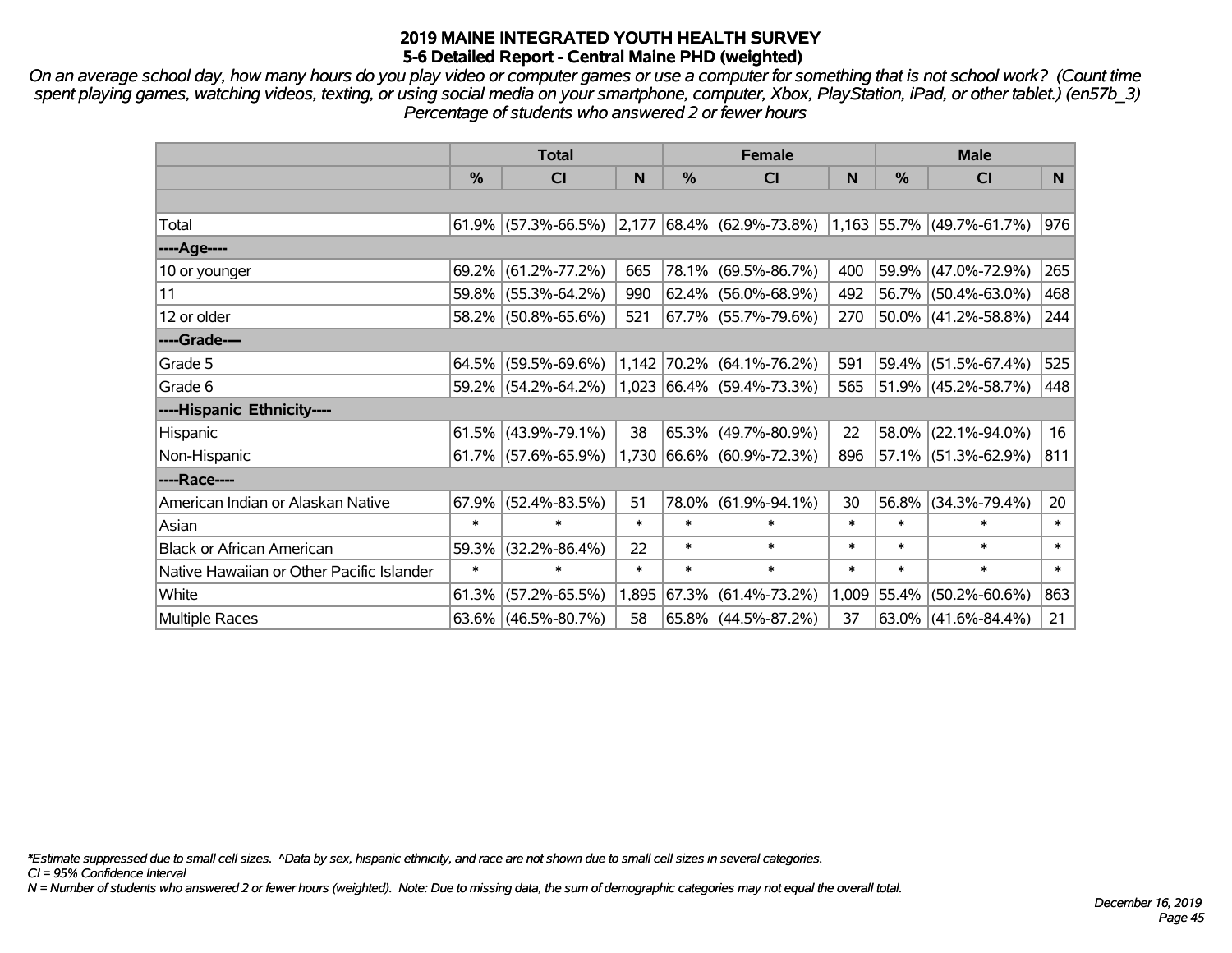*Percentage of students watching 2 or fewer hours of combined screen time (tv, video games, computer) per day on an average school day (enscreen)*

|                                           | <b>Total</b>  |                        |        |               | <b>Female</b>                    | <b>Male</b>      |               |                            |                 |
|-------------------------------------------|---------------|------------------------|--------|---------------|----------------------------------|------------------|---------------|----------------------------|-----------------|
|                                           | $\frac{0}{0}$ | <b>CI</b>              | N      | $\frac{0}{0}$ | <b>CI</b>                        | N                | $\frac{0}{0}$ | <b>CI</b>                  | N.              |
|                                           |               |                        |        |               |                                  |                  |               |                            |                 |
| Total                                     |               | $31.5\%$ (27.9%-35.1%) |        |               | $ 1,079 34.7\% 28.3\% - 41.2\% $ |                  |               | 574 28.2% (24.5%-31.9%)    | 484             |
| ----Age----                               |               |                        |        |               |                                  |                  |               |                            |                 |
| 10 or younger                             | 36.9%         | $(29.3\% - 44.4\%)$    | 347    | 40.5%         | $(30.2\% - 50.8\%)$              | 201              | 33.2%         | $(25.5\% - 40.9\%)$        | 147             |
| 11                                        | 30.7%         | $(25.8\% - 35.7\%)$    | 494    | $31.8\%$      | $(23.9\% - 39.6\%)$              |                  | 243 29.6%     | $(23.1\% - 36.0\%)$        | 237             |
| 12 or older                               |               | 27.0% (20.1%-33.9%)    | 236    |               | $ 33.2\% $ (23.6%-42.8%)         |                  |               | 130 21.3% (12.6%-30.0%)    | 101             |
| ----Grade----                             |               |                        |        |               |                                  |                  |               |                            |                 |
| Grade 5                                   | 35.4%         | $(29.8\% - 41.0\%)$    | 608    | 36.2%         | $(27.0\% - 45.5\%)$              |                  | 293 34.9%     | $(29.6\% - 40.3\%)$        | 303             |
| Grade 6                                   |               | 27.5% (23.3%-31.7%)    | 465    |               | $ 33.0\% $ (27.1%-38.8%)         |                  |               | 277 21.6% (15.2%-27.9%)    | 181             |
| ----Hispanic Ethnicity----                |               |                        |        |               |                                  |                  |               |                            |                 |
| Hispanic                                  | 25.7%         | $(16.6\% - 34.8\%)$    | 15     | $\ast$        | $\ast$                           | $\ast$           | $\ast$        | $\ast$                     | $\ast$          |
| Non-Hispanic                              |               | $30.0\%$ (26.6%-33.4%) | 826    | $ 32.4\% $    | $(25.4\% - 39.4\%)$              |                  |               | 431  27.8%   (24.0%-31.6%) | 386             |
| ----Race----                              |               |                        |        |               |                                  |                  |               |                            |                 |
| American Indian or Alaskan Native         | 42.1%         | $(25.9\% - 58.4\%)$    | 31     | 51.7%         | $(28.3\% - 75.0\%)$              | 20               | 30.4%         | $(13.5\% - 47.3\%)$        | 11              |
| Asian                                     | $\ast$        | $\ast$                 | $\ast$ | $\ast$        | $\ast$                           | $\ast$           | $\ast$        | $\ast$                     | $\ast$          |
| <b>Black or African American</b>          | 49.2%         | $(17.7\% - 80.6\%)$    | 17     | $\ast$        | $\ast$                           | $\ast$           | $\ast$        | $\ast$                     | $\ast$          |
| Native Hawaiian or Other Pacific Islander | $\ast$        | $\ast$                 | $\ast$ | $\ast$        | $\ast$                           | $\ast$           | $\ast$        | $\ast$                     | $\ast$          |
| White                                     | 30.7%         | $(27.1\% - 34.3\%)$    | 928    | 33.9%         | $(27.2\% - 40.6\%)$              |                  | 496 27.7%     | $(23.5\% - 31.9\%)$        | 423             |
| <b>Multiple Races</b>                     |               | 30.2% (17.9%-42.5%)    | 25     | 29.0%         | $(8.3\% - 49.6\%)$               | 15 <sub>15</sub> |               | $ 33.9\% $ (17.2%-50.6%)   | 10 <sup>1</sup> |

*\*Estimate suppressed due to small cell sizes. ^Data by sex, hispanic ethnicity, and race are not shown due to small cell sizes in several categories.*

*CI = 95% Confidence Interval*

*N = Number of students watching 2 or fewer hours of combined screen time (tv, video games, computer) per day on an average school day (weighted). Note: Due to missing data, the sum of demographic categories may not equal the overall total.*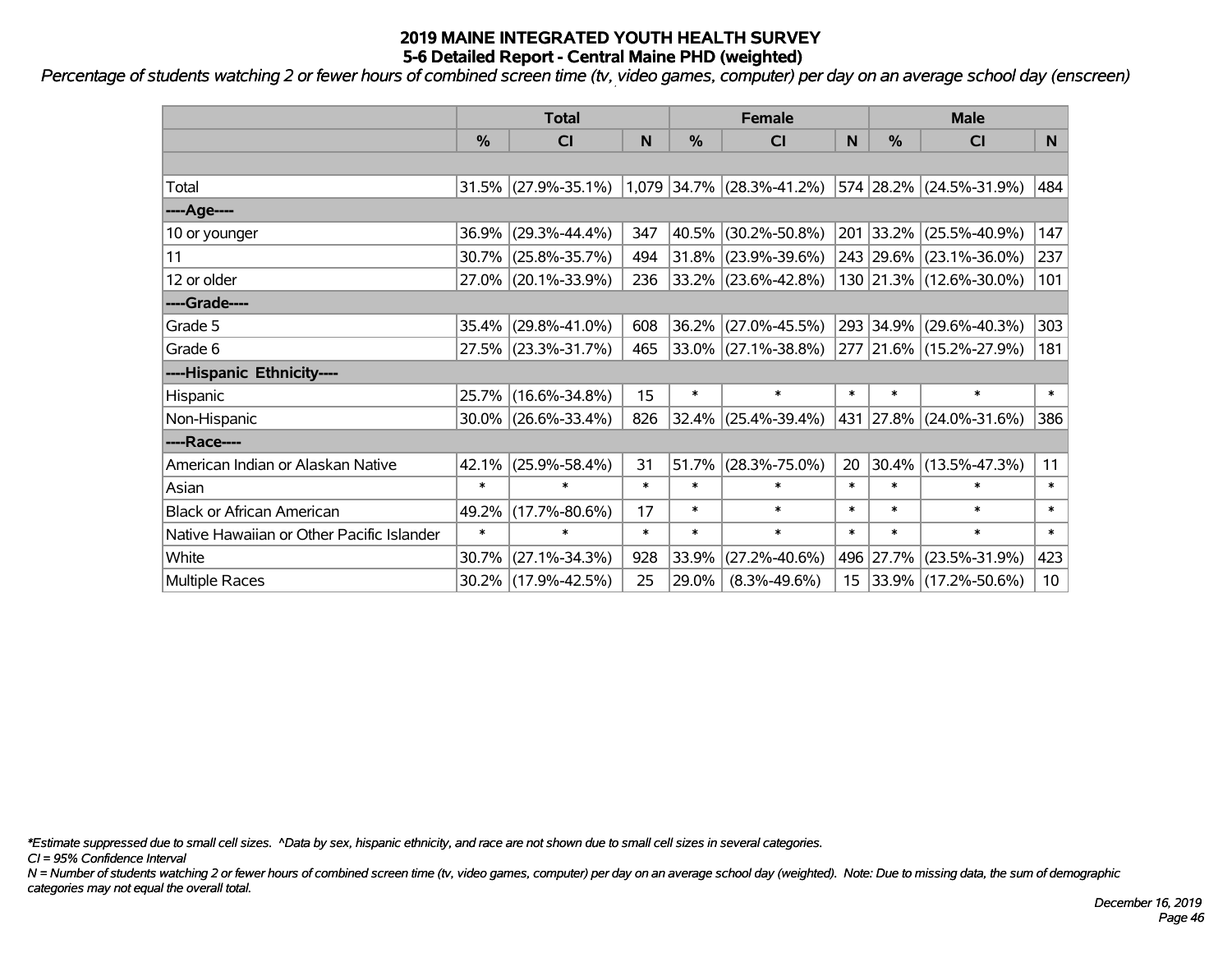*During an average week, how many days do you spend time in clubs, after-school programs, or other organized activities (other than sports) outside of regular school hours? (en35)*

*Percentage of students who answered at least 1 day*

|                                           | <b>Total</b>  |                                                  |        | <b>Female</b> | <b>Male</b>                 |                 |           |                         |        |
|-------------------------------------------|---------------|--------------------------------------------------|--------|---------------|-----------------------------|-----------------|-----------|-------------------------|--------|
|                                           | $\frac{0}{0}$ | <b>CI</b>                                        | N      | %             | <b>CI</b>                   | N               | %         | <b>CI</b>               | N      |
|                                           |               |                                                  |        |               |                             |                 |           |                         |        |
| Total                                     |               | $40.2\%$ (35.2%-45.1%) 1,417 41.3% (34.1%-48.5%) |        |               |                             |                 |           | 698 38.7% (31.5%-45.9%) | 687    |
| ----Age----                               |               |                                                  |        |               |                             |                 |           |                         |        |
| 10 or younger                             | 43.2%         | $(35.0\% - 51.4\%)$                              | 420    | 45.6%         | $(32.6\% - 58.6\%)$         |                 | 232 40.7% | $(29.6\% - 51.8\%)$     | 186    |
| 11                                        | 40.3%         | $(35.0\% - 45.6\%)$                              | 668    | 41.9%         | $(35.6\% - 48.1\%)$         |                 |           | 331 37.7% (29.5%-45.9%) | 310    |
| 12 or older                               |               | 36.8% (29.6%-43.9%)                              | 328    |               | 34.4% (24.9%-43.9%)         |                 |           | 134 38.7% (28.8%-48.5%) | 191    |
| ----Grade----                             |               |                                                  |        |               |                             |                 |           |                         |        |
| Grade 5                                   | 41.4%         | $(34.7\% - 48.1\%)$                              | 737    | 42.3%         | $(31.9\% - 52.6\%)$         |                 | 356 39.5% | $(30.4\% - 48.7\%)$     | 354    |
| Grade 6                                   |               | 39.1% (33.1%-45.0%)                              | 674    |               | $ 40.4\% $ (32.9%-47.8%)    |                 |           | 339 37.9% (29.8%-46.0%) | 330    |
| ----Hispanic Ethnicity----                |               |                                                  |        |               |                             |                 |           |                         |        |
| Hispanic                                  | 42.4%         | $(28.4\% - 56.3\%)$                              | 26     | 43.9%         | $(21.2\% - 66.6\%)$         | 15 <sub>1</sub> | 41.2%     | $(25.3\% - 57.2\%)$     | 12     |
| Non-Hispanic                              |               | 39.1% (33.9%-44.4%)                              |        |               | $1,102$ 40.2% (33.0%-47.4%) |                 |           | 541 37.7% (29.2%-46.1%) | 539    |
| ----Race----                              |               |                                                  |        |               |                             |                 |           |                         |        |
| American Indian or Alaskan Native         | 38.7%         | $(25.8\% - 51.6\%)$                              | 30     | 54.1%         | $(16.0\% - 92.2\%)$         | 21              | 24.5%     | $(3.6\% - 45.3\%)$      | 9      |
| Asian                                     | $\ast$        | $\ast$                                           | $\ast$ | $\ast$        | $\ast$                      | $\ast$          | $\ast$    | $\ast$                  | $\ast$ |
| <b>Black or African American</b>          | 37.9%         | $(12.9\% - 62.9\%)$                              | 14     | $\ast$        | $\ast$                      | $\ast$          | $\ast$    | $\ast$                  | $\ast$ |
| Native Hawaiian or Other Pacific Islander | $\ast$        | $\ast$                                           | $\ast$ | $\ast$        | $\ast$                      | $\ast$          | $\ast$    | $\ast$                  | $\ast$ |
| White                                     | 39.9%         | $(34.7\% - 45.1\%)$                              |        | 1,239 40.1%   | $(32.5\% - 47.7\%)$         |                 | 598 39.2% | $(31.7\% - 46.7\%)$     | 618    |
| Multiple Races                            | 53.7%         | $(38.1\% - 69.4\%)$                              | 49     | $ 59.5\% $    | $(39.0\% - 80.0\%)$         | 33              |           | 43.1% (20.4%-65.9%)     | 14     |

*\*Estimate suppressed due to small cell sizes. ^Data by sex, hispanic ethnicity, and race are not shown due to small cell sizes in several categories.*

*CI = 95% Confidence Interval*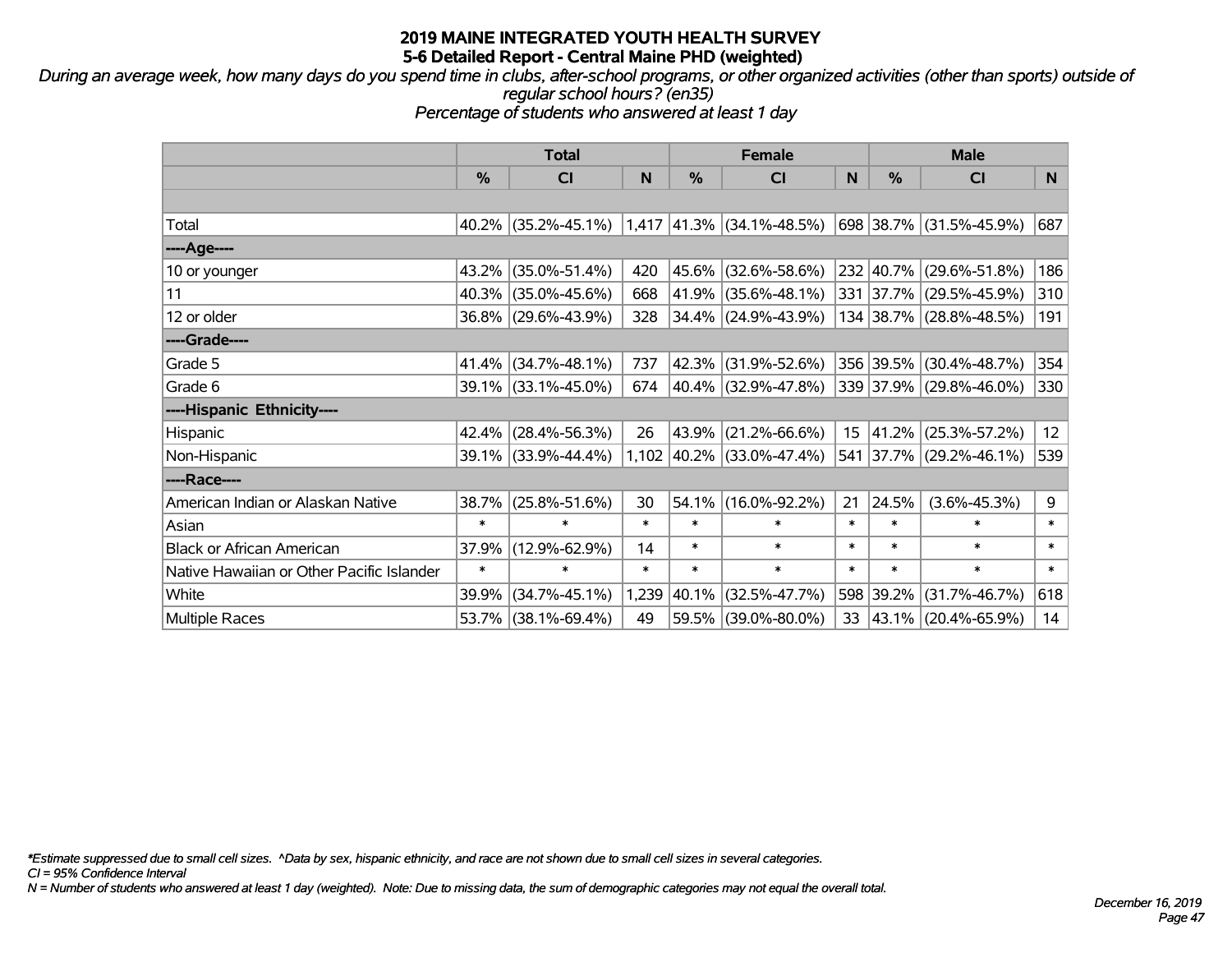*Has a doctor, nurse, or other adult ever told you that you have asthma? (en69) Percentage of students who answered 'Yes' (Excludes 'Not Sure' responses)*

|                                           | <b>Total</b>  |                        |        | <b>Female</b> | <b>Male</b>                 |              |          |                             |        |
|-------------------------------------------|---------------|------------------------|--------|---------------|-----------------------------|--------------|----------|-----------------------------|--------|
|                                           | $\frac{0}{0}$ | CI                     | N      | $\%$          | <b>CI</b>                   | <sub>N</sub> | %        | <b>CI</b>                   | N      |
|                                           |               |                        |        |               |                             |              |          |                             |        |
| Total                                     |               | 18.6% (16.2%-20.9%)    |        |               | 589 16.6% (12.1%-21.0%)     |              |          | 258 20.6% (16.4%-24.8%)     | 324    |
| ----Age----                               |               |                        |        |               |                             |              |          |                             |        |
| 10 or younger                             |               | 15.5% (11.0%-19.9%)    |        | 131   15.0%   | $(6.9\% - 23.2\%)$          | 72           | 16.1%    | $(6.3\% - 25.9\%)$          | 59     |
| 11                                        |               | 19.8% (16.1%-23.5%)    |        |               | 295   15.5%   (10.0%-21.0%) |              |          | 110 24.1% (18.6%-29.6%)     | 180    |
| 12 or older                               |               | 19.4% (15.2%-23.7%)    |        |               | 160 20.6% (14.6%-26.7%)     | 76           |          | $18.4\%$ (11.5%-25.4%)      | 84     |
| ----Grade----                             |               |                        |        |               |                             |              |          |                             |        |
| Grade 5                                   |               | 19.1% (15.2%-22.9%)    |        | 299 16.9%     | $(9.2\% - 24.7\%)$          | 131          | 21.5%    | $(16.0\% - 27.0\%)$         | 164    |
| Grade 6                                   |               | $18.0\%$ (13.7%-22.3%) |        |               | 286   16.4%   (11.5%-21.2%) |              |          | 127   19.7%   (12.3%-27.1%) | 158    |
| ----Hispanic Ethnicity----                |               |                        |        |               |                             |              |          |                             |        |
| Hispanic                                  | 23.5%         | $(8.2\% - 38.8\%)$     | 13     | $\ast$        | $\ast$                      | $\ast$       | $\ast$   | $\ast$                      | $\ast$ |
| Non-Hispanic                              |               | 17.5% (15.0%-20.0%)    |        |               | 445   15.6%   (11.3%-19.9%) |              |          | 193 19.3% (15.0%-23.7%)     | 247    |
| ----Race----                              |               |                        |        |               |                             |              |          |                             |        |
| American Indian or Alaskan Native         | 15.7%         | $(0.0\% - 33.6\%)$     | 9      | $\ast$        | $\ast$                      | $\ast$       | $\ast$   | $\ast$                      | $\ast$ |
| Asian                                     | $\ast$        | $\ast$                 | $\ast$ | $\ast$        | $\ast$                      | $\ast$       | $\ast$   | $\ast$                      | $\ast$ |
| <b>Black or African American</b>          | $\ast$        | $\ast$                 | $\ast$ | $\ast$        | $\ast$                      | $\ast$       | $\ast$   | $\ast$                      | $\ast$ |
| Native Hawaiian or Other Pacific Islander | $\ast$        | $\ast$                 | $\ast$ | $\ast$        | $\ast$                      | $\ast$       | $\ast$   | $\ast$                      | $\ast$ |
| White                                     | 18.5%         | $(15.9\% - 21.0\%)$    | 522    | 16.2%         | $(11.0\% - 21.5\%)$         | 224          | 20.6%    | $(16.5\% - 24.7\%)$         | 293    |
| <b>Multiple Races</b>                     |               | 25.6% (11.4%-39.8%)    | 21     | $ 26.3\% $    | $(8.7\% - 44.0\%)$          |              | 13 25.9% | $(3.2\% - 48.5\%)$          | 8      |

*\*Estimate suppressed due to small cell sizes. ^Data by sex, hispanic ethnicity, and race are not shown due to small cell sizes in several categories.*

*CI = 95% Confidence Interval*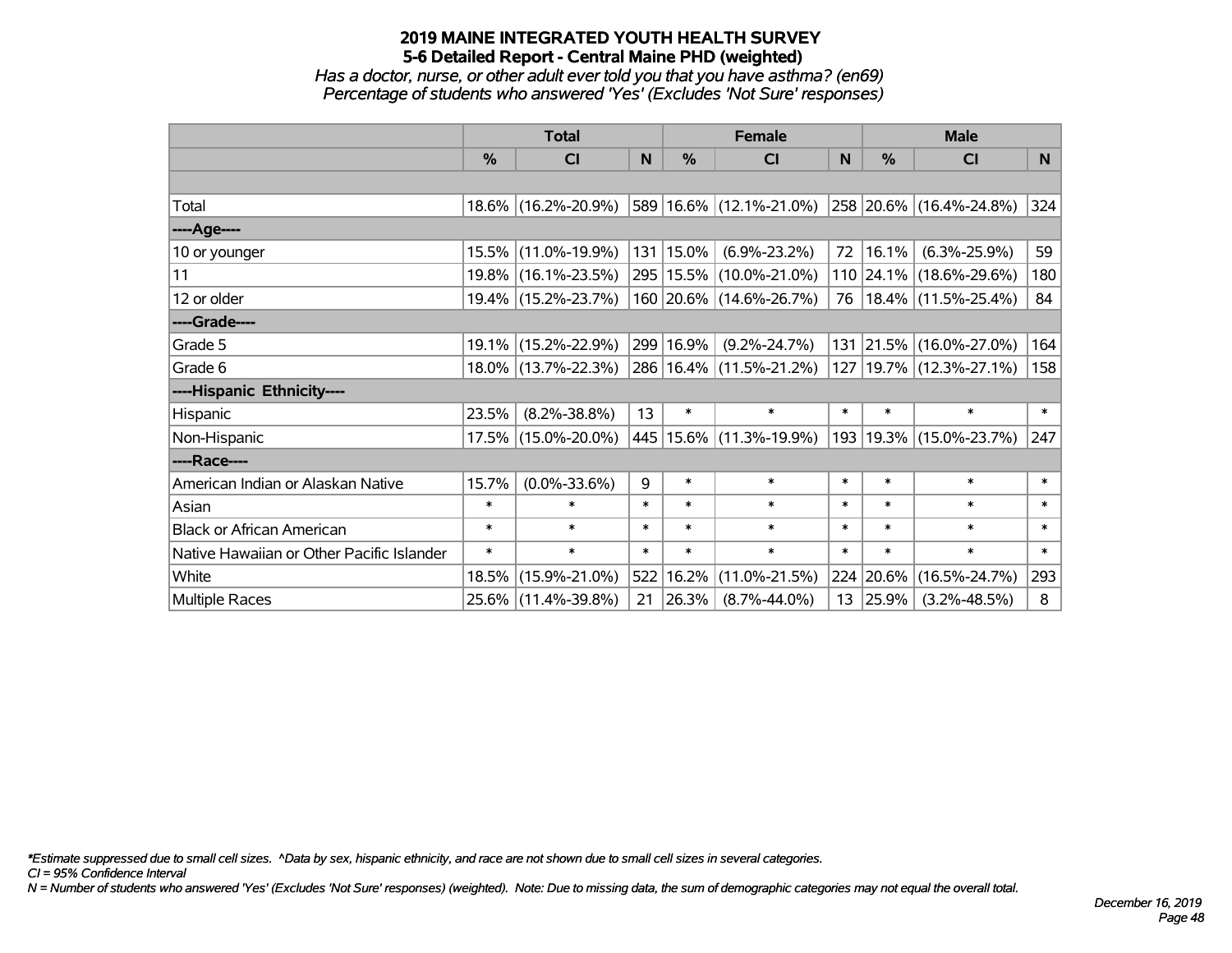*Percentage of students with current asthma prevalence (Excludes 'Not sure' responses from e69 and e59) (encrasth\_2)*

|                                           | <b>Total</b> |                        | <b>Female</b> |             |                             | <b>Male</b> |          |                        |        |
|-------------------------------------------|--------------|------------------------|---------------|-------------|-----------------------------|-------------|----------|------------------------|--------|
|                                           | %            | <b>CI</b>              | N             | %           | <b>CI</b>                   | N           | %        | <b>CI</b>              | N      |
|                                           |              |                        |               |             |                             |             |          |                        |        |
| Total                                     |              | $13.8\%$ (11.4%-16.1%) |               | 425 12.9%   | $(8.9\% - 16.9\%)$          | 197         |          | 14.9% (11.7%-18.0%)    | 226    |
| ----Age----                               |              |                        |               |             |                             |             |          |                        |        |
| 10 or younger                             | 11.9%        | $(7.6\% - 16.2\%)$     | 99            | 11.4%       | $(3.6\% - 19.3\%)$          | 54          | 12.6%    | $(4.6\% - 20.6\%)$     | 45     |
| 11                                        | 14.5%        | $(10.7\% - 18.2\%)$    |               | 211 11.0%   | $(6.8\% - 15.2\%)$          | 76          | 18.4%    | $(13.0\% - 23.9\%)$    | 134    |
| 12 or older                               | 14.2%        | $(9.8\% - 18.5\%)$     |               |             | $113 18.4\% $ (12.9%-23.8%) | 66          | $10.7\%$ | $(5.2\% - 16.2\%)$     | 47     |
| ----Grade----                             |              |                        |               |             |                             |             |          |                        |        |
| Grade 5                                   | 14.5%        | $(10.9\% - 18.2\%)$    |               | 224 13.5%   | $(6.5\% - 20.5\%)$          | 103         | 16.2%    | $(11.9\% - 20.6\%)$    | 121    |
| Grade 6                                   | 12.9%        | $(8.4\% - 17.4\%)$     |               | 197   12.4% | $(7.6\% - 17.2\%)$          | 94          | 13.4%    | $(7.0\% - 19.8\%)$     | 103    |
| ----Hispanic Ethnicity----                |              |                        |               |             |                             |             |          |                        |        |
| Hispanic                                  | 16.2%        | $(3.4\% - 29.0\%)$     | 8             | $\ast$      | $\ast$                      | $\ast$      | $\ast$   | $\ast$                 | $\ast$ |
| Non-Hispanic                              |              | 12.5% (10.2%-14.7%)    |               | 308 12.0%   | $(8.6\% - 15.3\%)$          | 145         |          | $13.2\%$ (10.0%-16.5%) | 163    |
| ----Race----                              |              |                        |               |             |                             |             |          |                        |        |
| American Indian or Alaskan Native         | 14.2%        | $(0.0\% - 32.6\%)$     | 8             | $\ast$      | $\ast$                      | $\ast$      | $\ast$   | $\ast$                 | $\ast$ |
| Asian                                     | $\ast$       | $\ast$                 | $\ast$        | $\ast$      | $\ast$                      | $\ast$      | $\ast$   | $\ast$                 | $\ast$ |
| <b>Black or African American</b>          | $\ast$       | $\ast$                 | $\ast$        | $\ast$      | $\ast$                      | $\ast$      | $\ast$   | $\ast$                 | $\ast$ |
| Native Hawaiian or Other Pacific Islander | $\ast$       | $\ast$                 | $\ast$        | $\ast$      | $\ast$                      | $\ast$      | $\ast$   | $\ast$                 | $\ast$ |
| White                                     | 13.6%        | $(11.1\% - 16.2\%)$    | 375           | 12.8%       | $(8.5\% - 17.2\%)$          | 174         | 14.6%    | $(11.1\% - 18.1\%)$    | 201    |
| Multiple Races                            | 18.8%        | $(4.4\% - 33.2\%)$     |               | 14   18.4%  | $(0.0\% - 38.0\%)$          | 9           | 20.5%    | $(1.5\% - 39.5\%)$     | 6      |

*\*Estimate suppressed due to small cell sizes. ^Data by sex, hispanic ethnicity, and race are not shown due to small cell sizes in several categories.*

*CI = 95% Confidence Interval*

*N = Number of students with current asthma prevalence (Excludes 'Not sure' responses from e69 and e59) (weighted). Note: Due to missing data, the sum of demographic categories may not equal the overall total.*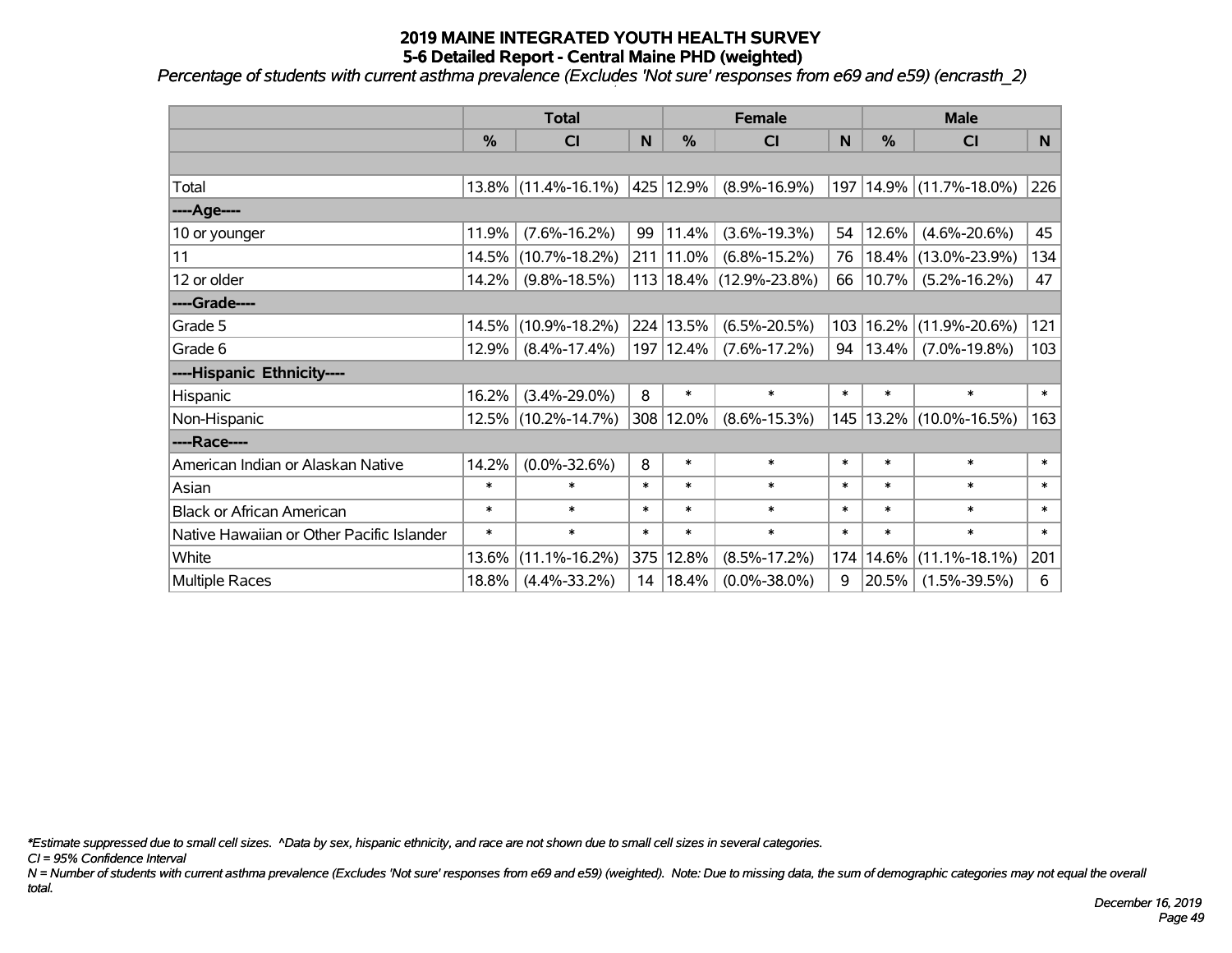*Has a doctor, nurse, or asthma educator ever taught you what to do during an asthma episode or attack? (en38b\_3) Among students who reported to have asthma in e69, the percentage of students who answered 'Yes'*

|                                           | <b>Total</b>  |                     |        |               | <b>Female</b>                             | <b>Male</b> |           |                          |        |
|-------------------------------------------|---------------|---------------------|--------|---------------|-------------------------------------------|-------------|-----------|--------------------------|--------|
|                                           | $\frac{0}{0}$ | CI                  | N.     | $\frac{0}{0}$ | CI                                        | <b>N</b>    | %         | <b>CI</b>                | N      |
|                                           |               |                     |        |               |                                           |             |           |                          |        |
| Total                                     |               | 49.2% (44.2%-54.3%) |        |               | 287 42.1% (35.6%-48.6%)                   |             |           | 109 53.9% (45.4%-62.3%)  | 172    |
| ----Age----                               |               |                     |        |               |                                           |             |           |                          |        |
| 10 or younger                             |               | 30.4% (17.4%-43.5%) | 39     | $ 21.8\% $    | $(5.8\% - 37.8\%)$                        | 16          | 42.0%     | $(22.7\% - 61.2\%)$      | 23     |
| 11                                        |               | 56.3% (48.8%-63.8%) |        |               | 166 54.7% (41.4%-68.0%)                   | 60          |           | $ 56.2\% $ (41.3%-71.0%) | 101    |
| 12 or older                               |               | 50.5% (33.7%-67.2%) |        |               | $81 \vert 43.3\% \vert (21.1\% - 65.6\%)$ |             |           | 33 56.6% (38.1%-75.2%)   | 47     |
| ----Grade----                             |               |                     |        |               |                                           |             |           |                          |        |
| Grade 5                                   |               | 44.1% (34.2%-54.1%) |        |               | 130 39.1% (26.2%-52.0%)                   | 51          | 46.7%     | $(29.8\% - 63.5\%)$      | 74     |
| Grade 6                                   |               | 53.8% (47.1%-60.5%) |        |               | 153 45.3% (36.8%-53.7%)                   |             |           | 58 60.6% (51.8%-69.3%)   | 95     |
| ----Hispanic Ethnicity----                |               |                     |        |               |                                           |             |           |                          |        |
| Hispanic                                  | $\ast$        | $\ast$              | $\ast$ | $\ast$        | $\ast$                                    | $\ast$      | $\ast$    | $\ast$                   | $\ast$ |
| Non-Hispanic                              |               | 51.6% (46.0%-57.2%) |        |               | 229 45.2% (37.4%-52.9%)                   | 87          |           | $55.7\%$ (47.7%-63.6%)   | 138    |
| ----Race----                              |               |                     |        |               |                                           |             |           |                          |        |
| American Indian or Alaskan Native         | $\ast$        | $\ast$              | $\ast$ | $\ast$        | $\ast$                                    | $\ast$      | $\ast$    | $\ast$                   | $\ast$ |
| Asian                                     | $\ast$        | $\ast$              | $\ast$ | $\ast$        | $\ast$                                    | $\ast$      | $\ast$    | $\ast$                   | $\ast$ |
| <b>Black or African American</b>          | $\ast$        | $\ast$              | $\ast$ | $\ast$        | $\ast$                                    | $\ast$      | $\ast$    | $\ast$                   | $\ast$ |
| Native Hawaiian or Other Pacific Islander | $\ast$        | $\ast$              | $\ast$ | $\ast$        | $\ast$                                    | $\ast$      | $\ast$    | $\ast$                   | $\ast$ |
| White                                     | 50.0%         | $(44.2\% - 55.9\%)$ |        | 259 45.8%     | $(37.1\% - 54.4\%)$                       |             | 102 52.5% | $(43.8\% - 61.2\%)$      | 152    |
| Multiple Races                            | 37.6%         | $(2.2\% - 73.0\%)$  | 8      | $\ast$        | $\ast$                                    | $\ast$      | $\ast$    | $\ast$                   | $\ast$ |

*\*Estimate suppressed due to small cell sizes. ^Data by sex, hispanic ethnicity, and race are not shown due to small cell sizes in several categories.*

*CI = 95% Confidence Interval*

*N = Among students who reported to have asthma in e69, the number of students who answered 'Yes' (weighted). Note: Due to missing data, the sum of demographic categories may not equal the overall total.*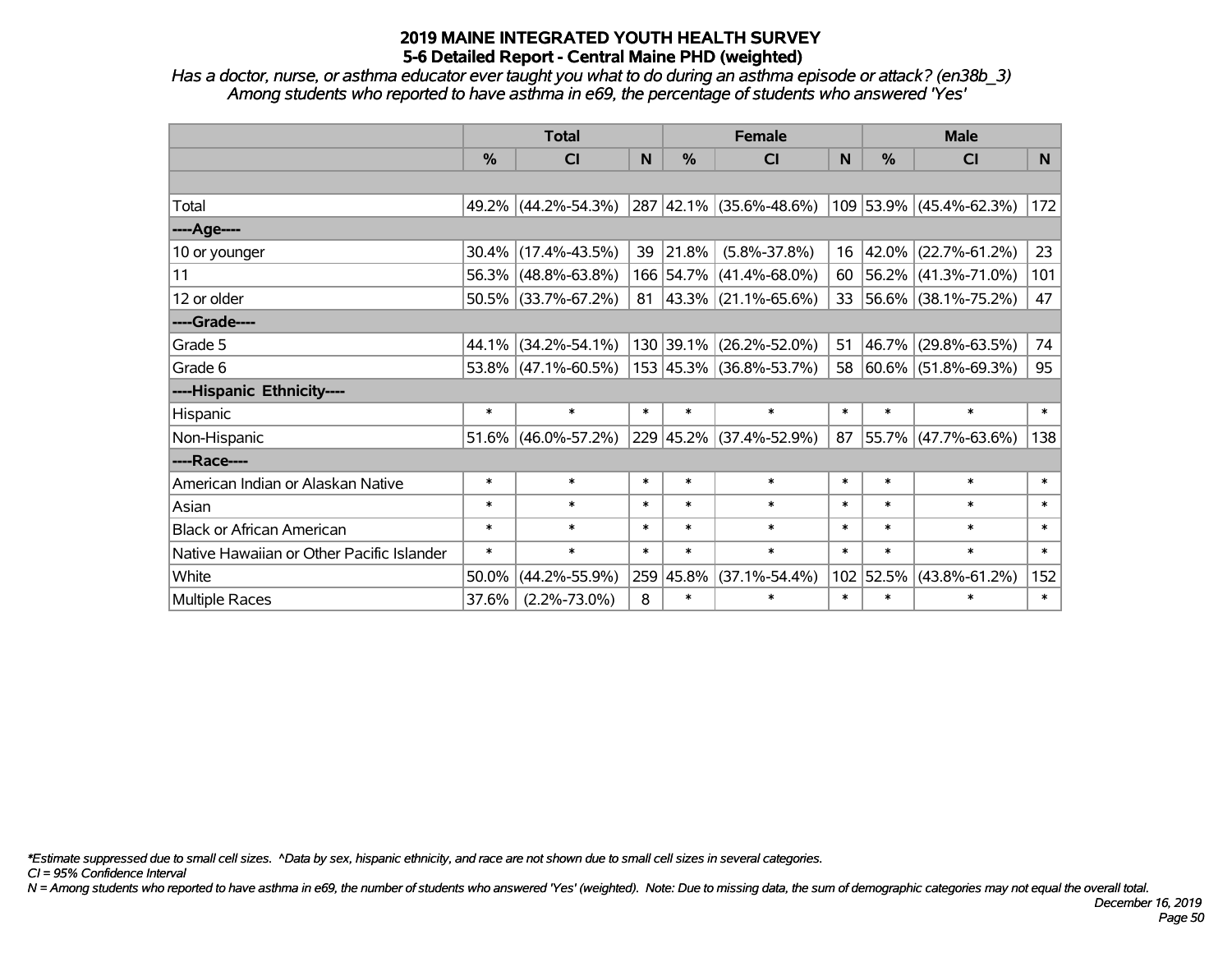*During the past month,has asthma limited your usual activities? (en70)*

*Among students who reported to have asthma in e69, the percentage of students who answered 'Yes' (Excludes 'Not sure' responses from e70)*

|                                           | <b>Total</b>  |                     |        |            | <b>Female</b>            | <b>Male</b>  |               |                        |              |
|-------------------------------------------|---------------|---------------------|--------|------------|--------------------------|--------------|---------------|------------------------|--------------|
|                                           | $\frac{0}{0}$ | <b>CI</b>           | N      | %          | <b>CI</b>                | $\mathsf{N}$ | $\frac{0}{0}$ | <b>CI</b>              | $\mathsf{N}$ |
|                                           |               |                     |        |            |                          |              |               |                        |              |
| Total                                     |               | 21.6% (13.7%-29.6%) |        |            | 110 24.3% (10.9%-37.8%)  |              |               | 52 19.3% (10.3%-28.3%) | 55           |
| ----Age----                               |               |                     |        |            |                          |              |               |                        |              |
| 10 or younger                             | 29.9%         | $(13.8\% - 46.1\%)$ | 30     | 15.5%      | $(0.0\% - 37.2\%)$       | 9            | 51.5%         | $(22.6\% - 80.5\%)$    | 21           |
| 11                                        | 13.6%         | $(1.4\% - 25.9\%)$  | 35     | 10.8%      | $(0.0\% - 23.7\%)$       | 9            | 15.4%         | $(1.1\% - 29.8\%)$     | 26           |
| 12 or older                               |               | 28.8% (18.5%-39.2%) | 43     | $ 47.8\% $ | $(26.4\% - 69.1\%)$      |              | 34 10.8%      | $(0.8\% - 20.8\%)$     | $\bf 8$      |
| ----Grade----                             |               |                     |        |            |                          |              |               |                        |              |
| Grade 5                                   |               | 20.1% (12.4%-27.7%) | 49     | 15.4%      | $(0.0\% - 32.4\%)$       |              |               | 17 24.6% (14.7%-34.5%) | 32           |
| Grade 6                                   |               | 22.5% (12.0%-33.0%) | 59     |            | $ 33.2\% $ (17.0%-49.4%) |              | 36 14.8%      | $(2.7\% - 26.9\%)$     | 23           |
| ----Hispanic Ethnicity----                |               |                     |        |            |                          |              |               |                        |              |
| Hispanic                                  | $\ast$        | $\ast$              | $\ast$ | $\ast$     | $\ast$                   | $\ast$       | $\ast$        | $\ast$                 | $\ast$       |
| Non-Hispanic                              |               | 19.3% (11.2%-27.3%) | 75     | $ 27.9\% $ | $(11.7\% - 44.2\%)$      |              | 45 13.3%      | $(5.9\% - 20.6\%)$     | 29           |
| ----Race----                              |               |                     |        |            |                          |              |               |                        |              |
| American Indian or Alaskan Native         | $\ast$        | $\ast$              | $\ast$ | $\ast$     | $\ast$                   | $\ast$       | $\ast$        | $\ast$                 | $\ast$       |
| Asian                                     | $\ast$        | $\ast$              | $\ast$ | $\ast$     | $\ast$                   | $\ast$       | $\ast$        | $\ast$                 | $\ast$       |
| <b>Black or African American</b>          | $\ast$        | $\ast$              | $\ast$ | $\ast$     | $\ast$                   | $\ast$       | $\ast$        | $\ast$                 | $\ast$       |
| Native Hawaiian or Other Pacific Islander | $\ast$        | $\ast$              | $\ast$ | $\ast$     | $\ast$                   | $\ast$       | $\ast$        | $\ast$                 | $\ast$       |
| White                                     | 21.9%         | $(13.0\% - 30.7\%)$ | 99     | 24.3%      | $(10.0\% - 38.6\%)$      |              | 46 20.5%      | $(11.2\% - 29.7\%)$    | 52           |
| Multiple Races                            | $\ast$        | $\ast$              | $\ast$ | $\ast$     | $\ast$                   | $\ast$       | $\ast$        | $\ast$                 | $\ast$       |

*\*Estimate suppressed due to small cell sizes. ^Data by sex, hispanic ethnicity, and race are not shown due to small cell sizes in several categories.*

*CI = 95% Confidence Interval*

*N = Among students who reported to have asthma in e69, the number of students who answered 'Yes' (Excludes 'Not sure' responses from e70) (weighted). Note: Due to missing data, the sum of demographic categories may not equal the overall total.*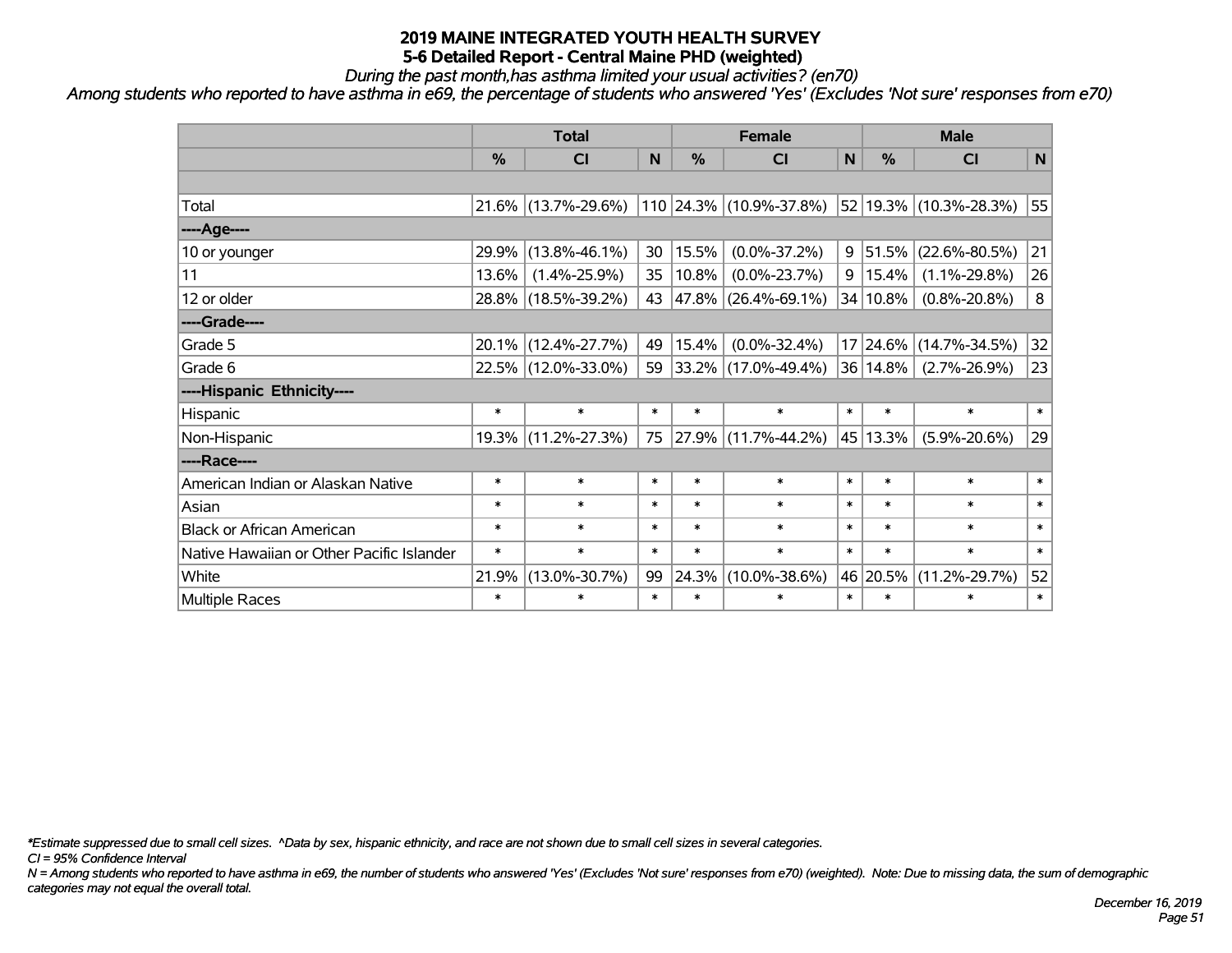*Have you missed school this year because of your asthma? (en71)*

*Among students who reported to have asthma in e69, the percentage of students who answered 'Yes' (Excludes 'Not sure' responses from e71)*

|                                           | <b>Total</b>  |                       |              |         | <b>Female</b>             | <b>Male</b> |          |                            |        |
|-------------------------------------------|---------------|-----------------------|--------------|---------|---------------------------|-------------|----------|----------------------------|--------|
|                                           | $\frac{0}{0}$ | CI                    | $\mathsf{N}$ | %       | <b>CI</b>                 | N           | %        | <b>CI</b>                  | N      |
|                                           |               |                       |              |         |                           |             |          |                            |        |
| Total                                     |               | $11.2\%$ (6.5%-15.9%) | 63           | $9.1\%$ | $(3.3\% - 14.9\%)$        |             |          | $ 23 13.2\% $ (6.2%-20.2%) | 40     |
| ----Age----                               |               |                       |              |         |                           |             |          |                            |        |
| 10 or younger                             | 11.5%         | $(0.0\% - 24.9\%)$    | 14           | $\ast$  | $\ast$                    | $\ast$      | $\ast$   | $\ast$                     | $\ast$ |
| 11                                        | 8.9%          | $(3.0\% - 14.8\%)$    | 25           | $\ast$  | $\ast$                    | $\ast$      | $\ast$   | $\ast$                     | $\ast$ |
| 12 or older                               |               | 15.2% (7.5%-22.9%)    |              |         | 24 22.0% (6.3%-37.7%)     | 16          | 9.1%     | $(1.9\% - 16.4\%)$         | 8      |
| ----Grade----                             |               |                       |              |         |                           |             |          |                            |        |
| Grade 5                                   | 9.9%          | $(0.7\% - 19.0\%)$    | 28           | $\ast$  | $\ast$                    | $\ast$      | $\ast$   | $\ast$                     | $\ast$ |
| Grade 6                                   |               | 12.0% (6.8%-17.2%)    |              |         | $33 14.4\% $ (5.3%-23.5%) |             |          | 18 10.0% (0.8%-19.2%)      | 15     |
| ----Hispanic Ethnicity----                |               |                       |              |         |                           |             |          |                            |        |
| Hispanic                                  | $\ast$        | $\ast$                | $\ast$       | $\ast$  | $\ast$                    | $\ast$      | $\ast$   | $\ast$                     | $\ast$ |
| Non-Hispanic                              |               | 13.6% (7.3%-19.9%)    |              |         | 58 12.2% (3.3%-21.2%)     |             | 23 14.9% | $(5.5\% - 24.3\%)$         | 35     |
| ----Race----                              |               |                       |              |         |                           |             |          |                            |        |
| American Indian or Alaskan Native         | $\ast$        | $\ast$                | $\ast$       | $\ast$  | $\ast$                    | $\ast$      | $\ast$   | $\ast$                     | $\ast$ |
| Asian                                     | $\ast$        | $\ast$                | $\ast$       | $\ast$  | $\ast$                    | $\ast$      | $\ast$   | $\ast$                     | $\ast$ |
| <b>Black or African American</b>          | $\ast$        | $\ast$                | $\ast$       | $\ast$  | $\ast$                    | $\ast$      | $\ast$   | $\ast$                     | $\ast$ |
| Native Hawaiian or Other Pacific Islander | $\ast$        | $\ast$                | $\ast$       | $\ast$  | $\ast$                    | $\ast$      | $\ast$   | $\ast$                     | $\ast$ |
| White                                     | 12.1%         | $(6.9\% - 17.3\%)$    | 60           | 9.9%    | $(3.1\% - 16.6\%)$        | 22          | 14.0%    | $(6.6\% - 21.4\%)$         | 39     |
| Multiple Races                            | $\ast$        | $\ast$                | $\ast$       | $\ast$  | $\ast$                    | $\ast$      | $\ast$   | $\ast$                     | $\ast$ |

*\*Estimate suppressed due to small cell sizes. ^Data by sex, hispanic ethnicity, and race are not shown due to small cell sizes in several categories.*

*CI = 95% Confidence Interval*

*N = Among students who reported to have asthma in e69, the number of students who answered 'Yes' (Excludes 'Not sure' responses from e71) (weighted). Note: Due to missing data, the sum of demographic categories may not equal the overall total.*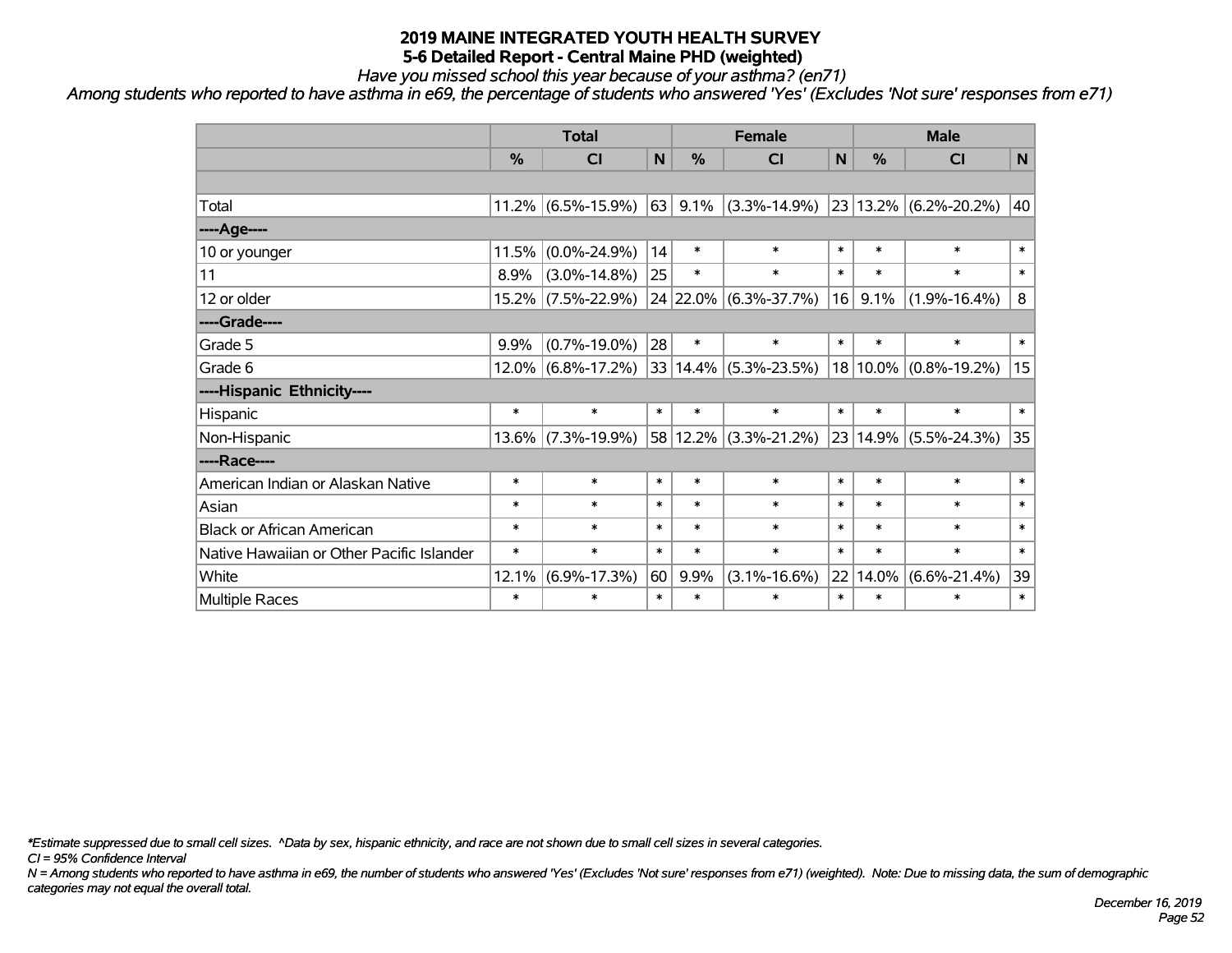*During the past month, did your asthma make it difficult for you to stay asleep? (en72)*

*Among students who reported to have asthma in e69, the percentage of students who answered 'Yes' (Excludes 'Not sure' responses from e72)*

|                                           | <b>Total</b>  |                     |        |            | <b>Female</b>             |                 |               | <b>Male</b>                    |        |  |
|-------------------------------------------|---------------|---------------------|--------|------------|---------------------------|-----------------|---------------|--------------------------------|--------|--|
|                                           | $\frac{0}{0}$ | <b>CI</b>           | N      | $\%$       | <b>CI</b>                 | N               | $\frac{9}{6}$ | <b>CI</b>                      | N      |  |
|                                           |               |                     |        |            |                           |                 |               |                                |        |  |
| Total                                     |               | 21.7% (14.3%-29.2%) |        |            | $111$ 31.7% (20.7%-42.7%) |                 |               | $ 67 14.3\%  (5.0\% - 23.7\%)$ | 42     |  |
| ----Age----                               |               |                     |        |            |                           |                 |               |                                |        |  |
| 10 or younger                             | 16.7%         | $(4.6\% - 28.8\%)$  | 16     | $\ast$     | $\ast$                    | $\ast$          | $\ast$        | $\ast$                         | $\ast$ |  |
| 11                                        | 11.0%         | $(1.7\% - 20.4\%)$  | 29     | 9.3%       | $(0.0\% - 20.6\%)$        | 9 <sup>1</sup>  | 12.3%         | $(2.6\% - 22.1\%)$             | 20     |  |
| 12 or older                               |               | 42.9% (29.6%-56.2%) | 64     | $ 60.6\% $ | $(41.0\% - 80.2\%)$       |                 |               | 44 26.1% (5.6%-46.5%)          | 20     |  |
| ----Grade----                             |               |                     |        |            |                           |                 |               |                                |        |  |
| Grade 5                                   | 12.6%         | $(7.2\% - 17.9\%)$  | 32     | 26.4%      | $(16.2\% - 36.7\%)$       | 26 <sup>1</sup> | 3.9%          | $(0.0\% - 8.7\%)$              | 6      |  |
| Grade 6                                   |               | 29.5% (17.5%-41.5%) | 76     |            | 36.3% (16.9%-55.7%)       |                 | 41 24.0%      | $(6.0\% - 41.9\%)$             | 35     |  |
| ----Hispanic Ethnicity----                |               |                     |        |            |                           |                 |               |                                |        |  |
| Hispanic                                  | 51.3%         | $(11.2\% - 91.5\%)$ | 6      | $\ast$     | $\ast$                    | $\ast$          | $\ast$        | $\ast$                         | $\ast$ |  |
| Non-Hispanic                              |               | 21.6% (12.1%-31.1%) | 87     | 37.2%      | $(23.0\% - 51.5\%)$       |                 | $65 10.0\% $  | $(0.0\% - 21.0\%)$             | 22     |  |
| ----Race----                              |               |                     |        |            |                           |                 |               |                                |        |  |
| American Indian or Alaskan Native         | $\ast$        | $\ast$              | $\ast$ | $\ast$     | $\ast$                    | $\ast$          | $\ast$        | $\ast$                         | $\ast$ |  |
| Asian                                     | $\ast$        | $\ast$              | $\ast$ | $\ast$     | $\ast$                    | $\ast$          | $\ast$        | $\ast$                         | $\ast$ |  |
| <b>Black or African American</b>          | $\ast$        | $\ast$              | $\ast$ | $\ast$     | $\ast$                    | $\ast$          | $\ast$        | $\ast$                         | $\ast$ |  |
| Native Hawaiian or Other Pacific Islander | $\ast$        | $\ast$              | $\ast$ | $\ast$     | $\ast$                    | $\ast$          | $\ast$        | $\ast$                         | $\ast$ |  |
| White                                     | 20.8%         | $(13.1\% - 28.5\%)$ | 96     | 31.3%      | $(19.6\% - 43.0\%)$       | 59              | 13.9%         | $(3.9\% - 23.8\%)$             | 37     |  |
| Multiple Races                            | 36.9%         | $(1.0\% - 72.9\%)$  | 6      | $\ast$     | *                         | $\ast$          | $\ast$        | $\ast$                         | $\ast$ |  |

*\*Estimate suppressed due to small cell sizes. ^Data by sex, hispanic ethnicity, and race are not shown due to small cell sizes in several categories.*

*CI = 95% Confidence Interval*

*N = Among students who reported to have asthma in e69, the number of students who answered 'Yes' (Excludes 'Not sure' responses from e72) (weighted). Note: Due to missing data, the sum of demographic categories may not equal the overall total.*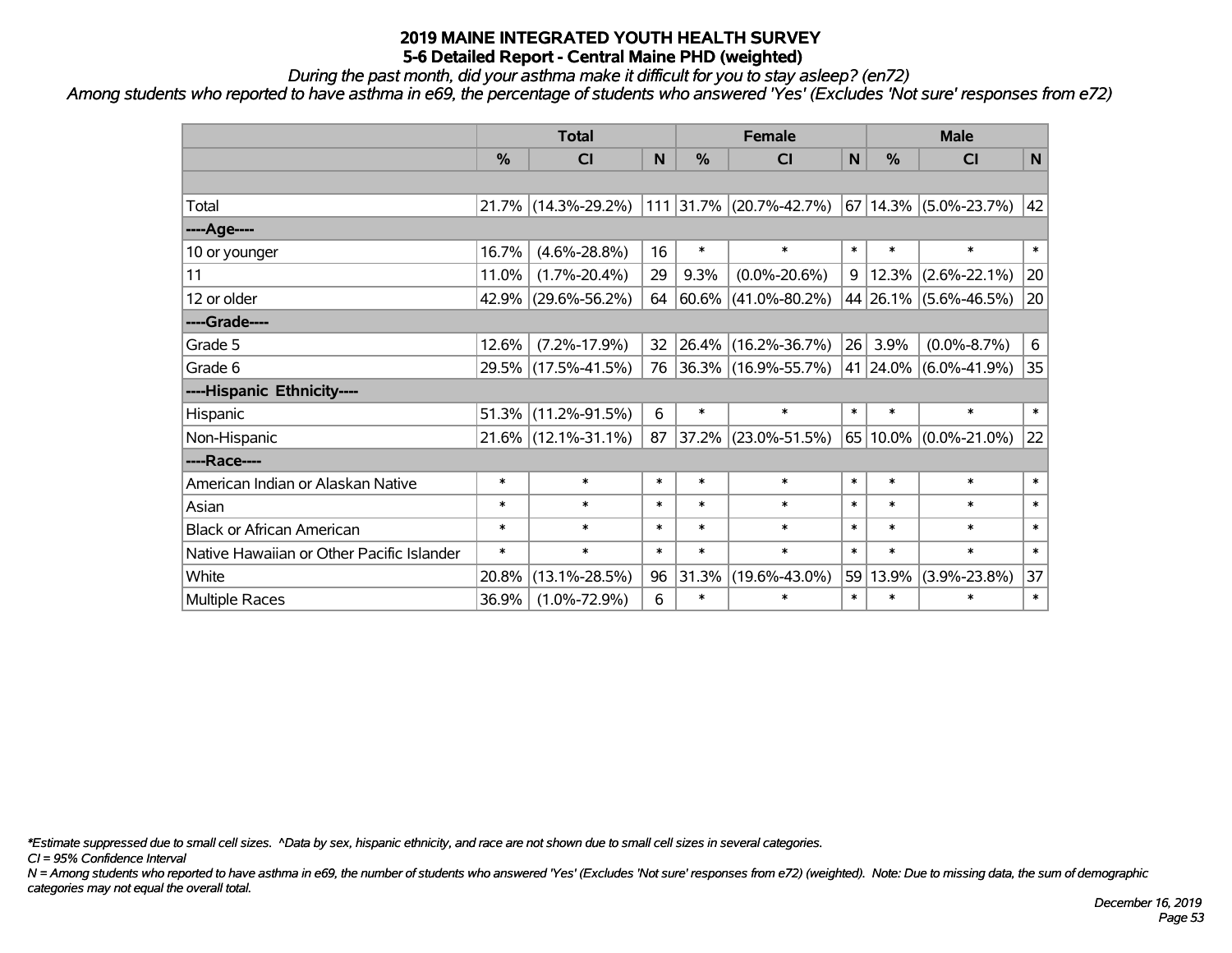*During the past month, did you ever have any symptoms of asthma such as shortness of breath, tightness in your chest, or a wheezing cough? (en73) Among students who reported to have asthma in e69, the percentage of students who answered 'Yes' (Excludes 'Not sure' responses from e73)*

|                                           | <b>Total</b>  |                      |        |           | <b>Female</b>           |        | <b>Male</b> |                         |        |  |
|-------------------------------------------|---------------|----------------------|--------|-----------|-------------------------|--------|-------------|-------------------------|--------|--|
|                                           | $\frac{0}{0}$ | <b>CI</b>            | N      | %         | <b>CI</b>               | N.     | %           | <b>CI</b>               | N.     |  |
|                                           |               |                      |        |           |                         |        |             |                         |        |  |
| Total                                     | 64.6%         | $(53.1\% - 76.1\%)$  |        |           | 342 64.3% (46.6%-81.9%) |        |             | 140 64.0% (53.1%-74.9%) | 195    |  |
| ----Age----                               |               |                      |        |           |                         |        |             |                         |        |  |
| 10 or younger                             | 58.0%         | $(40.4\% - 75.5\%)$  | 60     |           | 43.5% (17.6%-69.4%)     | 21     | 71.0%       | $(48.1\% - 93.9\%)$     | 39     |  |
| 11                                        | 64.5%         | $(49.4\% - 79.5\%)$  |        |           | 177 61.4% (33.3%-89.4%) | 61     |             | 65.3% (52.6%-77.9%)     | 112    |  |
| 12 or older                               | 69.0%         | $(59.3\% - 78.6\%)$  |        |           | 103 82.8% (71.0%-94.7%) | 58     |             | 56.5% (37.6%-75.5%)     | 45     |  |
| ----Grade----                             |               |                      |        |           |                         |        |             |                         |        |  |
| Grade 5                                   | 60.3%         | $(46.1\% - 74.5\%)$  |        | 152 52.6% | $(25.4\% - 79.9\%)$     | 51     | 64.1%       | $(49.8\% - 78.4\%)$     | 96     |  |
| Grade 6                                   | 68.0%         | $(56.0\% - 80.1\%)$  |        |           | 186 73.7% (53.6%-93.9%) | 89     |             | 63.5% (48.2%-78.7%)     | 97     |  |
| ----Hispanic Ethnicity----                |               |                      |        |           |                         |        |             |                         |        |  |
| Hispanic                                  | $\ast$        | $\ast$               | $\ast$ | $\ast$    | $\ast$                  | $\ast$ | $\ast$      | $\ast$                  | $\ast$ |  |
| Non-Hispanic                              | 65.5%         | $(52.1\% - 79.0\%)$  |        |           | 266 67.8% (44.7%-90.8%) |        | 114 63.2%   | $(52.4\% - 74.0\%)$     | 147    |  |
| ----Race----                              |               |                      |        |           |                         |        |             |                         |        |  |
| American Indian or Alaskan Native         | $\ast$        | $\ast$               | $\ast$ | $\ast$    | $\ast$                  | $\ast$ | $\ast$      | $\ast$                  | $\ast$ |  |
| Asian                                     | $\ast$        | $\ast$               | $\ast$ | $\ast$    | $\ast$                  | $\ast$ | $\ast$      | $\ast$                  | $\ast$ |  |
| <b>Black or African American</b>          | $\ast$        | $\ast$               | $\ast$ | $\ast$    | $\ast$                  | $\ast$ | $\ast$      | $\ast$                  | $\ast$ |  |
| Native Hawaiian or Other Pacific Islander | $\ast$        | $\ast$               | $\ast$ | $\ast$    | $\ast$                  | $\ast$ | $\ast$      | $\ast$                  | $\ast$ |  |
| White                                     | 64.0%         | $(52.5\% - 75.4\%)$  | 301    | 66.1%     | $(47.7\% - 84.4\%)$     | 123    | 62.0%       | $(50.3\% - 73.7\%)$     | 174    |  |
| Multiple Races                            | $62.8\%$      | $(23.0\% - 100.0\%)$ | 12     | $\ast$    | $\ast$                  | $\ast$ | $\ast$      | $\ast$                  | $\ast$ |  |

*\*Estimate suppressed due to small cell sizes. ^Data by sex, hispanic ethnicity, and race are not shown due to small cell sizes in several categories.*

*CI = 95% Confidence Interval*

*N = Among students who reported to have asthma in e69, the number of students who answered 'Yes' (Excludes 'Not sure' responses from e73) (weighted). Note: Due to missing data, the sum of demographic categories may not equal the overall total.*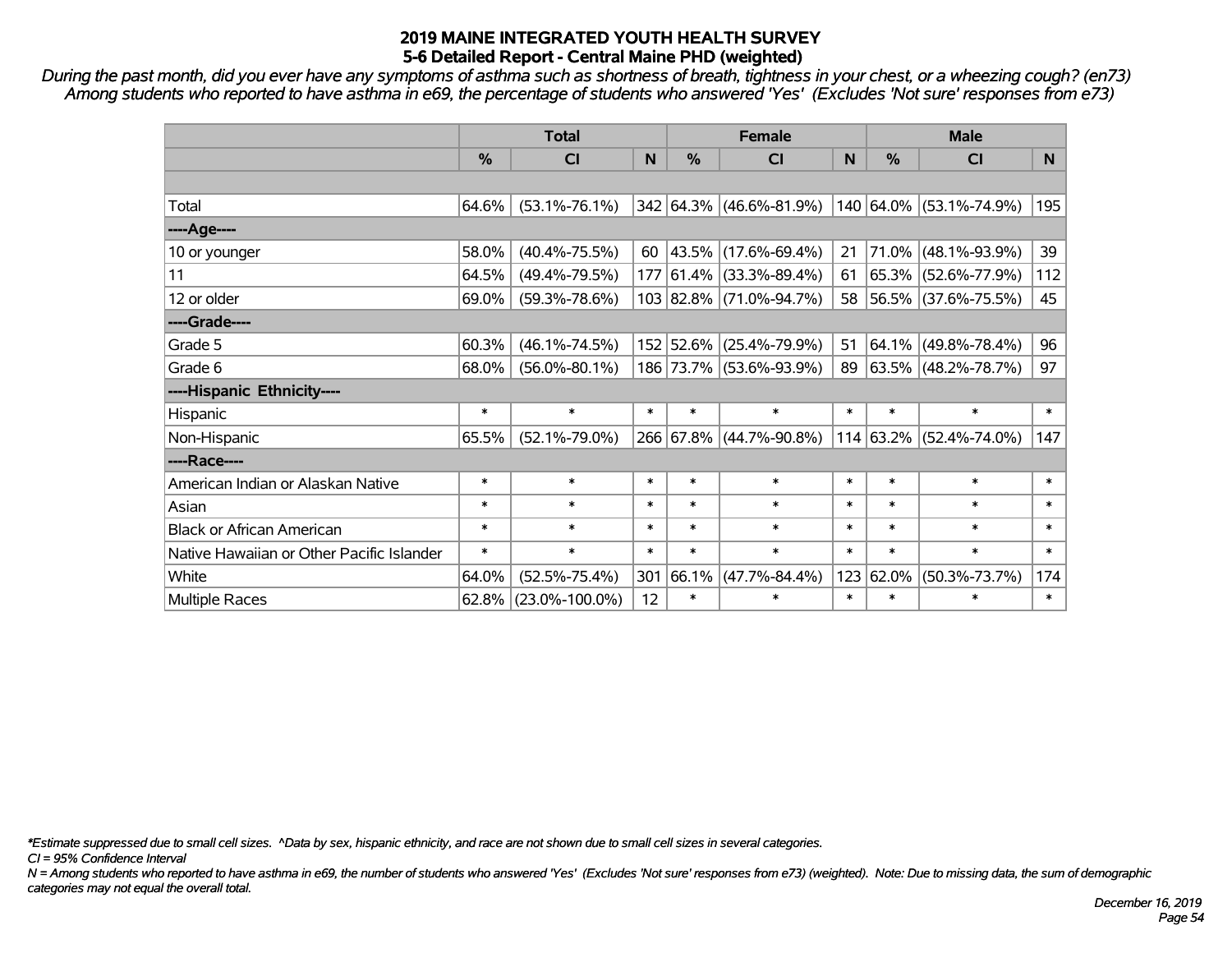### **2019 MAINE INTEGRATED YOUTH HEALTH SURVEY 5-6 Detailed Report - Central Maine PHD (weighted)** *Has a doctor or nurse ever told you that you have diabetes? (en43a) Percentage of students who answered 'Yes'*

|                                           | <b>Total</b> |                     |        | <b>Female</b> |                                                   |        | <b>Male</b> |                          |        |  |
|-------------------------------------------|--------------|---------------------|--------|---------------|---------------------------------------------------|--------|-------------|--------------------------|--------|--|
|                                           | %            | <b>CI</b>           | N      | %             | <b>CI</b>                                         | N      | %           | <b>CI</b>                | N      |  |
|                                           |              |                     |        |               |                                                   |        |             |                          |        |  |
| Total                                     | 1.6%         | $(0.8\% - 2.4\%)$   |        |               | $58 1.6\% $ (0.6%-2.7%)                           |        |             | $ 28 1.7\% $ (0.6%-2.7%) | 29     |  |
| ----Age----                               |              |                     |        |               |                                                   |        |             |                          |        |  |
| 10 or younger                             | 2.2%         | $(0.4\% - 4.0\%)$   |        |               | $21 2.3\% $ (0.2%-4.4%)                           |        | $12$   2.0% | $(0.0\% - 4.8\%)$        | 9      |  |
| 11                                        | 0.8%         | $(0.0\% - 2.0\%)$   | 14     | $\ast$        | $\ast$                                            | $\ast$ | $\ast$      | $\ast$                   | $\ast$ |  |
| 12 or older                               |              | $2.5\%$ (0.0%-5.0%) |        |               | $23 2.9\% $ (0.0%-6.1%)                           |        | $12$  2.2%  | $(0.0\% - 5.1\%)$        | 11     |  |
| ----Grade----                             |              |                     |        |               |                                                   |        |             |                          |        |  |
| Grade 5                                   | 1.4%         | $(0.5\% - 2.4\%)$   |        |               | $26 1.4\% $ (0.1%-2.7%)                           |        |             | $12 1.6\% $ (0.0%-3.1%)  | 14     |  |
| Grade 6                                   |              | $1.8\%$ (0.5%-3.1%) |        |               | $32 1.9\% $ (0.2%-3.6%)   16   1.8%   (0.1%-3.4%) |        |             |                          | 15     |  |
| ----Hispanic Ethnicity----                |              |                     |        |               |                                                   |        |             |                          |        |  |
| Hispanic                                  | $\ast$       | $\ast$              | $\ast$ | $\ast$        | $\ast$                                            | $\ast$ | $\ast$      | $\ast$                   | $\ast$ |  |
| Non-Hispanic                              | 1.7%         | $(0.7\% - 2.6\%)$   |        |               | $48 1.7\% $ (0.5%-2.9%)                           |        |             | $23 1.7\% $ (0.5%-2.9%)  | 24     |  |
| ----Race----                              |              |                     |        |               |                                                   |        |             |                          |        |  |
| American Indian or Alaskan Native         | $\ast$       | $\ast$              | $\ast$ | $\ast$        | $\ast$                                            | $\ast$ | $\ast$      | $\ast$                   | $\ast$ |  |
| Asian                                     | $\ast$       | $\ast$              | $\ast$ | $\ast$        | $\ast$                                            | $\ast$ | $\ast$      | $\ast$                   | $\ast$ |  |
| <b>Black or African American</b>          | *            | $\ast$              | $\ast$ | $\ast$        | $\ast$                                            | $\ast$ | $\ast$      | $\ast$                   | $\ast$ |  |
| Native Hawaiian or Other Pacific Islander | $\ast$       | $\ast$              | $\ast$ | $\ast$        | $\ast$                                            | $\ast$ | $\ast$      | $\ast$                   | $\ast$ |  |
| White                                     | 1.6%         | $(0.8\% - 2.4\%)$   | 49     | 1.4%          | $(0.4\% - 2.3\%)$                                 | 21     | 1.8%        | $(0.7\% - 2.9\%)$        | 29     |  |
| <b>Multiple Races</b>                     | $\ast$       | $\ast$              | $\ast$ | $\ast$        | $\ast$                                            | $\ast$ | $\ast$      | $\ast$                   | $\ast$ |  |

*\*Estimate suppressed due to small cell sizes. ^Data by sex, hispanic ethnicity, and race are not shown due to small cell sizes in several categories.*

*CI = 95% Confidence Interval*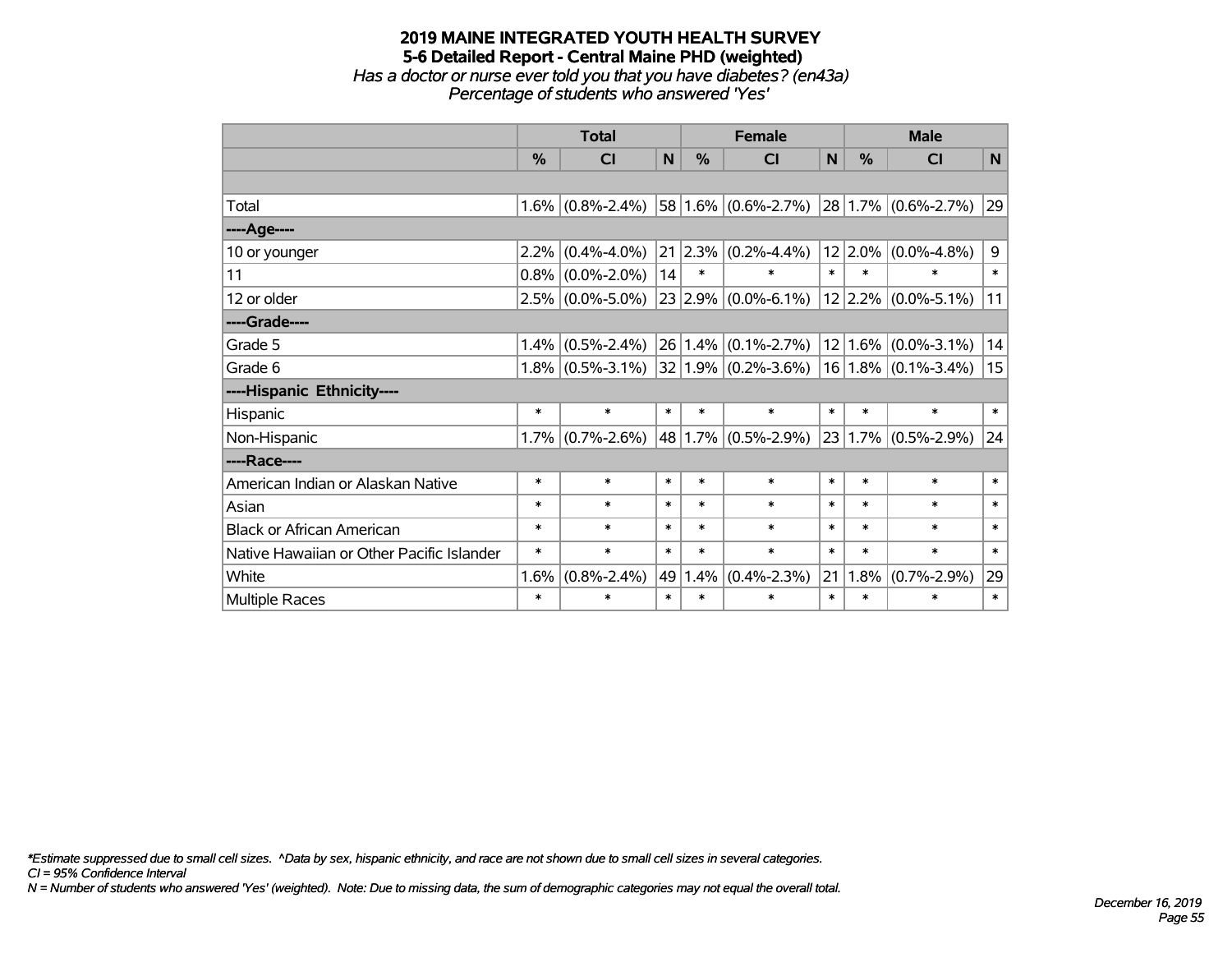*Percentage of students with diagnosed diabetes (Excludes 'Not sure' responses from e43a) (endiab)*

|                                           | <b>Total</b> |                   |             |             | <b>Female</b>           |        |               | <b>Male</b>             |        |  |  |
|-------------------------------------------|--------------|-------------------|-------------|-------------|-------------------------|--------|---------------|-------------------------|--------|--|--|
|                                           | %            | <b>CI</b>         | $\mathbf N$ | %           | <b>CI</b>               | N      | $\frac{0}{0}$ | <b>CI</b>               | N.     |  |  |
|                                           |              |                   |             |             |                         |        |               |                         |        |  |  |
| Total                                     | 1.7%         | $(0.8\% - 2.5\%)$ |             |             | $58 1.7\% $ (0.7%-2.8%) |        |               | $28 1.7\% $ (0.7%-2.8%) | 29     |  |  |
| ----Age----                               |              |                   |             |             |                         |        |               |                         |        |  |  |
| 10 or younger                             | 2.3%         | $(0.4\% - 4.2\%)$ |             | 21 2.4%     | $(0.3\% - 4.6\%)$       |        | $12$  2.2%    | $(0.0\% - 5.2\%)$       | 9      |  |  |
| 11                                        | 0.9%         | $(0.0\% - 2.0\%)$ | 14          | $\ast$      | $\ast$                  | $\ast$ | $\ast$        | $\ast$                  | $\ast$ |  |  |
| 12 or older                               | 2.6%         | $(0.0\% - 5.1\%)$ |             | $23 3.0\% $ | $(0.0\% - 6.3\%)$       |        |               | $12 2.3\% $ (0.0%-5.3%) | 11     |  |  |
| ----Grade----                             |              |                   |             |             |                         |        |               |                         |        |  |  |
| Grade 5                                   | 1.5%         | $(0.5\% - 2.6\%)$ |             | 26 1.5%     | $(0.1\% - 2.8\%)$       |        |               | $12 1.7\% $ (0.0%-3.4%) | 14     |  |  |
| Grade 6                                   | $1.9\%$      | $(0.5\% - 3.2\%)$ |             |             | 32 2.0% (0.2%-3.8%)     |        |               | $16 1.8\% $ (0.1%-3.5%) | 15     |  |  |
| ----Hispanic Ethnicity----                |              |                   |             |             |                         |        |               |                         |        |  |  |
| Hispanic                                  | $\ast$       | $\ast$            | $\ast$      | $\ast$      | $\ast$                  | $\ast$ | $\ast$        | $\ast$                  | $\ast$ |  |  |
| Non-Hispanic                              | 1.7%         | $(0.8\% - 2.7\%)$ |             | 48 1.8%     | $(0.5\% - 3.0\%)$       |        |               | $23 1.8\% $ (0.5%-3.0%) | 24     |  |  |
| ----Race----                              |              |                   |             |             |                         |        |               |                         |        |  |  |
| American Indian or Alaskan Native         | $\ast$       | $\ast$            | $\ast$      | $\ast$      | $\ast$                  | $\ast$ | $\ast$        | $\ast$                  | $\ast$ |  |  |
| Asian                                     | $\ast$       | $\ast$            | $\ast$      | $\ast$      | $\ast$                  | $\ast$ | $\ast$        | $\ast$                  | $\ast$ |  |  |
| <b>Black or African American</b>          | $\ast$       | $\ast$            | $\ast$      | $\ast$      | $\ast$                  | $\ast$ | $\ast$        | $\ast$                  | $\ast$ |  |  |
| Native Hawaiian or Other Pacific Islander | $\ast$       | $\ast$            | $\ast$      | $\ast$      | $\ast$                  | $\ast$ | $\ast$        | $\ast$                  | $\ast$ |  |  |
| White                                     | 1.6%         | $(0.8\% - 2.5\%)$ | 49          | 1.4%        | $(0.4\% - 2.4\%)$       | 21     | 1.9%          | $(0.7\% - 3.1\%)$       | 29     |  |  |
| Multiple Races                            | $\ast$       | $\ast$            | $\ast$      | $\ast$      | *                       | $\ast$ | $\ast$        | $\ast$                  | $\ast$ |  |  |

*\*Estimate suppressed due to small cell sizes. ^Data by sex, hispanic ethnicity, and race are not shown due to small cell sizes in several categories.*

*CI = 95% Confidence Interval*

*N = Number of students with diagnosed diabetes (Excludes 'Not sure' responses from e43a) (weighted). Note: Due to missing data, the sum of demographic categories may not equal the overall total.*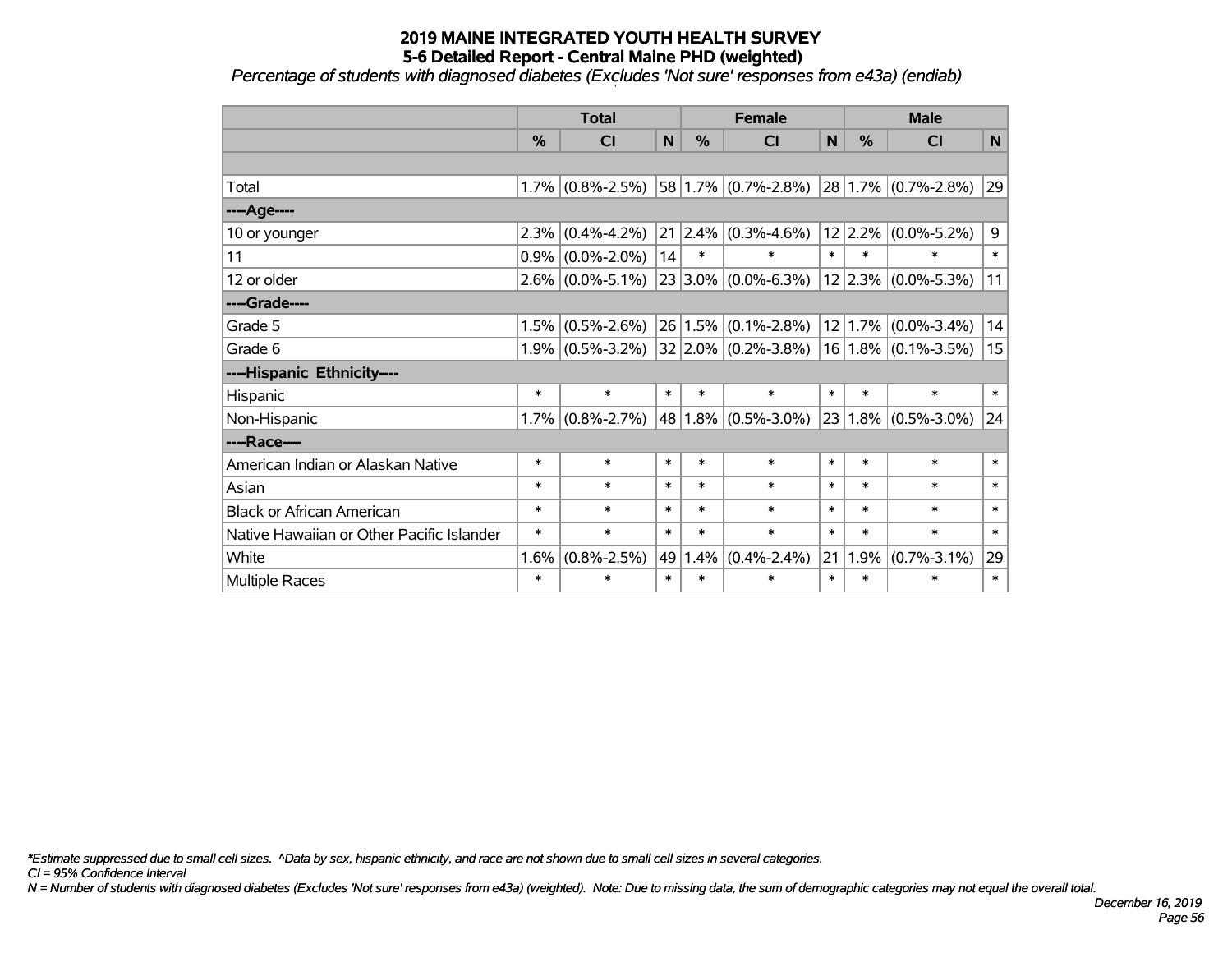*When was the last time you saw a dentist or dental hygienist for a check-up, exam, teeth cleaning, or other dental work? (en60) Percentage of students who answered 'During the past 12 months (1 year)' (Excludes 'Not sure' responses from e60)*

|                                           | <b>Total</b>  |                      |        | <b>Female</b> |                                 | <b>Male</b> |               |                             |        |
|-------------------------------------------|---------------|----------------------|--------|---------------|---------------------------------|-------------|---------------|-----------------------------|--------|
|                                           | $\frac{0}{0}$ | <b>CI</b>            | N      | $\frac{0}{0}$ | <b>CI</b>                       | N           | $\frac{0}{0}$ | <b>CI</b>                   | N.     |
|                                           |               |                      |        |               |                                 |             |               |                             |        |
| Total                                     | 85.2%         | $(81.4\% - 89.0\%)$  |        |               | $2,323$ 88.0% (84.7%-91.3%)     |             |               | $1,177$ 82.5% (76.6%-88.4%) | 1,117  |
| ----Age----                               |               |                      |        |               |                                 |             |               |                             |        |
| 10 or younger                             | 90.2%         | $(85.6\% - 94.9\%)$  | 657    | 95.7%         | $(92.2\% - 99.1\%)$             | 368         | 83.9%         | $(75.3\% - 92.6\%)$         | 284    |
| 11                                        | 83.6%         | $(79.8\% - 87.5\%)$  | 1,081  |               | 86.3% (81.4%-91.3%)             | 546         | 81.2%         | $(73.7\% - 88.7\%)$         | 519    |
| 12 or older                               | 83.0%         | $(75.4\% - 90.6\%)$  | 584    |               | 82.0% (73.0%-91.0%)             | 263         |               | 83.5% (74.0%-93.0%)         | 314    |
| ----Grade----                             |               |                      |        |               |                                 |             |               |                             |        |
| Grade 5                                   | 85.7%         | $(81.7\% - 89.7\%)$  | 1,148  | 91.2%         | $(86.9\% - 95.6\%)$             | 587         | 80.7%         | $(73.9\% - 87.5\%)$         | 543    |
| Grade 6                                   | 84.6%         | $(80.2\% - 89.1\%)$  |        |               | $1,162$   84.8%   (81.5%-88.2%) | 584         |               | 84.2% (77.0%-91.4%)         | 567    |
| ----Hispanic Ethnicity----                |               |                      |        |               |                                 |             |               |                             |        |
| Hispanic                                  | 82.4%         | $(69.8\% - 95.1\%)$  | 41     | $\ast$        | $\ast$                          | $\ast$      | $\ast$        | $\ast$                      | $\ast$ |
| Non-Hispanic                              | 84.2%         | $(79.9\% - 88.5\%)$  | 1,843  |               | 86.3% (82.7%-89.9%)             | 933         | 82.1%         | $(75.5\% - 88.8\%)$         | 889    |
| ----Race----                              |               |                      |        |               |                                 |             |               |                             |        |
| American Indian or Alaskan Native         | 85.7%         | $(71.2\% - 100.0\%)$ | 46     | $\ast$        | $\ast$                          | $\ast$      | $\ast$        | $\ast$                      | $\ast$ |
| Asian                                     | $\ast$        | $\ast$               | $\ast$ | $\ast$        | $\ast$                          | $\ast$      | $\ast$        | $\ast$                      | $\ast$ |
| <b>Black or African American</b>          | 79.6%         | $(65.7\% - 93.5\%)$  | 24     | $\ast$        | $\ast$                          | $\ast$      | $\ast$        | $\ast$                      | $\ast$ |
| Native Hawaiian or Other Pacific Islander | $\ast$        | $\ast$               | $\ast$ | $\ast$        | $\ast$                          | $\ast$      | $\ast$        | $\ast$                      | $\ast$ |
| White                                     | 85.7%         | $(81.9\% - 89.4\%)$  | 2,065  | 88.5%         | $(85.3\% - 91.7\%)$             |             | 1,043 83.0%   | $(77.1\% - 88.8\%)$         | 1,001  |
| Multiple Races                            | 85.8%         | $(77.4\% - 94.2\%)$  | 66     | $\ast$        | $\ast$                          | $\ast$      | $\ast$        | $\ast$                      | $\ast$ |

*\*Estimate suppressed due to small cell sizes. ^Data by sex, hispanic ethnicity, and race are not shown due to small cell sizes in several categories.*

*CI = 95% Confidence Interval*

*N = Number of students who answered 'During the past 12 months (1 year)' (Excludes 'Not sure' responses from e60) (weighted). Note: Due to missing data, the sum of demographic categories may not equal the overall total.*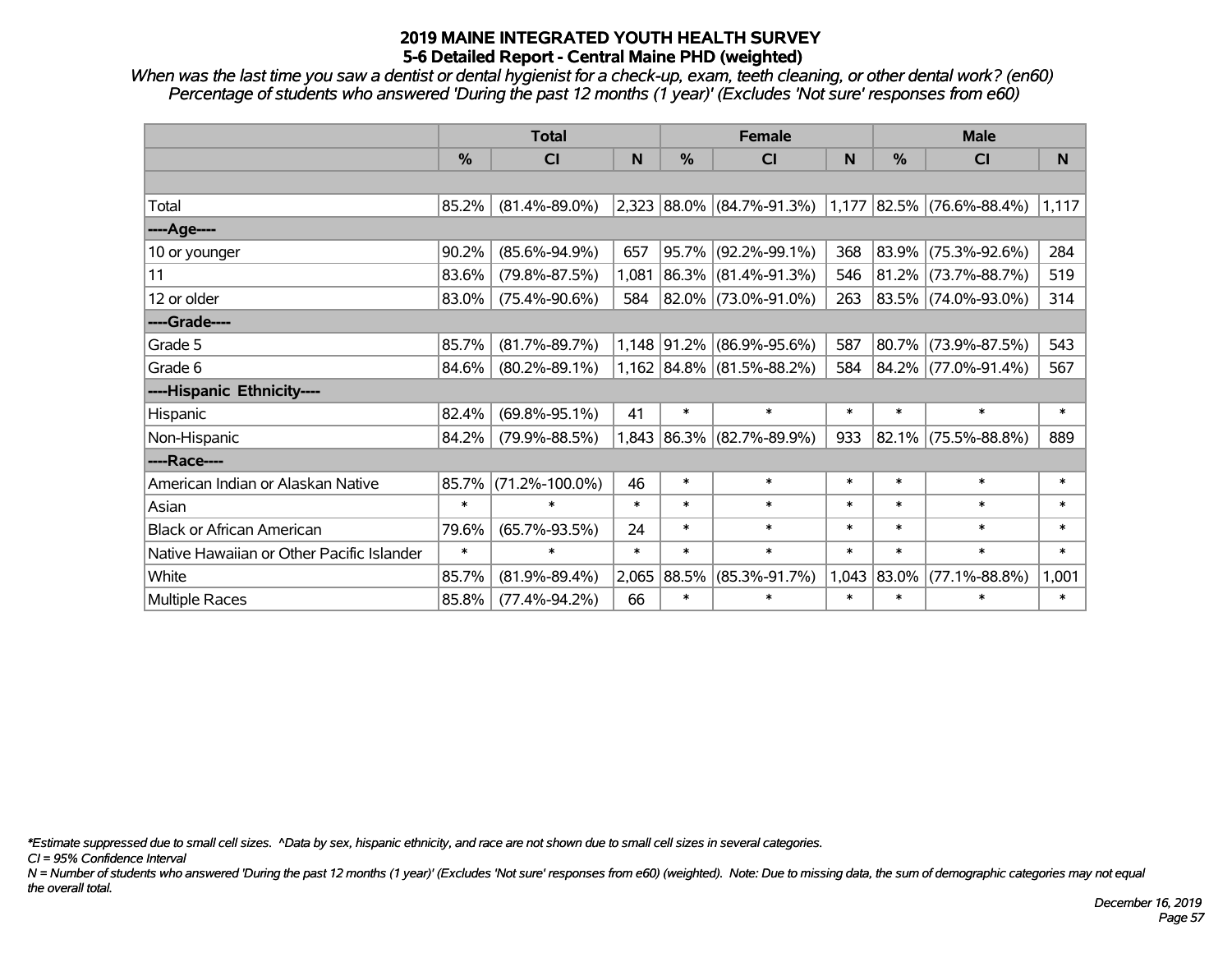*Have you missed any school this year because of problems with your teeth? For example, you needed to get a cavity filled or your tooth hurt. We are not asking about missing school to see a dentist for a regular check-up or cleaning. (en61) Percentage of students who answered 'Yes' (Excludes 'Don't know' responses from e61)*

|                                           | <b>Total</b>  |                     |        | <b>Female</b> | <b>Male</b>                 |        |               |                             |        |
|-------------------------------------------|---------------|---------------------|--------|---------------|-----------------------------|--------|---------------|-----------------------------|--------|
|                                           | $\frac{9}{6}$ | <b>CI</b>           | N      | $\frac{0}{0}$ | <b>CI</b>                   | N      | $\frac{9}{6}$ | <b>CI</b>                   | N.     |
|                                           |               |                     |        |               |                             |        |               |                             |        |
| Total                                     |               | 16.5% (13.6%-19.4%) |        |               | 541   16.1%   (11.9%-20.3%) |        |               | 251   16.3%   (12.7%-20.0%) | 273    |
| ----Age----                               |               |                     |        |               |                             |        |               |                             |        |
| 10 or younger                             |               | 14.8% (10.6%-19.1%) |        | 133 14.3%     | $(8.9\% - 19.6\%)$          | 66     | 14.6%         | $(7.7\% - 21.5\%)$          | 63     |
| 11                                        |               | 17.3% (13.2%-21.3%) |        | 266 17.1%     | $(11.7\% - 22.5\%)$         |        | 125 17.6%     | $(12.3\% - 22.8\%)$         | 137    |
| 12 or older                               |               | 16.8% (11.2%-22.3%) |        | 140   16.5%   | $(8.7\% - 24.2\%)$          |        | 60   15.8%    | $(9.2\% - 22.5\%)$          | 73     |
| ----Grade----                             |               |                     |        |               |                             |        |               |                             |        |
| Grade 5                                   |               | 17.2% (12.3%-22.1%) | 281    | 17.8%         | $(11.2\% - 24.4\%)$         |        | 136 16.5%     | $(10.9\% - 22.1\%)$         | 138    |
| Grade 6                                   |               | 15.8% (13.1%-18.6%) |        |               | 257   14.6%   (10.3%-18.8%) |        |               | 115   16.2%   (12.0%-20.4%) | 134    |
| ----Hispanic Ethnicity----                |               |                     |        |               |                             |        |               |                             |        |
| Hispanic                                  | 19.4%         | $(8.2\% - 30.7\%)$  | 11     | $\ast$        | $\ast$                      | $\ast$ | $\ast$        | $\ast$                      | $\ast$ |
| Non-Hispanic                              |               | 15.6% (12.4%-18.7%) |        |               | 410   16.5%   (11.9%-21.0%) |        |               | 204   14.4%   (10.5%-18.3%) | 196    |
| ----Race----                              |               |                     |        |               |                             |        |               |                             |        |
| American Indian or Alaskan Native         | 15.4%         | $(0.0\% - 32.0\%)$  | 11     | $\ast$        | $\ast$                      | $\ast$ | $\ast$        | $\ast$                      | $\ast$ |
| Asian                                     | $\ast$        | $\ast$              | $\ast$ | $\ast$        | $\ast$                      | $\ast$ | $\ast$        | $\ast$                      | $\ast$ |
| <b>Black or African American</b>          | $\ast$        | $\ast$              | $\ast$ | $\ast$        | $\ast$                      | $\ast$ | $\ast$        | $\ast$                      | $\ast$ |
| Native Hawaiian or Other Pacific Islander | $\ast$        | $\ast$              | $\ast$ | $\ast$        | $\ast$                      | $\ast$ | $\ast$        | $\ast$                      | $\ast$ |
| White                                     | 17.0%         | $(13.5\% - 20.5\%)$ | 495    | 16.6%         | $(11.9\% - 21.4\%)$         | 231    | 17.1%         | $(13.3\% - 20.9\%)$         | 257    |
| <b>Multiple Races</b>                     | 20.5%         | $(7.1\% - 33.9\%)$  | 16     | 20.0%         | $(0.7\% - 39.3\%)$          | 8      | 18.5%         | $(0.4\% - 36.6\%)$          | 6      |

*\*Estimate suppressed due to small cell sizes. ^Data by sex, hispanic ethnicity, and race are not shown due to small cell sizes in several categories.*

*CI = 95% Confidence Interval*

*N = Number of students who answered 'Yes' (Excludes 'Don't know' responses from e61) (weighted). Note: Due to missing data, the sum of demographic categories may not equal the overall total.*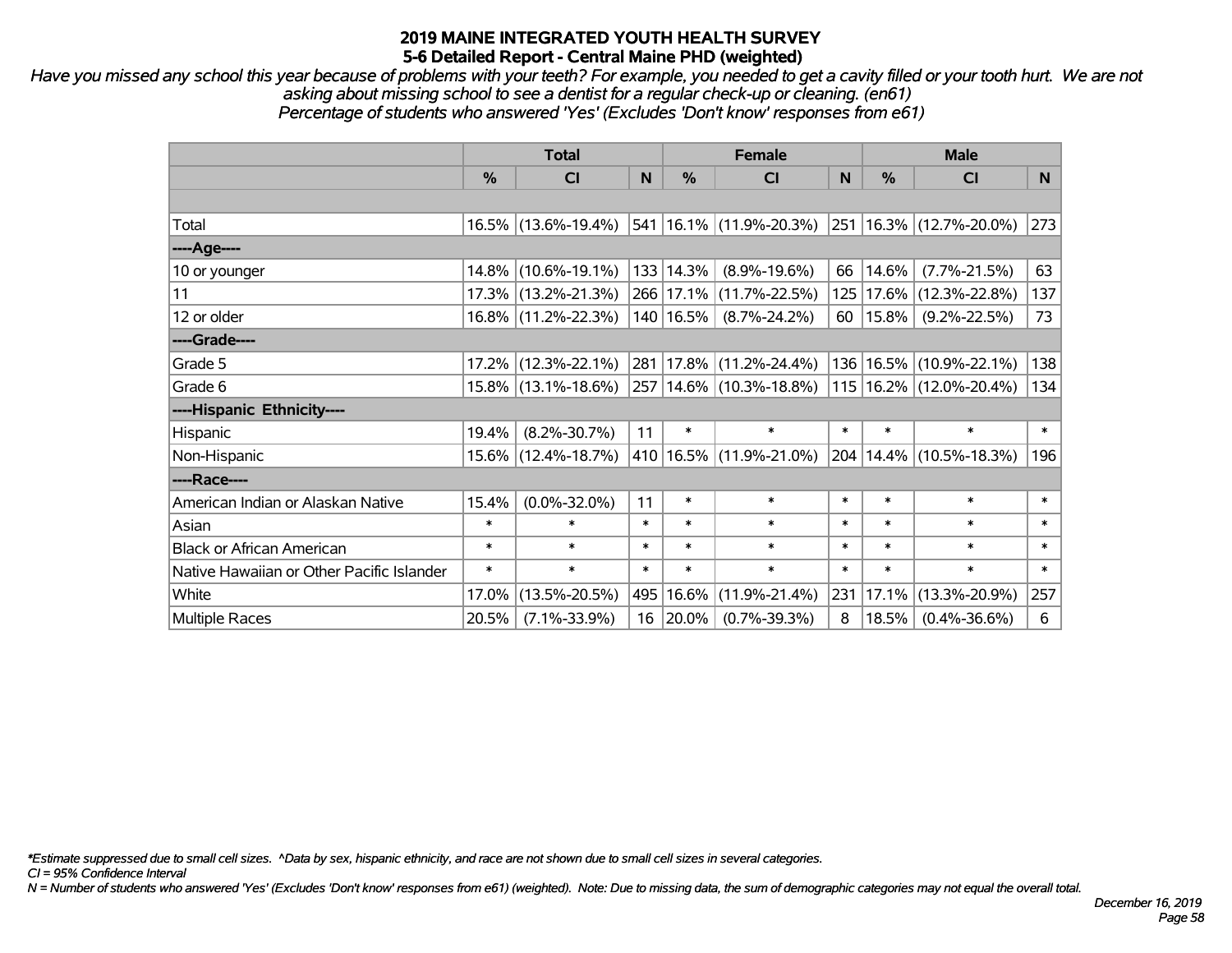*When you are outside for more than one hour on a sunny day, how often do you wear sunscreen with an SPF of 15 or higher? (en46) Percentage of students who answered 'Most of the time' or 'Always'*

|                                           | <b>Total</b>  |                        |        | <b>Female</b> | <b>Male</b>                 |        |               |                          |                  |
|-------------------------------------------|---------------|------------------------|--------|---------------|-----------------------------|--------|---------------|--------------------------|------------------|
|                                           | $\frac{0}{0}$ | <b>CI</b>              | N      | %             | <b>CI</b>                   | N      | $\frac{0}{0}$ | <b>CI</b>                | N.               |
|                                           |               |                        |        |               |                             |        |               |                          |                  |
| Total                                     |               | 47.7% (44.1%-51.3%)    |        |               | $1,660$ 59.1% (54.2%-64.0%) |        |               | 995 36.5% (32.8%-40.2%)  | 634              |
| ----Age----                               |               |                        |        |               |                             |        |               |                          |                  |
| 10 or younger                             | 52.0%         | $(44.4\% - 59.7\%)$    | 502    | 63.4%         | $(54.0\% - 72.8\%)$         |        | 322 38.7%     | $(30.2\% - 47.2\%)$      | 175              |
| 11                                        |               | $50.0\%$ (45.1%-54.9%) | 814    | 59.3%         | $(52.1\% - 66.6\%)$         |        |               | 467 40.2% (32.8%-47.6%)  | 321              |
| 12 or older                               |               | 38.9% (32.3%-45.6%)    | 344    |               | $ 53.1\% $ (43.6%-62.5%)    |        |               | 206 28.4% (20.2%-36.5%)  | 138              |
| ----Grade----                             |               |                        |        |               |                             |        |               |                          |                  |
| Grade 5                                   |               | 49.4% (43.3%-55.4%)    | 862    | 61.2%         | $(54.3\% - 68.1\%)$         |        | 506 37.5%     | $(29.8\% - 45.1\%)$      | 329              |
| Grade 6                                   |               | 45.9% (42.0%-49.8%)    | 787    |               | 56.8% (51.0%-62.5%)         |        |               | 482 35.3% (31.1%-39.6%)  | 301              |
| ----Hispanic Ethnicity----                |               |                        |        |               |                             |        |               |                          |                  |
| Hispanic                                  | 42.5%         | $(26.4\% - 58.7\%)$    | 26     | 53.0%         | $(23.9\% - 82.1\%)$         | 18     |               | $ 30.2\% $ (13.1%-47.3%) | 9                |
| Non-Hispanic                              |               | 48.6% (44.2%-53.0%)    |        |               | 1,365 58.6% (53.2%-64.0%)   |        |               | 789 38.4% (34.1%-42.8%)  | 547              |
| ----Race----                              |               |                        |        |               |                             |        |               |                          |                  |
| American Indian or Alaskan Native         | 44.4%         | $(24.4\% - 64.4\%)$    | 34     | 50.7%         | $(24.3\% - 77.1\%)$         | 19     | 39.2%         | $(17.2\% - 61.2\%)$      | 15 <sub>15</sub> |
| Asian                                     | $\ast$        | $\ast$                 | $\ast$ | $\ast$        | $\ast$                      | $\ast$ | $\ast$        | $\ast$                   | $\ast$           |
| <b>Black or African American</b>          | 19.7%         | $(4.8\% - 34.7\%)$     | 7      | $\ast$        | $\ast$                      | $\ast$ | $\ast$        | $\ast$                   | $\ast$           |
| Native Hawaiian or Other Pacific Islander | $\ast$        | $\ast$                 | $\ast$ | $\ast$        | $\ast$                      | $\ast$ | $\ast$        | $\ast$                   | $\ast$           |
| White                                     | 49.1%         | $(45.4\% - 52.9\%)$    | 1,510  | 59.8%         | $(55.0\% - 64.7\%)$         |        | 893 38.0%     | $(34.1\% - 41.8\%)$      | 586              |
| Multiple Races                            | 40.0%         | $(26.4\% - 53.6\%)$    | 36     | $\ast$        | $\ast$                      | $\ast$ | $\ast$        | $\ast$                   | $\ast$           |

*\*Estimate suppressed due to small cell sizes. ^Data by sex, hispanic ethnicity, and race are not shown due to small cell sizes in several categories.*

*CI = 95% Confidence Interval*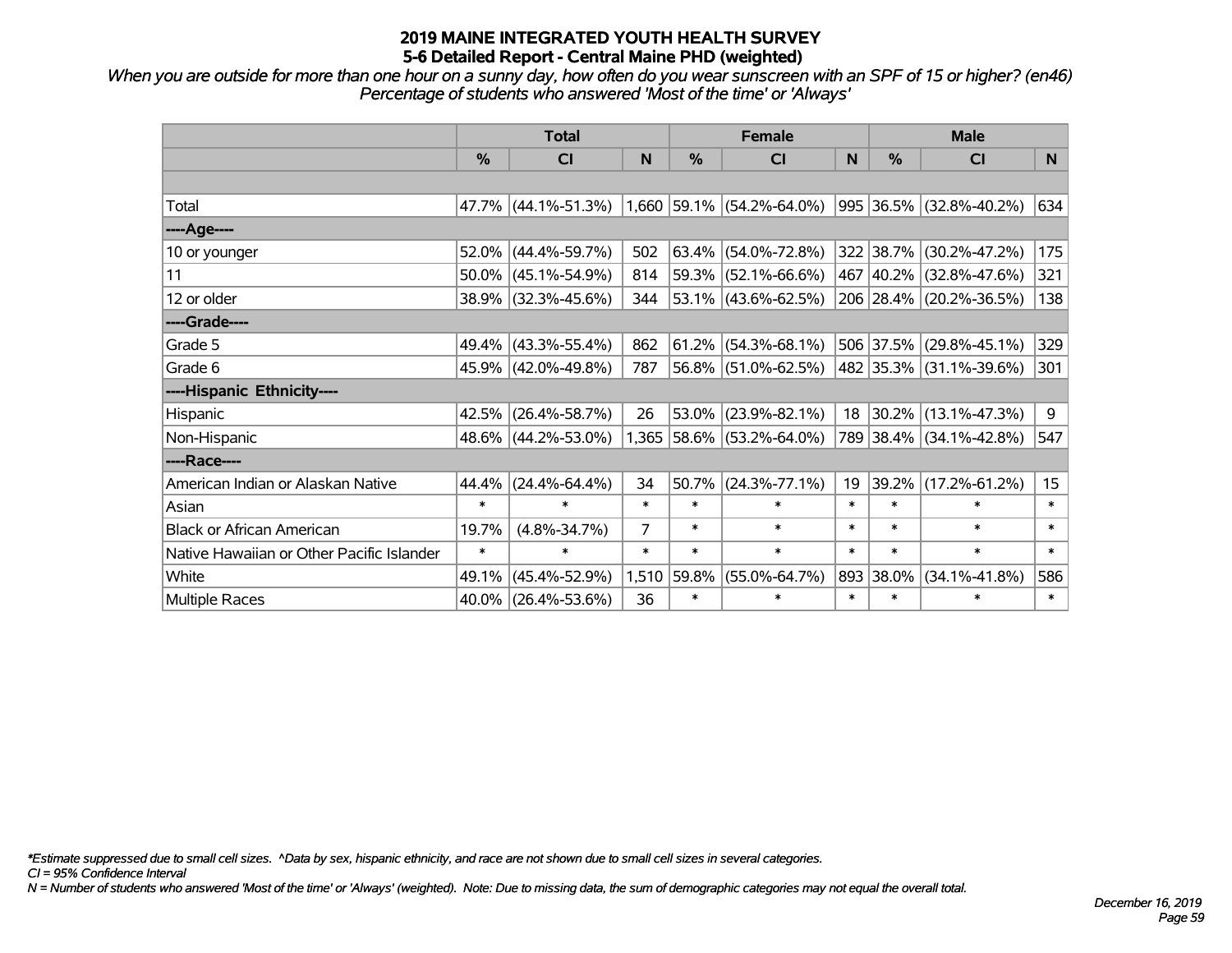*When you are outside for more than one hour on a sunny day, how often do you do one of the following: stay in the shade, wear clothing that covers most of your arms and legs, or wear a hat? (en47)*

*Percentage of students who answered 'Most of the time' or 'Always'*

|                                           | <b>Total</b> |                     |        | <b>Female</b> |                                        | <b>Male</b> |           |                      |        |
|-------------------------------------------|--------------|---------------------|--------|---------------|----------------------------------------|-------------|-----------|----------------------|--------|
|                                           | %            | C <sub>l</sub>      | N      | $\%$          | <b>CI</b>                              | N           | %         | CI                   | N.     |
|                                           |              |                     |        |               |                                        |             |           |                      |        |
| Total                                     | 37.0%        | $(33.1\% - 40.9\%)$ |        |               | $(1,309)$ $35.6\%$ $(28.8\% - 42.5\%)$ |             | 606 38.8% | $(33.6\% - 44.0\%)$  | 692    |
| ----Age----                               |              |                     |        |               |                                        |             |           |                      |        |
| 10 or younger                             | 37.9%        | $(29.8\% - 46.0\%)$ | 373    |               | 39.2% (28.1%-50.4%)                    |             | 203 35.9% | $(27.3\% - 44.4\%)$  | 166    |
| 11                                        | 35.8%        | $(30.9\% - 40.7\%)$ | 592    |               | 32.3% (24.0%-40.7%)                    |             | 254 40.2% | $(32.7\% - 47.8\%)$  | 333    |
| 12 or older                               | 38.0%        | $(32.5\% - 43.6\%)$ | 342    |               | 37.4% (28.8%-46.1%)                    |             | 149 39.2% | $(31.8\% - 46.6\%)$  | 192    |
| ----Grade----                             |              |                     |        |               |                                        |             |           |                      |        |
| Grade 5                                   | 37.8%        | $(32.7\% - 43.0\%)$ | 674    |               | 37.8% (29.4%-46.2%)                    | 317         | 38.8%     | $(31.7\% - 45.9\%)$  | 351    |
| Grade 6                                   | $36.2\%$     | $(32.3\% - 40.0\%)$ | 628    |               | $ 33.2\% $ (27.2%-39.2%)               |             | 284 39.2% | $(33.3\% - 45.2\%)$  | 341    |
| ----Hispanic Ethnicity----                |              |                     |        |               |                                        |             |           |                      |        |
| Hispanic                                  | 30.1%        | $(17.2\% - 42.9\%)$ | 19     | 27.3%         | $(5.4\% - 49.3\%)$                     | 9           | 33.3%     | $(18.0\% - 48.6\%)$  | 9      |
| Non-Hispanic                              | 37.1%        | $(32.5\% - 41.8\%)$ |        |               | $1,049$ 35.2% (27.5%-43.0%)            | 477         | 39.2%     | $(32.9\% - 45.4\%)$  | 563    |
| ----Race----                              |              |                     |        |               |                                        |             |           |                      |        |
| American Indian or Alaskan Native         | 45.1%        | $(23.9\% - 66.3\%)$ | 35     | 43.3%         | $(18.7\% - 68.0\%)$                    | 17          | 45.6%     | $(19.2\% - 72.0\%)$  | 17     |
| Asian                                     | 49.2%        | $(9.7\% - 88.6\%)$  | 6      | $\ast$        | $\ast$                                 | $\ast$      | $\ast$    | $\ast$               | $\ast$ |
| <b>Black or African American</b>          | 63.6%        | $(37.5\% - 89.7\%)$ | 24     | 48.6%         | $(3.7\% - 93.5\%)$                     | 6           | 70.4%     | $(40.0\% - 100.0\%)$ | 18     |
| Native Hawaiian or Other Pacific Islander | $\ast$       | $\ast$              | $\ast$ | $\ast$        | $\ast$                                 | $\ast$      | $\ast$    | $\ast$               | $\ast$ |
| White                                     | 37.0%        | $(32.9\% - 41.2\%)$ | 1,153  | 34.6%         | $(27.6\% - 41.7\%)$                    | 519         | 39.6%     | $(34.2\% - 45.0\%)$  | 627    |
| Multiple Races                            | 29.8%        | $(15.5\% - 44.0\%)$ | 26     | $\ast$        | $\ast$                                 | $\ast$      | $\ast$    | $\ast$               | $\ast$ |

*\*Estimate suppressed due to small cell sizes. ^Data by sex, hispanic ethnicity, and race are not shown due to small cell sizes in several categories.*

*CI = 95% Confidence Interval*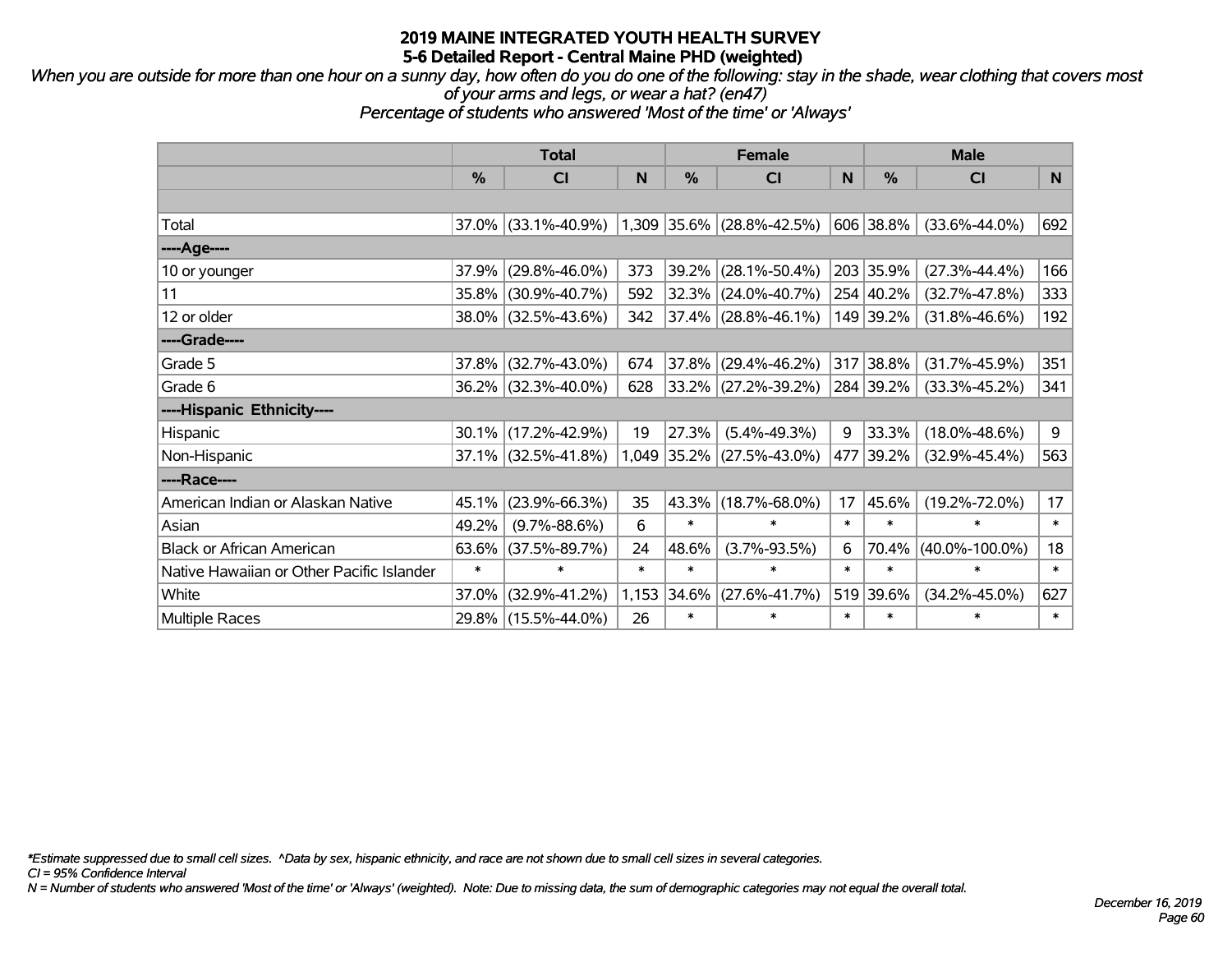*During the past year, have you had any sunburns? (A sunburn is any reddening or burn of the skin that lasts until the next day.) (en48) Percentage of students who answered 'Yes'*

|                                           | <b>Total</b>  |                        |        | <b>Female</b> |                                   | <b>Male</b>     |               |                              |        |
|-------------------------------------------|---------------|------------------------|--------|---------------|-----------------------------------|-----------------|---------------|------------------------------|--------|
|                                           | $\frac{0}{0}$ | <b>CI</b>              | N      | %             | <b>CI</b>                         | N               | $\frac{0}{0}$ | <b>CI</b>                    | N.     |
|                                           |               |                        |        |               |                                   |                 |               |                              |        |
| Total                                     |               | $51.4\%$ (47.8%-55.0%) |        |               | $(1,832 53.1\% (48.4\% - 57.9\%)$ |                 |               | $ 913 49.9\% $ (45.0%-54.8%) | 888    |
| ----Age----                               |               |                        |        |               |                                   |                 |               |                              |        |
| 10 or younger                             |               | $50.1\%$ (42.2%-58.0%) | 497    | 51.5%         | $(45.1\% - 57.9\%)$               |                 |               | 269 47.8% (35.9%-59.7%)      | 222    |
| 11                                        |               | 52.4% (47.8%-57.0%)    | 875    |               | $53.9\%$ (45.4%-62.4%)            |                 |               | 430 51.1% (43.9%-58.3%)      | 424    |
| 12 or older                               |               | $51.0\%$ (45.6%-56.5%) | 457    |               | 53.6% (44.8%-62.5%)               |                 |               | 214 49.8% (41.8%-57.8%)      | 243    |
| ----Grade----                             |               |                        |        |               |                                   |                 |               |                              |        |
| Grade 5                                   |               | $51.1\%$ (45.8%-56.4%) | 923    |               | $53.6\%$ (47.5%-59.8%)            |                 |               | 460 48.5% (42.0%-55.0%)      | 439    |
| Grade 6                                   |               | 52.0% (48.4%-55.7%)    | 904    |               | 53.0% (46.4%-59.6%)               |                 |               | 453   51.5%   (44.9%-58.1%)  | 446    |
| ----Hispanic Ethnicity----                |               |                        |        |               |                                   |                 |               |                              |        |
| Hispanic                                  |               | 45.0% (19.3%-70.7%)    | 28     | 43.9%         | $(15.4\% - 72.3\%)$               | 15 <sub>1</sub> |               | $ 46.4\% $ (15.0%-77.8%)     | 13     |
| Non-Hispanic                              |               | 53.2% (50.3%-56.0%)    |        |               | $1,502$ 56.0% (51.8%-60.3%)       |                 |               | 761 50.8% (45.4%-56.2%)      | 726    |
| ----Race----                              |               |                        |        |               |                                   |                 |               |                              |        |
| American Indian or Alaskan Native         |               | 47.7% (23.8%-71.6%)    | 37     | 40.2%         | $(7.6\% - 72.9\%)$                | 16              |               | 56.3% (35.8%-76.7%)          | 22     |
| Asian                                     | $\ast$        | $\ast$                 | $\ast$ | $\ast$        | $\ast$                            | $\ast$          | $\ast$        | $\ast$                       | $\ast$ |
| <b>Black or African American</b>          | $\ast$        | $\ast$                 | $\ast$ | $\ast$        | $\ast$                            | $\ast$          | $\ast$        | $\ast$                       | $\ast$ |
| Native Hawaiian or Other Pacific Islander | $\ast$        | $\ast$                 | $\ast$ | $\ast$        | $\ast$                            | $\ast$          | $\ast$        | $\ast$                       | $\ast$ |
| White                                     | 52.8%         | $(49.0\% - 56.6\%)$    | 1,655  | 54.9%         | $(50.3\% - 59.5\%)$               |                 |               | 833 50.9% (45.5%-56.3%)      | 805    |
| Multiple Races                            |               | 40.1% (26.5%-53.6%)    | 35     |               | 40.7% (18.5%-63.0%)               |                 |               | 22 41.0% (20.2%-61.8%)       | 14     |

*\*Estimate suppressed due to small cell sizes. ^Data by sex, hispanic ethnicity, and race are not shown due to small cell sizes in several categories.*

*CI = 95% Confidence Interval*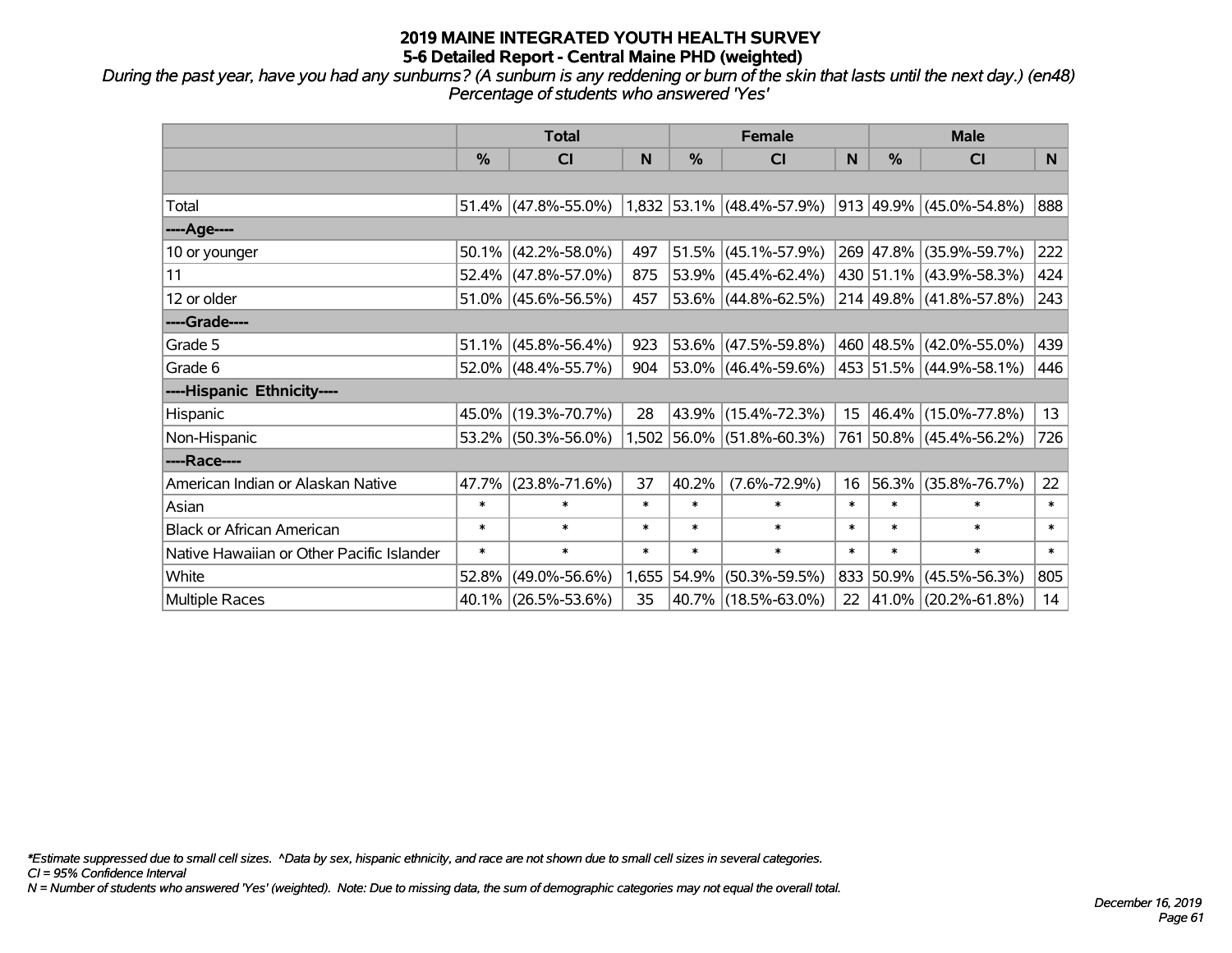*During the past year, have you had any sunburns? (A sunburn is any reddening or burn of the skin that lasts until the next day.) (en48\_2) Percentage of students who answered 'Yes' (Excludes 'Not sure' responses from e48)*

|                                           | <b>Total</b>  |                                                  |        | <b>Female</b> |                           |                  | <b>Male</b> |                         |        |
|-------------------------------------------|---------------|--------------------------------------------------|--------|---------------|---------------------------|------------------|-------------|-------------------------|--------|
|                                           | $\frac{0}{0}$ | CI                                               | N      | %             | <b>CI</b>                 | N                | %           | <b>CI</b>               | N.     |
|                                           |               |                                                  |        |               |                           |                  |             |                         |        |
| Total                                     |               | $61.2\%$ (57.7%-64.8%) 1,832 63.1% (58.0%-68.1%) |        |               |                           |                  |             | 913 59.1% (54.5%-63.8%) | 888    |
| ----Age----                               |               |                                                  |        |               |                           |                  |             |                         |        |
| 10 or younger                             | 60.8%         | $(55.7\% - 65.9\%)$                              | 497    | 63.6%         | $(58.8\% - 68.4\%)$       |                  |             | 269 57.0% (46.2%-67.9%) | 222    |
| 11                                        |               | $63.4\%$ (58.4%-68.4%)                           | 875    |               | $64.0\%$ (54.4%-73.6%)    |                  |             | 430 62.3% (54.6%-70.0%) | 424    |
| 12 or older                               |               | 57.9% (52.1%-63.7%)                              | 457    |               | 60.6% (50.6%-70.7%)       |                  |             | 214 56.0% (47.4%-64.7%) | 243    |
| ----Grade----                             |               |                                                  |        |               |                           |                  |             |                         |        |
| Grade 5                                   | 62.1%         | $(57.3\% - 66.9\%)$                              | 923    |               | 64.5% (59.3%-69.8%)       |                  |             | 460 59.0% (51.8%-66.1%) | 439    |
| Grade 6                                   |               | $60.6\%$ (56.6%-64.7%)                           | 904    |               | 62.2% (53.9%-70.4%)       |                  |             | 453 59.3% (53.5%-65.1%) | 446    |
| ----Hispanic Ethnicity----                |               |                                                  |        |               |                           |                  |             |                         |        |
| Hispanic                                  | 48.3%         | $(21.9\% - 74.7\%)$                              | 28     | 50.2%         | $(20.4\% - 80.0\%)$       | 15 <sub>15</sub> |             | 46.4% (15.0%-77.8%)     | 13     |
| Non-Hispanic                              |               | $62.5\%$ (58.8%-66.2%)                           |        |               | 1,502 65.4% (59.8%-71.0%) |                  |             | 761 59.6% (53.9%-65.3%) | 726    |
| ----Race----                              |               |                                                  |        |               |                           |                  |             |                         |        |
| American Indian or Alaskan Native         | 57.8%         | $(29.0\% - 86.5\%)$                              | 37     | 50.1%         | $(12.5\% - 87.6\%)$       | 16               | 66.8%       | $(40.9\% - 92.8\%)$     | 22     |
| Asian                                     | $\ast$        | $\ast$                                           | $\ast$ | $\ast$        | $\ast$                    | $\ast$           | $\ast$      | $\ast$                  | $\ast$ |
| <b>Black or African American</b>          | $\ast$        | $\ast$                                           | $\ast$ | $\ast$        | $\ast$                    | $\ast$           | $\ast$      | $\ast$                  | $\ast$ |
| Native Hawaiian or Other Pacific Islander | $\ast$        | $\ast$                                           | $\ast$ | $\ast$        | $\ast$                    | $\ast$           | $\ast$      | $\ast$                  | $\ast$ |
| White                                     | 62.7%         | $(59.2\% - 66.2\%)$                              | 1,655  | 64.1%         | $(59.1\% - 69.1\%)$       |                  | 833 61.1%   | $(56.0\% - 66.1\%)$     | 805    |
| Multiple Races                            |               | 46.4% (31.7%-61.2%)                              | 35     |               | 50.7% (28.1%-73.2%)       | 22               |             | 41.6% (20.4%-62.7%)     | 14     |

*\*Estimate suppressed due to small cell sizes. ^Data by sex, hispanic ethnicity, and race are not shown due to small cell sizes in several categories.*

*CI = 95% Confidence Interval*

*N = Number of students who answered 'Yes' (Excludes 'Not sure' responses from e48) (weighted). Note: Due to missing data, the sum of demographic categories may not equal the overall total.*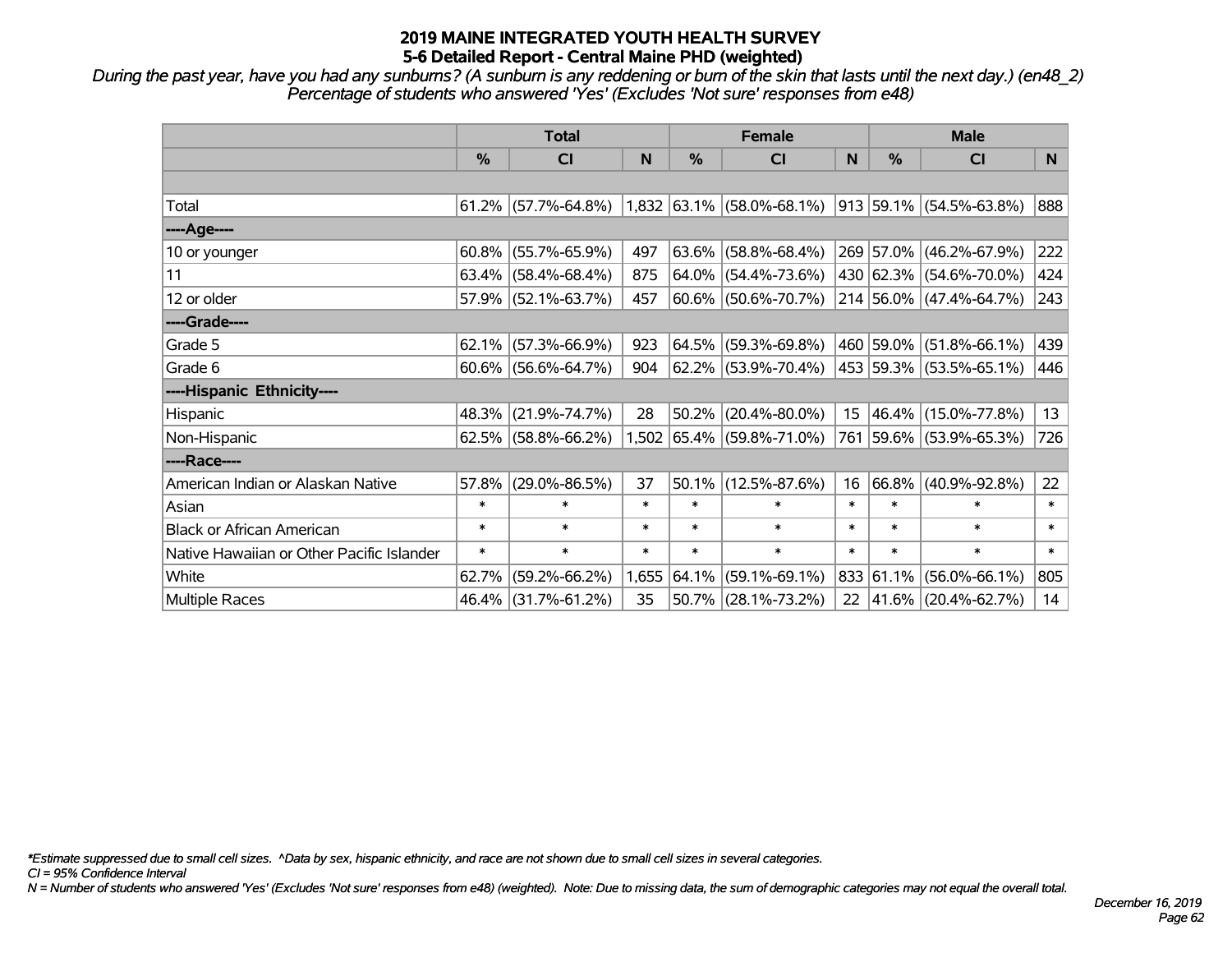*Do you agree or disagree that you have parents who try to help you succeed? (en49) Percentage of students who answered 'Strongly agree' or 'Agree'*

|                                           | <b>Total</b>  |                        |        |               | <b>Female</b>               |        | <b>Male</b>   |                           |        |
|-------------------------------------------|---------------|------------------------|--------|---------------|-----------------------------|--------|---------------|---------------------------|--------|
|                                           | $\frac{0}{2}$ | C <sub>l</sub>         | N      | $\frac{0}{0}$ | <b>CI</b>                   | N      | $\frac{0}{0}$ | <b>CI</b>                 | N      |
|                                           |               |                        |        |               |                             |        |               |                           |        |
| Total                                     |               | $91.7\%$ (89.9%-93.5%) |        |               | $3,254$ 90.6% (88.3%-92.8%) |        |               | 1,548 92.7% (89.2%-96.3%) | 1,649  |
| ----Age----                               |               |                        |        |               |                             |        |               |                           |        |
| 10 or younger                             | 90.6%         | $(87.9\% - 93.4\%)$    | 897    | $ 87.5\% $    | $(83.0\% - 92.0\%)$         | 455    | 94.1%         | $(89.3\% - 98.8\%)$       | 436    |
| 11                                        | 92.8%         | $(90.3\% - 95.3\%)$    |        |               | 1,536 93.7% (91.3%-96.1%)   | 743    |               | 92.0% (87.5%-96.6%)       | 755    |
| 12 or older                               |               | $90.8\%$ (87.5%-94.0%) | 817    |               | 88.2% (83.9%-92.6%)         | 351    |               | 92.7% (88.7%-96.7%)       | 457    |
| ----Grade----                             |               |                        |        |               |                             |        |               |                           |        |
| Grade 5                                   | 90.7%         | $(88.0\% - 93.4\%)$    |        | 1,626 89.8%   | $(85.7\% - 93.8\%)$         | 763    |               | 91.6% (86.0%-97.3%)       | 824    |
| Grade 6                                   |               | $92.6\%$ (90.7%-94.5%) |        |               | 1,608 91.3% (88.6%-94.0%)   | 778    |               | 93.8% (90.5%-97.1%)       | 816    |
| ----Hispanic Ethnicity----                |               |                        |        |               |                             |        |               |                           |        |
| Hispanic                                  | $\ast$        | $\ast$                 | $\ast$ | $\ast$        | $\ast$                      | $\ast$ | $\ast$        | $\ast$                    | $\ast$ |
| Non-Hispanic                              |               | $92.3\%$ (90.3%-94.2%) |        |               | 2,609 91.7% (89.3%-94.0%)   |        |               | 1,242 92.9% (89.8%-96.1%) | 1,334  |
| ----Race----                              |               |                        |        |               |                             |        |               |                           |        |
| American Indian or Alaskan Native         | $\ast$        | $\ast$                 | $\ast$ | $\ast$        | $\ast$                      | $\ast$ | $\ast$        | $\ast$                    | $\ast$ |
| Asian                                     | $\ast$        | $\ast$                 | $\ast$ | $\ast$        | $\ast$                      | $\ast$ | $\ast$        | $\ast$                    | $\ast$ |
| <b>Black or African American</b>          | $\ast$        | $\ast$                 | $\ast$ | $\ast$        | $\ast$                      | $\ast$ | $\ast$        | $\ast$                    | $\ast$ |
| Native Hawaiian or Other Pacific Islander | $\ast$        | $\ast$                 | $\ast$ | $\ast$        | $\ast$                      | $\ast$ | $\ast$        | $\ast$                    | $\ast$ |
| White                                     | 92.0%         | $(90.2\% - 93.9\%)$    | 2,880  | 90.8%         | $(88.5\% - 93.2\%)$         | 1,372  | 93.3%         | $(90.1\% - 96.5\%)$       | 1,477  |
| Multiple Races                            |               | $81.1\%$ (69.4%-92.8%) | 70     | $\ast$        | $\ast$                      | $\ast$ | $\ast$        | $\ast$                    | $\ast$ |

*\*Estimate suppressed due to small cell sizes. ^Data by sex, hispanic ethnicity, and race are not shown due to small cell sizes in several categories.*

*CI = 95% Confidence Interval*